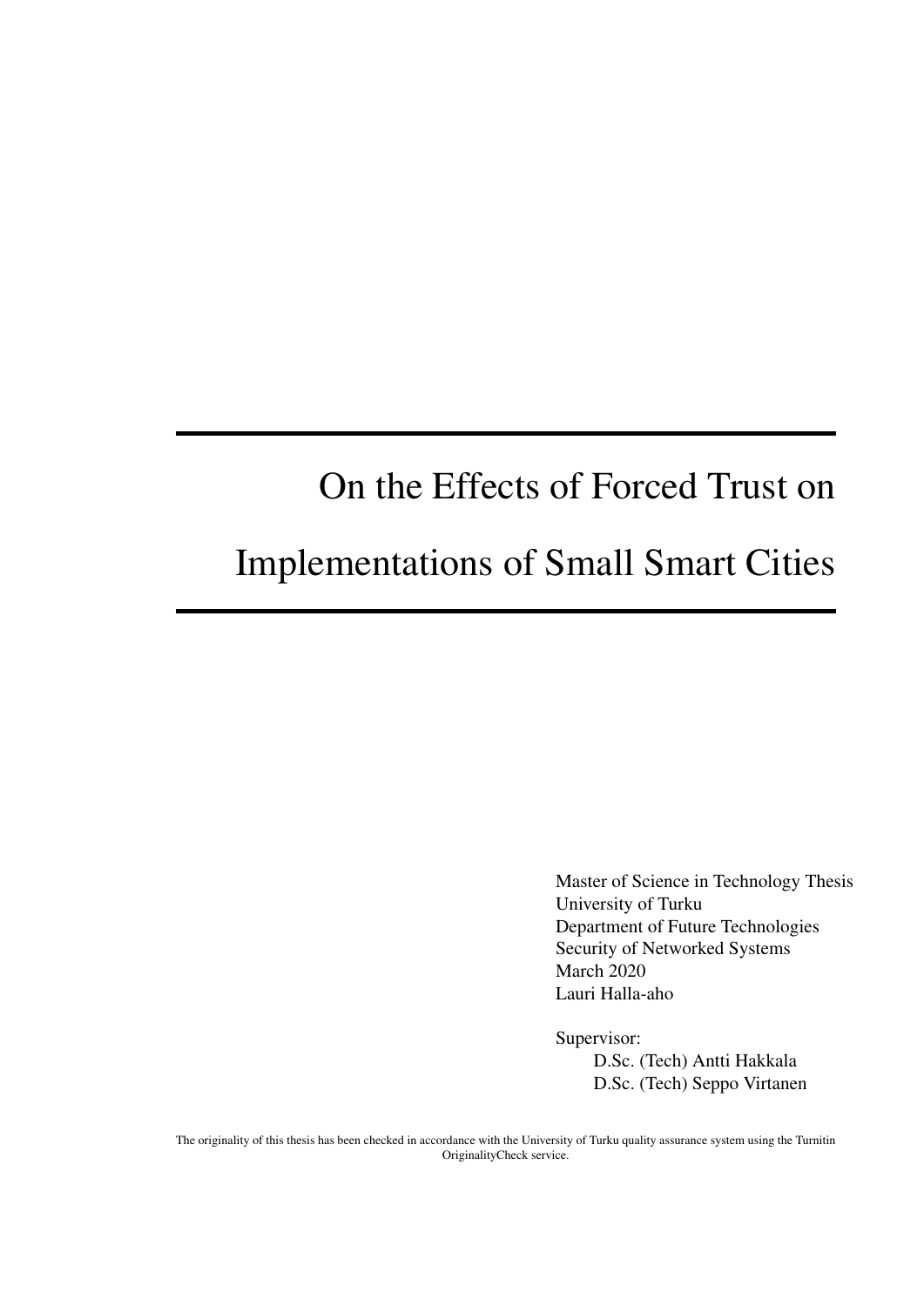#### UNIVERSITY OF TURKU Department of Future Technologies

LAURI HALLA-AHO: On the Effects of Forced Trust on Implementations of Small Smart Cities

Master of Science in Technology Thesis, 85 p. Security of Networked Systems March 2020

As an increasing number of cities pursue the idea of becoming smart cities, the variety in different approaches to reach this goal also grows. They cover the use of a spectrum of implementations for, inter alia, information systems, smart networks, and public services. In order to operate, these smart cities have to process multiple types of data including personal information. Ultimately, the systems and services that process these data are decided by the city with limited opportunities for their citizens to influence the details of their implementations.

In these situations the citizens have no choice but to trust their city with the operation of these systems and the processing of their personal information. This type of a relationship, forced trust, affects the smart city implementation both directly and indirectly. These effects include additional considerations by the city to guarantee the protection of the citizens' privacy and the security of their personal data, as well as the impacts of forced trust on the willingness of the citizens to adopt the offered services.

In this thesis, privacy protection, data protection and security, system reliability and safety, and user avoidance were identified as the four major domains of concern for citizens with regard to forced trust. These domains cover most of the main impacts smart city projects have on their citizens, such as ubiquitous data collection, scarcity of control over the utilisation of one's personal data, and uncertainty of the dependability of critical information systems. Additionally, technological and methodological approaches were proposed to address each of the discussed concerns. These include implementation of privacy by design in the development of the smart city, use of trusted platforms in data processing, detection and alleviation of potential fault chains, and providing the citizens the means to monitor their personal data.

Finally, these recommendations were considered in the context of a small smart city. The Salo smart city project was used as an example and the recommendations were applied to the planned aspects of the upcoming smart city, such as knowledge-based management, a smart city application for information sharing, and increased transparency and justifiability in governance.

Keywords: forced trust, smart city, privacy protection, data protection, reliability, avoid-

ance, participation, Salo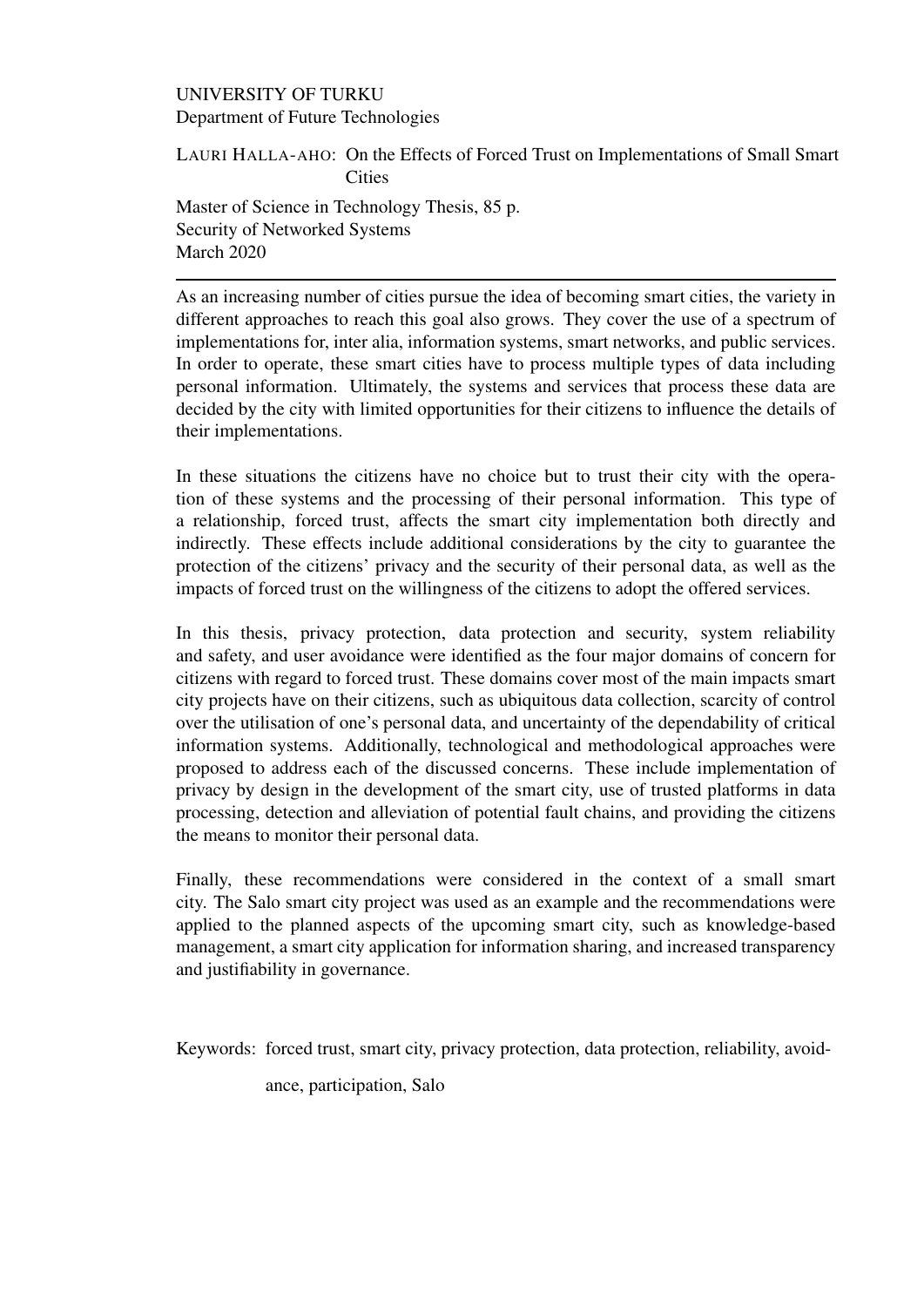# **Contents**

| 1 |                           | <b>Introduction</b><br>$\mathbf{1}$                                |  |  |  |  |  |  |
|---|---------------------------|--------------------------------------------------------------------|--|--|--|--|--|--|
|   | 1.1                       | $\overline{2}$                                                     |  |  |  |  |  |  |
|   | 1.2                       | 3                                                                  |  |  |  |  |  |  |
|   | 1.3                       | 3                                                                  |  |  |  |  |  |  |
| 2 | <b>Forced trust</b>       |                                                                    |  |  |  |  |  |  |
|   | 2.1                       | 5<br><b>Trust</b>                                                  |  |  |  |  |  |  |
|   | 2.2                       | 8                                                                  |  |  |  |  |  |  |
|   |                           | 9<br>2.2.1                                                         |  |  |  |  |  |  |
|   |                           | 2.2.2<br>11                                                        |  |  |  |  |  |  |
|   | 2.3                       | 12                                                                 |  |  |  |  |  |  |
|   | 2.4                       | 13                                                                 |  |  |  |  |  |  |
|   | 2.5                       | 16                                                                 |  |  |  |  |  |  |
|   |                           | 2.5.1<br>17                                                        |  |  |  |  |  |  |
|   |                           | 2.5.2<br>18<br><b>GDPR</b>                                         |  |  |  |  |  |  |
|   |                           | Implementations of information systems and services<br>21<br>2.5.3 |  |  |  |  |  |  |
| 3 | <b>Smart cities</b><br>23 |                                                                    |  |  |  |  |  |  |
|   | 3.1                       | 23                                                                 |  |  |  |  |  |  |
|   | 3.2                       | 25<br>Smart environments                                           |  |  |  |  |  |  |
|   |                           | 3.2.1<br>26                                                        |  |  |  |  |  |  |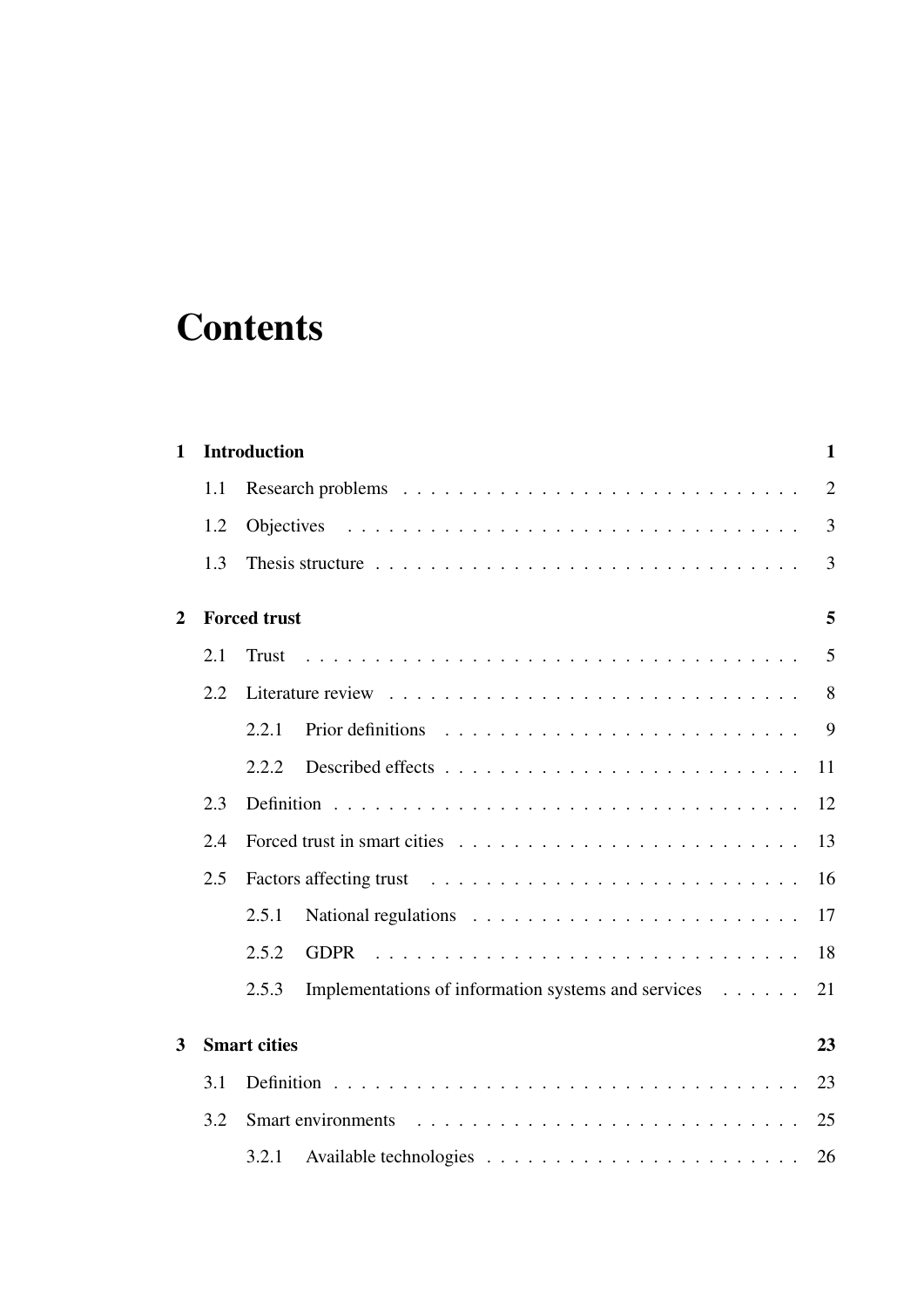| 3.3 |       |                                                    |                                                                                                                                     |  |  |  |  |  |  |
|-----|-------|----------------------------------------------------|-------------------------------------------------------------------------------------------------------------------------------------|--|--|--|--|--|--|
|     |       |                                                    | 31                                                                                                                                  |  |  |  |  |  |  |
|     | 3.3.1 |                                                    | 31                                                                                                                                  |  |  |  |  |  |  |
|     | 3.3.2 |                                                    | 33                                                                                                                                  |  |  |  |  |  |  |
|     | 3.3.3 |                                                    | 34                                                                                                                                  |  |  |  |  |  |  |
| 3.4 |       |                                                    | 35                                                                                                                                  |  |  |  |  |  |  |
| 3.5 |       |                                                    | 36                                                                                                                                  |  |  |  |  |  |  |
|     | 38    |                                                    |                                                                                                                                     |  |  |  |  |  |  |
| 4.1 |       |                                                    | 38                                                                                                                                  |  |  |  |  |  |  |
|     | 4.1.1 | Anonymisation and pseudonymisation of data         | 42                                                                                                                                  |  |  |  |  |  |  |
|     | 4.1.2 | Challenges with anonymisation and pseudonymisation | 44                                                                                                                                  |  |  |  |  |  |  |
|     | 4.1.3 |                                                    | 45                                                                                                                                  |  |  |  |  |  |  |
| 4.2 |       |                                                    | 49                                                                                                                                  |  |  |  |  |  |  |
|     | 4.2.1 |                                                    | 49                                                                                                                                  |  |  |  |  |  |  |
|     | 4.2.2 | Data utilisation and access management             | 55                                                                                                                                  |  |  |  |  |  |  |
|     | 4.2.3 |                                                    | 58                                                                                                                                  |  |  |  |  |  |  |
| 4.3 |       |                                                    | 62                                                                                                                                  |  |  |  |  |  |  |
|     | 4.3.1 |                                                    | 66                                                                                                                                  |  |  |  |  |  |  |
|     |       |                                                    | 68                                                                                                                                  |  |  |  |  |  |  |
|     | 4.4.1 |                                                    | 70                                                                                                                                  |  |  |  |  |  |  |
|     | 4.4.2 |                                                    | 71                                                                                                                                  |  |  |  |  |  |  |
|     | 4.4.3 |                                                    | 72                                                                                                                                  |  |  |  |  |  |  |
|     |       |                                                    | 75                                                                                                                                  |  |  |  |  |  |  |
| 5.1 |       |                                                    | 75                                                                                                                                  |  |  |  |  |  |  |
| 5.2 |       |                                                    |                                                                                                                                     |  |  |  |  |  |  |
|     | 5.2.1 |                                                    | 78                                                                                                                                  |  |  |  |  |  |  |
|     |       |                                                    | <b>Primary domains of concern</b><br>System reliability, safety, and redundancy<br>4.4 Avoidance<br><b>Smart city of Salo</b><br>77 |  |  |  |  |  |  |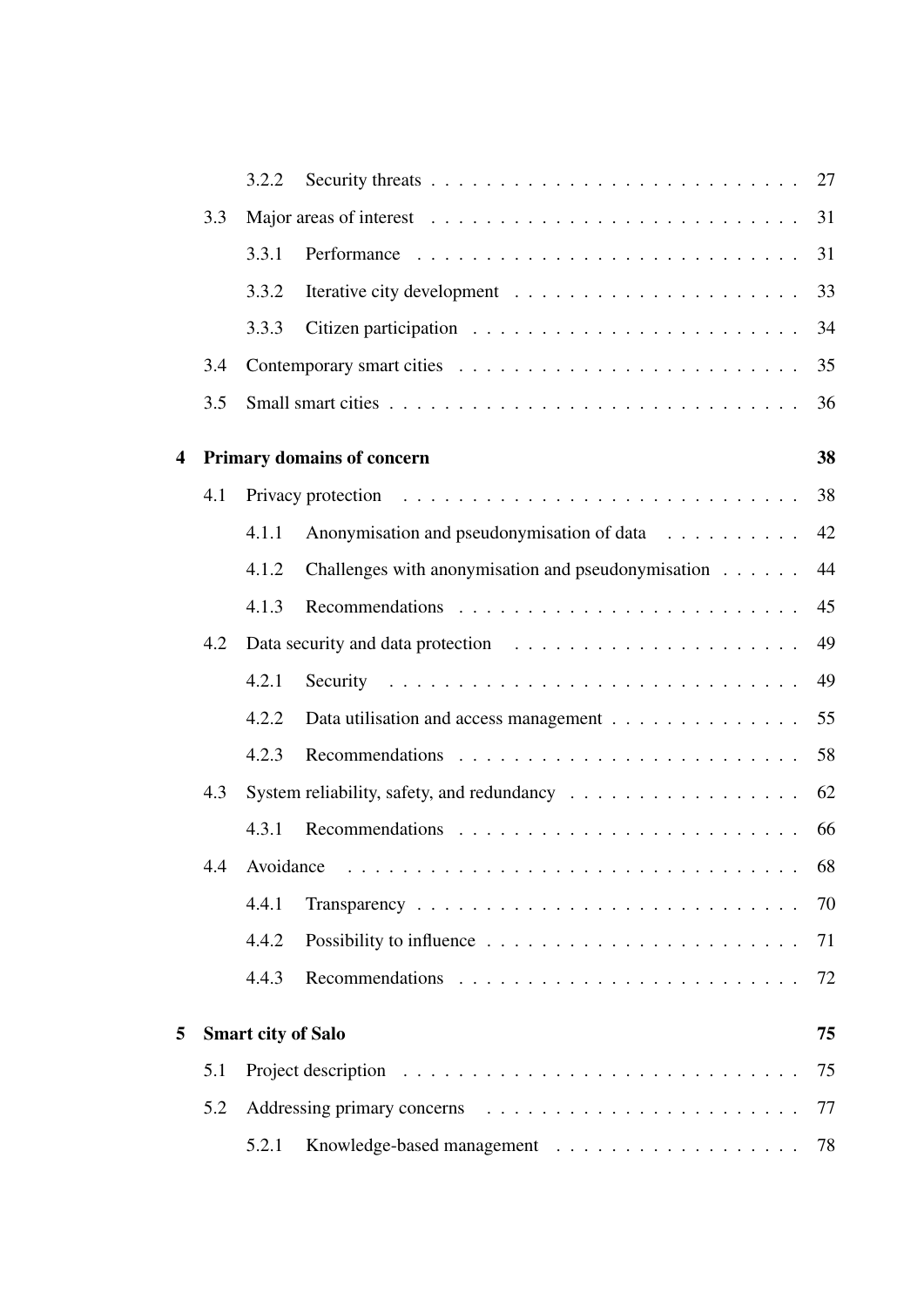|                         | 5.2.3 |                   |    |  |  |  |  |  |  |
|-------------------------|-------|-------------------|----|--|--|--|--|--|--|
|                         | 5.2.4 |                   |    |  |  |  |  |  |  |
| 6                       |       |                   | 82 |  |  |  |  |  |  |
|                         |       |                   |    |  |  |  |  |  |  |
|                         |       |                   |    |  |  |  |  |  |  |
| 86<br><b>References</b> |       |                   |    |  |  |  |  |  |  |
|                         |       | <b>Conclusion</b> |    |  |  |  |  |  |  |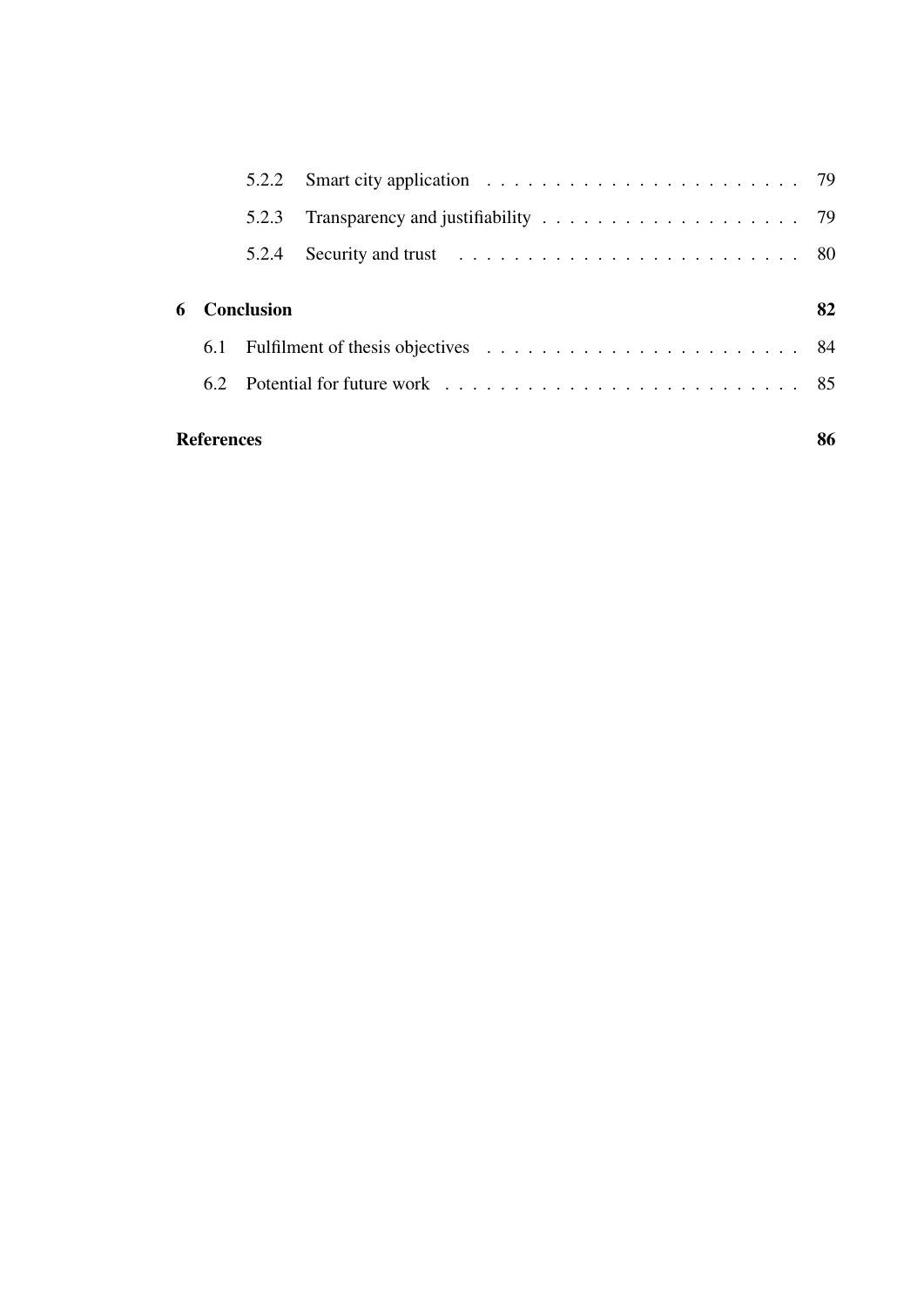# List of Figures

| 2.1 | A finite state machine representation of trust. Loosely based on the trust             |                |  |
|-----|----------------------------------------------------------------------------------------|----------------|--|
|     | continuum figure by Marsh and Dibben [1, p. 21]. $\dots \dots \dots \dots \dots \dots$ |                |  |
|     | 2.2 Literature search process with the remaining number of papers in each              |                |  |
|     |                                                                                        | 8 <sup>8</sup> |  |
| 2.3 | A simplified illustration of the trust landscape of a smart society. Based             |                |  |
|     | on the critical governmental information system landscape in $[2, p. 74]$ . . 14       |                |  |
| 3.1 |                                                                                        |                |  |
| 4.1 | Analysis results should not differ significantly if an individual's data are           |                |  |
|     | added or removed when differentially private queries are used. 43                      |                |  |
| 4.2 | A non-exhaustive fault tree diagram of the data feed of smart traffic lights.          | 63             |  |
| 4.3 | An example of a dependency graph for data feed of smart traffic. $\dots$ 65            |                |  |
| 5.1 | Main areas of focus in the Smart city of Salo -project. 76                             |                |  |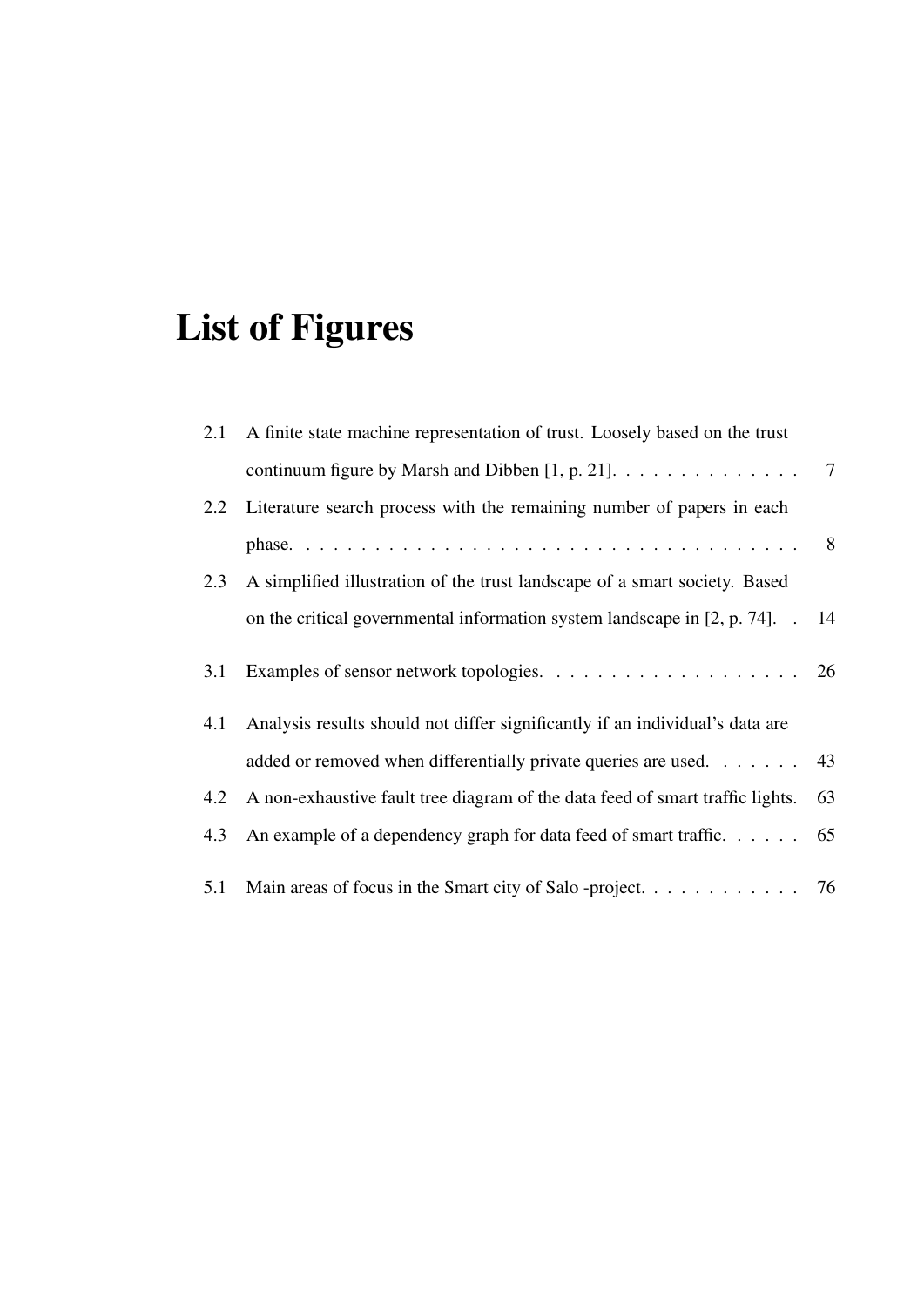# **Glossary**

- anonymisation processing of personal data in such a manner that the personal data can no longer be attributed to a specific data subject within a set of subjects [3]. 40, 42–45, 48
- data a collection of information, facts, or statistics used in analysis. 1, 2, 10, 12–23, 25, 27–33, 35, 37–40, 42–67, 69, 70, 72, 73, 77–85
- data controller a party that decides how and why personal data are processed. 18, 19, 39, 45, 59, 74
- data processor a party, delegated by the data controller, to process personal data. 18, 19, 22, 39, 44, 59, 61
- differential privacy a method for producing anonymised views of a dataset such that the contributions of any one individual in the dataset is indistinguishable from a dataset without them. 43, 45, 55
- distrust trust in a trustee to actively and deliberately act against the truster's interests. 6, 10, 11, 18, 20, 78

mistrust misplaced trust; trust that was betrayed by the trustee. 6, 7

- nonce in communication, number used only once to prevent replay attacks. 28, 51
- pseudonymisation processing of personal data in such a manner that the personal data can no longer be attributed to a specific data subject without the use of additional information [4]. 42–44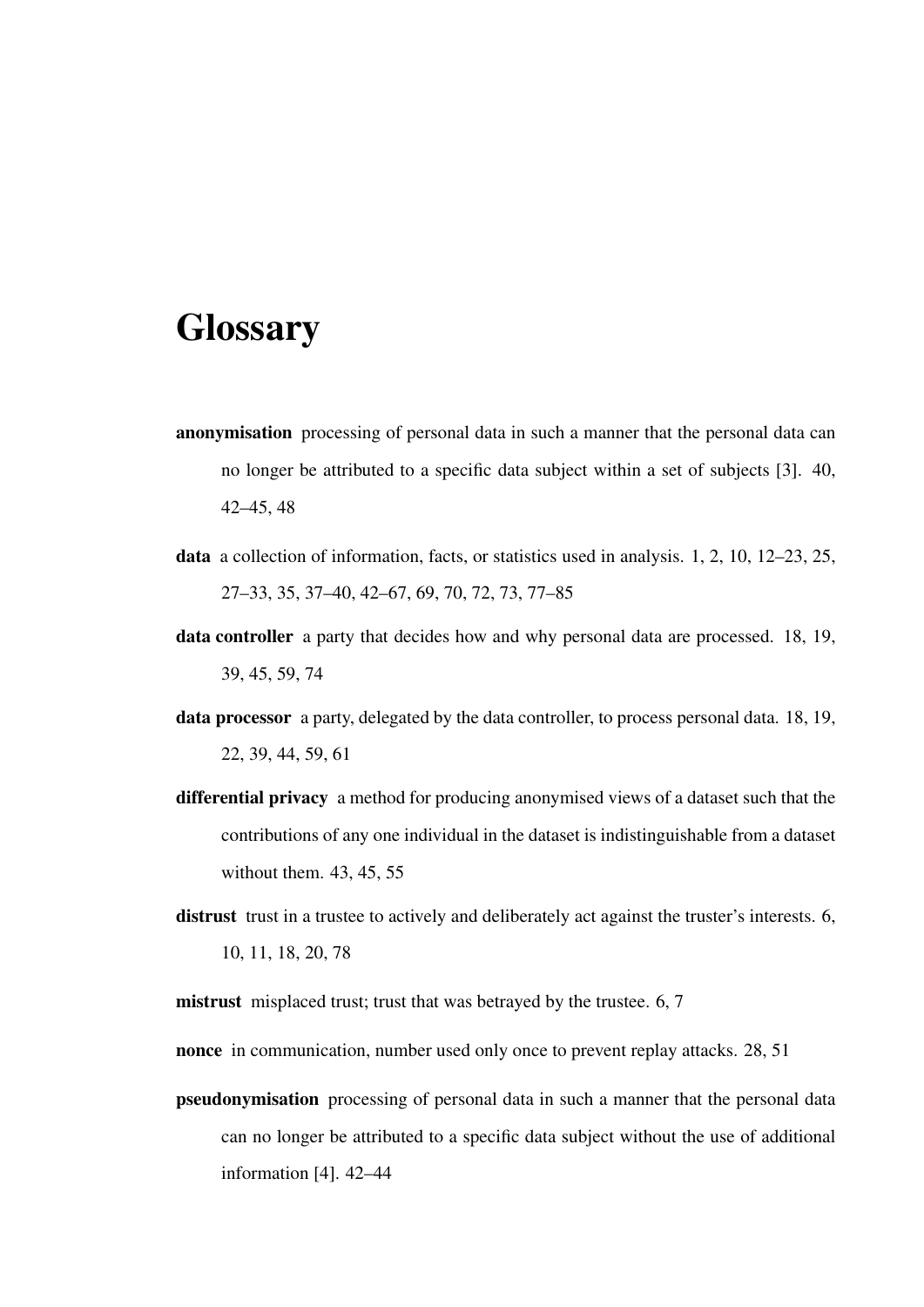trustee an actor being trusted by another actor. 6–8, 12–14, 16, 82

truster an actor that trusts another actor. 6–8, 11, 12, 14, 16, 82

untrust positive trust, lower than what one deems required for cooperation. 6, 20, 78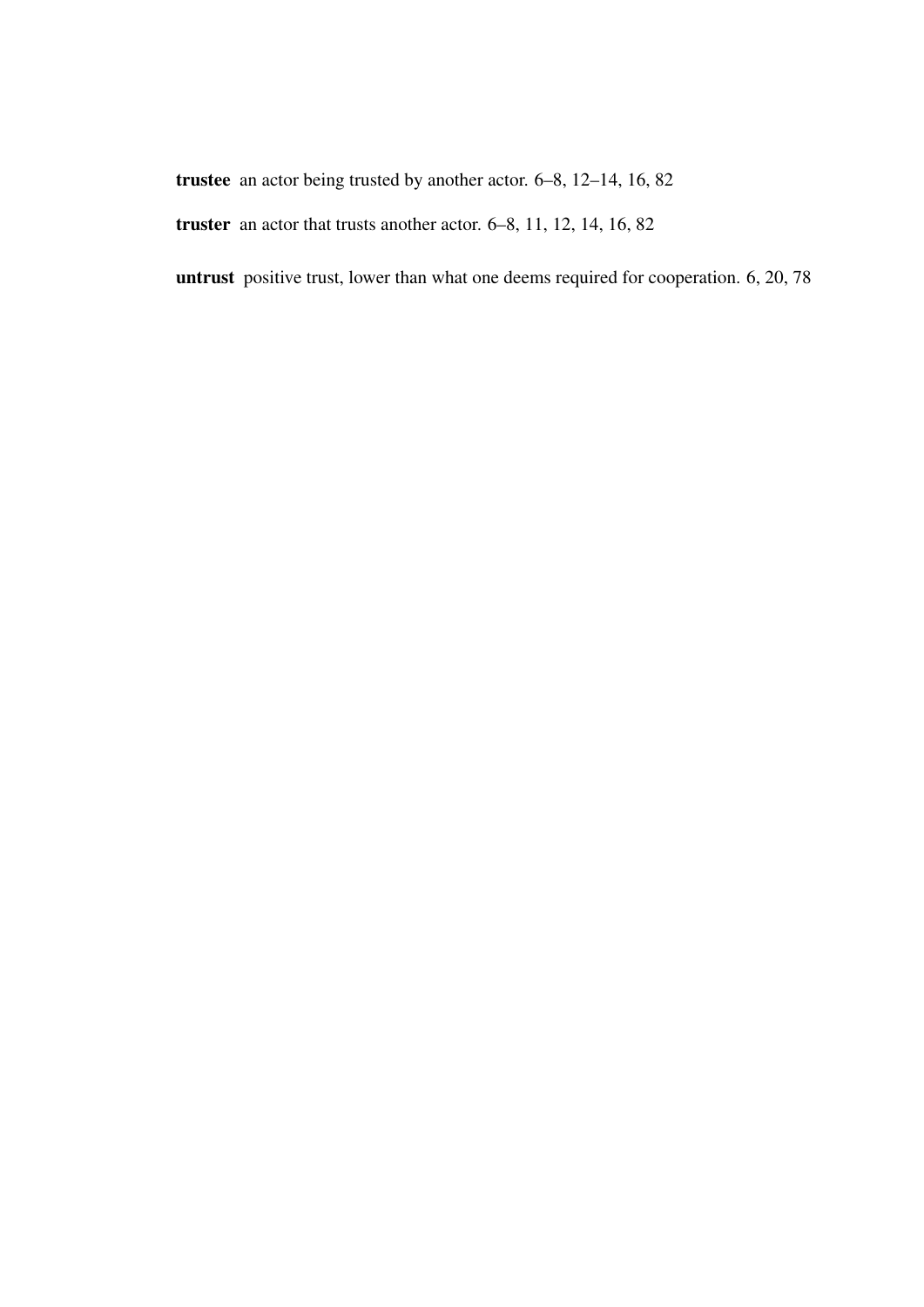# Acronyms

- 6LoWPAN IPv6 over Low-power Wireless Personal Area Networks. 26, 27
- AES Advanced Encryption Standard. 27
- BLE Bluetooth Low Energy. 26, 27
- DoS denial of service. 28, 30, 52
- DPA data protection authority. 19
- DPIA data protection impact assessment. 19, 56
- DPO data protection officer. 19
- EU European Union. 16, 19, 55, 58, 71
- FE functional encryption. 53–55, 59, 60
- GDPR General Data Protection Regulation. 16, 18–20, 39, 40, 42, 47, 53, 57, 60, 61, 70
- HE homomorphic encryption. 53–55, 59
- HMAC keyed-hash message authentication code. 51, 53
- ICT information and communications technology. 9, 21, 24, 34, 55, 62, 66, 75, 83
- IDS intrusion detection system. 22, 29, 51, 55
- IoT Internet of Things. 26–28, 30, 32, 35, 47, 48, 50, 55, 56
- IS information system. 9, 10, 13, 15, 20, 34, 37, 40, 71, 82, 85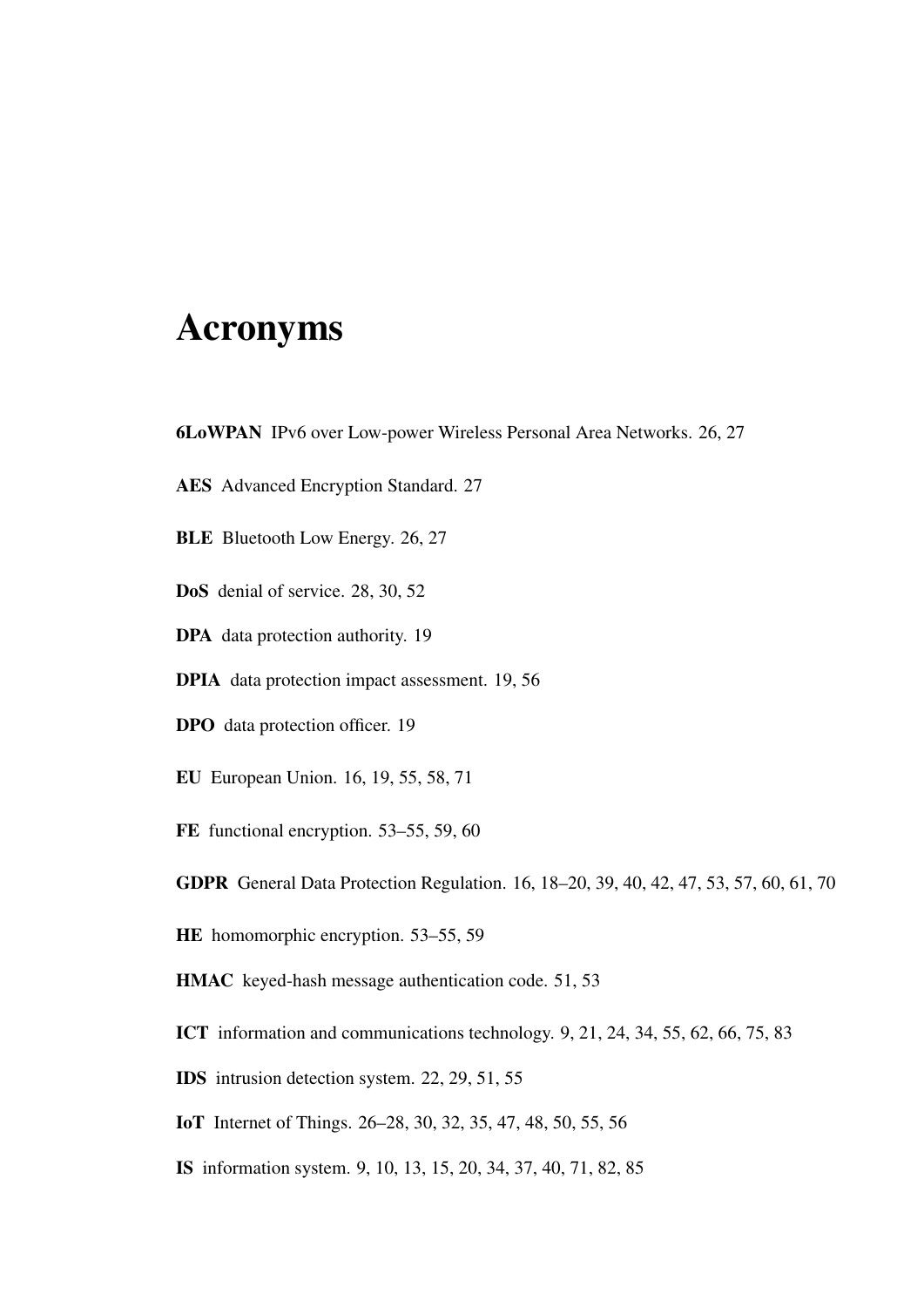KRACK key reinstallation attack. 28

LG local government. 15, 16

LoRaWAN Long Range Wide Area Network. 26, 27

MitM man in the middle. 49

NCSC-FI National Cyber Security Centre Finland. 47, 48

PUF physical unclonable function. 51

SGX Software Guard Extensions. 53–55, 59

SP service provider. 15, 16

TPM trusted platform module. 53–55, 59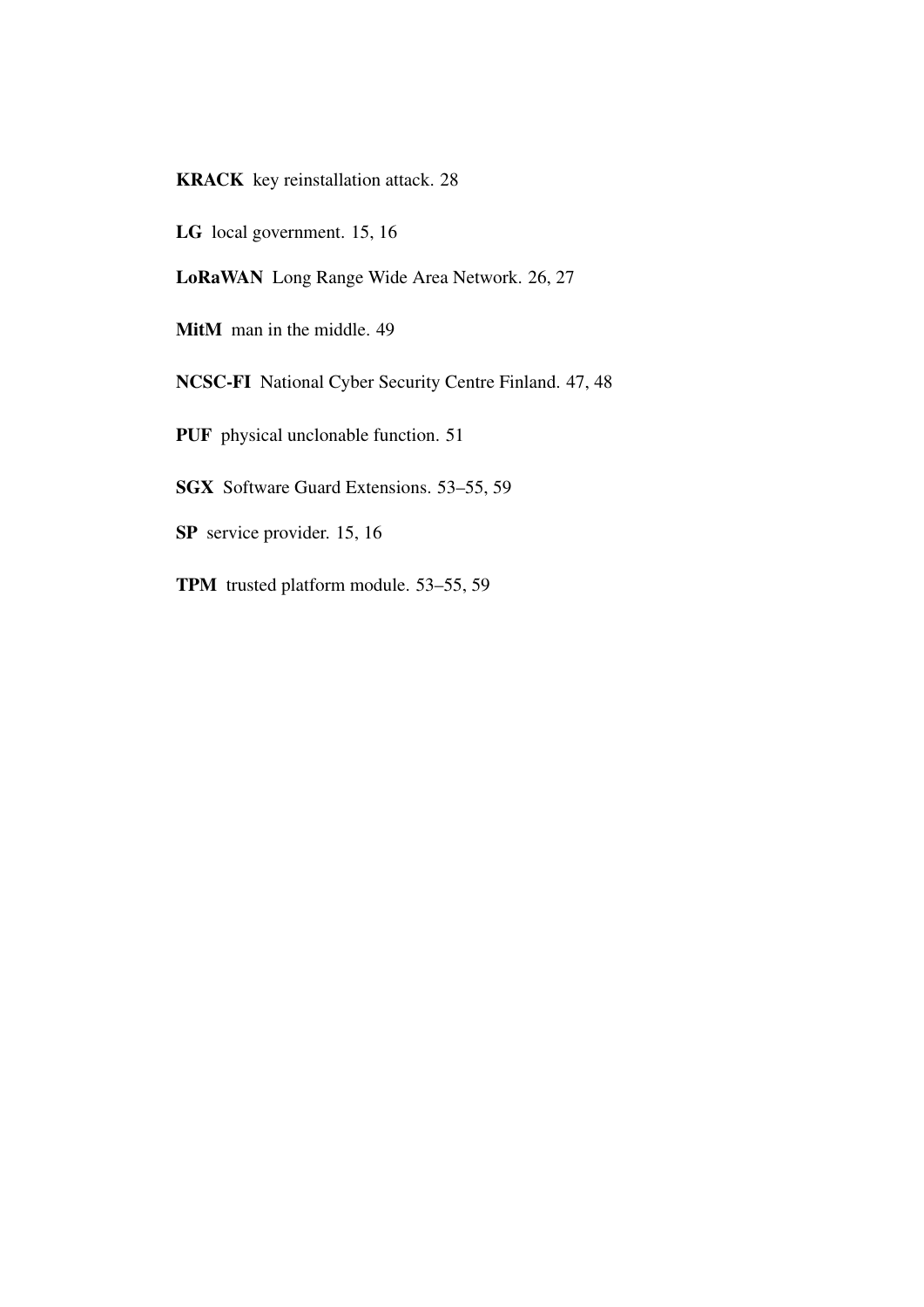# Chapter 1

# Introduction

Smart cities are a developing concept with potential to significantly improve the efficacy and quality of life for their residents as well as to increase the productivity of industries and the efficiency and reliability of public infrastructure. Through e.g. smart sensing environments and automated decision-making, smart traffic can lower the amount of time vehicles idle at traffic lights, thus reducing emissions and fuel consumption; smart homes can more efficiently regulate their energy consumption, allowing smart grids to improve their load balance, thus reducing the emissions from power or district heating plants; and factories can optimise their production pipelines.

To achieve their goals, smart cities are inherently data-oriented, requiring extensive data collection and processing. The nature of these data ranges from industrial, such as from the aforementioned factories, to environmental, for instance from air pollution or traffic sensors, and to personal, for example location or electricity consumption data.

To reach the status of a smart city, a city must then utilise a wide variety of different types of sensors and often handle the personal data of its residents. Additionally, the services provided by the city, based on the processed data, can require cooperation from the citizens if e.g. the use of specific equipment is required. In the cases where the citizens have no alternatives to participating in the data collection or to using specific public information systems, they as a consequence must trust the systems to respect their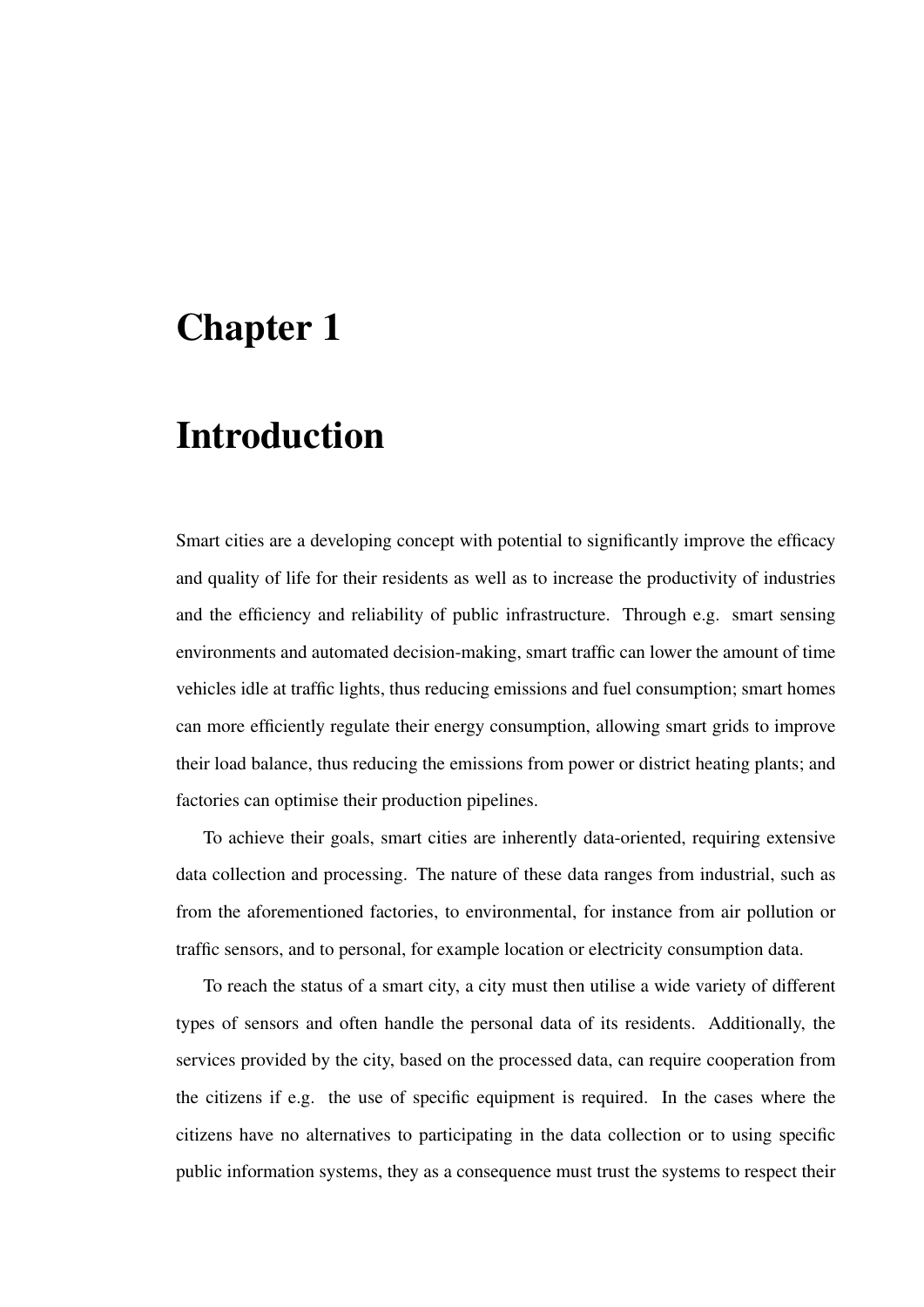privacy and to function as expected.

This thesis is written in conjunction with, and funded by, the Salo smart city project. Its goal is to enumerate the effects of the aforementioned forced trust on small smart cities, find sustainable methods of smart city development given these effects, and apply these results to the Salo project.

## 1.1 Research problems

The citizens living in a smart city do not necessarily have any other options, as explained above, but to use the services and systems provided by the city or be negatively affected e.g. in the quality of their daily lives. As a consequence, they are forced to trust the public authorities in the design, implementation, and operation of the smart city.

The concept of forced trust, in the context of information systems and technologies, has not previously undergone a systematic literature review. This is required to provide a frame of reference for later considerations on its effects on smart cities.

The chosen data collection and processing methods, security and reliability considerations, as well as the level of influence the citizens' participation has on the city, inter alia, are affected by, and affect, this trust. Thus, it is important to map the subjects of forced trust in the operation of a smart city and find suitable best practices to ensure their sustainability from the point of view of the citizens.

Ideally, the end-users, i.e. the citizens, should not have to be forced to trust the city they live in. Instead, the city should operate in such a manner that it has earned the trust it enjoys from its residents. However, due to the inherent power imbalance between the city and its citizens, some of the trust will always remain forced but its effects can, and should, be controlled.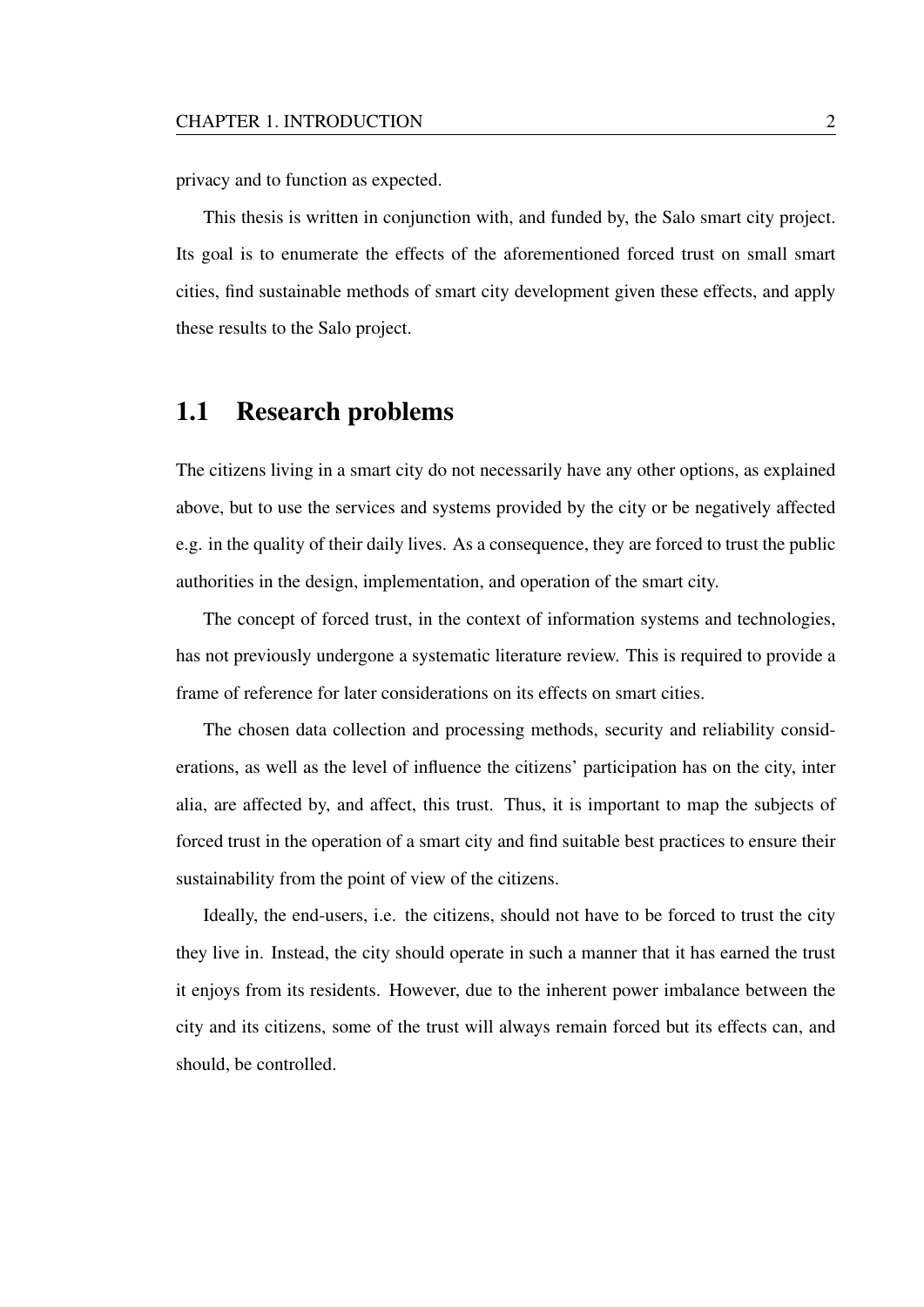### 1.2 Objectives

Based on the previously defined research problems, this thesis aims to fulfil the following objectives.

- O1 What is forced trust and how does it affect and relate to smart city projects?
- O2 What are the main concerns related to the design and operation of smart cities for their citizens?
- O3 How can the concerns identified in O2 be resolved to minimise the potential negative impacts related to forced trust?
- O4 How can the approaches of O3 be applied to the Salo smart city project?

### 1.3 Thesis structure

This chapter provides the background and motivation for this thesis as well as the desired outcomes. Chapter 2 discusses and defines forced trust, for the scope of this thesis, through a systematic literature review, as well as considers the effects of forced trust and its relevance to smart cities. Additionally, definitions and forms of trust are covered together with various factors that can affect the trust enjoyed by a city.

Chapter 3 covers the technical and societal backgrounds related to smart cities. It includes a discussion on relevant use cases of smart environments and available technologies for their implementation. In a brief overview, known and potential threats for smart environments are covered. The chapter also focuses on the societal objectives and areas of interest, i.e. the motivation behind their development, in smart cities. Additionally, examples of existing smart city projects and a discussion on the benefits and drawbacks of small smart cities, compared to larger ones, are provided.

In the 4th chapter, the previously identified main concerns are discussed in depth, covering their effects on the citizens' trust. Additionally, methodologies and, where ap-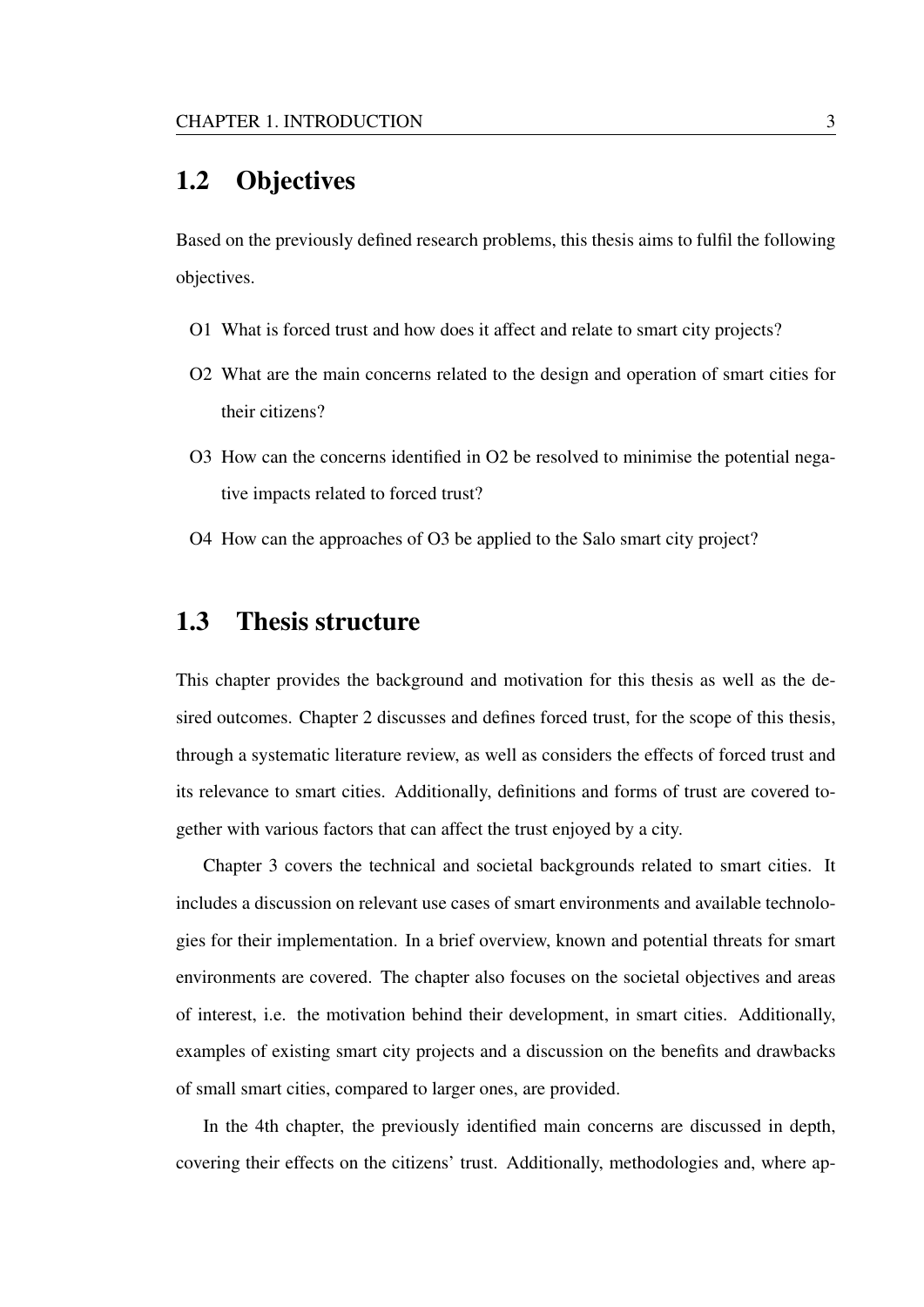#### CHAPTER 1. INTRODUCTION 4

plicable, technical means are suggested to try to minimise the direct and indirect negative effects that can result from incidents where the citizens' trust is betrayed.

A description of the Salo smart city project is given in chapter 5. The areas of focus of this project are discussed along with practical examples. Additionally, the previous concerns are mapped onto these areas and examples to determine suitable recommendations.

The conclusions of this thesis are included in chapter 6. Additionally, the level of fulfilment of the previous objectives are evaluated. Finally, potential subject areas that could benefit from further research, based on the discussions in this thesis, are identified.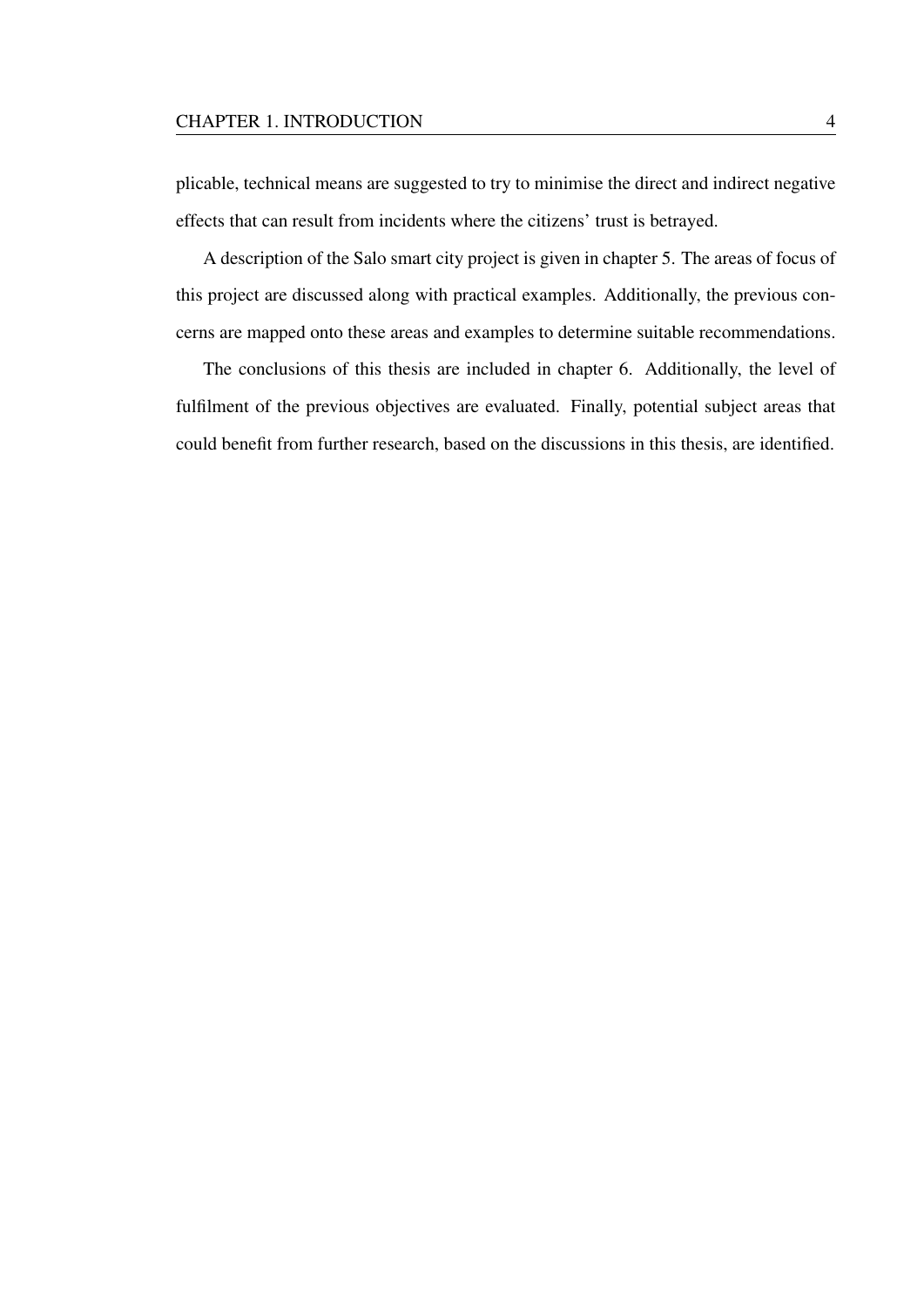# Chapter 2

# Forced trust

Societies are largely built on trust. It is not the only building block but a significant one, nonetheless. Every day one has to trust the people they meet as well as the technologies they use. This trust is shaped by e.g. their past experiences and their and their peers' opinions. The resulting "trust" then shapes their actions, behaviour and attitudes towards the subject of trust.

This chapter covers some of the commonly used definitions of trust, and its various forms, that are used throughout this thesis in section 2.1. Additionally, a literature review of the concept of forced trust is done in section 2.2. Its effects on, and its relation to, smart cities are discussed in section 2.4. Finally, a few factors that affect or can affect the citizens' trust in their smart cities, including regulation and past public project, are covered in section 2.5.

### 2.1 Trust

Trust, as a concept, has a variety of descriptions and definitions depending on the context of its use. Human-human, human-machine, and machine-machine interactions differ greatly in e.g. the perceived trustworthiness of the other party, the number of potential actions each party has during the interaction, and the expected outcomes. Technologi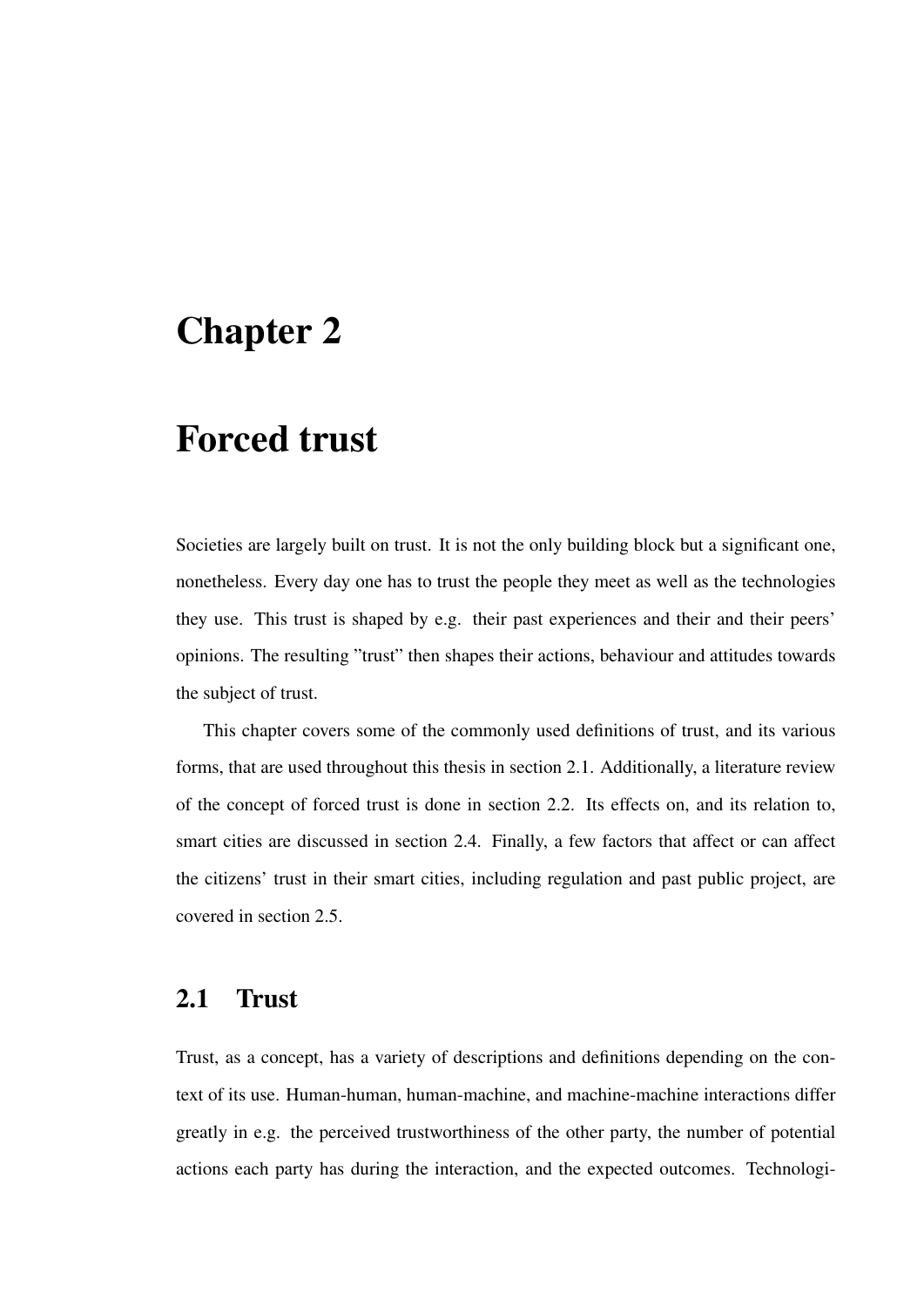cal solutions are limited in the number of ways they are able to communicate, with e.g. pre-defined protocols and states of operation. In comparison, humans are more flexible in their behaviour, with e.g. their actions shaped by, as Schneier [5, p. 11–12] describes, personal and group interests in addition to societal pressures. Here the focus will be on the trust relating to human-human and human-machine interactions.

The relevant definitions of trust in the online Oxford English Dictionary [6] are:

1a *Firm belief in the reliability, truth, or ability of someone or something; confidence or faith in a person or thing, or in an attribute of a person or thing. Chiefly with in (formerly also* †*of,* †*on,* †*upon,* †*to,* †*unto).*

2 *The quality or condition of being trustworthy; loyalty; reliability; trustworthiness.*

In addition to trust, Marsh and Dibben [1, p. 19–20] discussed three additional concepts: *distrust*, *untrust*, and *mistrust*. They describe distrust as a form of negative trust. In the state of distrust, a *truster* actively trusts the *trustee* to deliberately act in a way that is detrimental to the truster. On the other hand, the two additional types of positive trust are untrust and mistrust. When untrusted, one enjoys some level of trust but not enough for the trusting party to be convinced of the trustee's actions being in their best interest. Finally, mistrust is a state of trust one enters once their trust has been betrayed. That is, mistrust is simply misplaced trust.

These terms can thus be used to describe the state of trust a truster is in towards a trustee. The truster can change from one of these states to another based on their experiences with the said trustee. An interpretation of their relationship is shown in figure 2.1. In the figure, the truster's instantaneous trust is represented by a numeric value denoted t. Positive experiences with the trustee increase this value, and similarly negative ones decrease it.

There are two important thresholds, which determine the current state: *zero trust* and the *cooperation threshold*. The former is simply the boundary between distrust and un-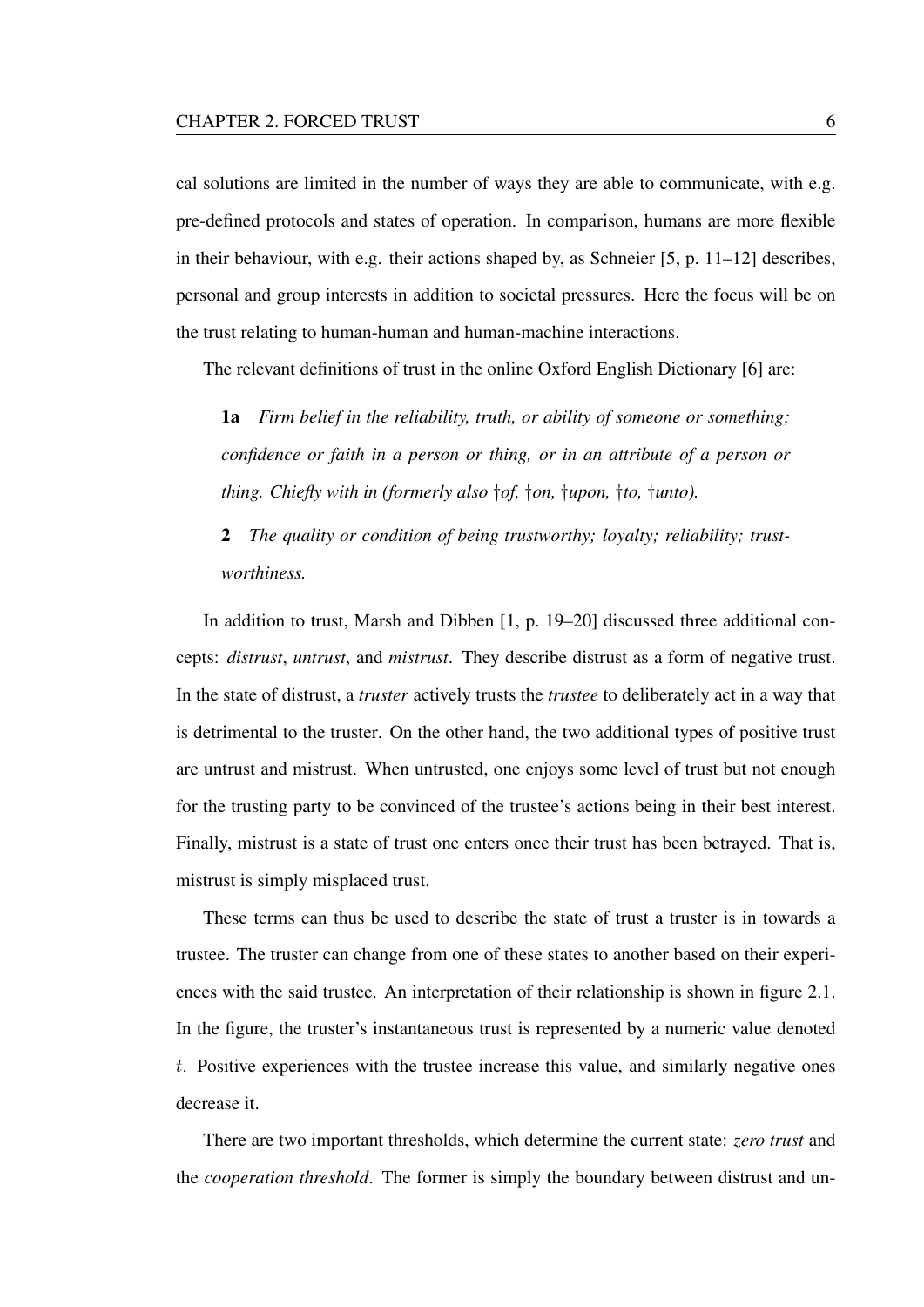

Figure 2.1: A finite state machine representation of trust. Loosely based on the trust continuum figure by Marsh and Dibben [1, p. 21].

trust, albeit the exact meaning of zero trust is difficult to define [1, p. 21]; the latter a subjective minimum value for trust before one willingly cooperates with the trustee without external acting forces.

The state of mistrust is entered when the trustee betrays the truster's trust. Mistrust, then, is not a permanent state of trust akin to the others but a temporary one. Depending on the severity of the breach of trust, the final state can be any of the others. As Marsh and Dibben mention in the discussion on modelling mistrust [1, p. 25], a mistrust incident will also affect future trust-related interactions between the truster and the trustee. The magnitude of this effect depends on the intentions of, and their transparency to, the trustee. An unintended betrayal of trust by a benevolent actor will not affect the truster's future behaviour as strongly as if it was done by a malevolent actor. If, for example, the trustee's malevolent intentions when betraying the trust are revealed, the truster will most likely be unwilling to cooperate in the future.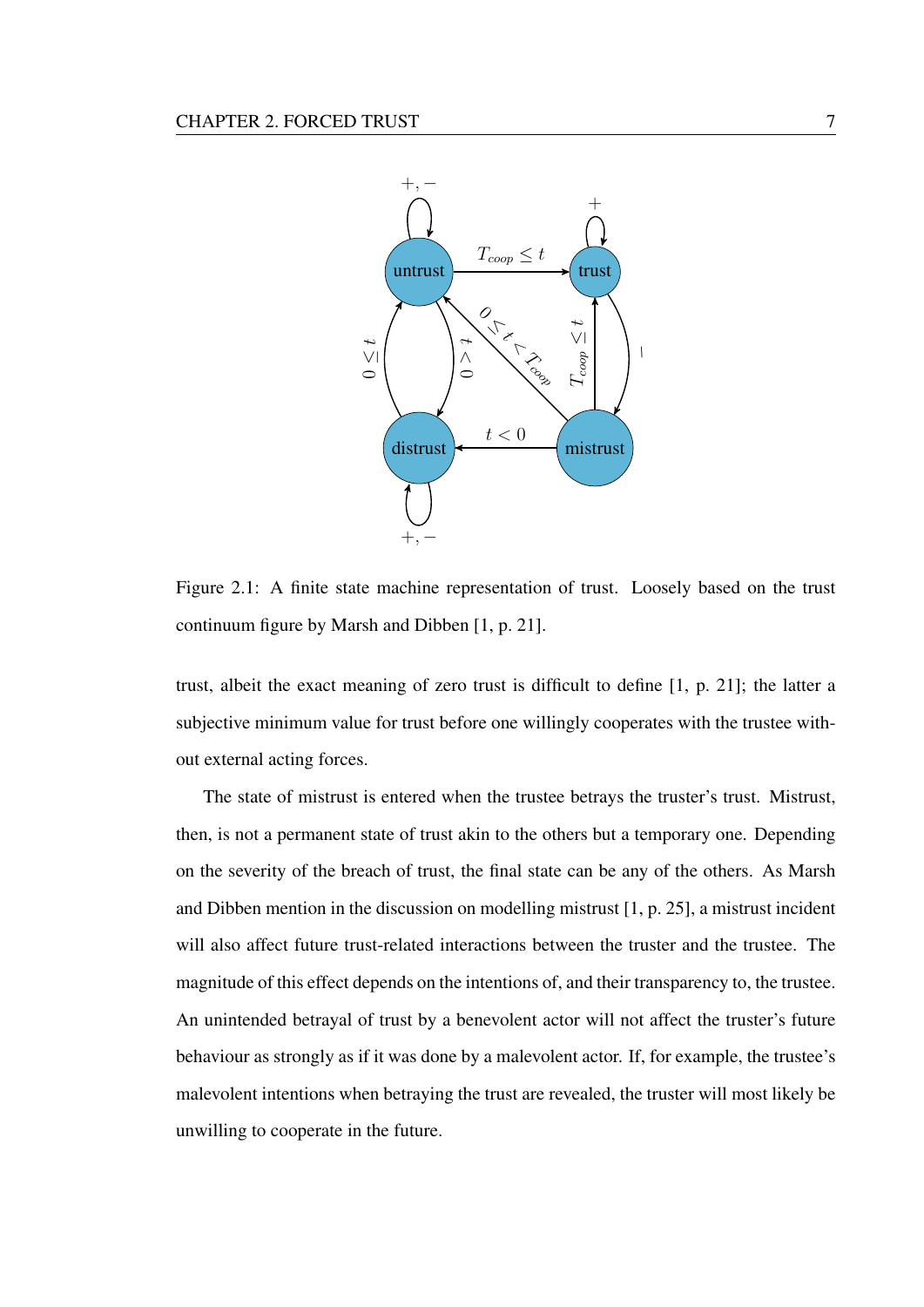### 2.2 Literature review

The previous discussion on trust assumed the premise that the trust between the truster and trustee is voluntary. However, there are many cases in which the truster has no choice but to cooperate with the trustee despite the trustee's actions.

Strong dependency relationships are normal between the public sector and people, such as those involving healthcare, law enforcement, and education. Similarly, people can also be strongly dependent on the private sector, as is the case with information networks, and electricity. The citizens are then, even if paying for the service, forced to trust the other party in order to operate normally in their everyday lives.

To examine the previously published literature on forced trust, a systematic literature review has to be done. Six online article databases are used in this literature review: Volter, ACM, arXiv.org, IEEE Xplore, ScienceDirect, and Scopus. Each of these databases are queried with the search term "forced trust" and from these results the duplicates and irrelevant papers, where the phrase occurred in a different context, are filtered. This process, and the number of results in each phase, is shown in figure 2.2 below.



Figure 2.2: Literature search process with the remaining number of papers in each phase.

Three of the six results, Hakkala [7], Hakkala et al. [2], and Madhisetty and Williams [8], discuss forced trust in relation to information technology and information systems.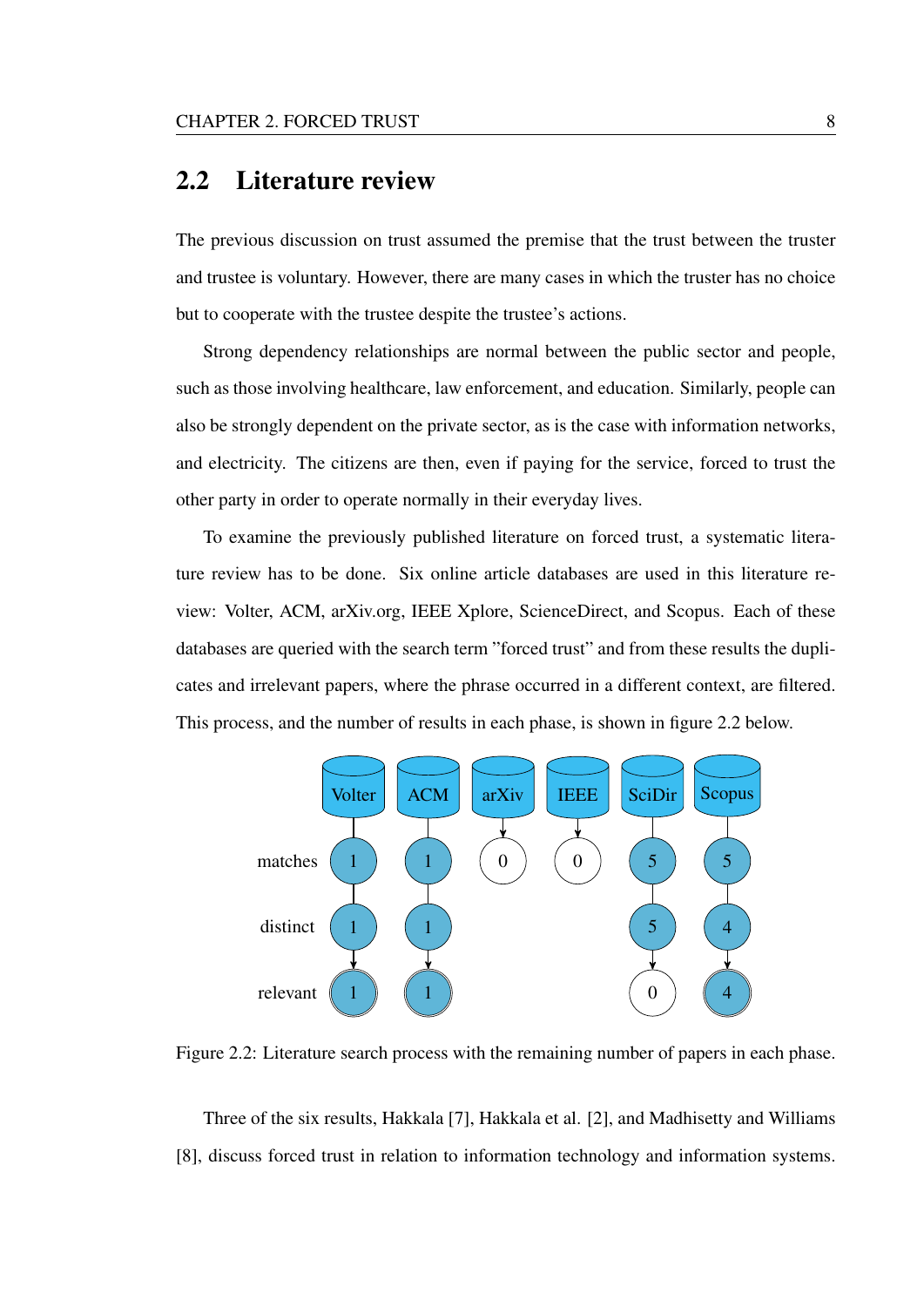The remaining three, Ledeneva [9], Hosking [10], and Tikhomirov [11], discuss the topic from a societal perspective, as it relates to the Soviet Union. The number of results is limited, thus limiting the universal applicability of results from their analysis. Nevertheless, the aforementioned papers are analysed in the following subsections.

#### 2.2.1 Prior definitions

In his dissertation [7, p. 86] Hakkala defines forced trust as a situation *"where the user has no choice or opportunity to affect any part of the information system, including the choice to use the system itself"* and *"in which a user is dictated to use and to trust an information system or an ICT product"*. As such, he defines the term in the context of systems and products that citizens are forced to use, especially critical governmental information systems, and consequently trust, without being able to opt out or influence their design or implementation. This also means that a designer of said systems *"has to take into account the potential misbehavior of users -- and implement security measures and safeguards against such events"* [7, p. 86]. Forced trust, then, can be interpreted as a trust relationship between users, administrators, and designers of information systems, where the use of these systems is externally mandated and the participating parties cannot rely on others' intentions to not be malevolent.

Similarly, in [2, p. 72–73] Hakkala et al. define forced trust as a situation *"where an entity – whether a customer, an organisation or even a governmental agency – does not have a privilege to choose but is instead mandated to use a dictated information system"*. The mutuality of this trust is described with the system suppliers' inability to trust the *"benevolence of all forced users"*, which could lead to increased costs as they are *"forced to implement security verification for inputs and maintain backup plans"* [2, p. 73].

In the third information technology -related result, Madhisetty and Williams discuss the effects of forced trust on the users of social media. They defined forced trust both as a situation where a publisher of media *"does not trust that their content will not be*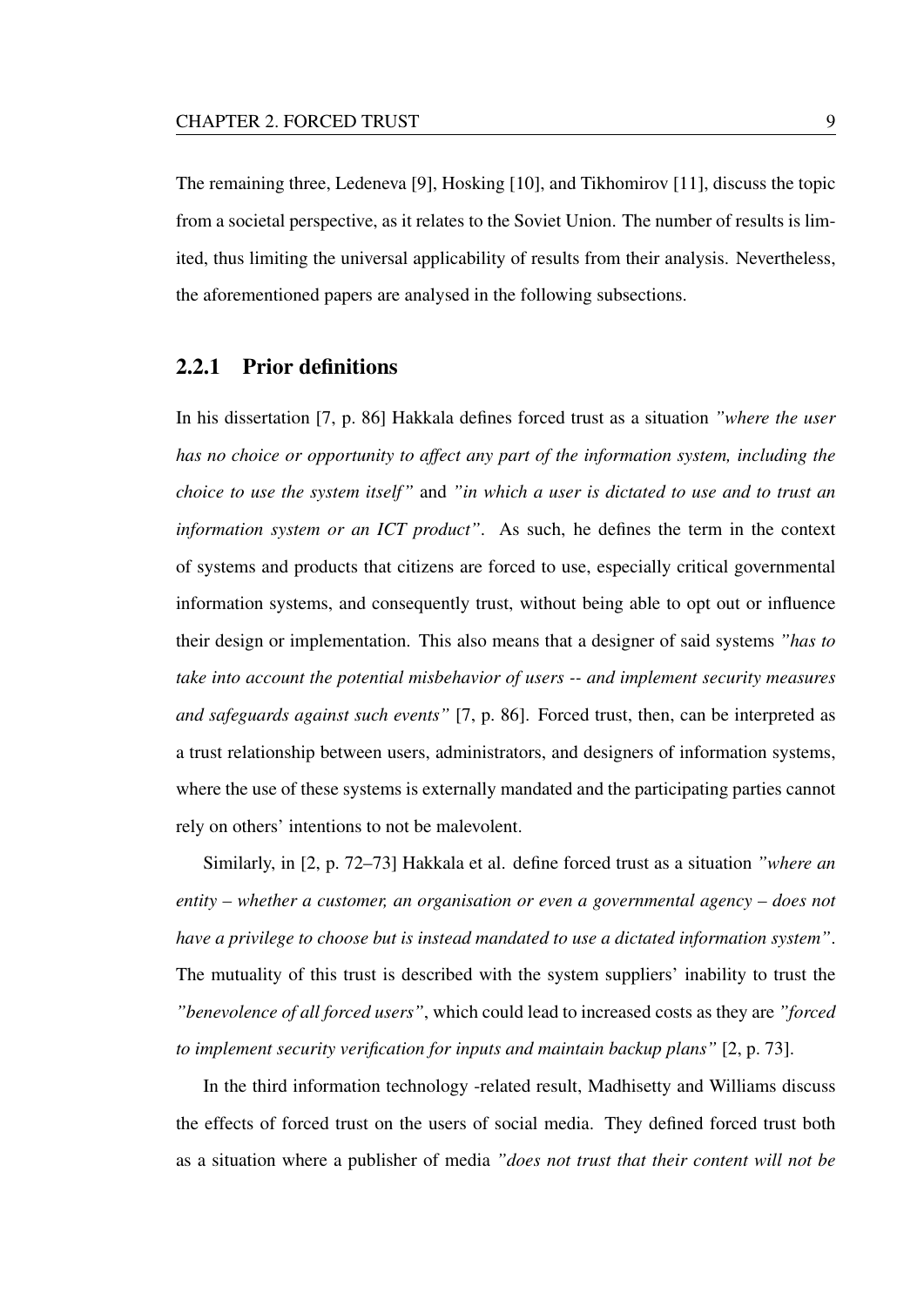*misused via networks of friends they have shared"* [8, p. 132], and as an experience of *"participants who have no alternative but to trust that sharing their data as photos or videos will not violate their notion or expectations of privacy"* [8, p. 136]. Thus, they focus on the trust relationship between services that require or utilise personal data and their users.

Ledeneva describes the deeply ingrained form of collective responsibility, or krugovaya poruka, found in the former Soviet Union as forced trust. It meant that entire groups were held responsible for the deeds and tasks of their individual members [9, p. 86]. This social pressure meant that each citizen was forced to trust their peers to operate in an expected manner. Such collective forced trust was utilised e.g. with tax collection and crime prevention [9, p. 89]. As such, Ledeneva mainly discusses forced trust as it relates to interpersonal relationships between peers.

Hosking discusses the all-encompassing distrust within the Soviet population. The post-revolution societal turmoil, upheaval, and reform resulted in an environment that rewarded distrust [10, p. 6–7]. This encouraged the people to actively distrust their peers and try to identify and unveil political enemies. As a result of this social atmosphere, the populace were forced to trust the party leaders and often sought aid for their ailments or punishment to their perceived enemies [10, p. 16].

Finally, Tikhomirov bases his concept of forced trust on Ledeneva's description of the krugovaya poruka for his examination of forced trust in Soviet communication. Individuals would attempt to escape the feeling of distrust and vie for the trust of the state. This was often felt obligatory, for the alternative could lead to being sent to the gulags or execution [11, p. 80]. Like Hosking, Tikhomirov discusses one-directional forced trust between the citizens and the state. The available options for these citizens, in their political environment, were either to trust the communist party or risk one's welfare.

Unlike in the case of the Soviet Union, the forced trust in information systems (ISs) is not deliberately manufactured and fostered by the state or local governments. It is instead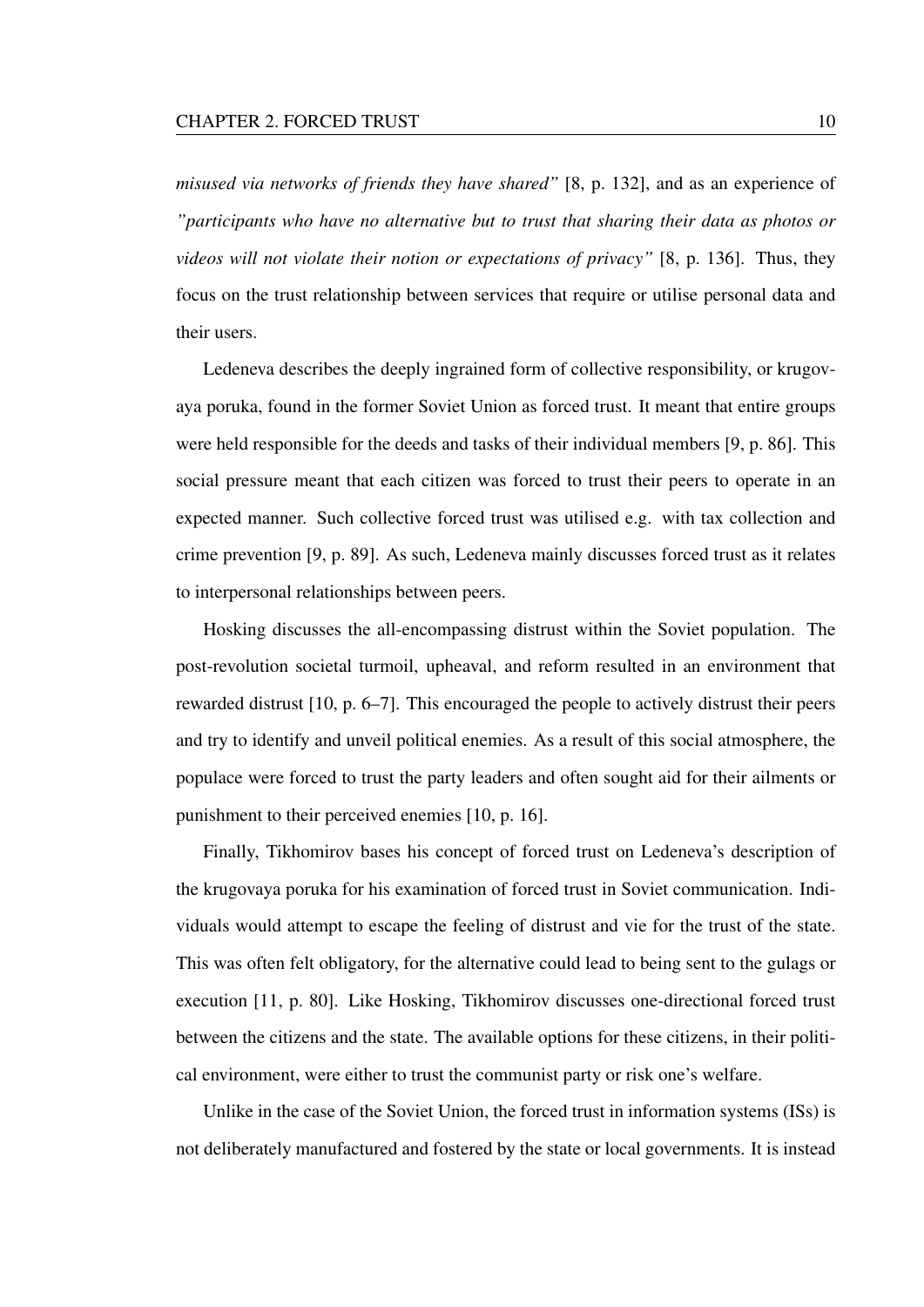an emergent side effect resulting from the general deployment of these systems and the strengthening dependence of the society on smart environments.

State- and government-run services based on information technology and systems are often planned and executed without the citizens' input. Additionally, these systems are usually partially or even completely outsourced, as will be discussed in the section 2.5.3. As such, the citizens do not only have to trust the public authorities with the operation of the system but also, potentially undisclosed, third parties.

An important distinction, then, is the source of the experienced forced trust. In the Soviet society it was caused by a combination of distrust for one's peers and trust of the communist party to be a reliable source of stability. Comparatively, in information societies it is formed by the citizens' general lack of options in the use of publicly operated systems and services leading them to have no choice but to rely, and trust, them and their operators. In this sense their potential distrust towards each other could have some effect on the rate of adoption and perceived risks of the systems but not on the trust itself.

#### 2.2.2 Described effects

Hakkala [7, p. 90–91] and Hakkala et al. [2, p. 77–78] describe three major effects forced trust can have on the trusters' reactions with the provided systems: *acceptance*, *avoidance*, and *resistance*. Acceptance is the desirable outcome where the users decide to use the services and systems. This does not, however, imply that they are fully informed or accepting of the details of the chosen implementations. Instead they could e.g. be aware of issues but deem them to be insufficient to prevent the use of the services or systems, or indifferent to potential issues altogether [7, p. 90], [2, p. 77].

Avoidance, on the other hand, leads to the users partially avoiding the use of the said services [7, p. 91], [2, p. 77]. This could e.g. lead to the users misusing the system by providing it with false information [2, p. 77] or circumventing its intended functionality [7, p. 91]. These example cases could, in the worst-case scenario, cause automated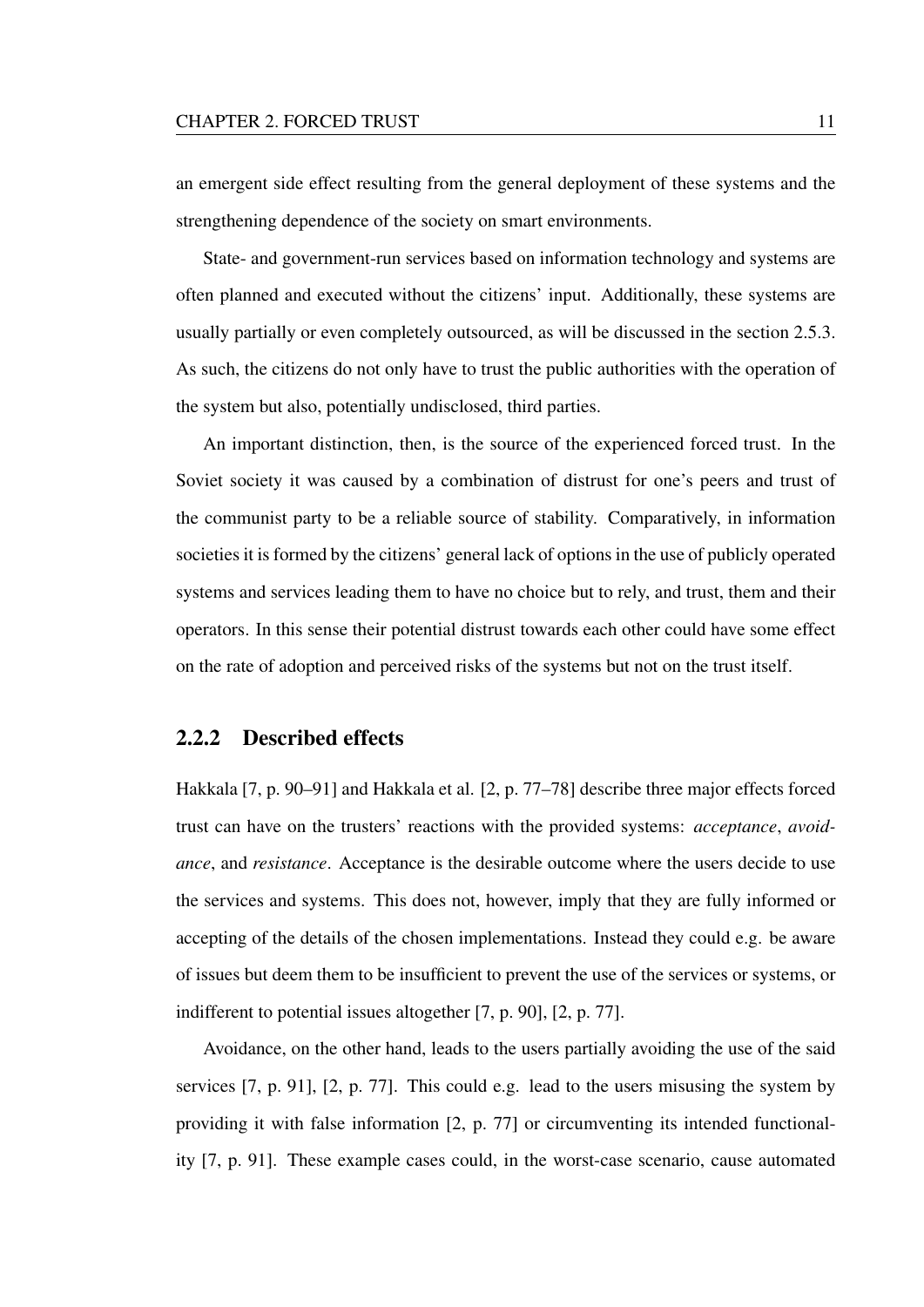decision-making to malfunction. Thus, avoidance is undesirable especially in critical and data-sensitive systems. Causes and effects of avoidance, and potential methods for their mitigation, are further discussed in 4.4.

Akin to avoidance, resistance among the userbase lowers the usage of the systems and services. However, resistant users actively fight against them, even to the point of sabotage [2, p. 78–79]. This is the most severe user reaction to forced trust and should then be avoided. The aforementioned mitigation methods are also applicable in some cases of resistance.

According to Madhisetty and Williams, user trust and confidence in a service encourage them to further use the said service [8, p. 129–130]. The amount of control the users have e.g. over their privacy works alongside the forced trust to shape their confidence in the service. To maximise their confidence, an optimal ratio of 1:4, in terms of forced trust versus user control, was found based on interviews [8, p. 137].

### 2.3 Definition

In order to consistently discuss the effects of forced trust on the design and considerations of smart cities, a definition for the term is given here. It is based on the results of the previous literature review and delimited to the context of this thesis. This definition is given below in definition 2.3.1.

Definition 2.3.1 (Forced trust). *Forced trust is a situation where a truster has no choice but to trust a trustee, or services provided by the said trustee, with no or minuscule ability to influence the function or behaviour of the target of trust, i.e. the trustee or the services.*

Corollary 2.3.2. *A truster is in forced trust with a trustee if they are mandated to provide, or use services that utilise, personal data in order to avoid their quality or ease of life being negatively affected.*

Corollary 2.3.2 is a consequence of forced trust due to the sensitive nature of personal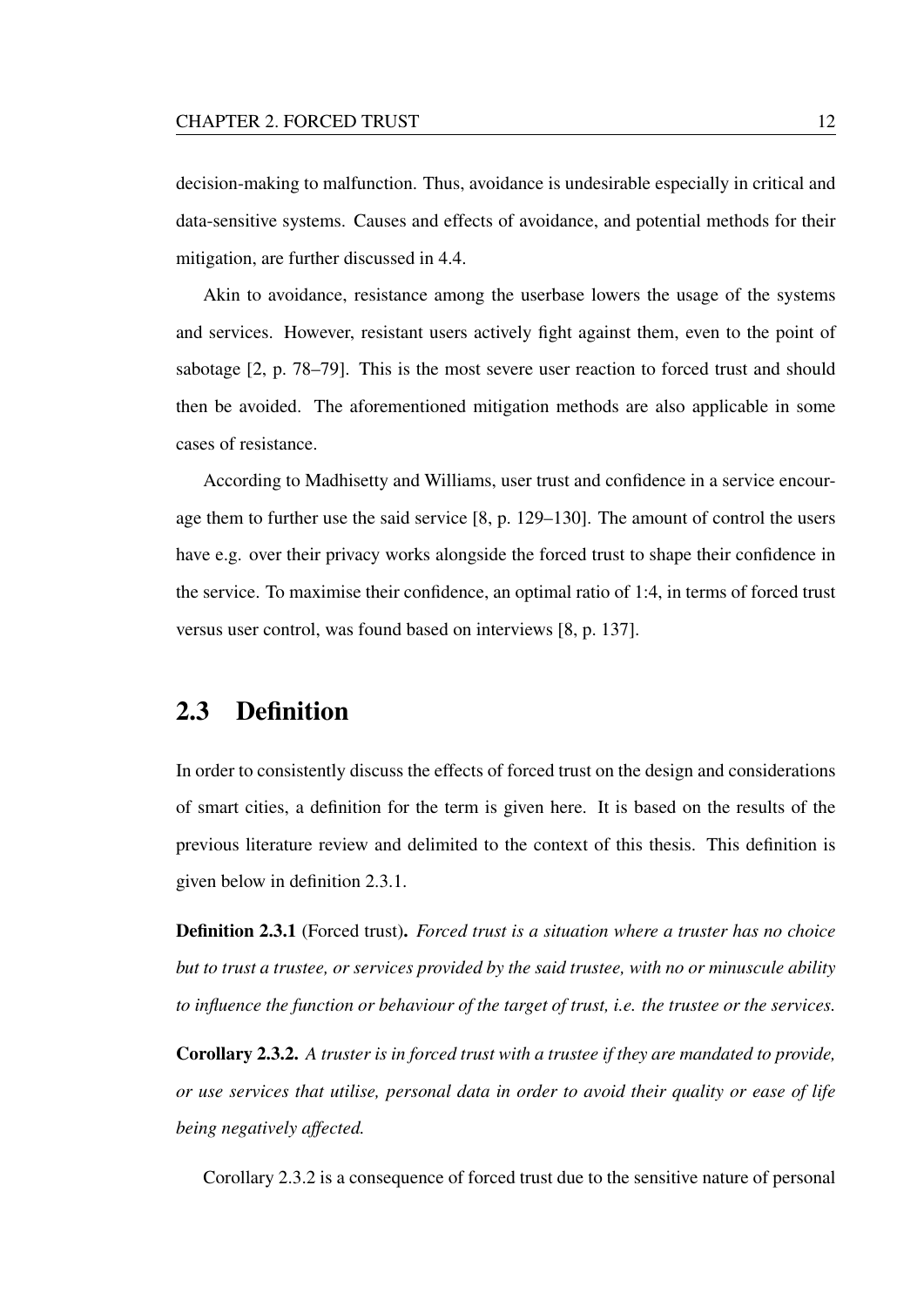data. The owner of the information relies on the receiving party to respect the privacy and confidentiality of the data and the owner. Because their only option without negative consequences is to comply with the handover of information, they are in forced trust with the trustee.

This definition, and where applicable its corollary, thus covers all of the cases discussed in the literature review. That is, the forced trust relationships between the citizens and relevant individuals and parties involved in public information systems, in both directions; as well as between the said citizens and the mandated systems. Additionally, through the corollary, the definition is directly applicable in the context of smart cities.

Nevertheless, the low quantity of relevant literature can have a limiting effect on the broader applicability of this definition. With more research on the subject, it could shift from the one given above but, given the term is primarily applied to information systems and services of smart cities in this thesis, the effects of such a shift should remain minor.

### 2.4 Forced trust in smart cities

Details of smart city implementations are largely decided by the governing bodies. These details include choices of suppliers, technologies, ISs, and devices among others. Even if the end users are involved in the design and testing processes, in the end it is the city that decides on the final implementation. Thus, the citizens are forced to trust the smart city.

An intrinsic part of the function of smart cities is the collection of data. They are collected e.g. from sensors and smart devices used by the citizens or installed around the city. These data can include information of various levels of privacy, from location information to water consumption. In addition, in the increasingly electronic societies, as the use of cash declines steadily in favour of debit and credit cards, contactless payment, and online transactions, the citizens' consumer habits can be easily used in their profiling.

In addition to the citizens, the involved governmental bodies are also subjected to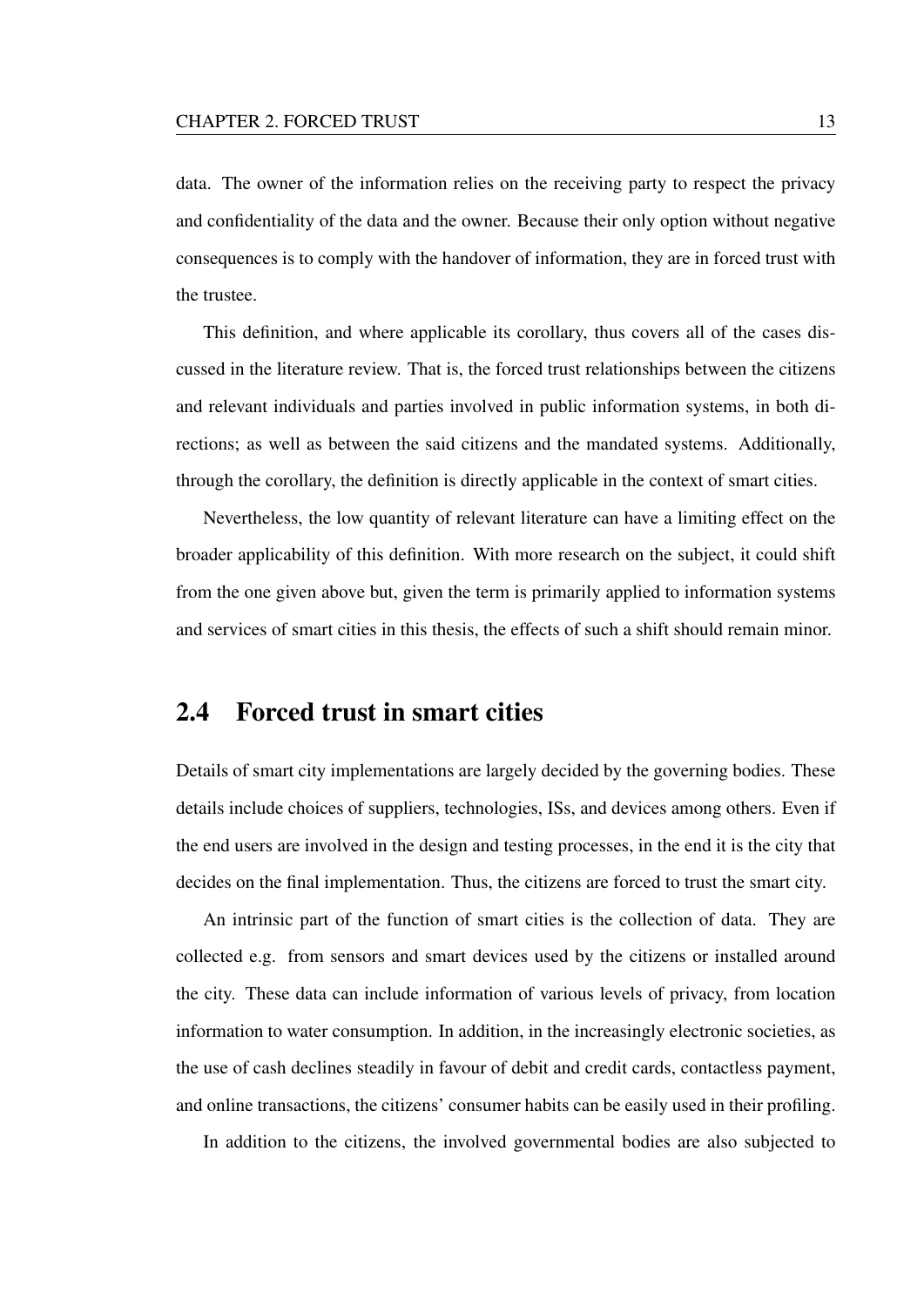forced trust in certain scenarios. This is especially apparent in cases where at least some of the functionalities of the smart city are outsourced to foreign third-party companies. In these cases, e.g. the location of data storage has to be considered due to varying national laws regarding data privacy. An illustrative representation of the different participating parties and their trust relationships with each other is shown in figure 2.3.



Figure 2.3: A simplified illustration of the trust landscape of a smart society. Based on the critical governmental information system landscape in [2, p. 74].

As can be seen from the figure, the trust landscape between the numerous directly and indirectly participating parties is complex, even when simplified like in the said directed graph. In the figure the directed edges display a trust relationship, starting from the truster and ending at the trustee. Single arrows denote voluntary trust and double arrows forced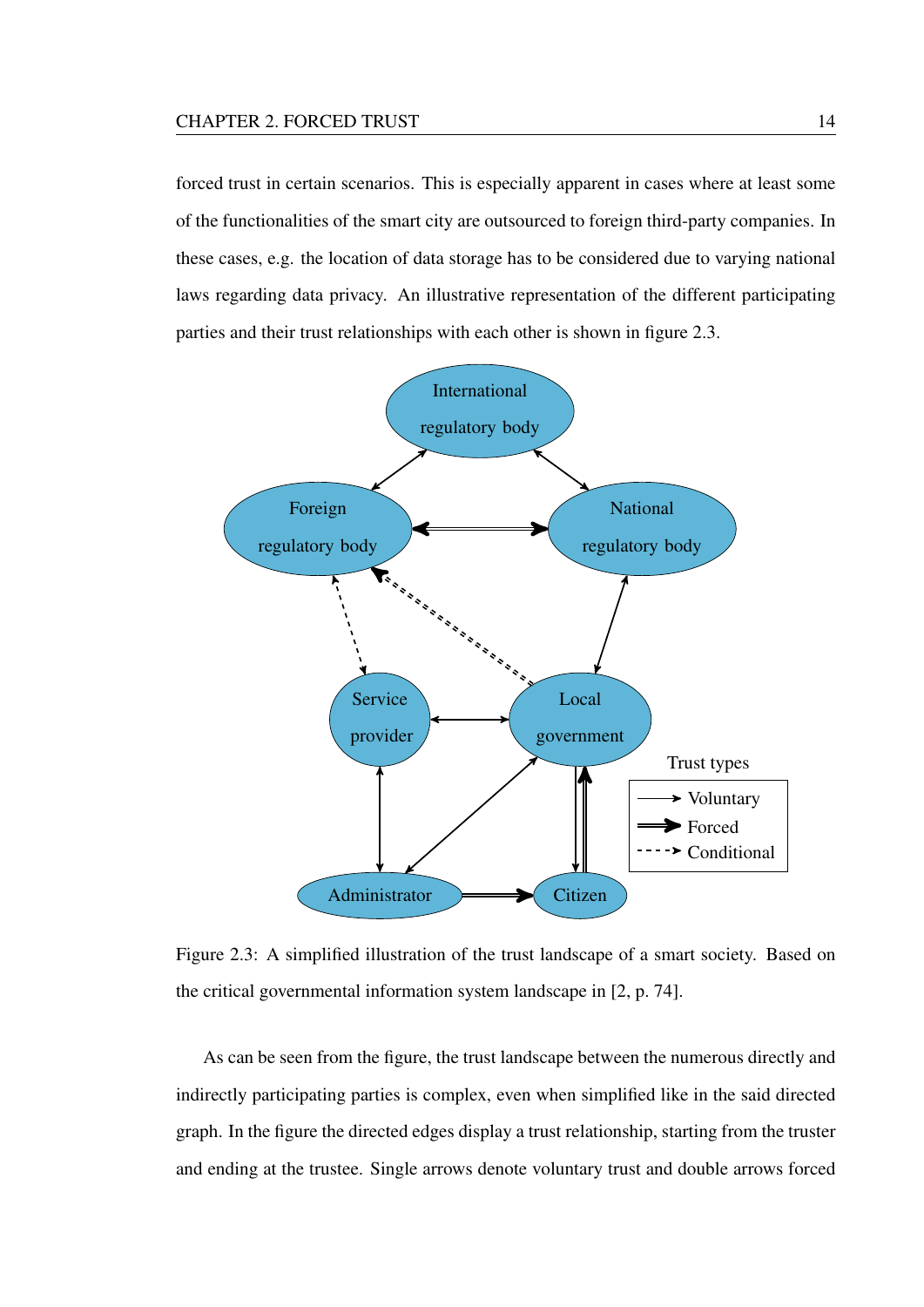trust. Dashed arrows designate trust relationships that exist if some conditions are met. These relationships are transitive, and the shortest path between two actors is interpreted as the effective trust. However, it is not guaranteed that a unique relationship exists between two actors. For example, a citizen is forced to indirectly trust the administrators because they are trusted by the city, which the citizen is forced to trust.

The citizens, as users, are in an asymmetrical trust relationship with the local government (LG), as they are forced to trust the said governments, such as cities. This trust applies to decisions regarding the choice of used IS as well as service provider (SP), whether internally produced or outsourced. At the same time, if the systems utilise any form of an identity and access management system, allowing the users to for example log in to monitor and manage their own data, the users could have an additional responsibility of maintaining the security of their personal credentials. In these cases, citizens could be seen to also be forced to trust the other users of the services, whether peers or public workers, since reused credentials leaked from an unrelated service can allow attackers to compromise the system.

A system administrator is appointed to oversee the operation of the IS. They can be a public employee or work for a third-party SP depending on the implementation. Administrators enjoy the users' forced trust, transitioned through the local government, as well as the mutual trust of the government. At the same time, the administrators themselves are forced to trust the users not to actively try to breach the IS used. Additionally, the administrators can be seen to be in a mutual trust relationship with the service provider due to their reliance on the provided systems.

The aforementioned LG enjoys mutual trust with the national regulatory body, the administrator, and the chosen service provider or supplier. In the case the used SP is an international entity and operates under the jurisdiction of a different nation, the local government is forced to trust the foreign state in question. Similarly, in these cases the service provider also enjoys a mutual trust relationship with the governing body. However,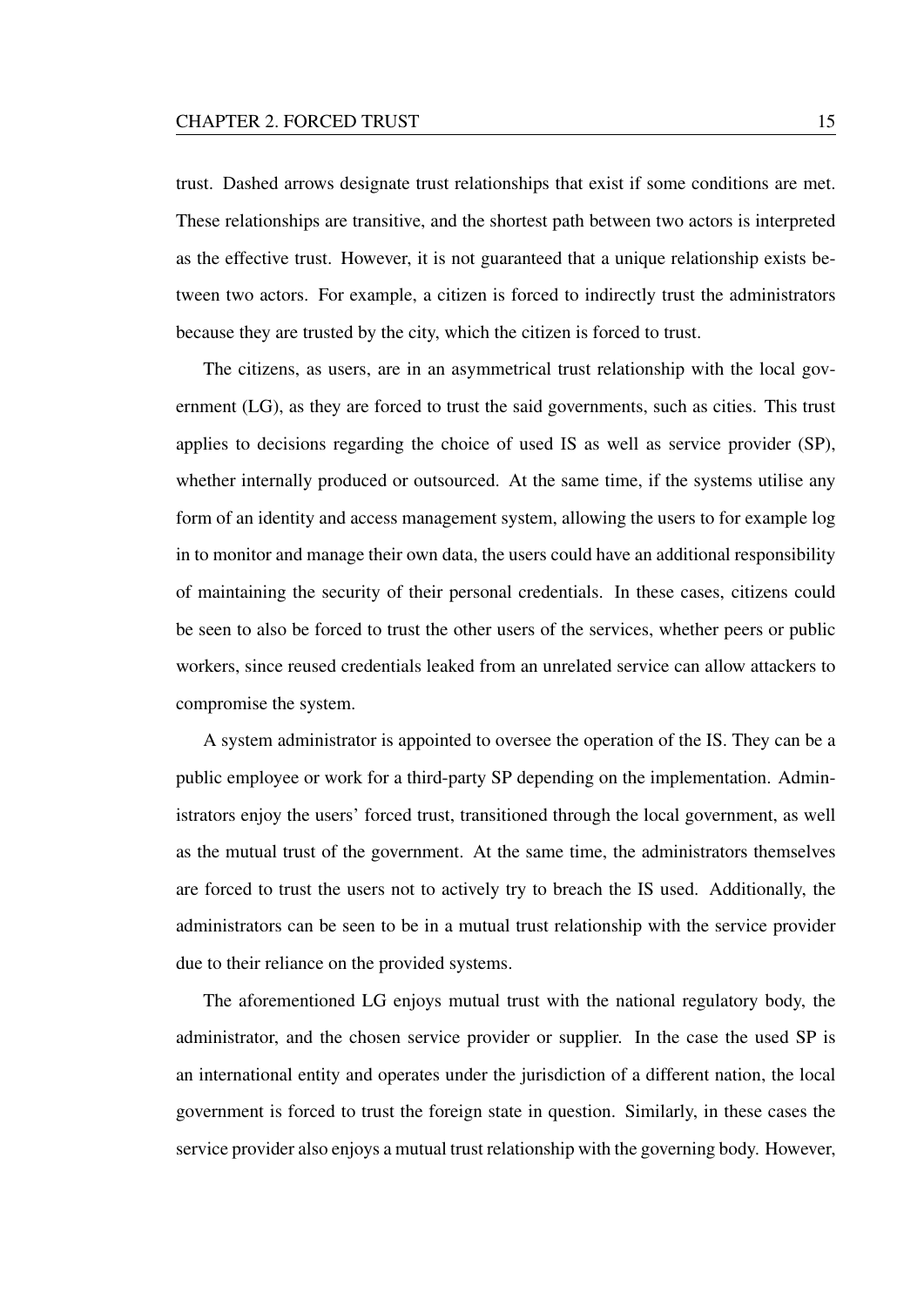while the LG chooses the used SP, and thus they are not equals in this relationship, the nationality of the supplier can have an effect on matters related to the handling of data.

The service provider in this context is the actor that is responsible for providing the required products and services that e.g. a smart city requires. The services they provide can range from physical devices to software as a service. As such, they have to comply with both their own regional regulations as well as those of their customer. These could be defined by the nations or derived from international directives, such as the General Data Protection Regulation (GDPR) of the European Union (EU).

At the national and international levels, the regulatory bodies set laws and directives that they trust other nations will abide by. Each national regulatory body is forced to trust their peer states, especially due to the potential presence of classified intelligence programs that could violate the directives. Additionally, they mutually trust the international bodies since, while the international regulations affect themselves, too, they are able to affect the said regulations.

The most significant forced trust relationships from the point of view of a citizen are those between themselves and the government, as well as the administrator. Additionally, the choice of services of the city can force them to trust a foreign state not to influence the SP negatively. These cases and their effects are further discussed in the following sections 2.5.1, 2.5.2, and 2.5.3.

### 2.5 Factors affecting trust

As discussed previously, a truster's trust towards a trustee develops over time based on their interactions. However, in addition to the direct effect these have, there are a number of external factors that can affect e.g. the initial trust or the impact each time the trust changes.

Three of these sources are discussed in this section: national regulations, the GDPR,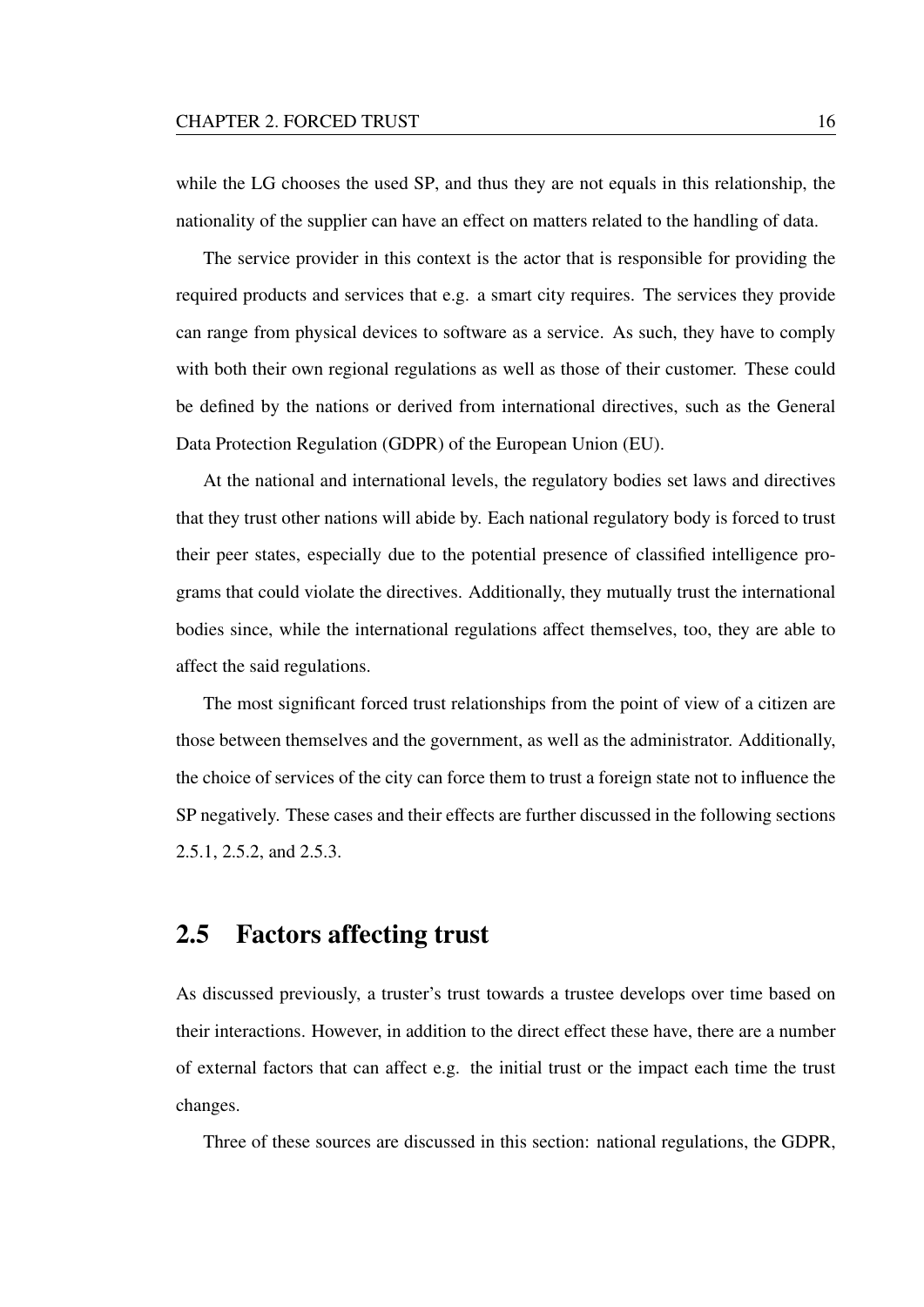and experiences from past and on-going projects of the public sector. The first two place restrictions on the use and collection of data and as such limit the potential impact the systems used in the smart cities could have on the citizens' lives, albeit the impact they have on a given citizen's trust depends heavily on their awareness of the regulations. Finally, experiences from past and current projects have a significant effect on their initial trust towards new ones, as well as on their confidence that a new project will be successful.

#### 2.5.1 National regulations

The regulations set by the national regulatory bodies have a direct effect on how, when, and where the citizens' data can be used. These data are often stored in registers and contain data points of various types such as healthcare, personal data, and vehicles. These registers, when introduced, are usually defined with a specific purpose and usage limits.

The modern data economy encourages businesses to harvest, trade, and process increasing amounts of data about existing and potential users. These data can be used for e.g. targeted advertisements or consumer-centric product development. These factors emphasise the importance of having a set of clearly defined, unambiguous citizens' data rights set in a national law. Giving everyone autonomy over their personal data will have a positive effect on trust and potentially on the willingness of citizens to use data-based services.

Finnish law enforcement authorities can use the national registers for e.g. crime prevention or investigation, or to protect the safety of the general populace [12]. These rights are limited by the legal definitions for allowed use cases of each register. Some of these restrictions, such as the limited use of biometric data in crime prevention, have been weakened in the recent years. Such is the case, for example, with the use of biometric photographs, used in passports, in automated facial recognition [13].

The Finnish police and customs received permission for automatic facial recognition from e.g. a live video feed at the beginning of June 2019 [13]. This extension of the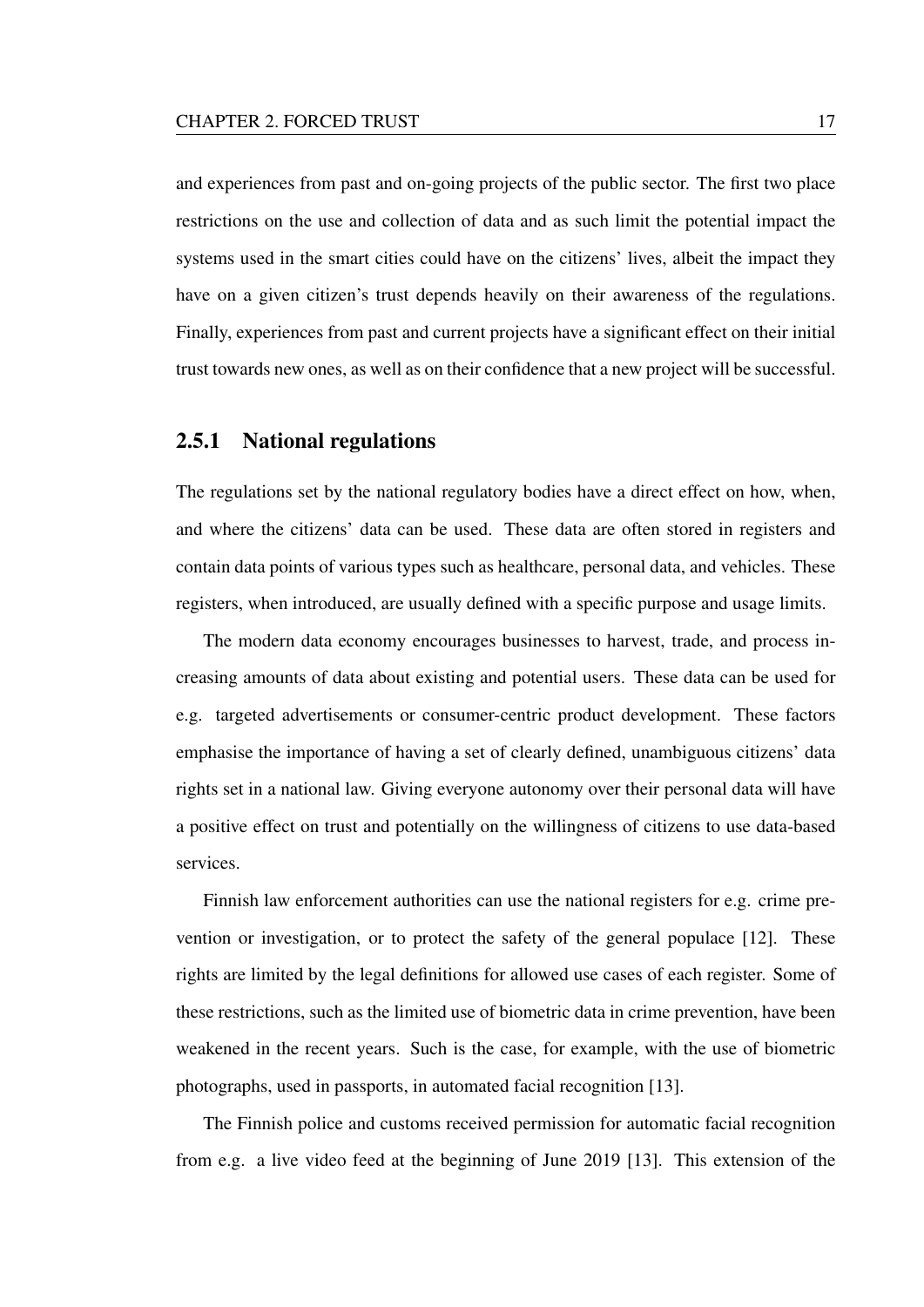#### CHAPTER 2. FORCED TRUST 18

allowed uses of person registers was justified with an increased efficiency in crime prevention since automated facial recognition produces more accurate matches. As such, the new law traded some of the citizens' privacy in exchange for a claim of increased security.

The previous changes were a part of a larger new intelligence legislation which allows the Finnish Security Intelligence Service to perform increased surveillance of military and civilian network traffic. This also required a change in the constitution to allow the communication confidentiality laws to be bypassed beyond criminal investigations if national security is deemed endangered. [14]

The regulatory cases mentioned above are examples of changes to the legislation affecting the collection, processing, and storage of the citizens' personal information. While they could result in an increased level of security, their immediate effects are a reduction in the rights concerning one's privacy. The effects these changes have on the trust they experience towards authorities varies depending on the person. Some might become increasingly distrusting; others could be indifferent, as they feel they don't have anything to hide; and some might be inclined to trust the authorities more. However, an inherent risk is present whenever the constitution is weakened: it is impossible to predict if the new capabilities will be abused in the future.

#### 2.5.2 GDPR

GDPR came into force in May 2018 [4] and introduced a number of new rights to the European citizens with regard to their data ownership. They include the rights to what data are processed where, why and by whom, to access the said data, and the right to object to their automated processing [15]. The citizens are then also able to withdraw their consent and demand the deletion of the data when the data controllers or data processors no longer have a need for or legal rights to the data.

Under the regulation, data controllers and data processors are obligated to clearly communicate to the users if their personal data are processed and are required to receive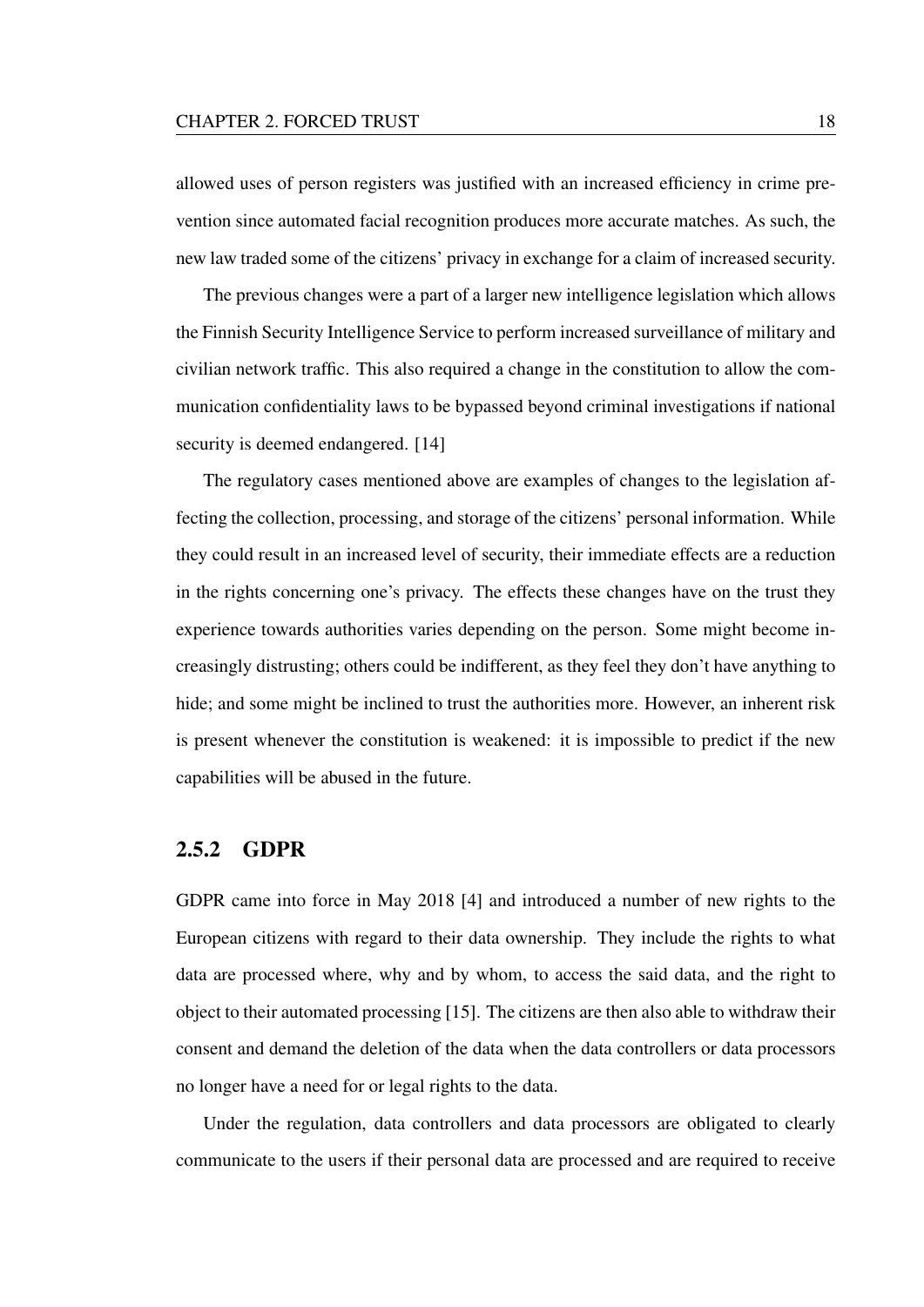the data owners' consent [16, p. 8]. This communication must be done using clear and unambiguous language. Additionally, the data processor is obligated to follow a contract, which clearly specifies specific instructions for the processing, with the data controller while processing the data [16, p. 9]. Participating organisations must also appoint a data protection officer (DPO) if they e.g. actively monitor or process the users' data [16, p. 13]. The DPO acts as their contact with the local data protection authority (DPA).

In cases where the data owners' individual rights and freedoms could be jeopardised by the processing, the organisation has to run a data protection impact assessment (DPIA) [16, p. 16]. The risks identified in the assessment have to be removed prior to the processing. The three example cases given in [16, p. 16] apply well in the context of smart cities: systematic evaluation of individuals, large-scale monitoring of public spaces, and large-scale processing of sensitive data.

The data controllers must additionally ensure sufficient protection of the data between their collection and deletion. The principle set by GDPR is *"Data protection by design and default"* [16, p. 14]. This means introducing data protection early in the design processes of new products and services and selecting the most privacy-preserving settings for users by default.

The penalties of data controllers and data processors that do not comply with the regulation range from warnings and reprimands to fines of up to  $\in$ 10 million or 2 % of annual revenue in the cases of smaller infringements and  $\infty$  20 million or 4 % of annual revenue in severe infringements [4]. In severe cases the offender could also be forbidden from any future data processing. However, the regulation is lenient towards violations of GDPR when they are done by public authorities:

*It should be for the Member States to determine whether and to which extent public authorities should be subject to administrative fines.*

*General Data Protection Regulation [4]*

It is then allowed by the regulation for the member states of EU to, in their own dis-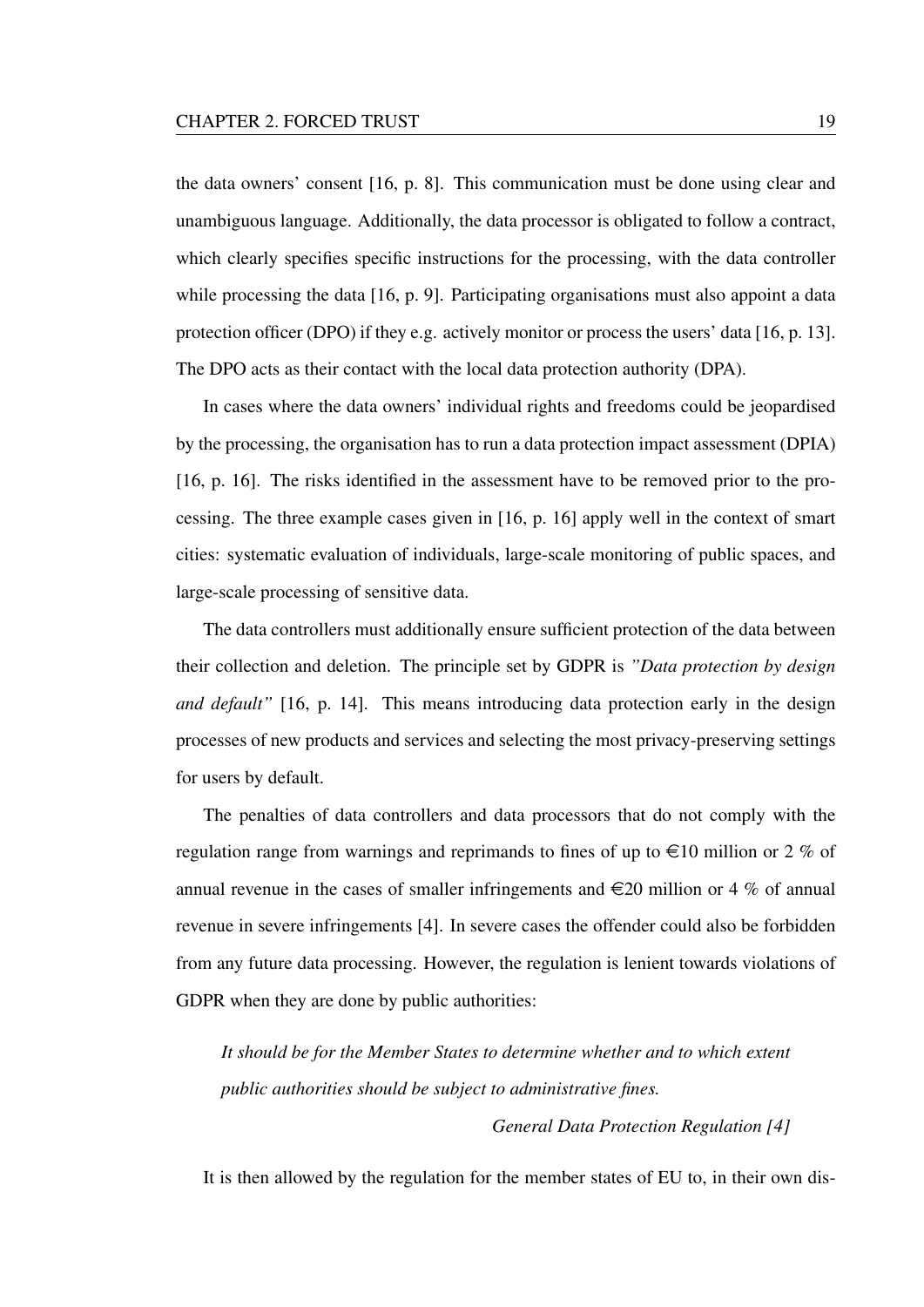cretion, not fine incidents where the citizens' data freedoms and rights have been violated. This is also the case under the Finnish data protection act:

*An administrative fine cannot be imposed on central government authorities, state enterprises, municipal authorities, autonomous institutions governed by public law, agencies operating under Parliament or the Office of the President of the Republic, or the Evangelical Lutheran Church of Finland and the Orthodox Church of Finland or their parishes, parish unions and other bodies. Finnish data protection act [17]*

It can be seen that the regulation, as well as the Finnish law, treats public and private sectors differently. While this reduces the amount of expenses and required changes to policies, it has the potential to severely weaken the citizens' data protection. Additionally, the penal code for a gross violation of the provisions of the person register law was mostly repealed in the beginning of 2019, to avoid overlap with the GDPR, and appended with clauses pointing to GDPR and the new data protection act [18].

Such a difference in the treatment of infractions and violations of the regulation could have a negative outcome on the users' trust in a forced trust environment such as a smart city. They might expect private corporations to be more likely to e.g. perform blanket data collection and use the data for targeted advertisements. These expectations could manifest themselves as untrust, or in some cases distrust, towards the private sector. In these situations, regulations such as GDPR benefit smart cities because of the knowledge that misuses of data would be penalised, thus lowering the users' threshold for cooperation.

By virtually giving the public authorities a blank cheque with data protection violations, the trust and confidence in the authorities' capabilities can be reduced. This perception, combined with the recent weakening of the citizens' rights to privacy such as those discussed in section 2.5.1, as well as the citizens' experiences with earlier and current IS implementations, has a potentially chilling effect and, due to the forced trust environment, could lead to user evasion.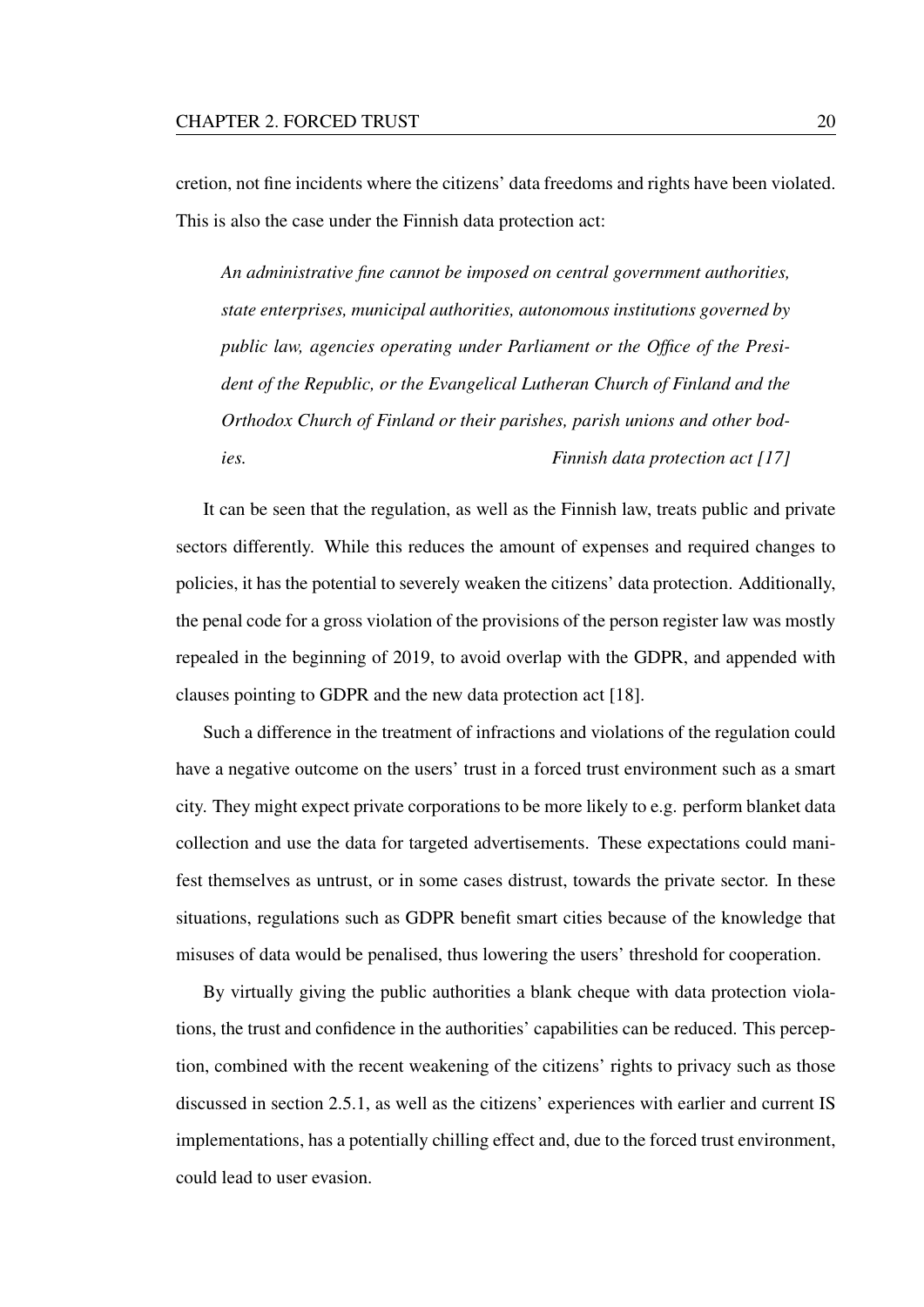#### 2.5.3 Implementations of information systems and services

The main concerns of an end-user, when considering the locally or externally provided services, are the usability, security, and reliability of the supplied systems. When older methods of performing a task, e.g. paper-based filing of taxes or reserving appointments, are replaced by newer information and communications technology (ICT) -based solutions, the new methods should always be better, that is e.g. more convenient or faster to use.

Problems with the ease of use of a system can directly affect the lives of citizens e.g. through unintuitive or lacking user interfaces, or indirectly e.g. by slowing the workflow of healthcare professionals. The former could dissuade users from adopting systems introduced later or encourage them to misuse the system in order to make its use easier. Additionally, the latter can cause more severe issues, such as complications in patient care in the used example. This type of a problem has been encountered e.g. with the Apotti healthcare system, where data entry is slower and requires some of the work to be done twice, and the system introduces potentially dangerous situations due to restrictions on the access to the patients' data [19].

Design flaws and vulnerabilities in these ICT systems can cause varying levels of damage to their operators and users. Potential damages include, but are not limited to, data corruption, leakage, or theft, and system outage. Corruption of data, such as sensor measurements, can cause irreversible damage e.g. in systems where decision-making uses automated data processing, such as insulin pumps, centrifuges, or home automation.

Data leakage and theft both describe a breach of confidentiality, whether large or small, but with differing intentions. Leakage occurs when the access rights for a piece or collection of data are too lax, allowing them to be accessed without authorisation. This can occur both inside the system, by a user, or externally, with the data accessible to nonusers. As an example, the patient data protection of the Apotti system was found wanting [20], allowing medical workers to access an excessive amount of patient information.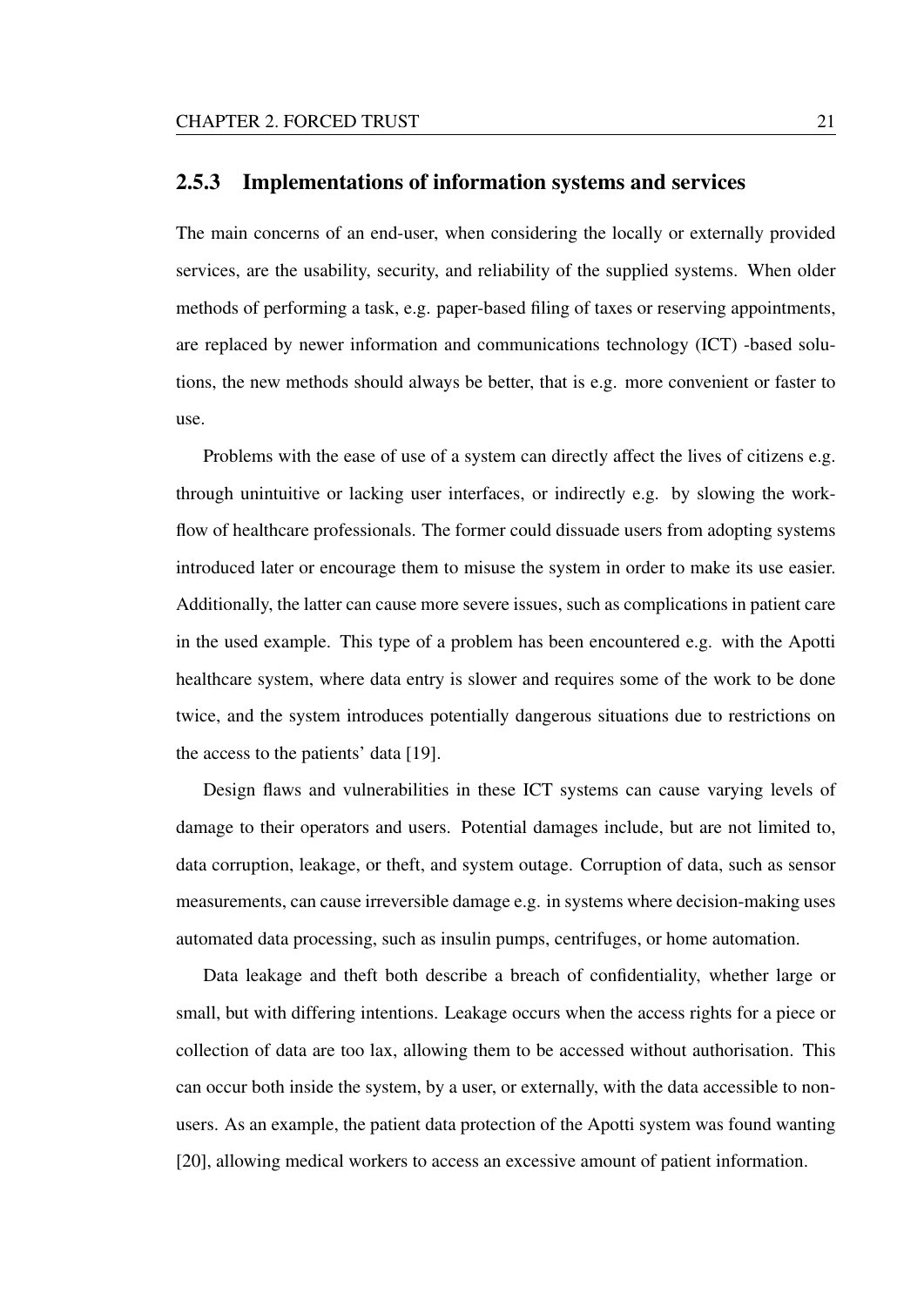Data theft, on the other hand, is an intentional breach of the system resulting in the extraction of data. These breaches could occur as a result of external or internal attacks, e.g. through the use of malware or intrusion. Theft, as well as leakage, should be protected against with both technical and non-technical means, such as intrusion detection systems and personnel training. More approaches are covered in section 4.2.

Ensuring the systems and services are reliable is important to gain their users' trust. If they relate to operation or functionality of a smart city that the citizens require regularly, such as smart infrastructure, transport, or healthcare, the smart functionality should only act as an enhancement of the capabilities of the systems or services. Alternatively, if their outage could have a noticeable effect, such as traffic congestion or impeding of patient care, sufficient countermeasures to prevent their known causes. These countermeasures include fault analyses and redundancy, which are further discussed in 4.3.

Finally, if collection or processing of personal data is necessary to provide the intended benefits to the users, the data collection mechanisms should be non-invasive and provide the users control over the collection e.g. through opt-in consent. This protects the users' privacy, thus aiding in building trust towards the implementation, and can be used to encourage citizens to voluntarily provide their data in exchange for additional services or improved quality of their current services. An example of a relevant data management model is MyData [21], which focuses on providing users control over the flow of their personal data between the datasets and data processors. These issues are covered in more detail in section 4.1.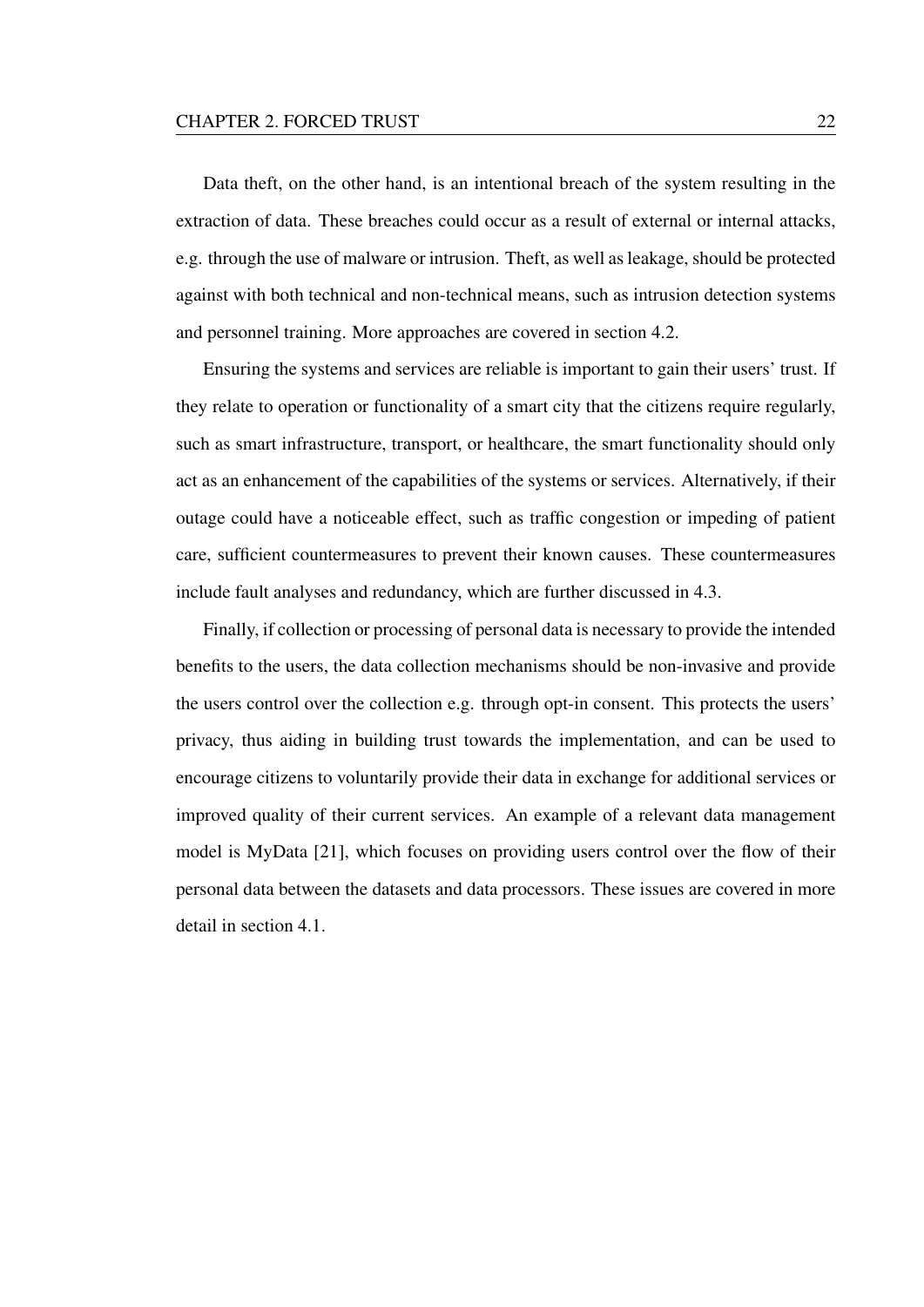# Chapter 3

## Smart cities

In this chapter, the background and main aspirations of smart cities are discussed. Due to the emerging and shifting nature of smart cities, some of their definitions are initially covered in section 3.1. In general, smart cities utilise data gathered from smart sensors to optimise their operation. The consequently inherent dependency of smart cities on smart environments and networks is examined in section 3.2, where different types of networks and used technologies, as well as potential security threats against these smart environments, are focused on.

Some of the beneficiaries of the aspects of smart cities are examined in section 3.3, such as improved efficiency and citizen participation. Additionally, in section 3.4 some examples of cities that currently identify as, or are progressing towards becoming, smart cities are given. Finally, as the focus of this thesis is on small cities, the advantages and disadvantages of small smart cities, compared to larger cities, are discussed in section 3.5.

### 3.1 Definition

Emerging as a nebulous concept as cities develop increasing connectivity and automation based on different types of data, smart cities have many different definitions. Three of those are examined here, given by Deakin and Al Waer [22], Frost & Sullivan [23], and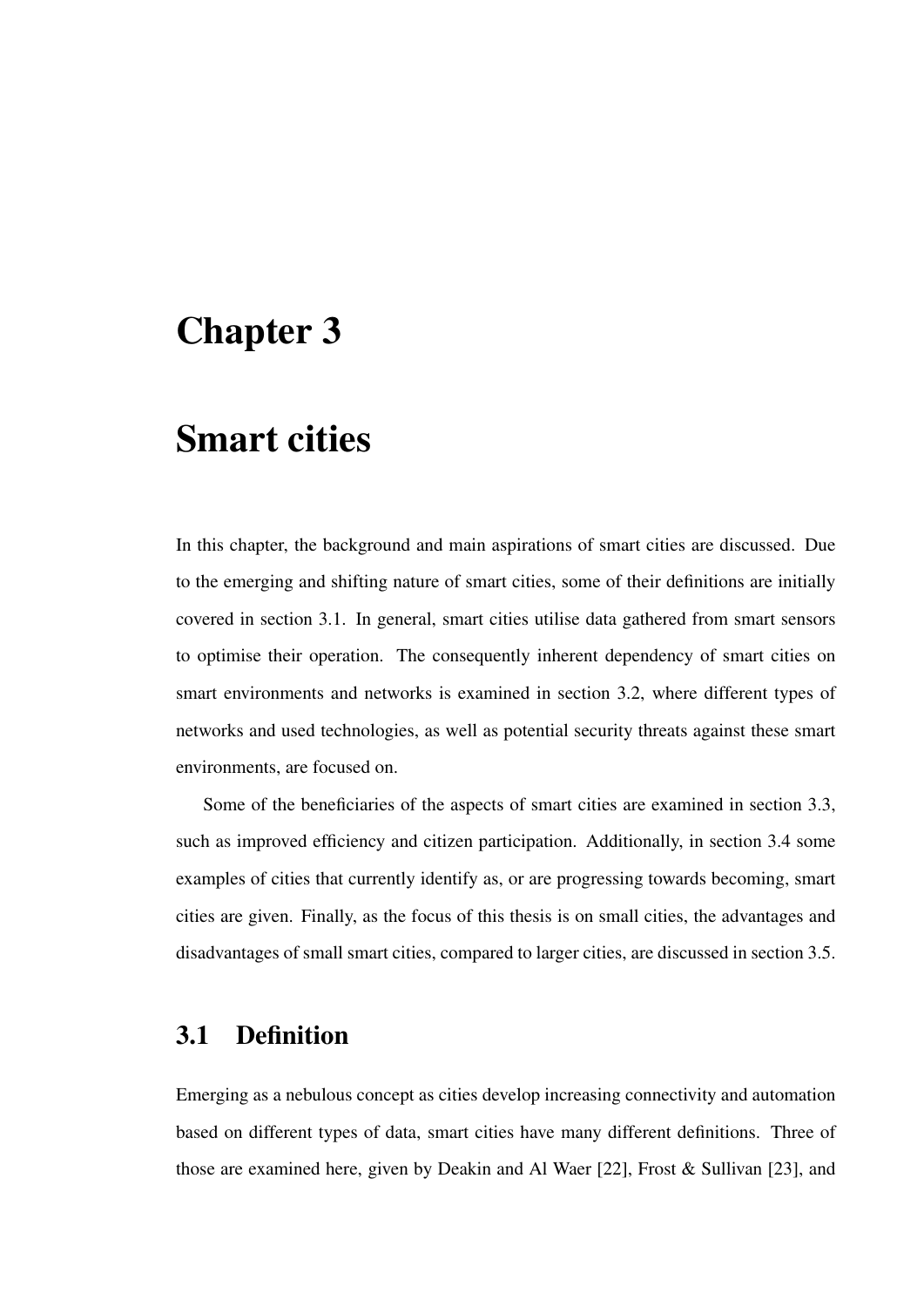#### IEEE [24].

Deakin and Al Waer make a distinction between a city that simply utilises technologies in its operation, an intelligent city, and a smart city. They list four requirements a city should fulfil before claiming to be a smart city: wide utilisation of ICT, use of those technologies to transform life, embedding the previous ICT in the city, and bringing them and the people together to aid innovation, learning, knowledge, and problem solving [22, p. 141]. Additional emphasis is placed on involving the citizens in the development of the city in order to take advantage of the social capital in the adoption of ICT.

Frost & Sullivan list eight parameters, a minimum of five of which are required for a city to possess in order for it to be a smart city. These parameters are smart governance and education, smart healthcare, smart building, smart mobility, smart infrastructure, smart technology, smart energy, and smart citizen [23]. They also distinguish four types of market participants that shape the smart cities: integrators, network service providers, product vendors, and management service providers [23].

Finally, the IEEE Smart Cities Community define six sectors that make a city smart: smart water, smart energy, smart mobility, smart health, smart food and agriculture, and smart waste [24]. Additionally, they specify five domains that enable the various applications in smart cities. These domains are sensors and intelligent devices, networks and cyber security, systems integration, intelligence and analytics, and management and control platforms [24].

Each of the above definitions involve ubiquitous use of smart technologies in the basic functions of the city, and the involvement of the citizens in their integration into the communities and systems. However, Frost & Sullivan's and IEEE's definitions specify explicit fields of application but do not establish recommended approaches for execution. On the other hand, Deakin and Al Waer's list is generally applicable to each of these fields but does not specify any of its own.

Based on the previous discussion, the definitions proposed by Frost & Sullivan [23]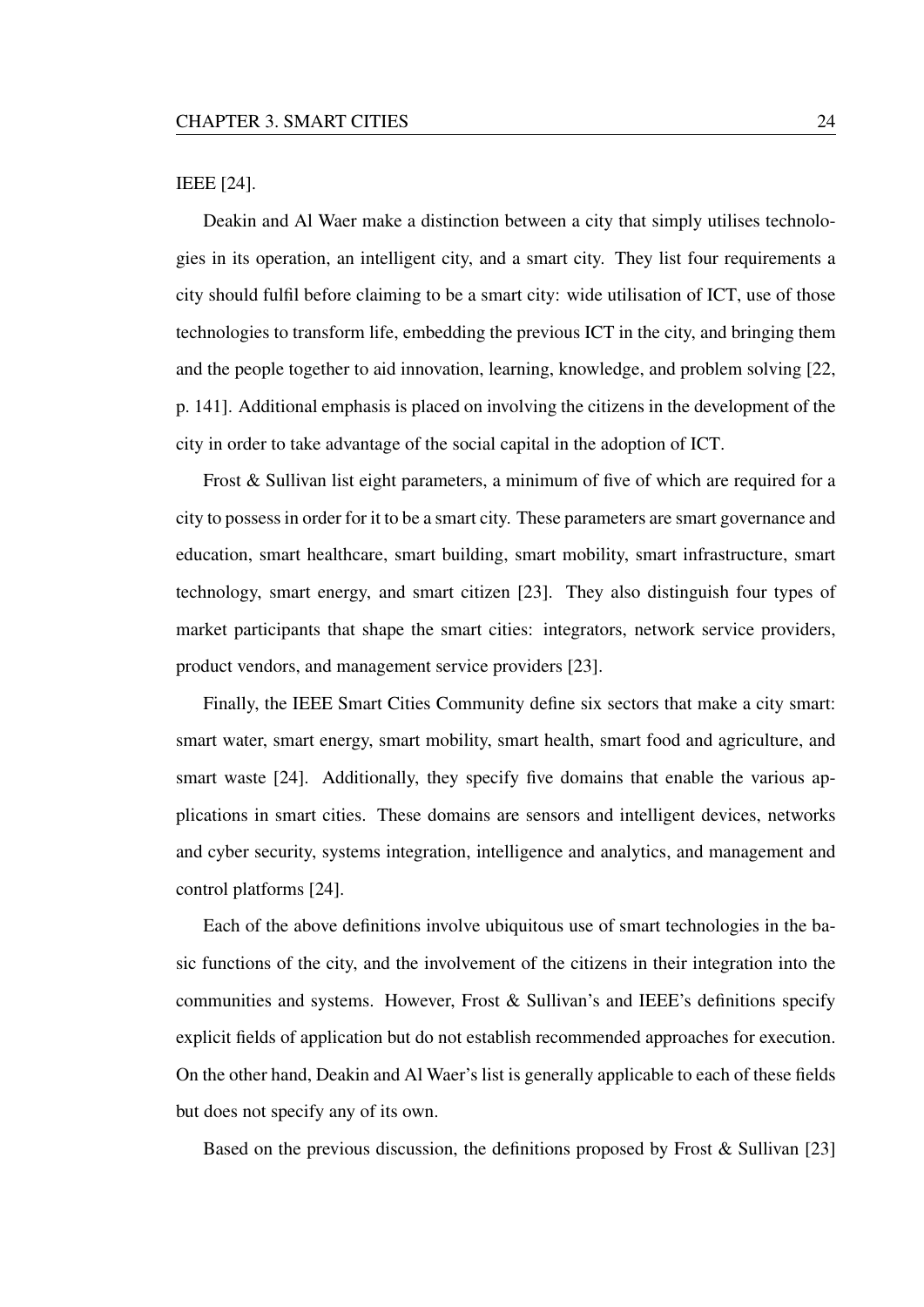and IEEE [24] are succinct and can be combined to provide the following definition for smart cities will be used for the rest of this thesis. The term has already been used during the discussion on forced trust in chapter 2 but due to the focus on forced trust this definition was not yet necessary.

Definition 3.1.1 (Smart city). *A city can be classified as smart if it realises at least five of the following properties of a smart city: smart governance, smart education, smart healthcare, smart building, smart mobility, smart infrastructure, smart technology, smart energy, smart citizen, smart waste, and smart agriculture.*

### 3.2 Smart environments

In order to supply the systems related to e.g. smart infrastructure, mobility, or healthcare, with a sufficient amount of data, a smart city needs a ubiquitous network of smart sensors. The collected information includes environmental measurements and observations, e.g. air quality and amount of traffic; personal, such as medical or location, data; and metrics, such as power and water consumption. To accommodate each of these types of information, multiple separate, and specialised, sub-networks are needed.

Smart sensor networks can be separated into three distinct main layers: the sensors, or sensor nodes, forming the edge layer; the gateways forming the fog layer; and the cloud layer. Data processing can occur at any of these levels, albeit the capabilities of the systems increase towards the cloud layer. As such, edge computing is advantageous in situations where the data analysis is not resource-intensive, as the delays in ensuing automation is minimised. Alternatively, fog computing can be used to aggregate and lower the amount of bandwidth required to transmit the information by gradually processing them on the gateways.

The smart sensor nodes collect and transmit the data automatically, and can be networked using various topologies, such as star or mesh as shown in figure 3.1. In a star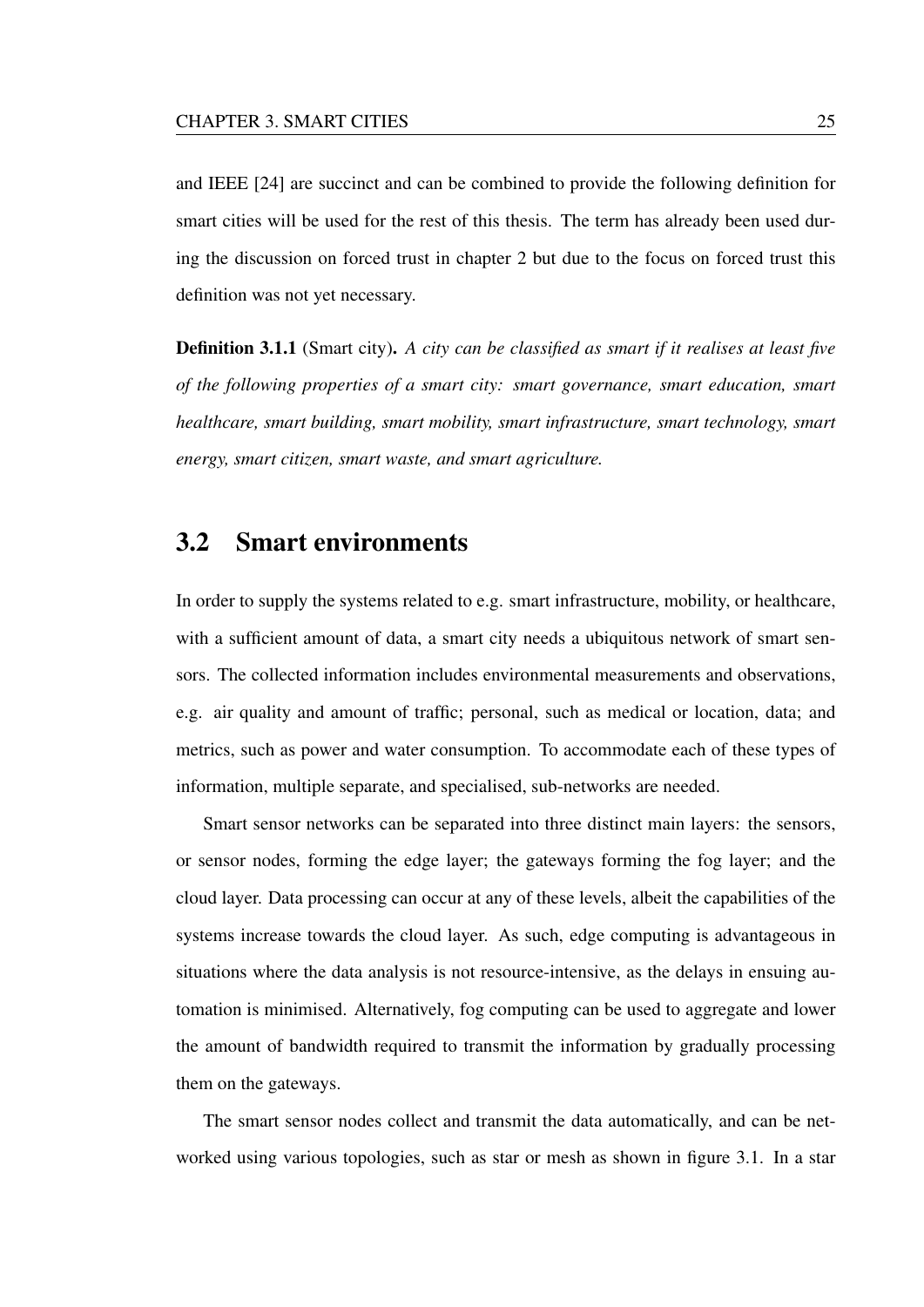topology, edge nodes communicate only with a central node. This topology will be able to function even if some of the sensors malfunction. A mesh topology, on the other hand, consists of sensor nodes that are connected to as many neighbouring nodes as possible.



Figure 3.1: Examples of sensor network topologies.

The wireless sensor nodes are capable of forming networks with their neighbours independent of external influence. This makes them viable for use in remote areas and, if they utilise long-range communication technologies, when the sensors are sparsely distributed. As such, these ad-hoc networks remain functional even if some of the sensors malfunction.

Some of the notable and commonly used smart network solutions are discussed in subsection 3.2.1. Both the technologies and relevant examples of their implementations are covered. Additionally, subsection 3.2.2 attempts to paint a comprehensive picture of the threat landscape associated with the aforementioned technologies.

#### 3.2.1 Available technologies

A network comprising of interconnected devices capable of independently communicating with each other without a need for human intervention is commonly called an Internet of Things (IoT). These IoT devices can utilise a number of different communication technologies, such as Bluetooth Low Energy (BLE), ZigBee, Long Range Wide Area Network (LoRaWAN), and IPv6 over Low-power Wireless Personal Area Networks (6LoWPAN). They have been designed to operate on low power, as the IoT devices are usually signifi-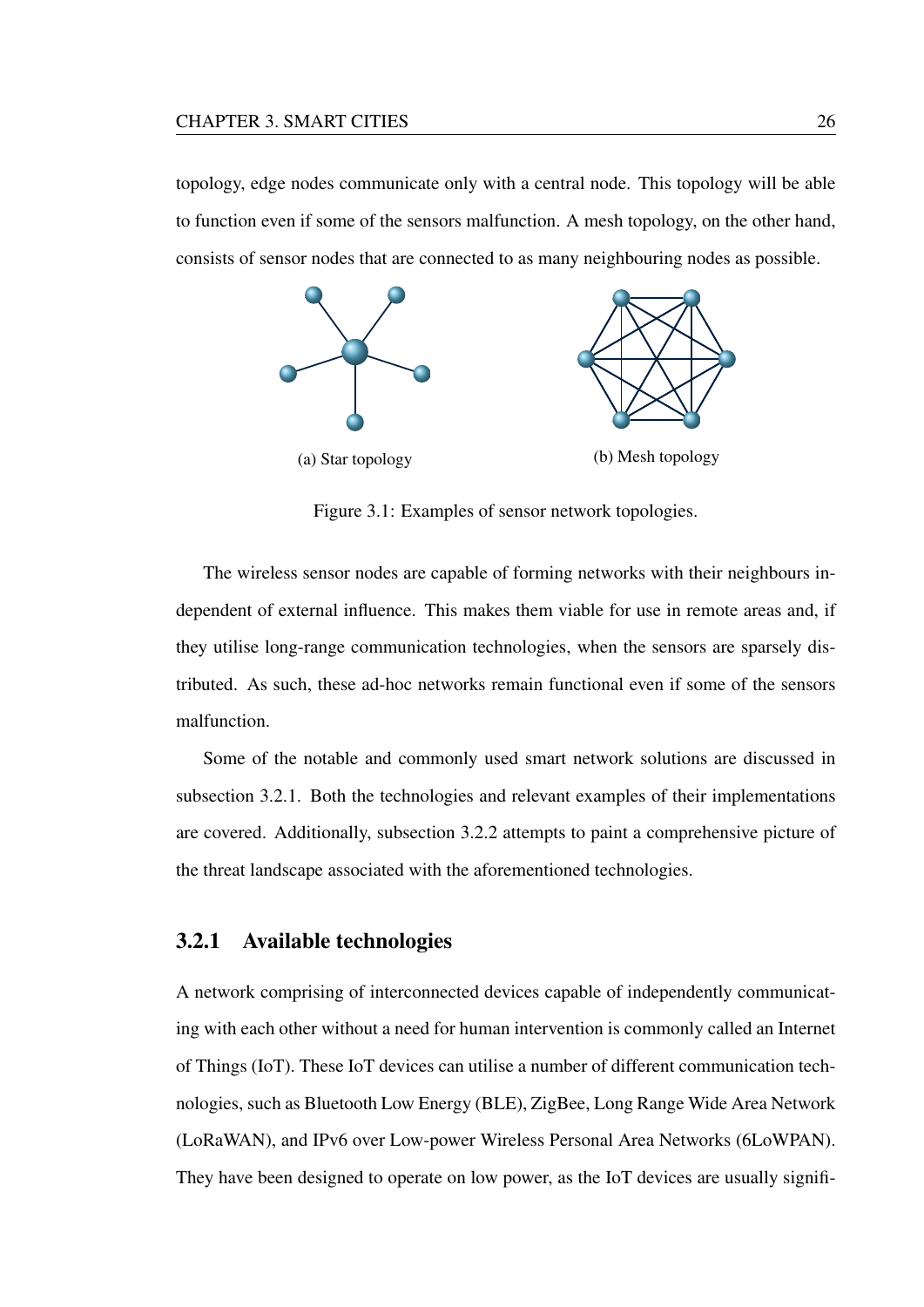cantly constrained in their available resources, e.g. energy, processing power, and memory. Additionally, Wi-Fi can be used with IoT if a sufficient power supply is available, such as in smart home devices.

BLE, ZigBee, and 6LoWPAN are suitable for low-range communication. While Zig-Bee is capable of supporting networks with star, tree, or mesh topologies, BLE supports device-to-device communication and a limited mesh-like topology, which simulates the functionality of a mesh by forwarding data via a chain of devices. Thus, BLE is viable for e.g. wearable accessories used to monitor health, and ZigBee could be used, inter alia, in devices designed for smart homes, healthcare facilities, or industrial control.

6LoWPAN devices are usually more resource-constrained than the previous shortrange solutions. The technology has been designed to function with low-performance hardware, small amounts of memory, and at low cost, both manufacturing and during operation [25, p. 28–29]. Due to these limitations, the 6LoWPAN is further restricted in e.g. its packet size and bandwidth usage. It communicates over IPv6 in order to take advantage of the existing network infrastructure and thus supports both star and mesh topologies.

LoRaWAN, on the other hand, is a long-range network standard. LoRaWAN networks comprise of end devices directly connected to gateways, which forward the traffic to network servers [26, p. 329]. As such, it supports a star-of-stars topology, where the nodes connected to the central server, gateways, have end devices connected to them. Communication over LoRaWAN networks is encrypted using 128-bit Advanced Encryption Standard (AES). These properties make it suitable e.g. for healthcare, utility metering, and environmental monitoring.

### 3.2.2 Security threats

While the wide range of potential applications of IoT, and consequently new opportunities for business and services, is often the cynosure of discussion in the public sector and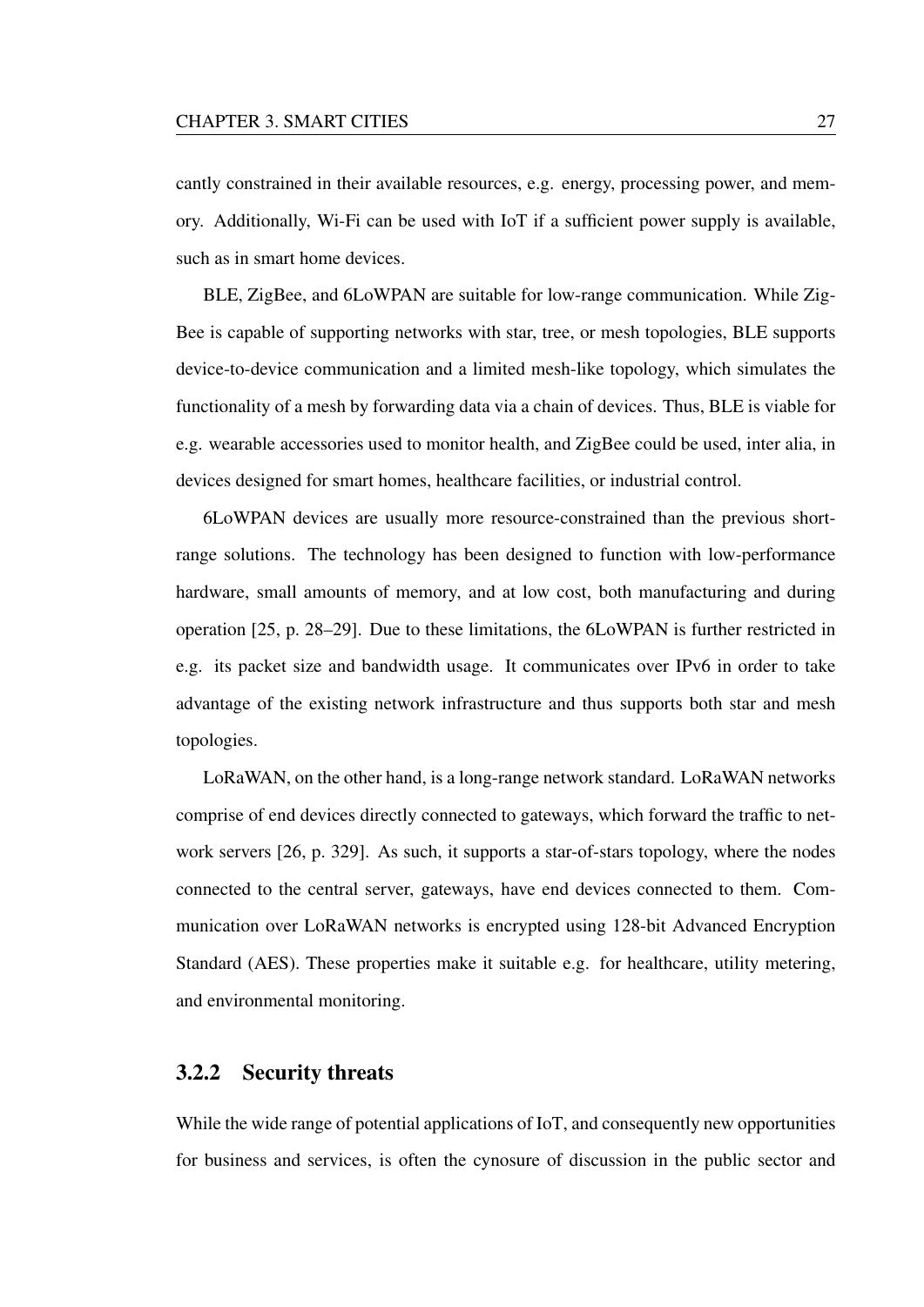consumer domain alike, the state of IoT security requires extra attention. Their inherent shortage of resources available for, inter alia, processing or memory has a direct effect on the range of applicable approaches to securing the devices and their communication. For example, due to the limited resources, most commonly used cryptographic primitives are often not viable.

The main threat surfaces of the systems used by smart cities are the network, connected devices, and the chosen software [27, p. 612]. As the smart network spans a majority of the city, its communications should be secured. Networked, whether wired or wireless, communication is susceptible to, for example, interference, eavesdropping, and modification attacks [27, p. 617]. Interference attacks include radio jamming, and denial of service (DoS). Their objective is to disrupt the data transmission e.g. by making the originally sent packets indistinguishable from noise, preventing the communication by overloading the recipient with requests, or, in the case of Wi-Fi, de-authenticating them.

Eavesdropping attacks, on the other hand, focus on listening in on the traffic to determine its contents or analyse its metadata. The former can be achieved e.g. by capturing unencrypted packets, breaking the used encryption, or nullifying the encryption with vulnerability exploits. If the used cryptographic algorithms, or their implementations, are weak, an attacker can break them through cryptanalysis, brute force, or known attack vectors. This process can include, but does not necessarily require, the extraction of the encryption key.

One example of an attack where the packets could be decrypted without the leakage of the key is the key reinstallation attack (KRACK), where the nonce of the packets is reset by repeating the third message of the 4-way handshake. This causes the key stream to be reused, allowing the attacker to decrypt packets using known packets [28]. This attack is also an example of a replay attack, where the attacker affects the target by repeating previously sent messages.

Alternatively, an attacker could try to modify the sent packages, by first decrypting and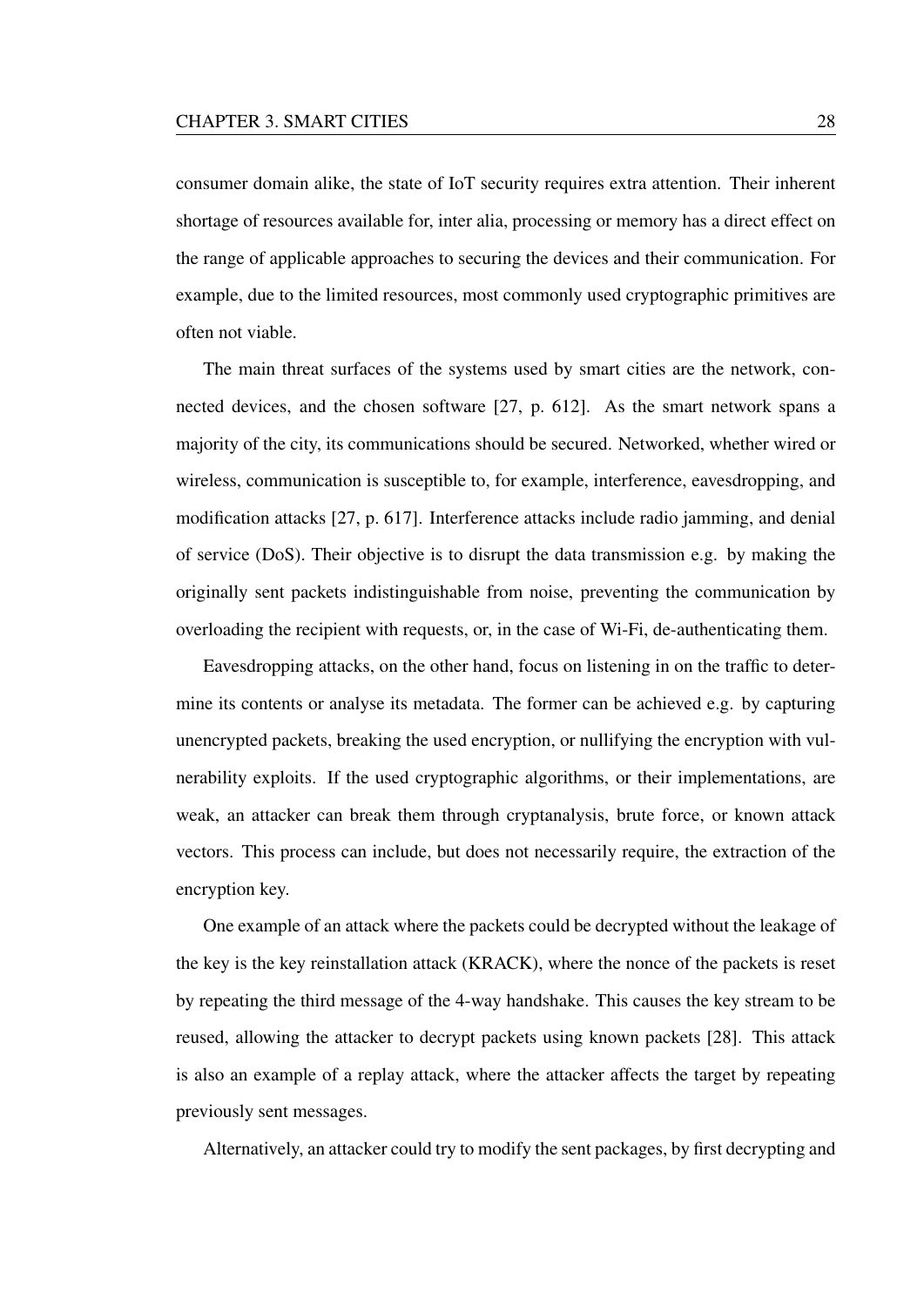later re-encrypting them, or by guessing or deducing which sections of the data to modify. If the attacker is capable of the former, e.g. with an extracted key or the aforementioned nullification, e.g. data from sensors and transactions could be forged at will. Additionally, if the structure of the packets is known, the attacker could repeatedly try to modify the information by flipping bits of the payload and checksum until the modified packet is accepted.

The devices and systems connected to the network could also themselves become compromised. In the smart city, they range from the small, resource-constrained edge layer devices, through more capable fog layer gateways, to the systems used in the cloud layer. Additionally, as discussed by Ijaz et al. [27, p. 619–620], smart devices such as smart phones of the citizens, if used to participate e.g. through applications, can be compromised and enable attacks against the city. These devices are susceptible to, inter alia, malicious applications, and Wi-Fi and Bluetooth vulnerabilities. They could thus be compromised either via physical access or remotely, such as over the network.

Unauthorised physical access can be exploited in a number of ways, depending on the system. Sensors, connected to the wireless network, can leak the authentication or encryption keys through power consumption or execution time analysis. Additionally, in some cases they could also be extracted in plaintext from memory of a device. Lacklustre device identification could then be exploited by impersonating the sensor and transmitting forged data. Larger systems, such as gateways and servers, usually have a larger variety of interfaces through which to access or connect to them. This can enable the attacker to attach external devices to, for example, remotely monitor or access the system.

The devices could also be attacked through the network, e.g. when it is not isolated from the Internet, allowing attackers to discover and target them. Potential attack vectors include configuration errors, such as open ports or default credentials, or malicious payloads. Configuration errors can occur on each of the levels, i.e. edge, fog, or cloud, as well as in supporting systems such as firewalls or intrusion detection systems (IDSs).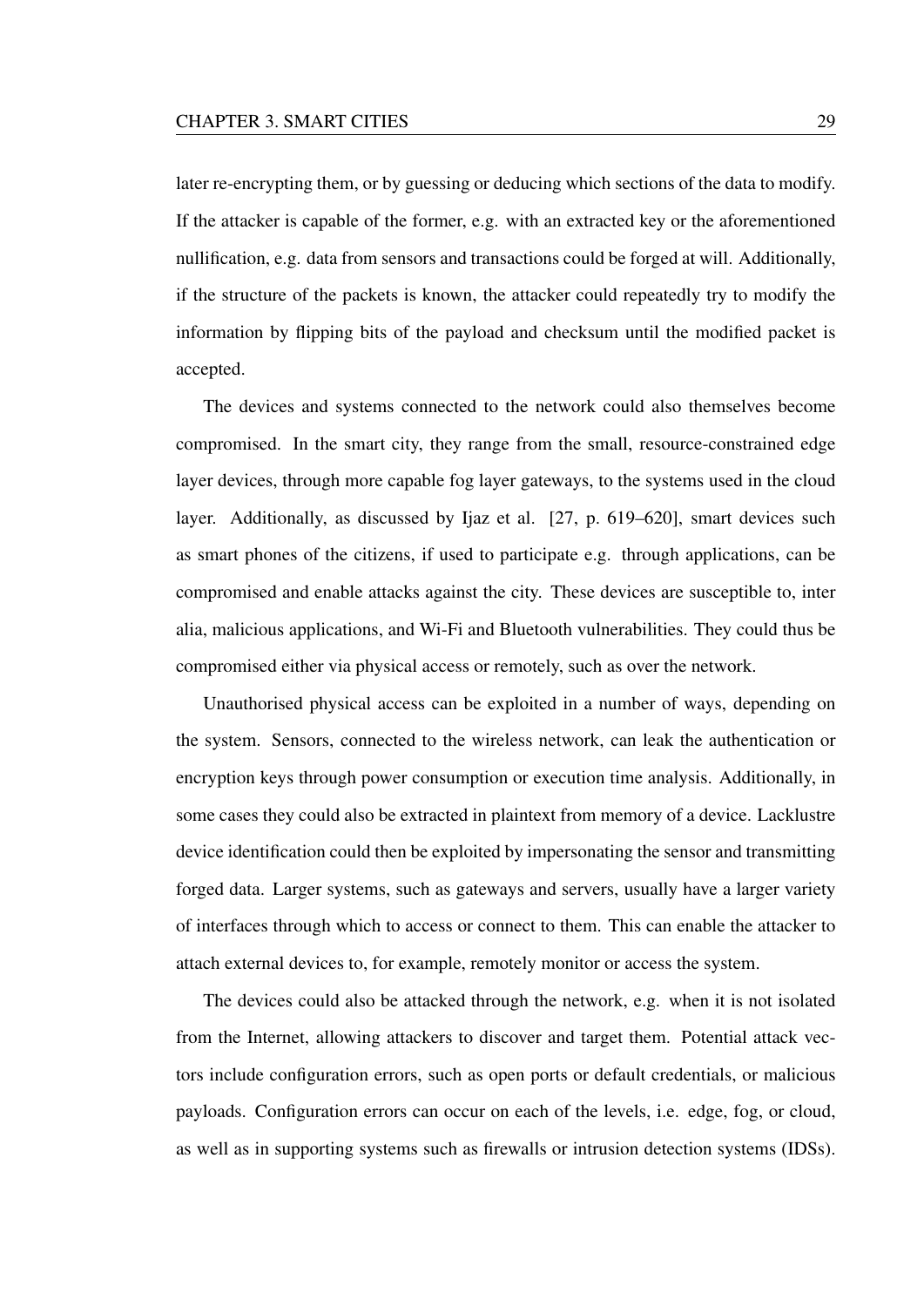In these systems, misconfiguration can allow malicious activity to bypass the intended security measures.

In addition to the threats described above, the utilised software can contain vulnerabilities, whether local or due to vulnerable dependencies. The top 10 common software vulnerabilities, as listed by MITRE [29], include out of bounds reading from and writing to memory, insufficient or erroneous user input validation, and unauthorised access to information. These concerns apply whether the software is embedded, such as in the case of sensors and most IoT, an operating system, or an application. Left undiscovered or unpatched, these issues can jeopardise the privacy and security of sensitive data handled by the systems.

Besides the individual threats, the vulnerabilities and issues discussed above can be used together in attempted attacks against the information infrastructure of a smart city. Disabling the communications e.g. through DoS or corrupting the data flow from the sensors will render the data-dependent smart systems used in the city unreliable or inoperative. Additionally, breaching the confidentiality of the communications through vulnerabilities related to the used wireless technologies, or analysing the structure of the network with captured traffic threaten the security and privacy protection of the citizens' data.

Finally, attention should be paid to the potential of cascading effects, as described by Braun et al. [30, p. 506–507], during security incidents. Issues encountered in one subsystem can propagate further if, for example, they introduce new attack surfaces in related or dependent subsystems. Such chains of incidents can erode the citizens' confidence and trust in the smart city [30, p. 506]. This could consequently reduce their willingness to participate or cooperate in the development and operation of the smart city, as well as lower the rate of adoption of new services and functionalities.

This concludes the brief, non-exhaustive summary of existing security threats against smart networks such as those used in smart cities. The above threats were focused on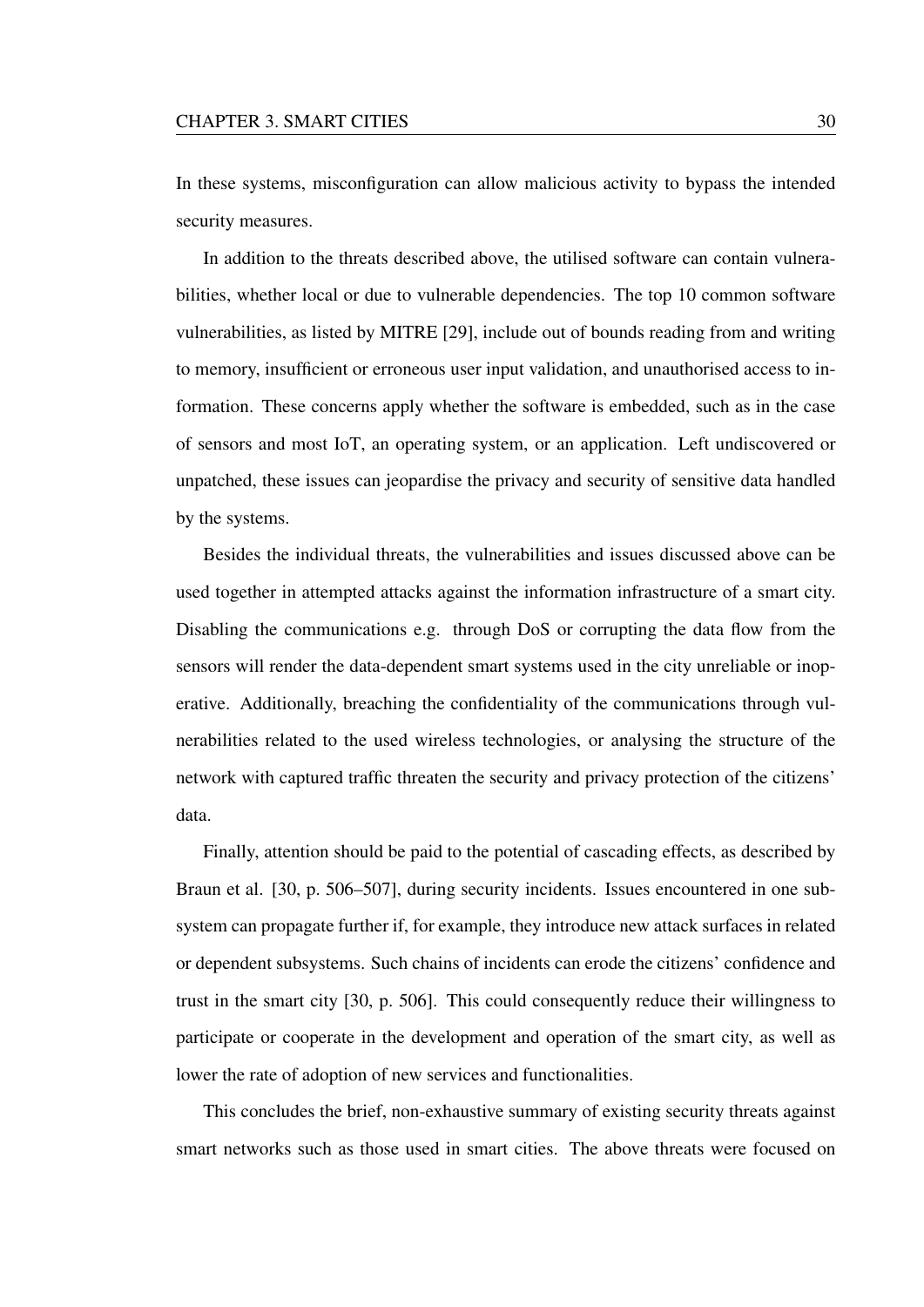due to their prominence in the context of networked and wireless devices and systems. Potential approaches to resolve these issues are discussed in later in chapter 4, specifically in sections 4.2–4.4.

### 3.3 Major areas of interest

Ubiquitous information networks with a maximal coverage can benefit smart cities by enabling the development of new services and businesses based on the available data. These endeavours include improvements to the efficiency and functionality of the public sector and the capabilities and quality of life of their citizens. As such, assuming cooperation between the potentially participating parties, the beneficiaries are, inter alia, the public authorities, local businesses, the industry, and the citizens.

Synergy between the smart city and its local industry and businesses is beneficial in the evolution of the city. The city benefits from increased employment and commerce. The industry and business, on the other hand, can take advantage of e.g. improved logistics and product development opportunities enabled by analysis of data provided by the city.

Among the forefront of the possible use cases of this information are increased efficiency in operation, better capabilities to iteratively develop the city based on realistic and locally applicable data, and increased citizen participation in various aspects of the development of the city. These areas of interest are further discussed and examined in the following subsections 3.3.1, 3.3.2, and 3.3.3, respectively.

### 3.3.1 Performance

One of the main benefits of smart cities, and their information infrastructures, is the opportunity of using previously unavailable data to improve the performance of various aspects of the city. In this subsection, the effects this has on infrastructure and buildings, traffic and public transit, healthcare, agriculture, and education.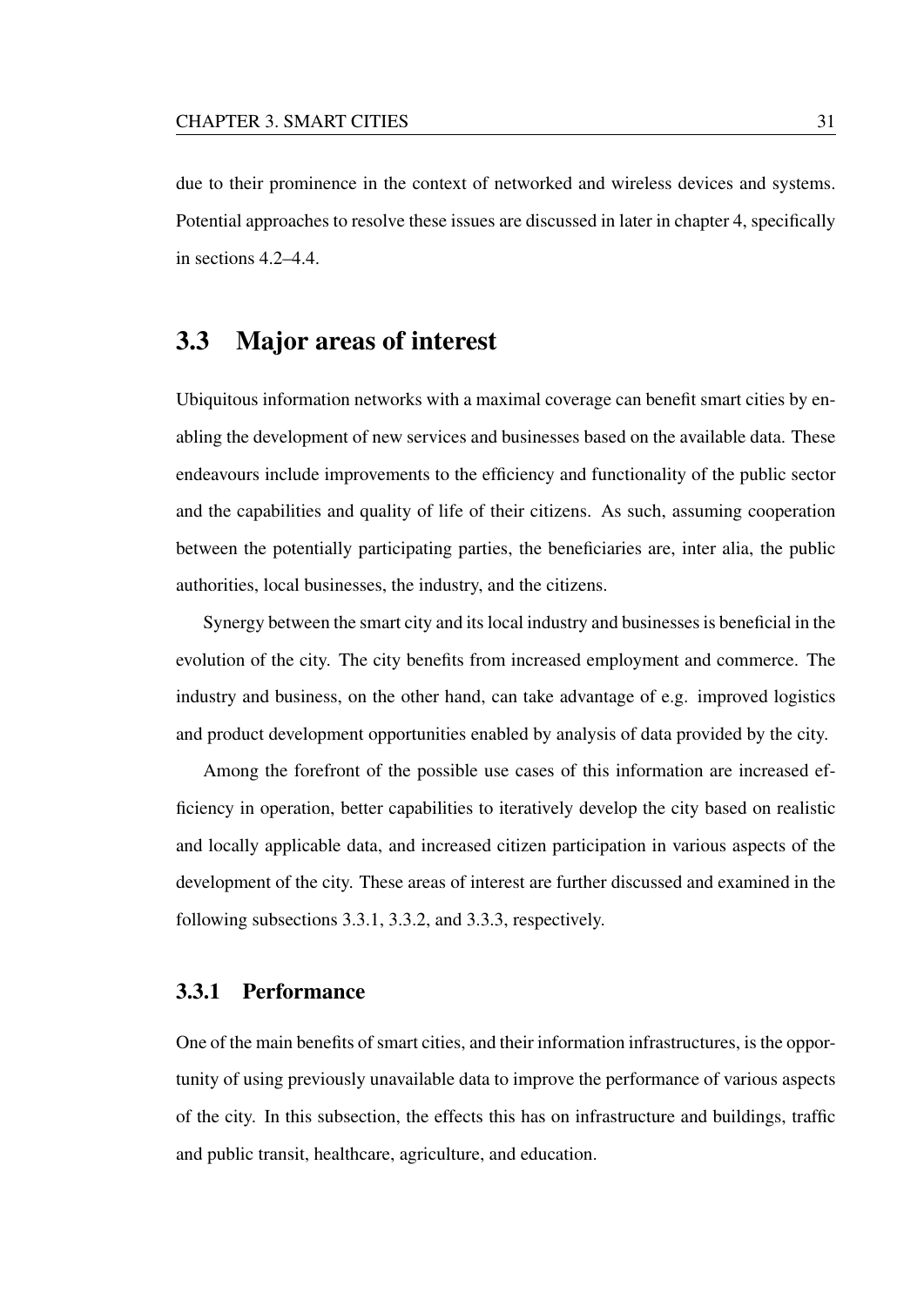Infrastructure, including power grid, water supply, communication network, roads, and bridges, like buildings, can be made more stable and more efficient with the introduction of e.g. smart meters for consumption or used capacity, as well as detection of strain, wear, and damage using sensors. Real-time measuring with smart meters can be used to improve the load balance of the respective networks as well as load redistribution during partial outages. Similarly, being able to monitor the condition of structures makes their maintenance more efficient and can act as a pre-emptive measure against severe structural damage.

Automation of traffic control, and eventually vehicles themselves, enables the sustainable, both economically and ecologically, development of transport. Smart traffic systems, based on sensor and user data, could be used to reroute traffic in case of accidents, reduce the idle time of vehicles, and better plan public transit routes.

The healthcare of a smart city benefits from its data infrastructure through the use of medical IoT, such as wearable sensors or medicine dispensers, which can be used to reduce the number of medical visits and more accurately prescribe medicine and adjust their dosage. Additionally, automated analysis can be used at healthcare facilities as well as in the patients' homes in order to e.g. alert a doctor when the condition of their patient deteriorates.

Climate-smart agriculture is enabled with the use of IoT in the monitoring and tending to the crops, livestock, storage and logistics [31, p. 11]. Efficiency is also improved by automating the monitoring of soil quality and prediction of weather patterns. These approaches reduce the amount of waste, environmental pollution, and the cost of farming [31, p. 11]. Additionally, due to the enhanced and more accurate methods, the agricultural yield is increased.

The systems of a smart city are not limited to the cyber-physical systems and examples described above but can also affect, for example, education. Electronic and virtual learning environments can be used to improve children's learning experience, e.g. with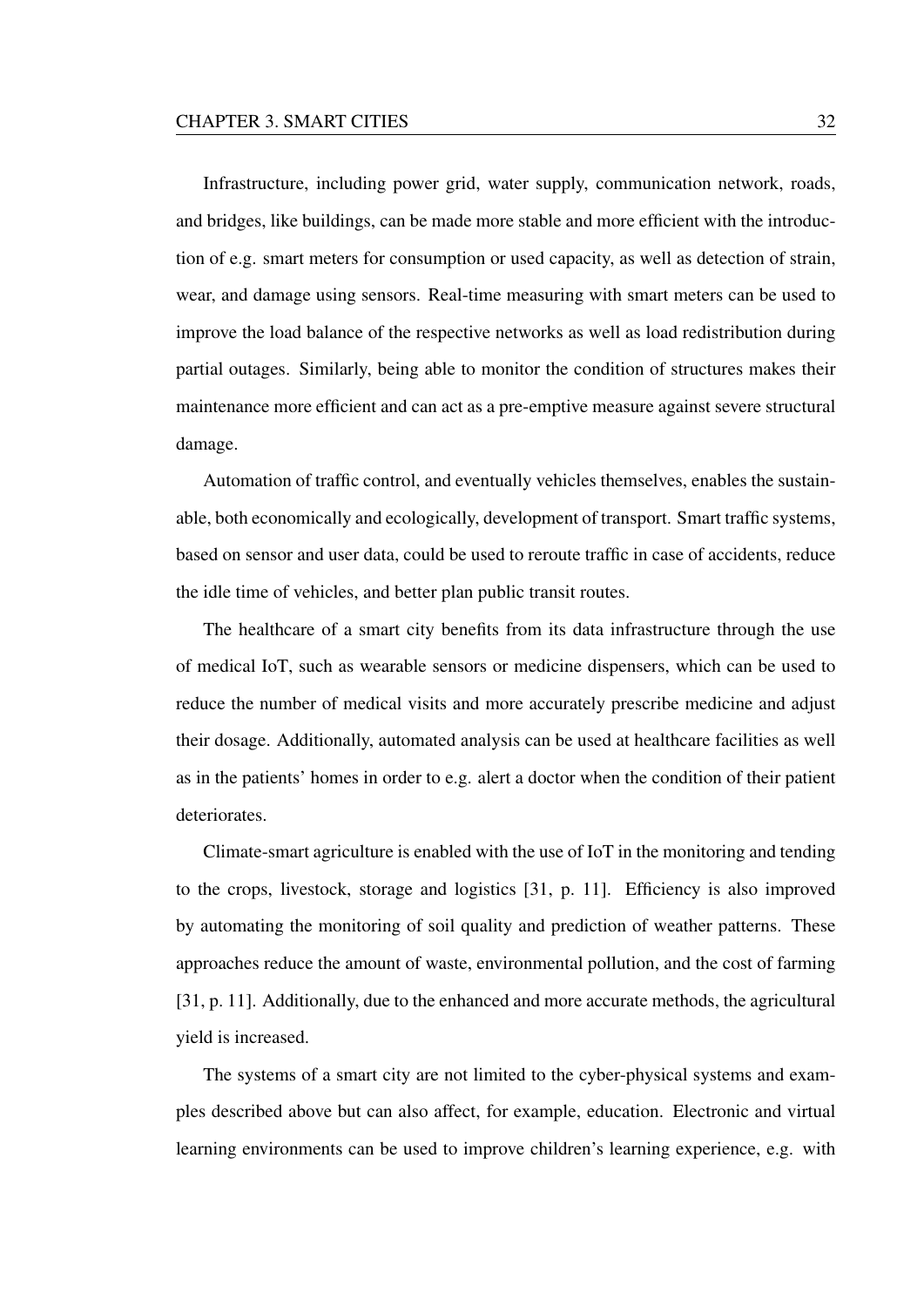gamification, detect learning difficulties earlier, and provide personalised guidance. These data can be collected throughout the children's education and analysed to discover and improve inefficacious areas. However, as this data collection spans through the majority of the pupils' and students' lives, care must be taken with regard to their retention period, as examined later in the discussion on privacy risks in section 4.1.

### 3.3.2 Iterative city development

Iterative development is suitable for smart cities, as the effects caused by changes in the functionality of the cities, e.g. traffic, services, or education, can take a notable period of time traditionally before they are directly observable. With the capability of the smart cities to process myriad data, the influence of the development can be detected earlier. This enables a gradual process where features based and built on earlier ones can be effectively tested and, if necessary, adjusted.

For example, traffic planning can be made significantly more efficient through smart traffic, as data from air quality sensors, movement sensors, and traffic cameras are constantly available. Similarly, education, especially when utilising virtual environments, can be evaluated both on the general and individual level to identify areas that require further improvements during the next iterative cycle.

Private and public services can use their customer data to improve their operation and supply. Examples of such targets of improvements include user or customer experience, convenience, and competitiveness in private businesses, as well as accessibility, simplicity, and availability of public services.

In addition to more effective detection of issues, iterative development allows the city to reap the benefits of the digitalisation earlier as the changes are modular instead of monolithic. This modularity can be beneficial for the adoption of new systems if the citizens do not feel overwhelmed by the number of changes. The granularity of the gathered data will also aid in pinpointing specific issues, which require further improvement.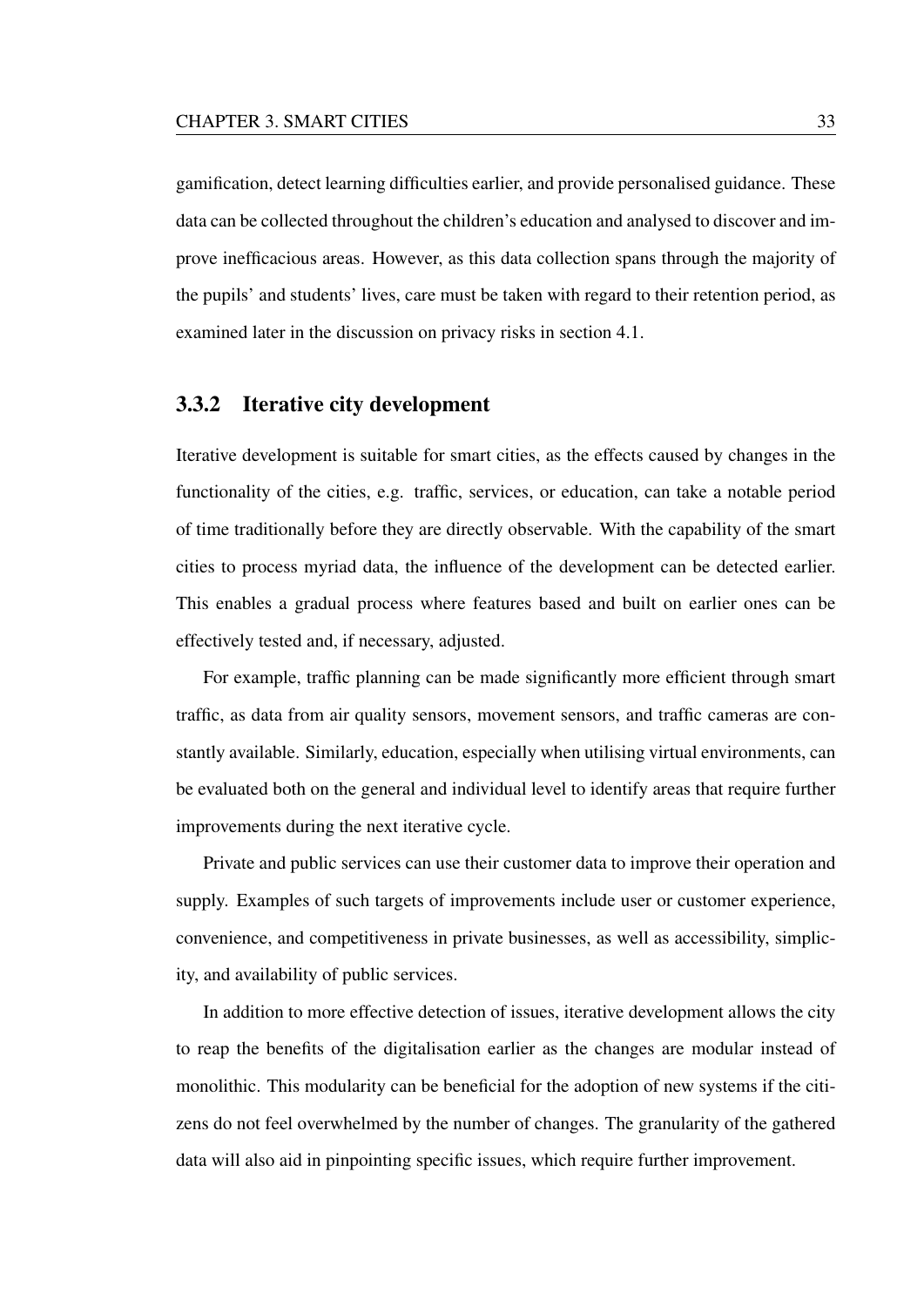### 3.3.3 Citizen participation

As technology advances, and consequently new types of e.g. services are enabled by this, cities can focus too much on what they can achieve instead of what the citizens require. Additional driving forces behind public initiatives in smart cities include vendor lobbying, and optimistic visions of future. [32, p. 100] These issues can result in information systems and services which do not serve the needs of the users, e.g. citizens, but could instead make tasks more complex or time-consuming, akin to the Apotti system discussed in 2.5.3.

During the design and development of smart cities, and the relevant information systems, their citizens could be considered to be their users or active participants [32, p. 97– 98]. If they are seen as users, their potential of influence is limited to e.g. using or avoiding the services. However, if they are involved as active participants, the city can benefit from the perspective and experience in tailoring the services to more effectively improve the function of the city and the quality of its citizens' lives.

Participation of the citizens in the city development, e.g. through direct influence or feedback, can be seen as a form of co-production. They are more likely to get involved in this process if they find the end result, such as a service, valuable. [32, p. 104] When they do, the participation can be due to demand or on their own initiative. In the former case, the smart city could, for example, set objectives, such as environmental sustainability, and obligations for the citizens to achieve these objectives. If the citizens change their own behaviour to accomplish these goals due to the obligation, the former description applies. Albeit this form of participation is necessary, it is often better for the citizens to contribute of their own volition.

An example of voluntary participation is the sharing of the knowledge, expertise, and needs of the citizens. Traditionally, this could be achieved e.g. via gatherings and public meetings. The ICT available in smart cities introduces additional methods, such as through social media platforms, that can be used to reach the same goal. Gathering these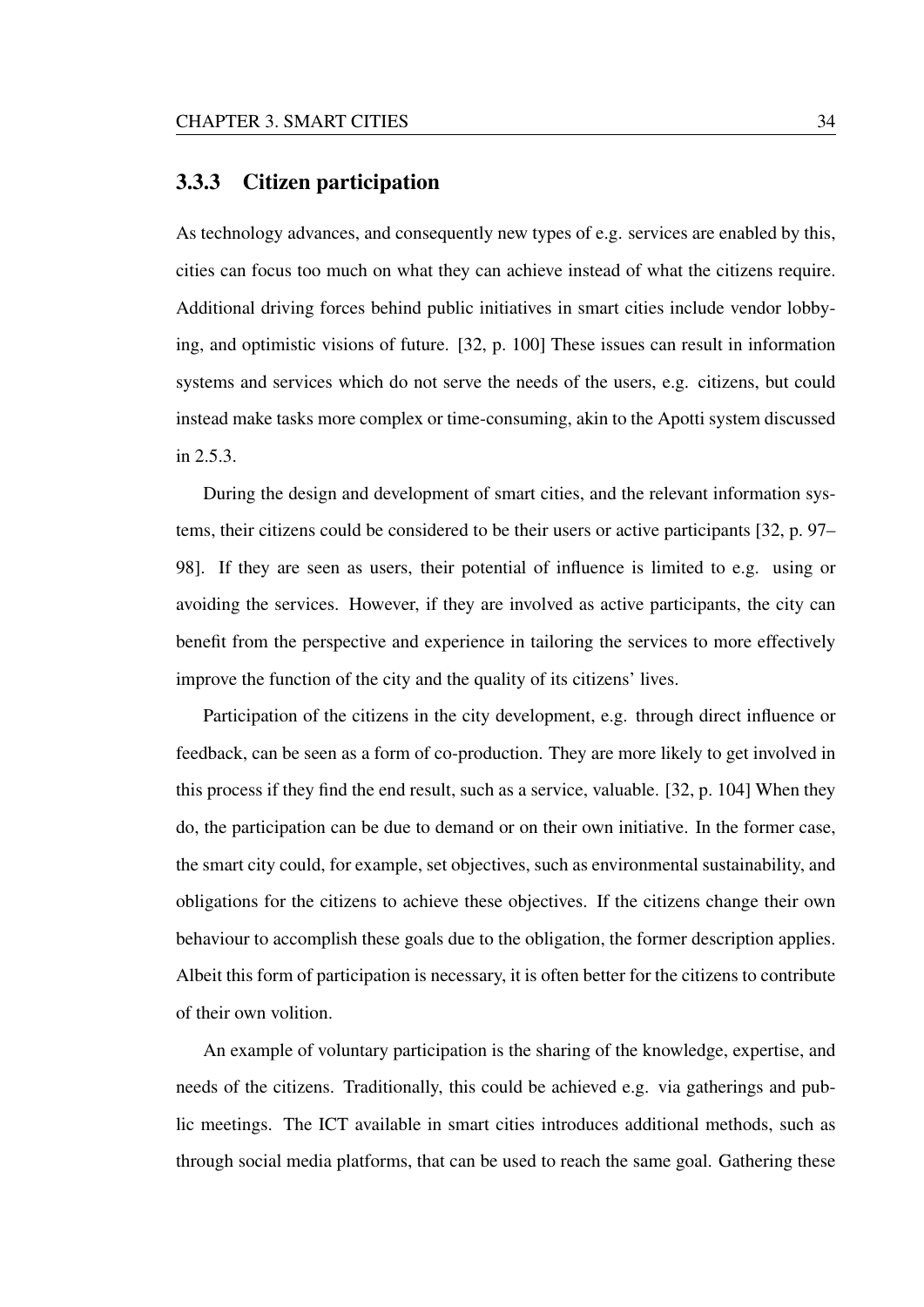data, as well as the citizens' opinions on and propositions for public initiatives is also called citizen sourcing [32, p. 106].

In addition to the above type of citizen sourcing, smart cities require data to ensure a steady operation of their services. In order to receive the necessary personal data to develop, inter alia, healthcare, mobility, and education services, citizen cooperation is required. They can be collected e.g. through smart devices, medical IoT, and online services [32, p. 108]. However, due to their sensitive nature, this should be performed with the consent of the data subjects. As such, there should be accessible and available ways for the citizens to participate, be it via feedback, voicing opinions, or generating usage data. Some examples are covered later in the discussion on avoidance in section 4.4.

# 3.4 Contemporary smart cities

There are multiple currently ongoing smart city projects around the globe. Most of these are undertaken by large cities, such as Amsterdam, Copenhagen, New York, Toronto, and Vienna. Depending on the city, the emphases of the projects have been placed in a variety of aspects, such as public transit, energy, or citizens. In this section, the focus is on Amsterdam and Vienna, and their approaches to becoming smart cities. These cities are chosen based on the availability of information on their strategies and projects.

The smart city project of Amsterdam focuses on six different themes: digital city, energy, mobility, circular city, governance and education, and citizens and living. These themes cover projects such as storage and trade of excess renewable energy, use of electric vehicles as a backup battery during blackouts, a portal for accessibility to open data of the city, a traffic management system, and a protocol for interconnecting smart cities. [33] Overall, Amsterdam aims to provide an all-encompassing smart environment that improves the quality, and increased reliability, of the lives of their citizens.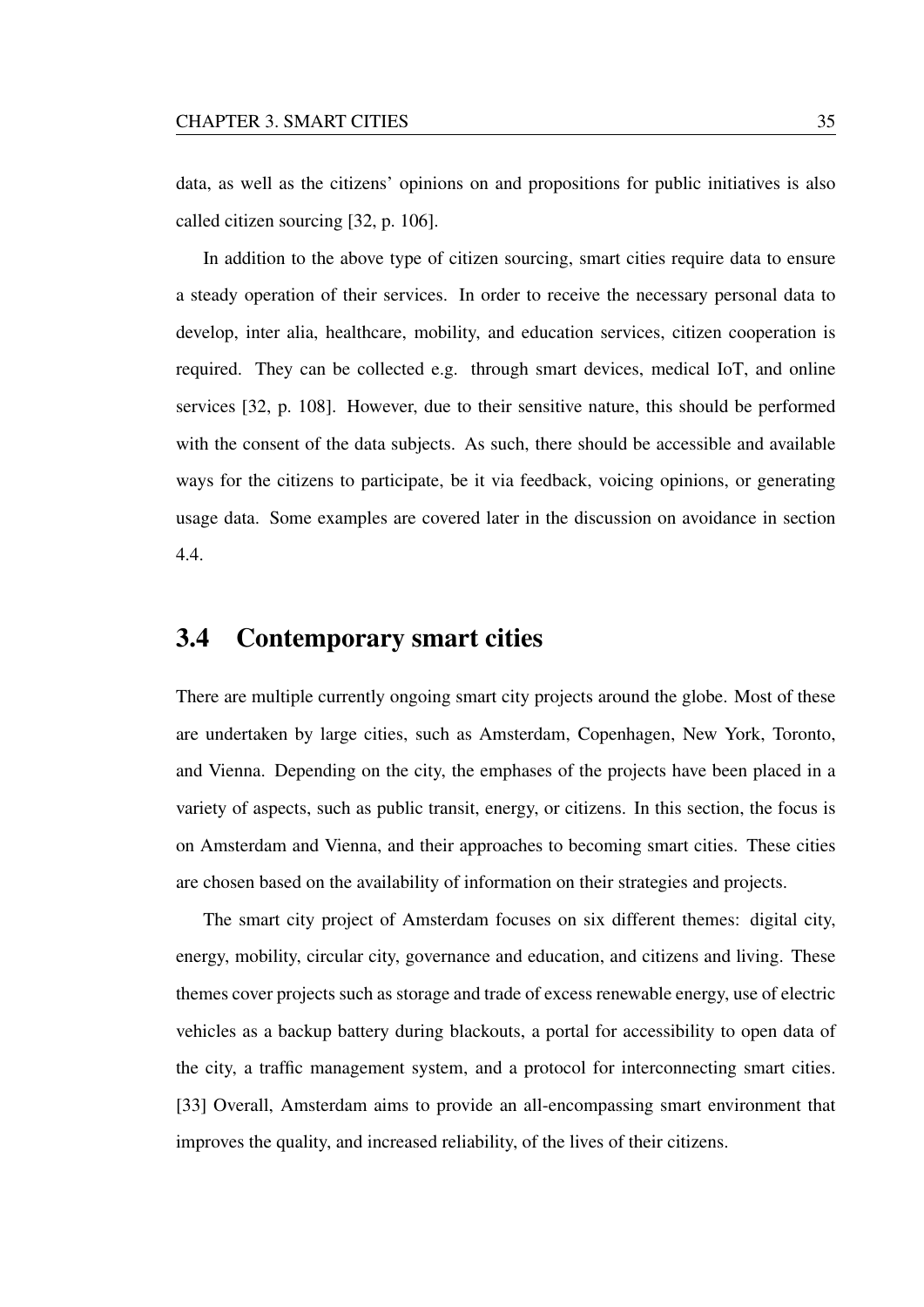Vienna, as per their framework strategy, focuses on three main sets of goals: resources, quality of life, and innovation. Resource goals include energy, mobility, infrastructure, and buildings, e.g. improved energy efficiency, increase in carbon-free modes of transport, standardising zero-energy buildings, and establishing a city-comprehensive wireless network. Quality of life issues, on the other hand, cover social inclusion, participation, healthcare, and environment, such as emphasis on remote patient healthcare, and environmentally friendly waste management. Finally, innovation issues are comprised of education, economy, and research, technology and innovation, e.g. increasing importance as a research and business centre, and higher average education level. [34]

Vienna, then, attempts to utilise its population density together with technology to minimise the amount of travel required during workdays and spare time, thus reducing emissions and energy consumption. Additionally, they aim for open governance e.g. via allowing the citizens to partake and follow public projects with digital services.

The framework strategy of Vienna [34] sets clear goals and approaches for reaching those goals within the allotted time frame. This framework also specifies that the citizens are free to participate by "voicing, discussing and implementing" their ideas for the city. However, it does not provide means to accomplish this. Comparatively, the smart city project of Amsterdam provides an accessible list of currently on-going, as well as past, projects [33]. They enable the citizens, as well as potential third party collaborators, to submit projects related to the development of the city development. Nevertheless, the lack of a clear, accessible strategy makes it more challenging to keep a track of the overall goals and progress of the smart city.

# 3.5 Small smart cities

Smart city projects, due to their magnitude, benefit from the resources available in large cities and metropolitan areas. However, their inertia can slow down the implementation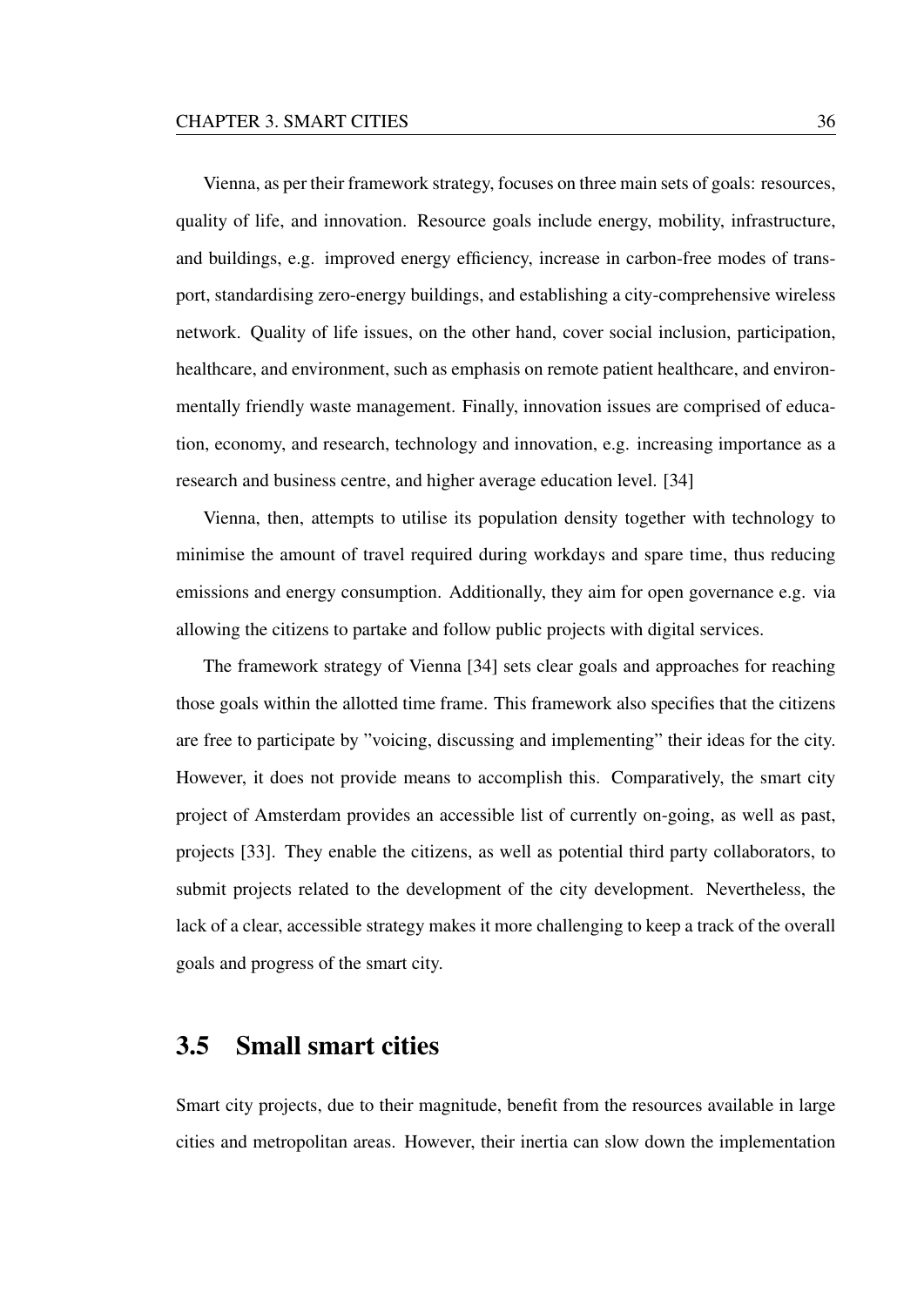of the infrastructure and information systems. Small smart cities are inherently more agile and able to experiment with alterations of these systems. This subsection covers the advantages and disadvantages small smart city implementations when compared to larger cities.

Small cities are likely to have a homogeneous population where their demographic variance is small. This has the benefit of making it easier to develop solutions that are useful and valuable for most, if not all, of the citizens. Additionally, the smaller scale enables more agile iterative development, as discussed in 3.3.2. With agile development, the process could be parallelised by simultaneously designing the next, developing the current, and gathering feedback and suggestions for the previous features. This improves efficiency of time usage and can, as a consequence, reduce the total cost of the project.

The expansion of the "smartness" of a small smart city, whether through integration or augmentation of commercial solutions, or development new ones, is helped by the potential to use the city itself as a living laboratory. This applies especially if the project involves cooperation with local businesses or industry specialised in the relevant technologies. Testing locally, if any of the citizens' personal data are processed during, also strengthens their protection as the data remain close to their source. Additionally, collaboration between the city, businesses, and industry could be utilised to productise, partially or wholly, the resulting smart city.

Small smart cities, as a result of their smaller scale and population, can be influenced by fluctuations in the public opinions on the details of smart city implementation. These sways can be caused by e.g. experiences from testing; spread of new information, misinformation, or disinformation about the chosen technologies or approaches; or changes in trust towards one or multiple of the participating parties. Additionally, if the chosen approach is too closely tailored to the requirements of a given small city, it could suffer from scalability issues. These issues could then hinder or even prevent potential attempts of applying similar methodology to larger instances of smart cities.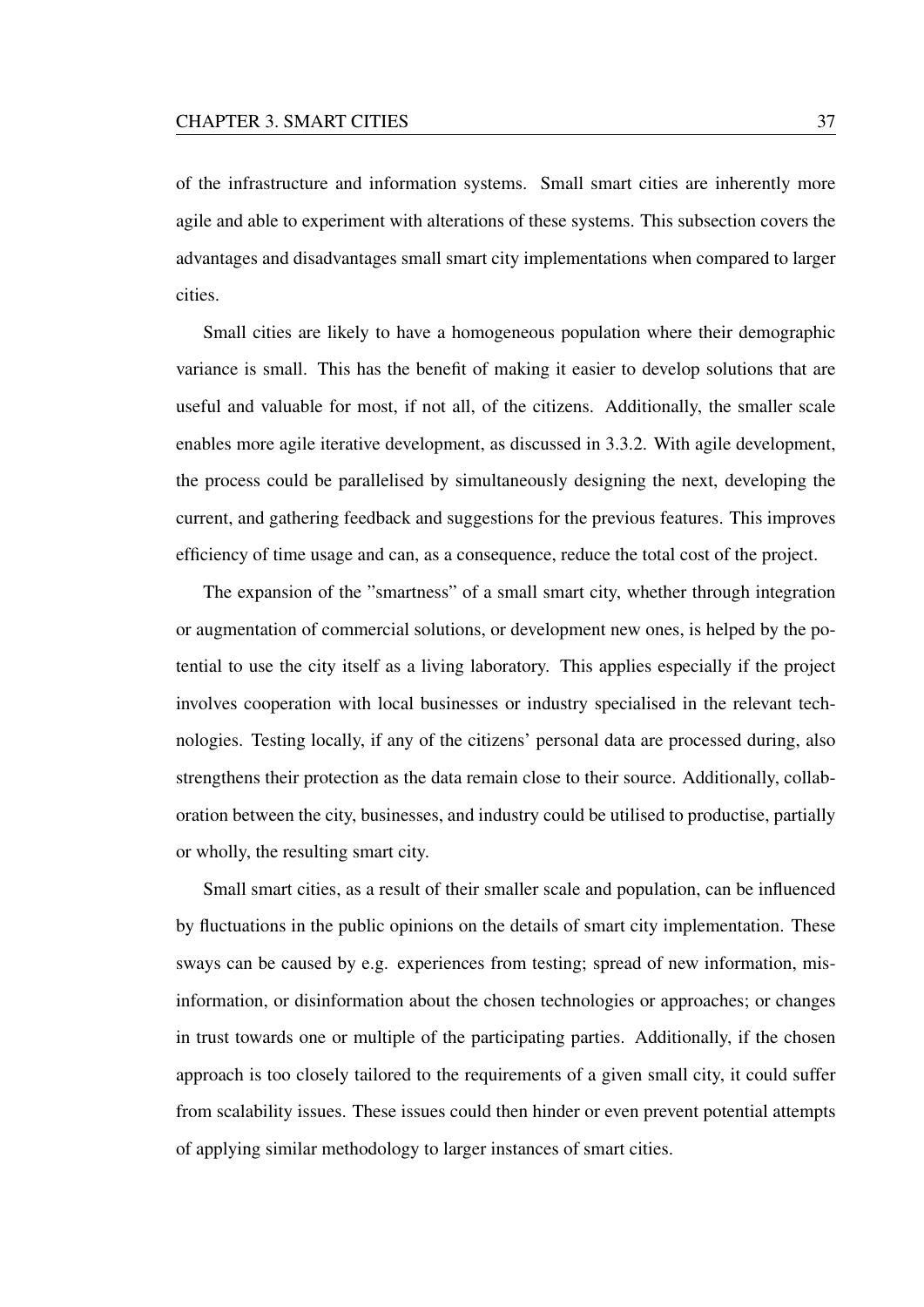# Chapter 4

# Primary domains of concern

This chapter covers the primary domains of concern with regard to trust in smart city implementations, identified in the previous chapters, in more detail. The concerns discussed in sections 4.1–4.4 are protection of the citizens' privacy as their data are collected and processed, approaches for protecting these data whether at rest or in process, reliability of the used systems as it effects the lives of citizens, and users' potential avoidance of the provided systems, devices, and services required for the smart cities to operate optimally.

These concerns are focused on because they directly affect or are affected by the citizens' trust towards their smart city. Some of these effects influence their initial trust and expectations of the outcomes of projects, while others are primarily in place during the operation of a smart city. Additionally, recommended approaches are given for each of the discussed concerns. These approaches aim to solve the underlying problems or mitigate their negative effects if no solutions are readily available or require further development outside of the scope of the smart city.

# 4.1 Privacy protection

Given the citizens living in a smart city are strongly dependent on the operation of their smart environment comprising, inter alia, of interconnected devices, online services, and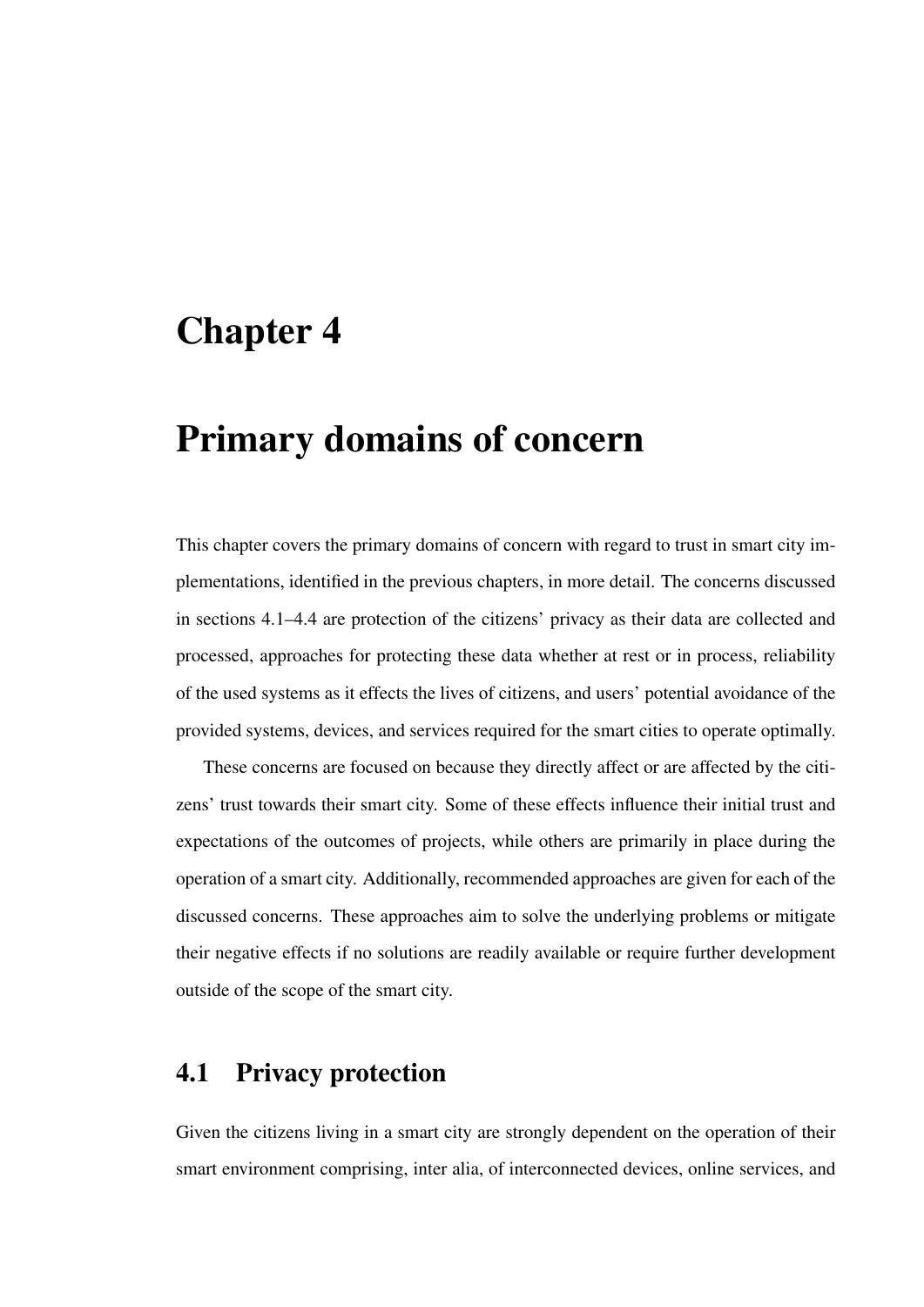sensor-based automated systems, they should be able to expect the city to ensure the protection of their privacy. To fulfil this expectation, and thus to help transition the citizens' trust from forced towards earned, privacy should be incorporated to the implementation from design on. However, as the implementation of privacy-enhancing and -protecting features inherently increases the cost of the systems, limitations apply based on the available resources.

One of the foremost concerns with ubiquitous data collection is that of privacy. For a while, the various forms of data collection utilised by products and services, the methods of data processing, and the retention periods, among others, were not systematically regulated or supervised. This enabled the collection of comprehensive datasets of users, sometimes gathered without their owners' consent, which could have been received unambiguously or e.g. through ambiguous notices or hidden in a long list of terms and conditions.

As a response to the "wild west" of data economy, the recently enforced GDPR has introduced a number of new data rights for European citizens as well as obligations for data controllers and data processors. The notable rights and obligations related to privacy are discussed here and those related to data protection in section 4.2.

The articles 5 and 6 of GDPR limit both the collection and processing of personal data. Collecting such data is allowed, with the subject's unambiguous and explicit consent, for clearly and explicitly specified purposes. These purposes are not allowed to be expanded after consent has been originally given. Additionally, the amount of data collected should be kept to the minimum that is required by their specific purpose, and the data should remain personally identifiable *"for no longer than is necessary"* for the purposes the subject consented to. [4]

These principles are important, especially in the context of smart cities, for the minimisation of risks relating to the citizens' privacy and the potential of misuse of the collected data in the present or in the future. Their retention periods should be limited, and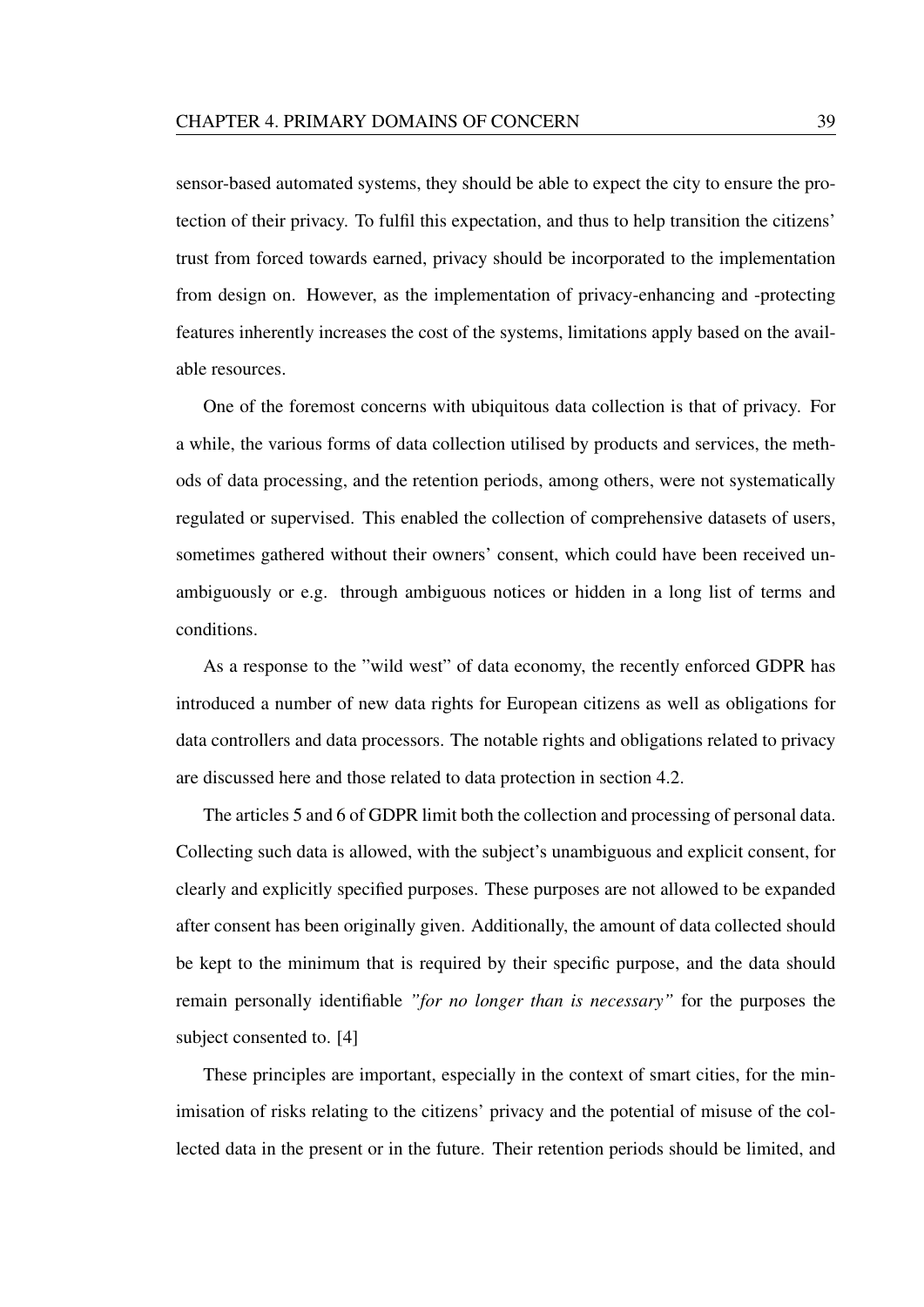where longer periods are required, for example for statistical purposes, the data should be appropriately anonymised so as to prevent them being linked to the persons. This anonymisation process is not without its own complications, however, and these are further discussed in the following subsection, 4.1.1.

The minimisation of personal data is emphasised in GDPR and should be a focus e.g. in conjunction with sensors located in public spaces if these sensors are able to record such data. Use cases of such sensors could be e.g. cameras detecting the amount of motorised or pedestrian traffic in each direction at intersections to determine an optimal schedule for traffic lights. In such cases it would be sufficient to only detect the amount of people from their body shapes, whereas being able to detect facial features would be excessive.

If personal data are not sufficiently anonymised during the processing or after they are no longer needed for their purpose, a risk of their potential future abuse remains. In a similar vein to the changes in surveillance and privacy laws discussed in section 2.5.1, it is not enough to rely on the current trust a person might have to e.g. the administrators or council members of the smart city. The data should then be future proofed sufficiently to prevent them from being used in any unintended ways in the future.

In addition to devices, services, and information systems tailor-made for the smart city, third-party products are also likely used especially inside the smart homes. When their use is required by the city, the following considerations must be taken into account. Additionally, the citizens should be made aware of potential privacy risks associated with consumer-grade smart home devices and simple unambiguous ways they could improve their security.

In the case the use of externally produced services or devices is required, their functionality should be thoroughly dissected. In cases where they are used to handle data, the necessity of inclusion of personally identifiable information in the processing should be closely scrutinised. If such information has to be transferred to external services, a risk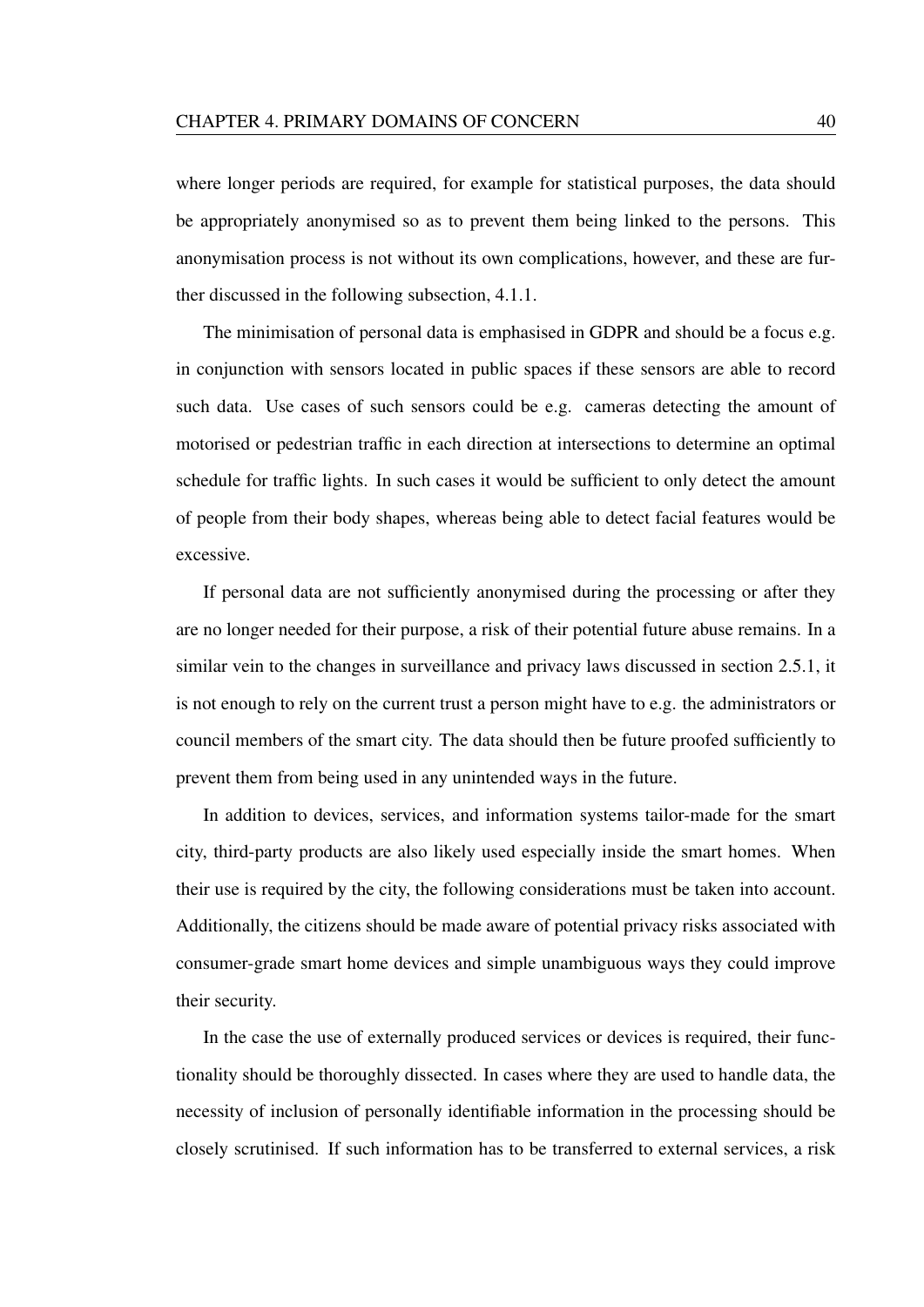evaluation on the citizens' privacy should be performed in order to avoid cases of abuse [35]. Additionally, voice-controlled devices should not be used to transmit recordings of the users to the service providers without the users' explicit and informed consent [36], [37].

In addition to indoor devices, privacy risks are also caused by e.g. security cameras or IP cameras. These could be used, for example, by the city to monitor traffic, or by the residents to protect their homes. The latter use case, especially, has evolved into a major market within the past decade with a number of consumer-grade home security solutions being offered with varying levels of Internet-connectivity. This connectivity can be used for remote access, device interoperability, or cloud storage and processing.

Unfortunately, some of these security cameras are actively developed towards a surveillance network [38], with warrantless access provided to law enforcement agents [39]. In some cases, the lax approach to security of their manufacturers can lead to attackers gaining access to these devices and being able to monitor their owners.

One issue with smart doorbell cameras, as well as other road-facing cameras, is their potential for the surveillance of the neighbourhood beyond their intended use. While these devices could be purchased to monitor one's personal property, in the case of houses, or immediate vicinity of apartments, the cameras will also record any traffic and people that enter their field of view. The captured footage could then be combined with e.g. facial recognition to continuously watch the people, such as passers-by or neighbours, nearby [40].

These are examples of cases where privately purchased equipment can become a privacy risk to citizens. However, this risk is not preventable as the devices are not owned by the city. Thus, the citizens should be adequately informed of the risks involved with network-connected security devices.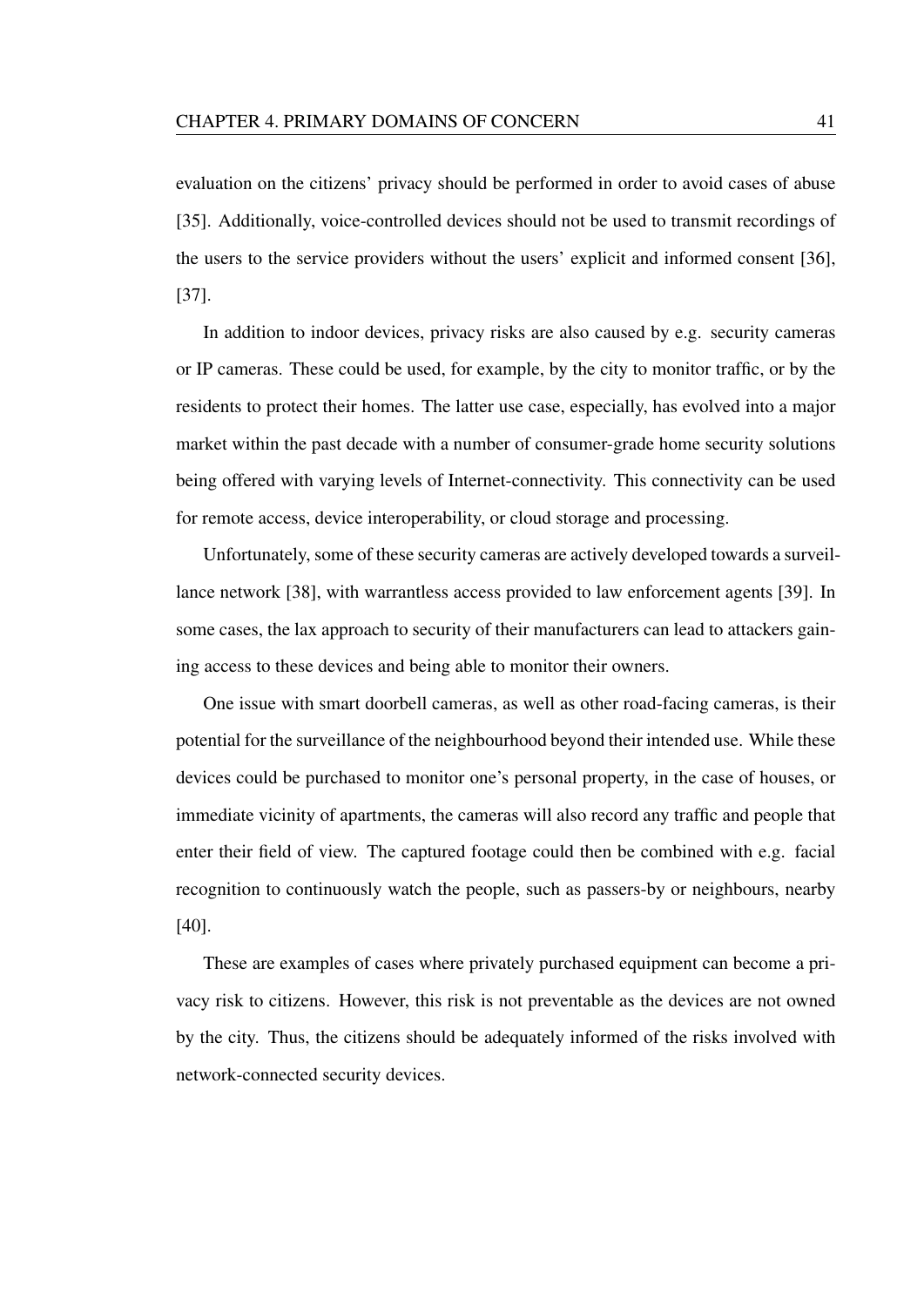### 4.1.1 Anonymisation and pseudonymisation of data

Pseudonymisation of data is a form of reversible privacy that ensures the processed data cannot be attributed to a single subject without the use of additional external data [4]. Comparatively, data anonymisation ensures that subjects cannot be identified through the processing of their personal data even in the presence of extra information [3, p. 2].

In order to protect the citizens' privacy, their aggregated data should be limited in range, in accordance with point (c) of GDPR Article 5(1), and remain identifiable or linkable to specific persons for a limited time, as specified in point (e) of Article 5(1). However, if only anonymised data are collected, the GDPR does not apply as per Article 11(1) [4]. Thus, during the processing and storage of data, pseudonymisation should be used while the subjects' identifiability is required, and anonymisation at other times.

The effectiveness of pseudonymisation and anonymisation methods can be evaluated e.g. based on the level of protection they grant against singling out, linkability, and inference [41, p. 11–12]. A subject can be singled out if they can be identified by an attacker through isolating their personal data contained in a database. This does not imply the revelation of the subject's identity to the attacker; only the presence of a singular owner of the data is revealed. As a direct result, pseudonymisation does not protect individuals against being singled out.

Linkability means the possibility of linking separate records from one or more databases to the same individual or group [41, p. 11]. This type of linking can be achieved with multiple types of data such as a subject's person, role, relationships to other subjects, and transactions [3, p. 6]. Respectively, the linkability of each of these types can be reduced through the use of pseudonyms. Reuse of these pseudonyms, especially in the context of a person, increases the likelihood that two records can be linked through analysis but can be used by the data subject to build a reputation.

Alternatively, e.g. by using a sufficient number of databases or sophisticated algorithms, an attacker could infer unknown variables, at a statistically significant probability,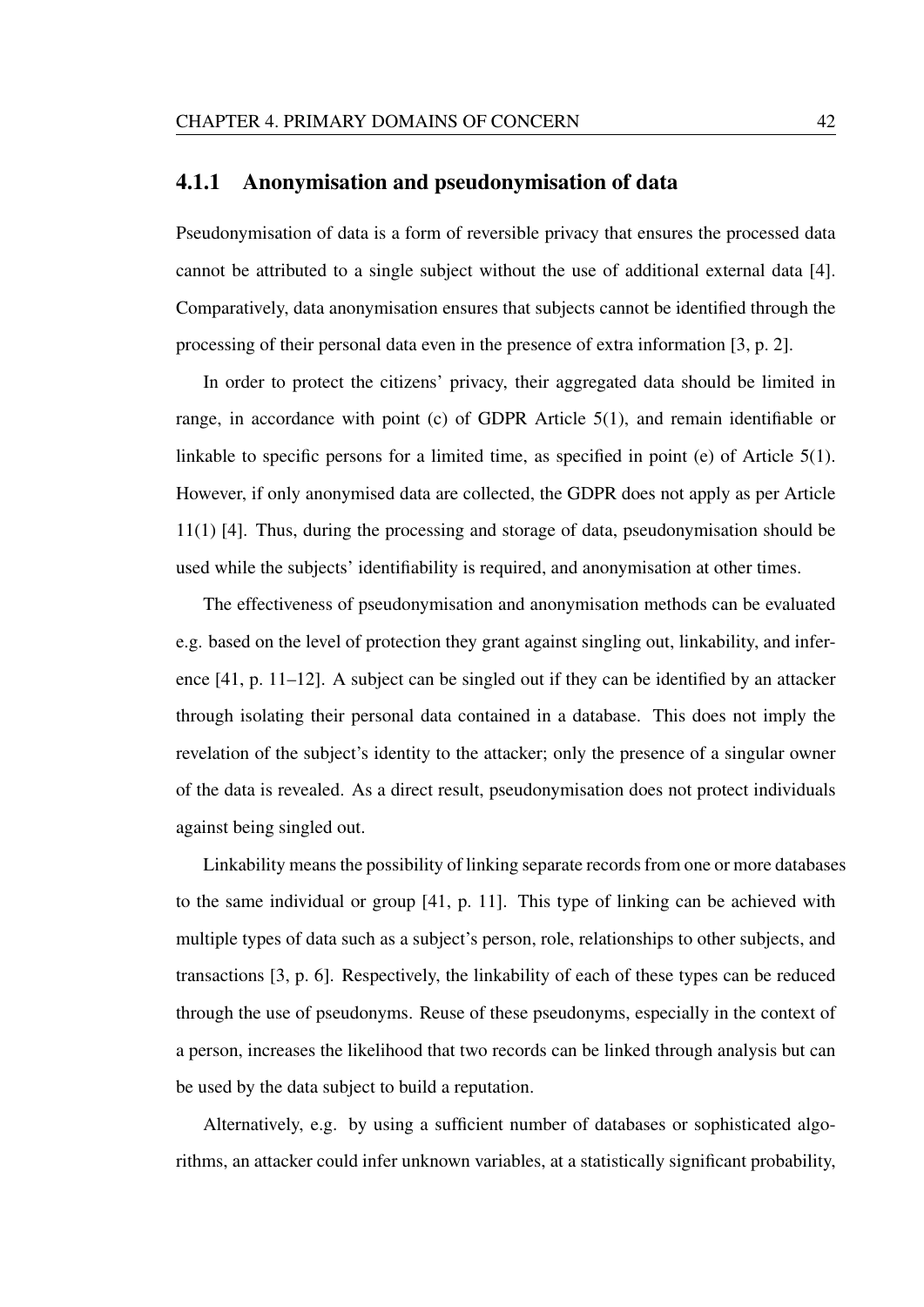from available data [41, p. 12]. Thus, this type of an attack can be made more effective for example through the use of machine learning. Like being singled out, pseudonymisation does not provide protection against inference attacks.

Two examples of data anonymisation methods are differential privacy [42] and tcloseness. Differential privacy is used to e.g. provide anonymised views of processed data such that the subject of the original data cannot be deduced from the output. This is achieved by inserting noise to the published results of the queries used to process the data [41, p. 15]. Consequently, analyses performed on two databases, where only one of them contains the contribution of a given individual, should provide results that differ by a small amount,  $\varepsilon$ . This principle is shown below in figure 4.1.



Figure 4.1: Analysis results should not differ significantly if an individual's data are added or removed when differentially private queries are used.

Differential privacy has potential for protection against all three aforementioned attack approaches but is susceptible to implementation flaws that can enable linking and inference attacks. If the used queries are not monitored by the system implementing differential privacy, an attacker could use a combination of discrete queries to link the results or to deduce the values of omitted properties. However, due to its potential as a tool for anonymous data analysis without the disclosure of the raw data, differential privacy should be capitalised.

T-closeness, on the other hand, anonymises the data by generating equivalence classes from the dataset where each class must contain at least  $l$  discrete values for each attribute,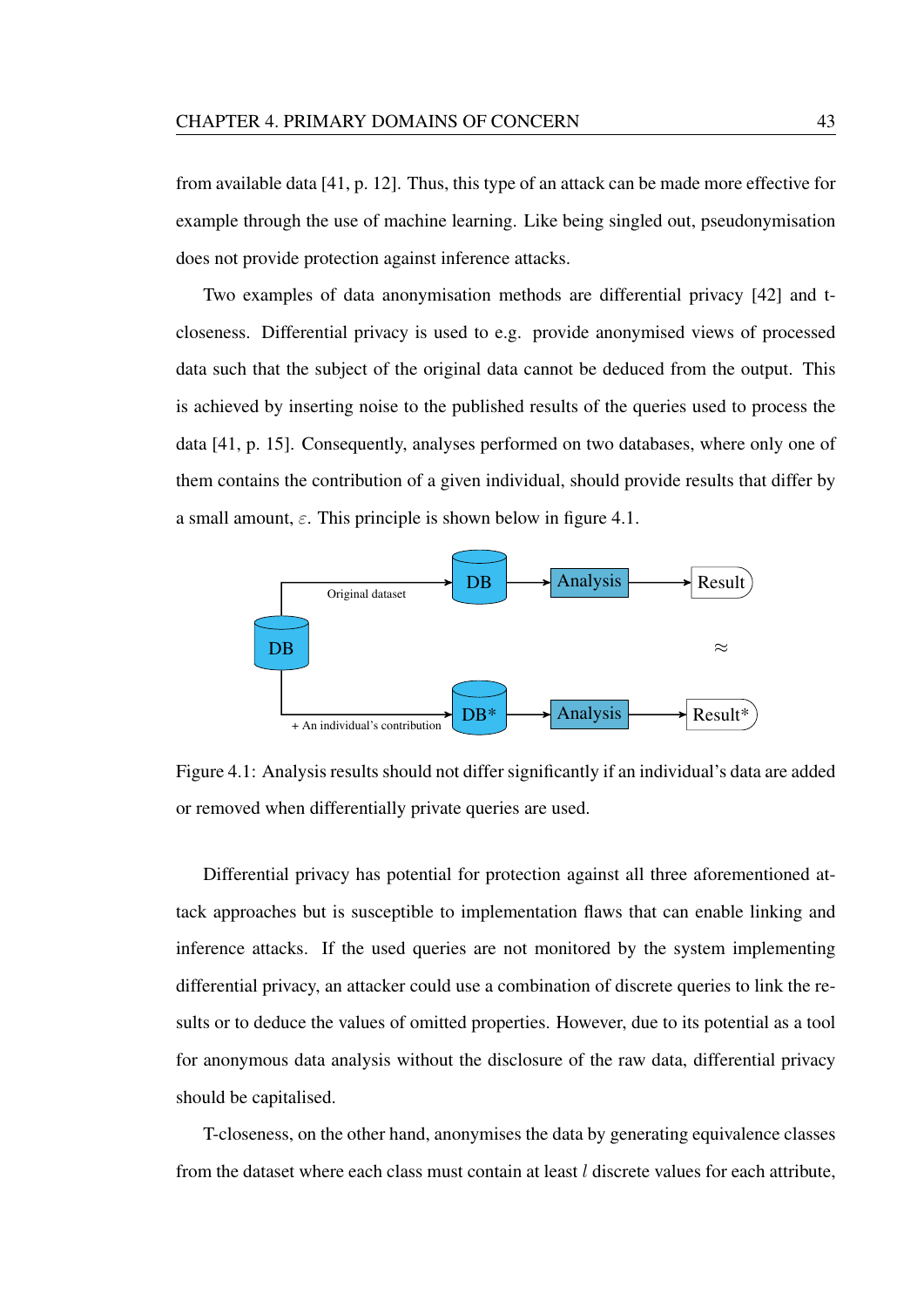other than the equivalent attribute, in the equivalence class. Additionally, the distributions of these attributes in each class should be close to their distributions in the entire dataset. [41, p. 18] This protects individuals from being vulnerable to being singled out and prevents an attacker from performing inference attacks with an absolute certainty of success. However, due to the inherently smaller sizes of the equivalence classes, linking multiple data points to the same subject is easier.

### 4.1.2 Challenges with anonymisation and pseudonymisation

Re-identification attacks are a major threat against anonymisation and pseudonymisation. By definition, pseudonymisation is more vulnerable to this type of attack due to the inherent linkability of the data subjects. The amount of external data an attacker would need to achieve this re-identification simply depends on the level of pseudonymisation. If, on the other hand, the data are anonymised, an attacker should not be able to re-identify the subjects. However, there are many cases where this can be done due to the difficulty of anonymising data.

For data to be useful to a data processor, they should contain more information than noise. As long as data entries are linkable to a subject source, an attacker could infer information about the said source by correlating the dataset with external data. Thus, for anonymisation to be effective, each of the entries of a dataset should be indistinguishable from the others.

This has been discussed previously e.g. by Narayanan and Shmatikov [43], Elliot et al. [44], and Ohm [45]. Algorithms used for re-identification use a large number of personal properties, with high granularity, variety, and stability, enabling re-identification of a subject whenever a sufficient amount of data is available [43, p. 26]. One challenge related to this issue is the difficulty of determining which types of data could disclose the identity of an individual [44, p. 205]. Additionally, Ohm states that it is *"naïve to assume that the adversary will be unable to find the particular piece of data needed to*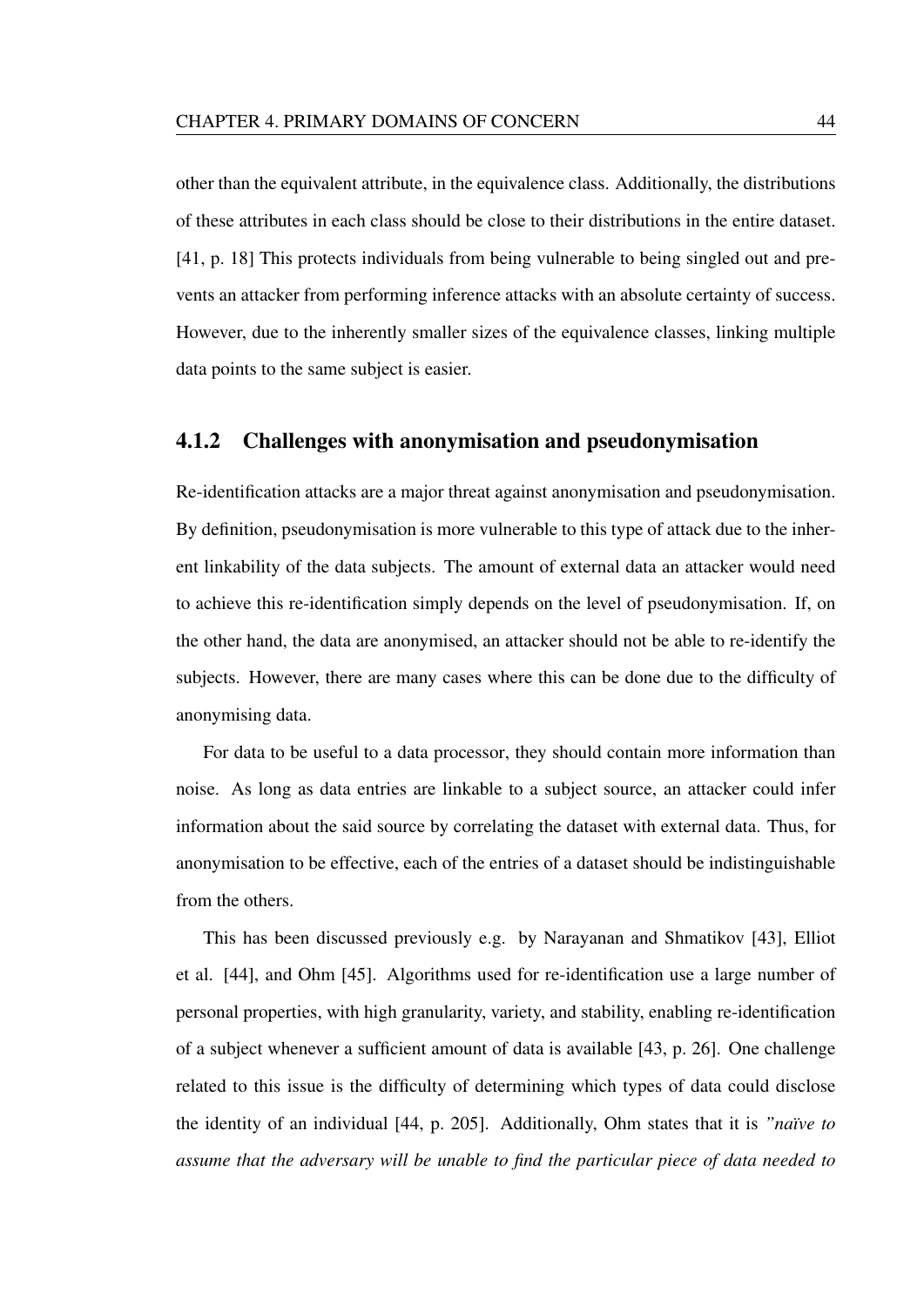*unlock anonymised data"* [45, p. 1724], emphasising the importance of the potential of an attacker to gain access to an arbitrary amount of data, which will inevitably lead to re-identification as per the previous.

These issues make anonymisation models such as release-and-forget [45, p. 1751] not viable in the context of smart cities. Due to the inherently identifiable nature of the collected data, it is challenging, if not impossible, to anonymise them to the extent that re-identification would not remain a threat in the present or in the future. Thus, the data collected should remain in the possession of the data controller for their entire retention period. During the retention period, effective anonymity could be achieved using the aforementioned differential privacy methods. Finally, after the data are no longer required or relevant, they should be deleted instead of anonymised and released. The potential for negative side effects this has to research that could be done using the data is mitigated by differentially private access to them during their retention.

### 4.1.3 Recommendations

Given the previous discussion on privacy concerns related to the citizens' forced trust in the responsible and non-invasive data collection performed by a smart city, the following are recommendations on methods and approaches that can be used to mitigate potential risks and increase the level of voluntary trust experienced by the said citizens. The methods and approaches cover the entire life cycle of the collected data from system design to data disposal.

PR1 Quantify the required level of privacy. In order to be able to determine whether the privacy goals have been met within the smart city and its data processing, as well as those of private affiliates, they should first be clearly defined. These requirements can then be compared with the level of privacy protection provided by the chosen technologies [30] to determine whether the requirements are fulfilled or found wanting. Additionally, each participating organisation should actively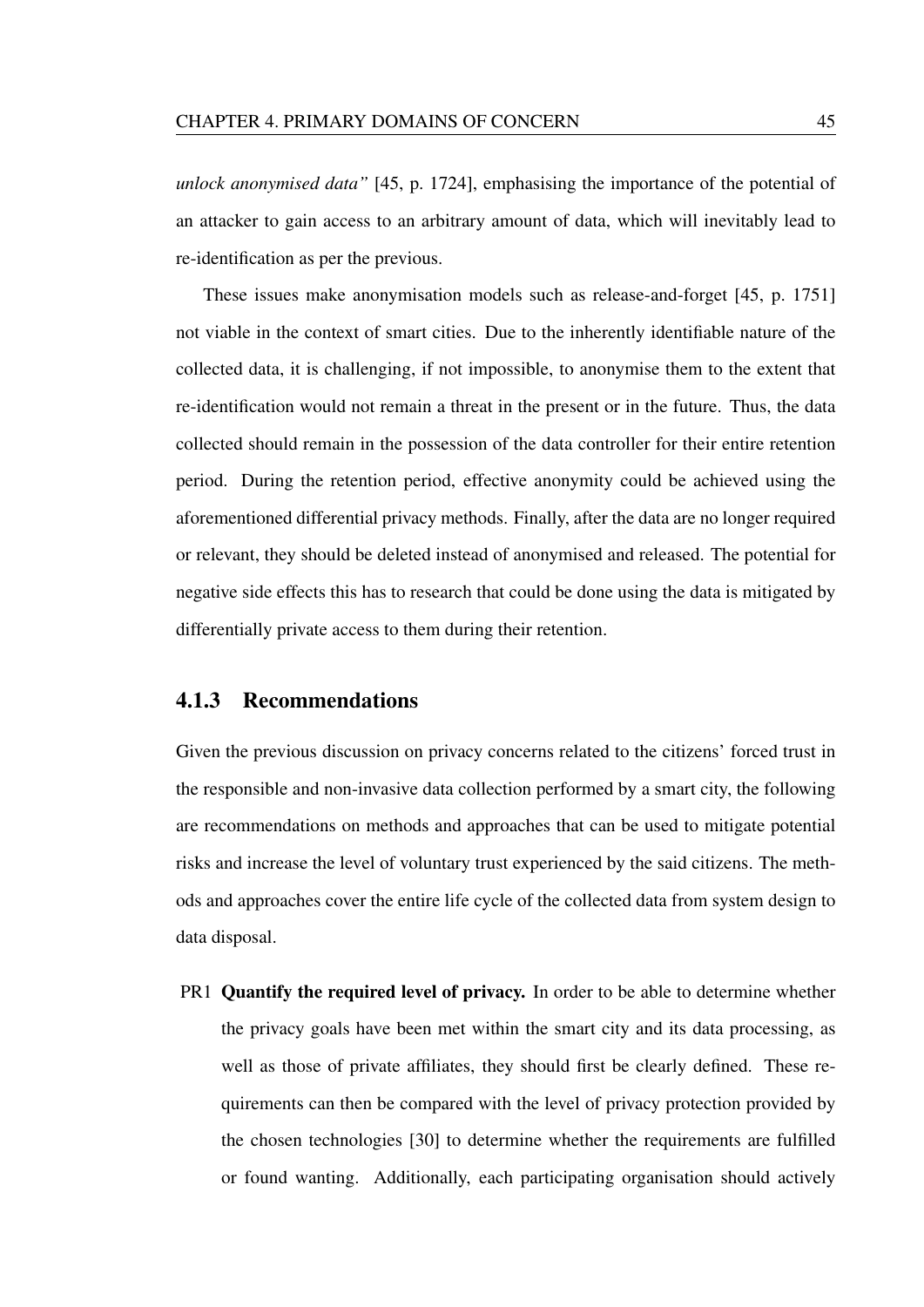communicate their specific requirements with the other entities in order to better coordinate and ensure the fulfilment of privacy requirements city-wide [30, p. 506].

PR2 Implement privacy by design. As described by Cavoukian [46], privacy by design places emphasis on, inter alia, preventing privacy issues before they can occur, allowing users to opt in into data collection instead of opting out, and avoiding the false dichotomy of privacy vs. security. Incorporating this methodology into the design, implementation, and operation of a smart city is crucial for the preservation of its residents' privacy.

One major aspect of privacy by design is user-centricity of the privacy settings, options, and notices [46]. User trust can be improved by clearly informing them about any and all types of collection of personal data. Additionally, in any used systems that support e.g. personalisation, the citizens should be able to freely choose their participation in said processes, as well as be provided with the privacypreserving settings enabled by default. These factors, together with transparency, contribute to converting the experience of forced trust towards voluntary trust.

PR3 Evaluate privacy threats using available models. Privacy threat models, such as LINDDUN [47], or risk assessment guidelines, such as that of the ENISA [48], can be used to gain a comprehensive picture of the threats and risks posed e.g. by the data flows and disclosure. These processes are especially important for proactive and preventative protection of the data, and thus compatible with privacy by design.

Attention should also be paid to the components used within the deployed devices and systems. If, for example, a manufacturer is known to produce, or have produced, components vulnerable to attacks, especially remote, that could jeopardise the confidentiality of processed and stored data, the users' privacy is also threatened. In these cases, the use of such components should be reconsidered, or sufficient additional precautions taken to protect from the known threats.

Awareness of all of the potential threats and risks associated with the chosen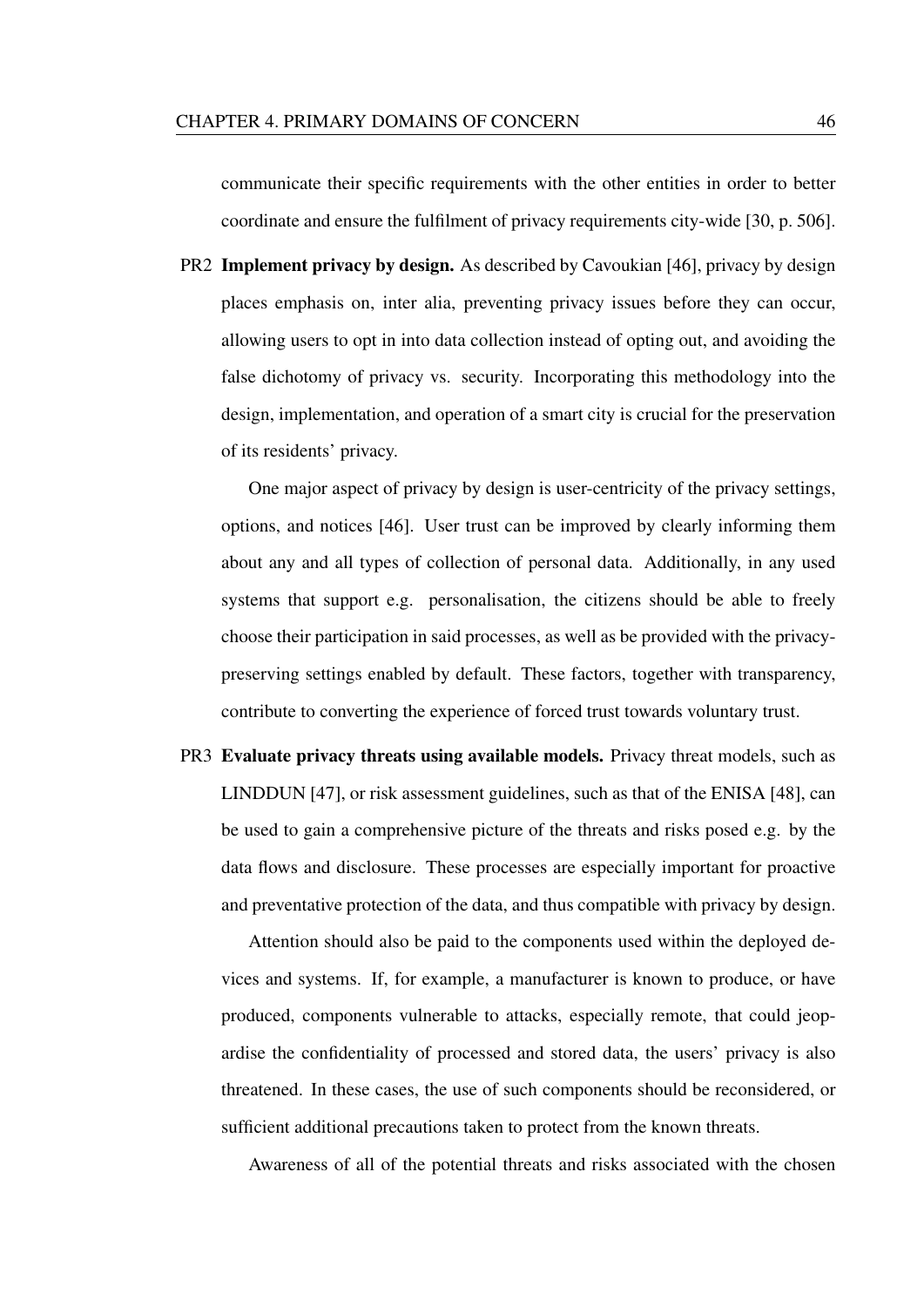design and implementation of the used systems is necessary in order to sufficiently protect the citizens' personal data. Due to the complex structures of smart cities, as well as device and system interoperability requirements, these types of evaluation are necessary. User trust can additionally be gained through e.g. privacy audits as well as through the use of devices with a security or privacy certification, such as the recently launched IoT label of the National Cyber Security Centre Finland (NCSC-FI) [49].

PR4 Minimise the mandatory amount of personal data collected. As per the article 5(1) of the GDPR [4], the collected personal data should be limited to what is necessary for the operation of a smart city. This protects the citizens' privacy during the regular operation of the city as well as after potential data breaches. Additionally, collecting a minimal amount of data, and disposing of it as per last recommendation, helps mitigate the risks of them being misused. This, in turn, increases the amount of trust enjoyed by the city.

The necessity of data minimisation can be seen by considering the dataset available during the lifetime of an individual resident of a smart city. These data include records from education and healthcare, location and consumption data, as well as general public records. Unless the retention period of non-critical information is limited, it is possible to misuse the dataset for in-depth profiling of the citizens.

Additional data collection could be introduced e.g. through personal opt-in. Each citizen could decide whether they want to participate by opting into expanding the coverage of existing, or introducing new instances of, data collection. This could be achieved for example with an online service where the citizens could control the flow of their own data. This example is expanded on in the discussion of citizen participation in the section 4.4.

PR5 Perform data analysis with differentially private methods. Minimising the effect each individual citizens' data have on the results, while being able to perform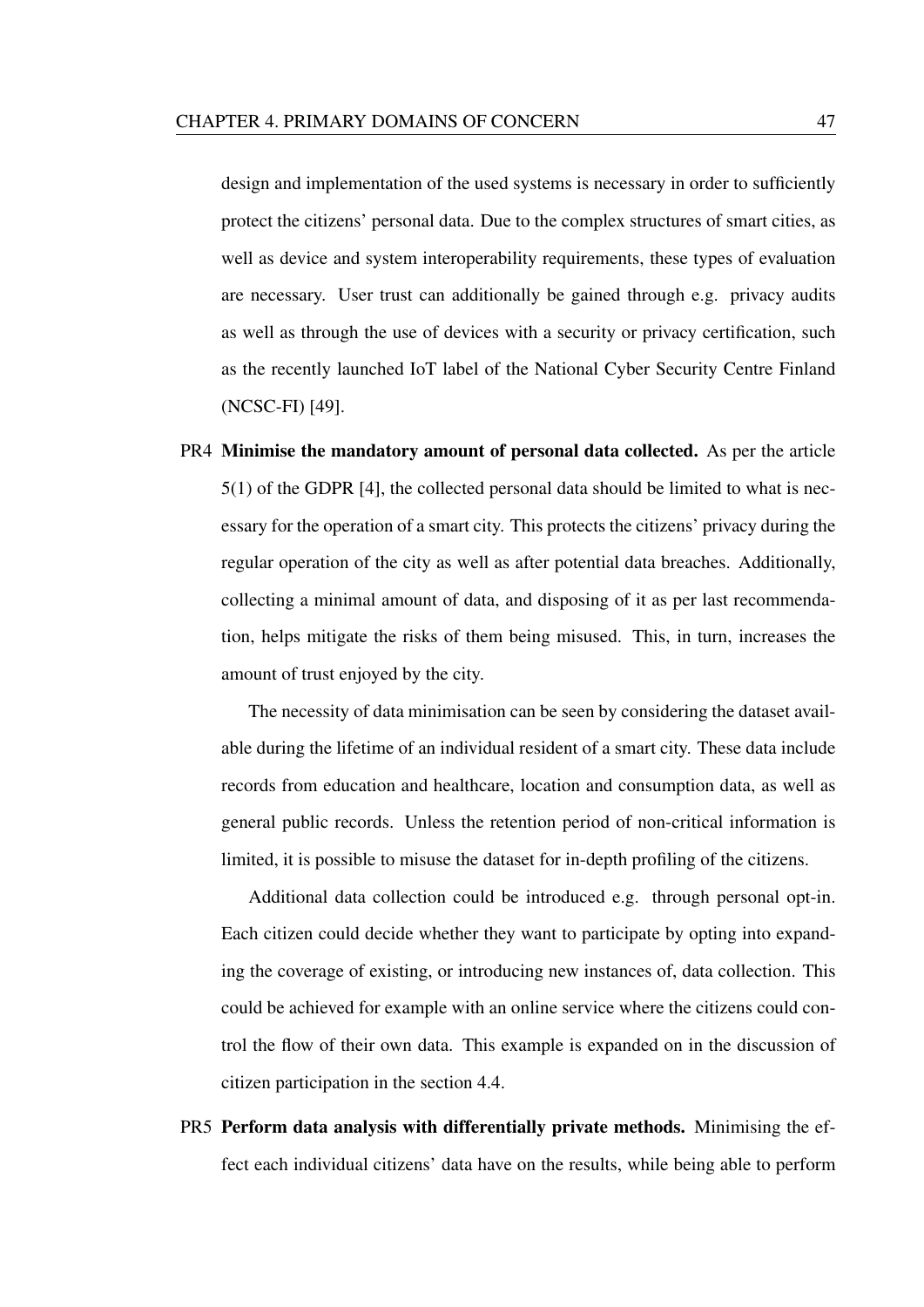meaningful analysis on the effectively anonymised data is beneficial both for the subjects, since they cannot be singled out, and for the parties wishing to utilise the data. This enables their use for e.g. operation and development of the smart city and could be used as a data source for research without compromising the residents' privacy.

However, the used methods, such as  $\varepsilon$ -differentially private SQL engines, should be resistant to the potential issues mentioned in 4.1.1. The level of threat these issues could pose depends on the range of potential users of the datasets, as well as their exploitability. If, for example, an attacker could use a combination of queries to infer information about a specific data subject or a group of subjects, they could automate the attack and systematically extract identifiable information.

- PR6 Dispose of data at the end of their retention period. Due to the inherent difficulties of irreversibly anonymising data, and a significant risk of re-identification with a sufficiently large set of external data, as discussed in 4.1.2, releasing the collected data, even after anonymisation, threatens the citizens' privacy. Thus, the deletion of data is preferable to their release.
- PR7 Inform the citizens about the privacy risks of smart devices. The ever-growing smart device market allows a plethora of devices with a varying quality of design and security to be available for purchase to consumers. Their use cases can range from general convenience to home security. Their marketing often omits verifiable claims about the security of the devices themselves, potentially endangering their owners' and others' privacy. It is then important to provide simple, clear, and easily accessible information to the citizens about the potential privacy threats posed by consumer-grade smart devices. Additionally, the use of products with e.g. the IoT certification of NCSC-FI should be recommended.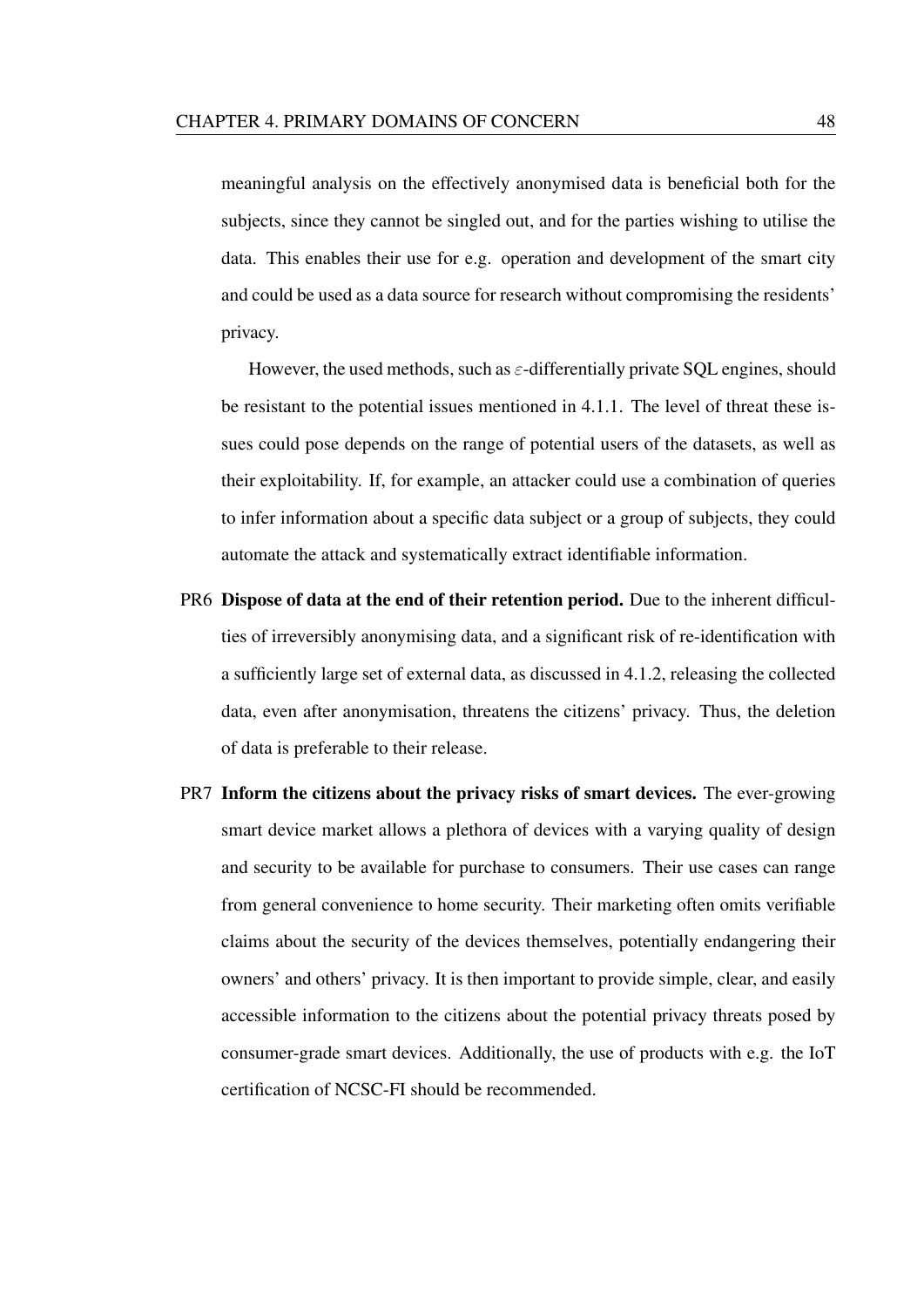# 4.2 Data security and data protection

As has been earlier mentioned, data collection has a major role in the operation and development of a smart city. Consequently, the said data should be protected against threats including unauthorised access, eavesdropping, data corruption, and disclosure. Additionally, their processing should be monitored and restricted in order to prevent potential cases of unauthorised or non-consensual use.

Technical and theoretical aspects of data security are discussed in subsection 4.2.1. Required and recommended protective measures are considered in various states and contexts of data. The utilisation of the data is discussed in 4.2.2 as well as the influence the citizens have on the allowed use cases and data access limitations.

### 4.2.1 Security

The data, e.g. from infrastructural sensors, smart meters, and smart devices, associated with smart cities should remain confidential and have their integrity protected throughout their lifetime, from generation, through transit and retention, to deletion. The citizens should be able to trust the chosen implementation of a smart city to keep their data secure. An uncompromised security is a pre-requisite for their privacy. This subsection covers a number of important issues and solutions related to the handling of data during their retention period.

Sufficient measures should be taken to ensure this security and privacy of the data whether they are in transit, at rest, or in process. Data are in the state of transit when they are transmitted between or within systems. While in transit, they are vulnerable to, inter alia, eavesdropping, replay, and man in the middle (MitM) attacks. Without sufficient measures to ensure confidentiality, an attacker could capture the data during transmission and, depending on their nature, use them e.g. for profiling or corporate espionage. Additionally, if the transmission crosses national borders, it could be subjected to wiretapping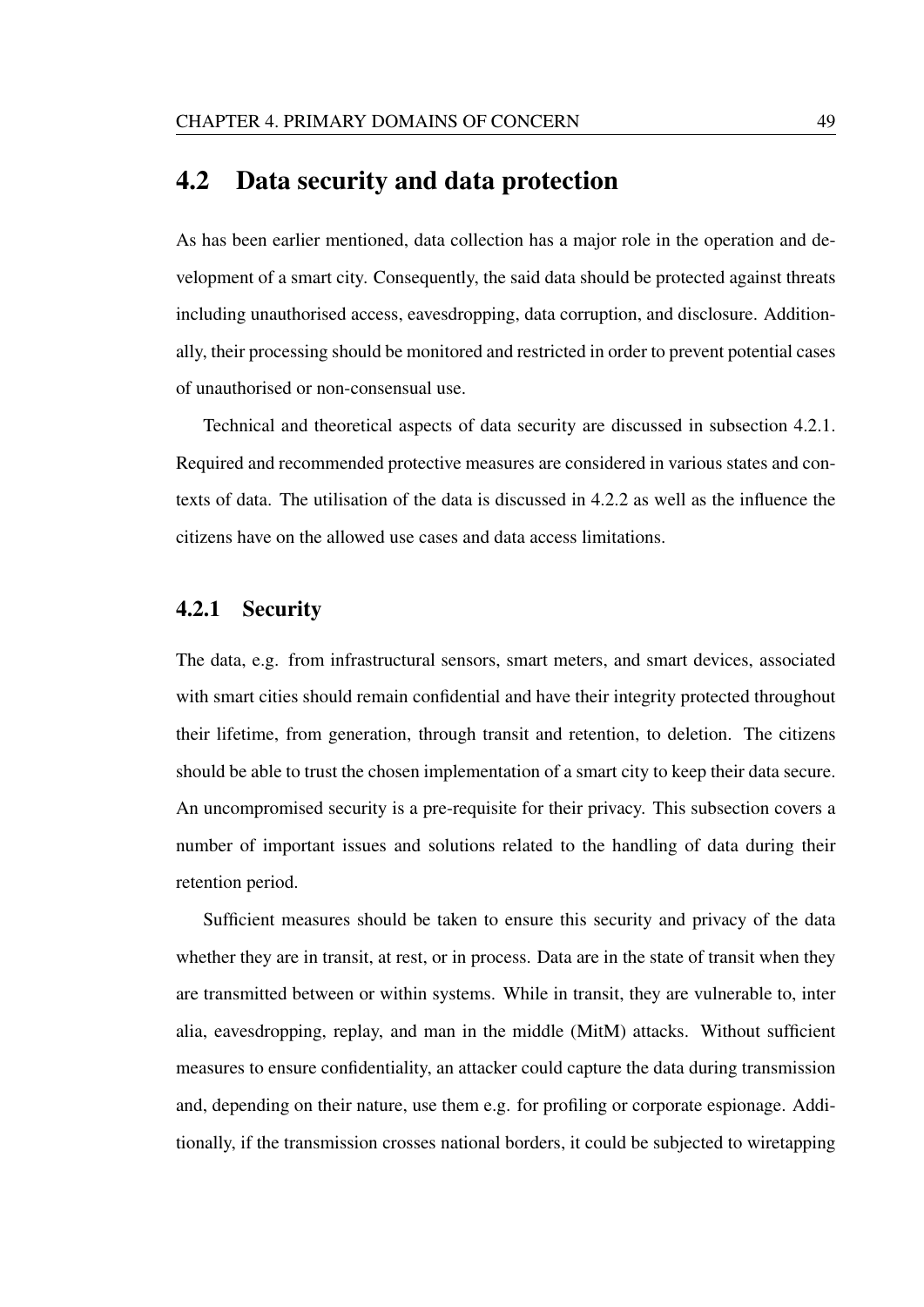e.g. by intelligence agencies, potentially compromising the citizens' privacy.

In the case of the citizens, such sniffing attacks mainly affect the aforementioned devices in smart homes, such as home appliances and meters, cars with an in-built Internet connection, as well as mobile devices. Additionally, public cameras, when used beyond e.g. motion or body count detection, could have their feeds, if left open, eavesdropped. Similarly, security cameras sold for home use could reveal e.g. the identities and daily schedules of neighbourhoods, as discussed in section 4.1.

To protect the data traffic from eavesdropping attacks, the devices should protect their confidentiality by encrypting the data. The number of available cryptographic primitives is limited by device-specific resource constrains. Nevertheless, whenever possible the confidentiality of the transmissions should be protected. In smaller devices, symmetric cryptography could be more efficient due to e.g. smaller key size and available efficient hardware implementations [50, p. 22]. In these cases, the used keys should be generated initially using e.g. elliptic curve -based key exchange protocols in order to avoid risks caused by using a permanent device-specific key. Additionally, the implementations should be made resilient against side-channel attacks such as timing attacks to further protect the devices against key extraction.

The generation of cryptographic keys can be too resource-intensive e.g. in the case of small implanted medical devices. In these cases, to protect the medical data, development of lightweight algorithms and protocols is essential. Ideally, the measurements themselves could be utilised in these algorithms. One such approach is proposed by Sanaz [51, p. 42–46] in her dissertation on end-to-end security of medical IoT. In the architecture proposed and studied in the thesis, keys are generated based on the patient's measured electrocardiogram features, thus using the gathered biometric data in its own encryption.

Thus, in the absence of sufficiently lightweight yet secure key derivation methods, resource-limited devices should communicate only with a limited set of authorised parties and using a limited set of allowed transactions, for allowing arbitrary entities to freely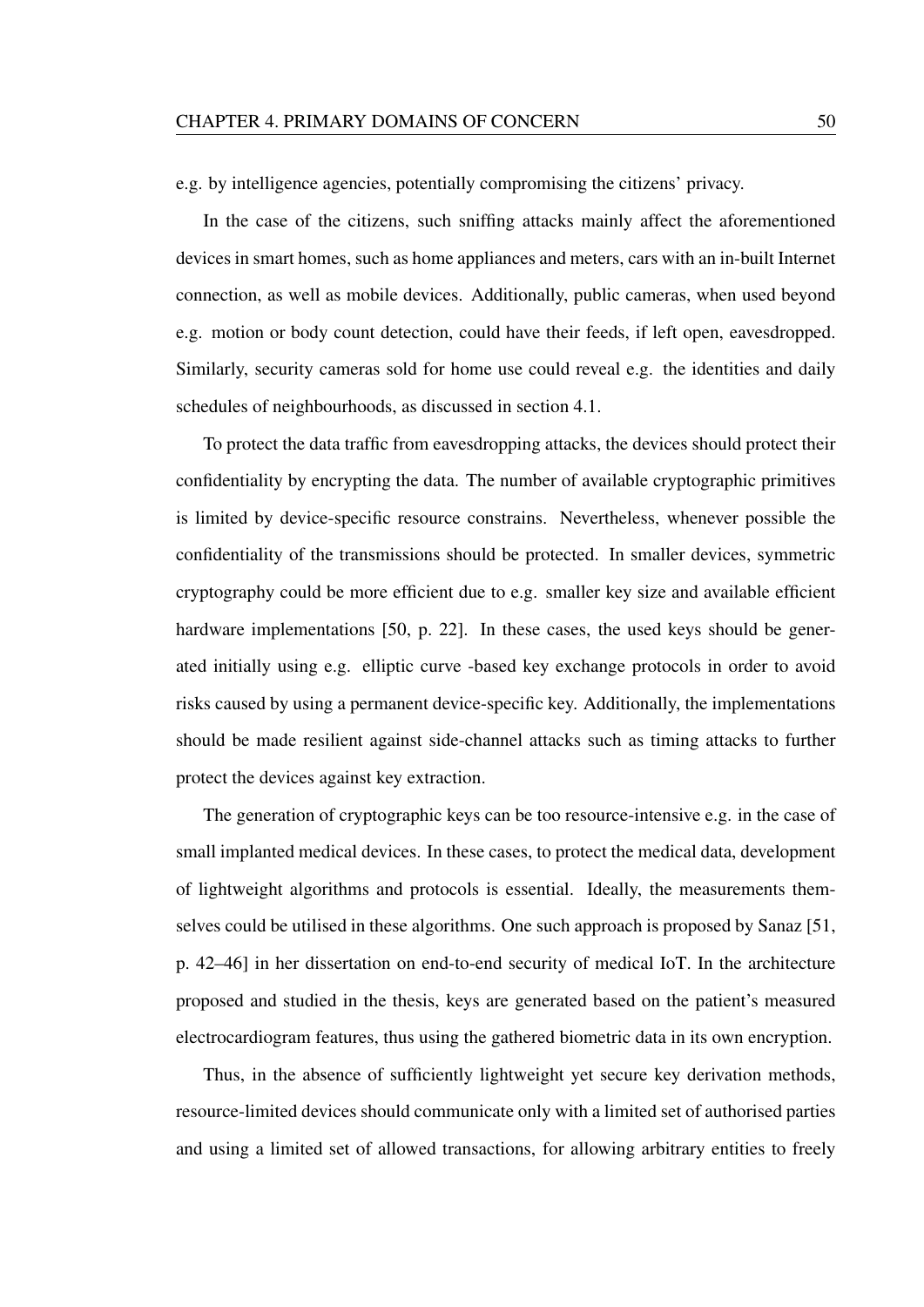interact with a device connected e.g. to the Wi-Fi of a smart home or the public sensor network could compromise the other devices in the network. An example solution for smart homes is the use of a lightweight blockchain proposed by Dorri et al. [52], which would also enable neighbouring homes to securely exchange information.

Even with the use of a whitelist of supported parties a device can communicate with, an attacker could attempt to impersonate one of them to be able to listen to the communication or gain access to the device. To prevent these scenarios, the used devices, as well as the hubs, gateways, and other whitelisted systems, should be able to prove their authenticity. This could be done by using device-specific fingerprints, provided e.g. by physical unclonable functions (PUFs). PUFs take advantage of the unique imperfections and physical properties of the silicon in each manufactured device [53, p. 10]. With PUFenabled device authentication, it would be virtually impossible for an attacker to duplicate the physical properties of a given device in order to impersonate them.

In addition to confidentiality, the integrity of the transmitted data must be confirmed by the receiver. This requires the generation of digests from the transmitted data, e.g. with keyed-hash message authentication codes (HMACs). HMAC calculation could be done with a hardware implementation of authenticated encryption, in the case of resourcelimited devices, or in software. By checking the authenticity of the messages before further processing them, the system can be protected against data falsification or manipulation. Additionally, by using nonces in each sent transmission, they are protected against replay attacks, where an attacker captures a message to replay it later.

Besides the more passive protection methods, such as encryption and integrity checks, the smart city should be actively protected against intrusions and other network-based attacks. Intrusion detection systems and firewalls are recommended to fulfil this requirement. IDSs should be used to determine anomalous traffic in the network and prevent potentially malicious actions on hosts. On the other hand, firewalls can be used to restrict access of external devices and machines e.g. to the infrastructural sensor network of the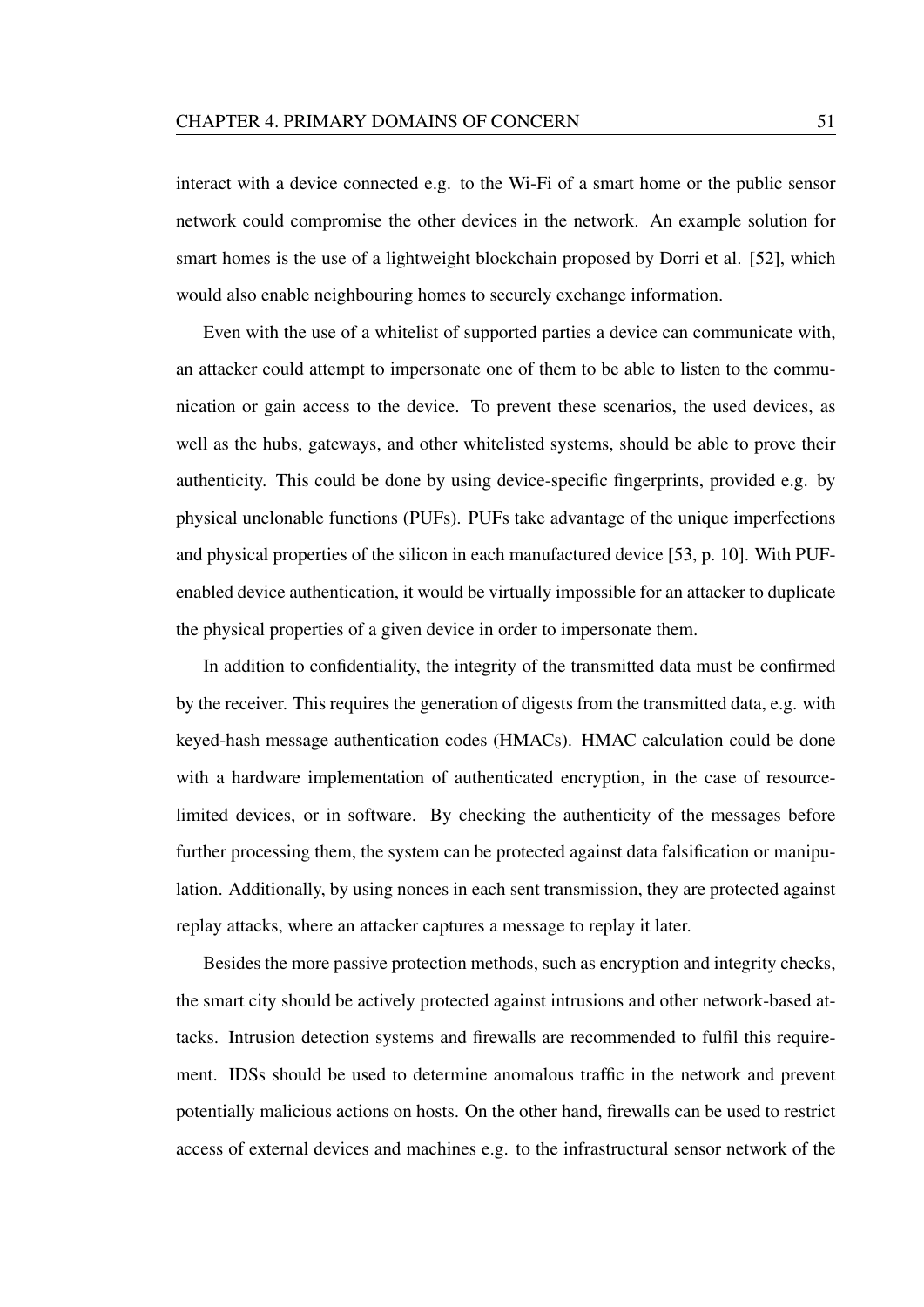smart city. These tools can also, combined, protect the city from harmful attacks against the information infrastructure, such as DoS or compromised devices.

One approach, proposed by Sen et al. [54, p. 521], is a security model where the network protection is distributed between multiple layers: the smart devices collecting the data, a data scrutiny layer, and the servers processing the data. The devices run secure software that attempts to protect them from malware. The scrutiny layer, on the other hand, filters the communications between the smart network and the server to prevent malicious traffic from reaching the server, and potentially infecting it. Finally, the server verifies the data passing through it to detect corruption attempts.

This type of multilayer security, or defence-in-depth, aids in ensuring the systems, e.g. the smart network, remain secure even if some of the security precautions fail or are compromised. Additionally, it lowers the probability of these faults causing further faults in the system, whether directly, for example due to a dependency, or indirectly, such as allowing an attacker target other components. As such, it also acts as a mitigating factor against the cascading effects of system vulnerabilities described in subsection 3.2.2.

It is useful to outline and model the data flows within and from the concerned systems. These flows should be classified based e.g. on their sensitivity, and the lifespan of the transmitted data. Sensitivity deals with the level of confidentiality or privacy that should be achieved for the transmission to be considered secure. The lifespan of the data means the amount of time they remain relevant for processing. Data with a longer lifespan thus require better security.

Akin to data in transit, when at rest, i.e. stored for example in a database or locally on a device, the data should remain secure against attempts against their confidentiality and integrity, and unauthorised access. Additionally, if they are stored in a foreign country, whether by choice or due to the used services, the local applicable laws, including privacy protection and cases when the confidentiality of the data could be compromised, must be considered.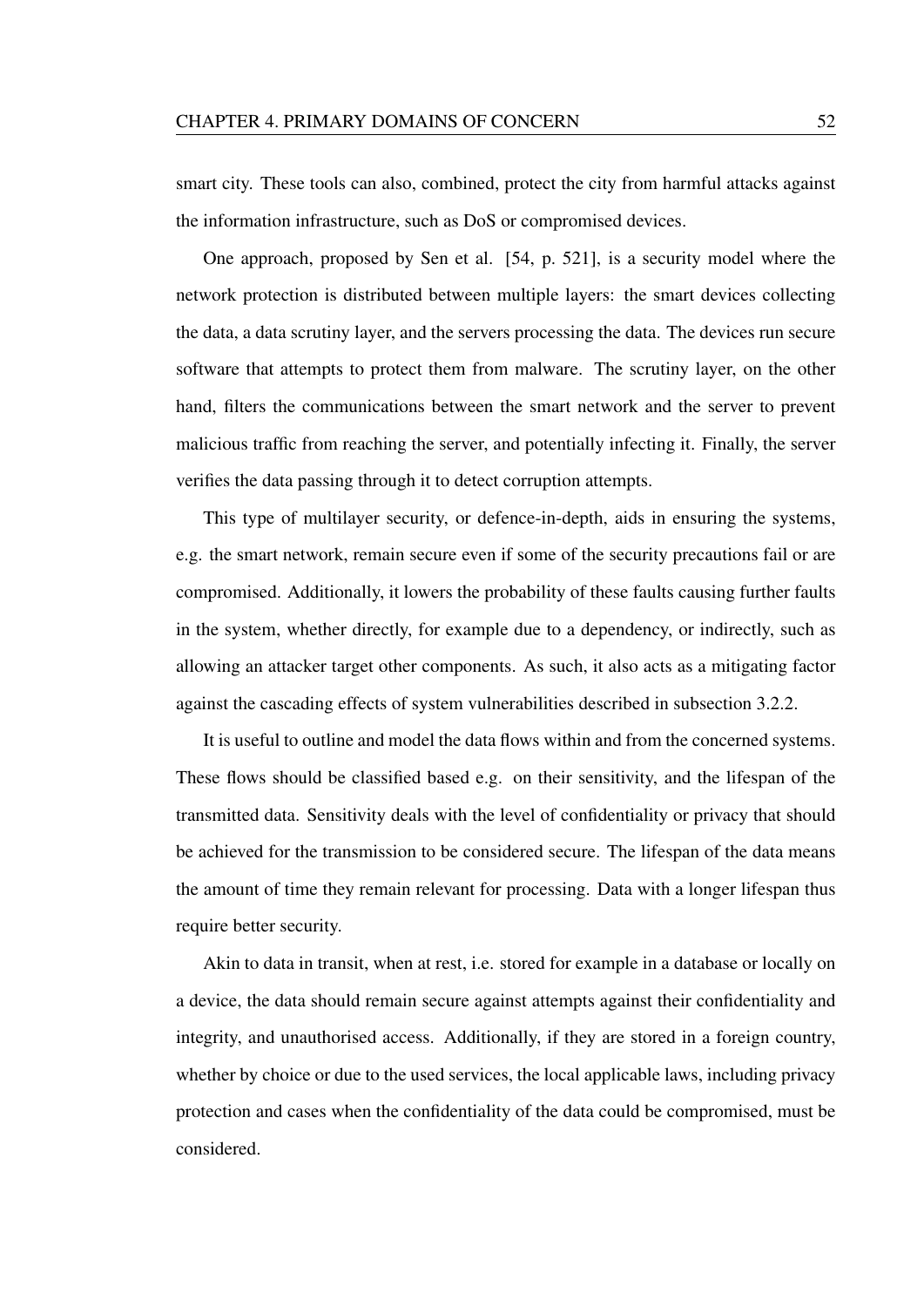Confidentiality and integrity can be protected at rest similarly to in transit. The increased available resources, however, increase the number of viable solutions, such as increased key sizes and slower HMAC functions. Additionally, keeping logs on events such as data addition, modification, and deletion is vital to ensure the integrity of stored data. Accurate logs are also a significant defence in detecting cases of unauthorised access to the data.

However, care must be taken to ensure the logging process complies with the GDPR. The additional restrictions on the storage of personal data can limit the amount of information that are allowed to be stored significantly if the citizens' consent is not received for their collection. Logging and processing for the operation of public authorities have some exceptions, e.g. in article 6(1) [4], as well as for the prevention of fraud, but in general personal data should not be logged.

Protection of the data while they are processed is a greater challenge in comparison. With the aforementioned methods of ensuring confidentiality, the data are not usable as-is for e.g. analysis. In order to use them, they would first have to be decrypted, which has the potential of compromising the data if done on untrusted systems.

Trusted computing should then be used in the processing. The data owners, i.e. in a smart city the citizens, should be able to trust their personal information is securely processed and retain their confidentiality and integrity. This could be achieved with e.g. trusted platform modules (TPMs) or technologies similar to the Software Guard Extensions (SGX) by Intel. Alternatively, eventually data could be processed using cryptographic primitives that support data analysis, such as homomorphic encryption (HE) [55] or functional encryption (FE) [56].

TPMs are secure processors that, when added to a system, can be used to, for example, generate and store cryptographic keys, protect the system from tampering, and attest the integrity of the system. They can be used to determine the state of the host machine, by deriving cryptographic digests e.g. from its firmware, connected peripherals, and installed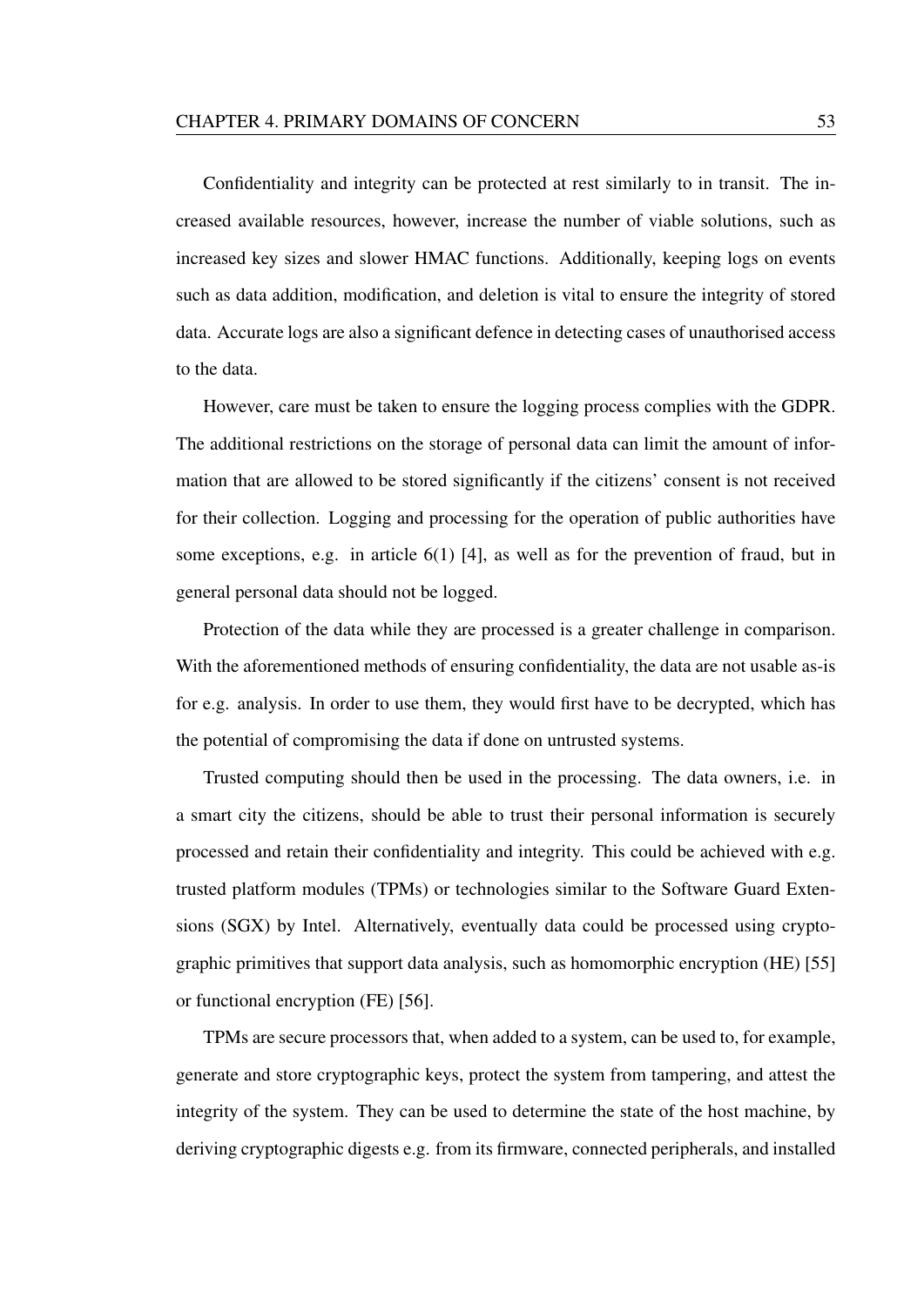software. These digests are then securely stored on the modules and used as a reference to detect changes in the system. If such changes are detected, during its start-up or during operation, the TPM will halt its operation. This process could also be performed remotely, allowing for remote attestation.

SGX enable suitable hosts to be used as secure remote computing platforms. They provide isolated, encrypted environments, enclaves, each of which are assigned their own regions in the system memory. Additionally, before uploading and potentially exposing information, a user of the SGX can request a digest of the current state of the module in order to verify its contents, thus preventing e.g. a hostile host from inserting malicious software. An SGX-type approach, regardless of the manufacturer, would then be a viable option for the processing of sensitive information like the citizens' data.

While TPMs and SGX are well-suited for processing tasks, which require trustworthy platforms and systems due to the nature of the handled data, they can be vulnerable to a number of attacks e.g. due to the processor architecture used in the host machine. Two recent examples are the timing and lattice attacks against TPMs [57] and speculative execution attacks against SGX [58]. The former exploited timing information of the processor, when it generates signatures, to recover used private keys. The latter exploits speculative execution of modern Intel processors and leaks in-flight data from various buffers. As mentioned in subsection 4.1.3, these types of vulnerabilities threaten the citizens' privacy, if left unpatched, and should be included in the threat and risk analyses.

Homomorphic encryption and functional encryption allow computation on encrypted data, forgoing their decryption. In HE the computations are performed on the encrypted data and the results remain encrypted [55, p. 1–2]. The amount of supported operations depends on the level of homomorphism of the algorithm, ranging from simply addition and subtraction to arbitrary operations in fully homomorphic encryption. Thus, HE can be used by a data owner to e.g. outsource analysis to external cloud services as confidentiality is never compromised. However, few of the currently available HE algorithms are efficient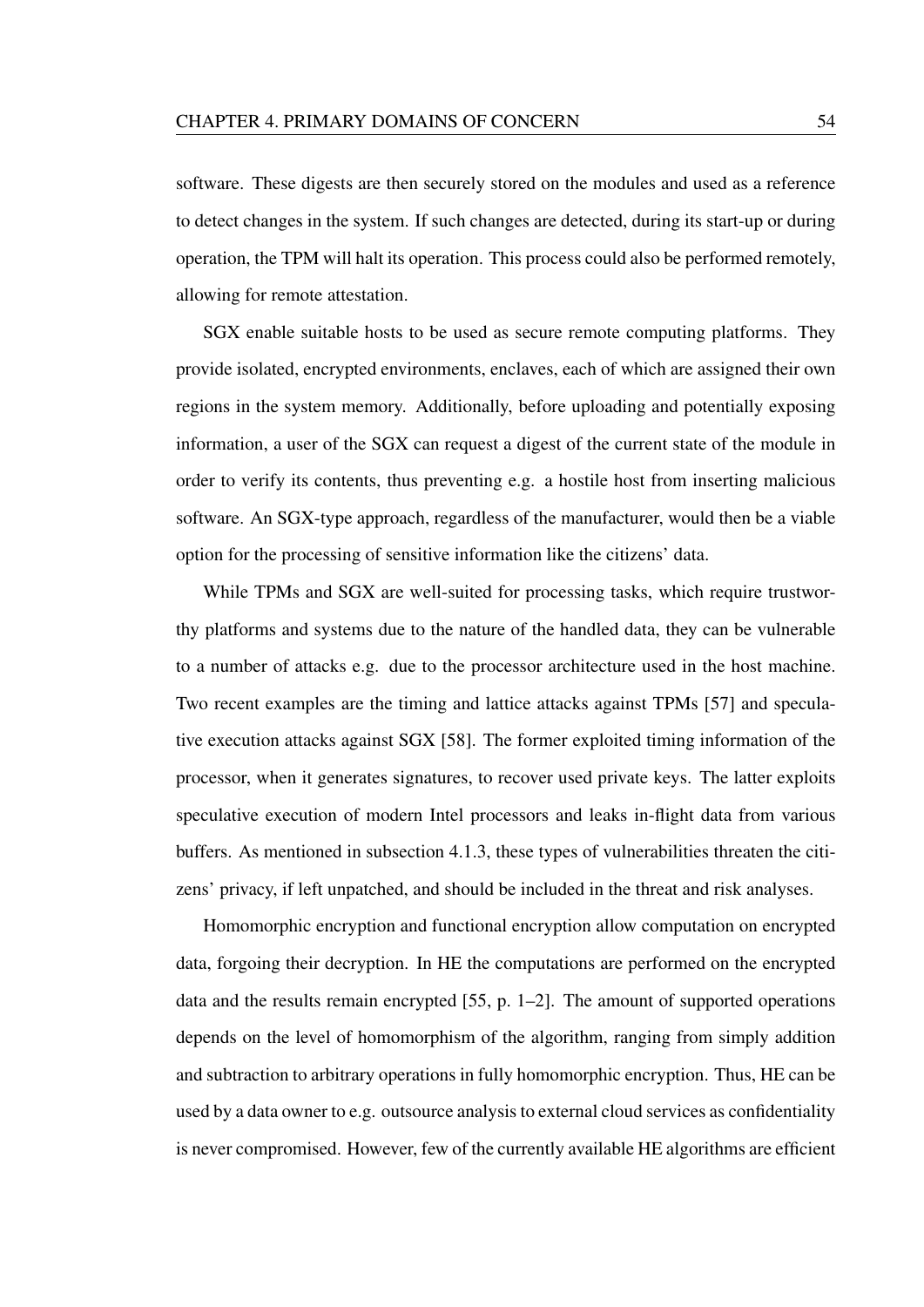enough to be considered viable for general use and thus further research and development is required.

On the other hand, FE allows the data owner to generate a function that, given different secret keys and the encrypted data, outputs decrypted analytics results based on the design of the scheme [56, p. 1]. The authority responsible for setting up the scheme can then also determine and define the types of computations that can be performed on the data. This feature is similar to the differential privacy discussed in subsection 4.1.1 in that it enables the production of analyses based on datasets without revealing information about any single data subject. While the field of functional encryption is still relatively young, e.g. the EU has co-funded the Functional Encryption Technologies -project [59] to develop FE systems for ICT.

TPMs, SGX, HE, FE, IDSs, and firewalls, inter alia, are thus a versatile selection of tools for a smart city. The capability of ensuring the trustworthiness and integrity of the used systems before performing computations or analytics is essential to retain the citizens' trust in their smart city. Alternatively, being able to securely perform analyses despite potentially untrusted systems through the use of homomorphic encryption further ensures the confidentiality of the data. Additionally, functional encryption provides a polymorphous method for disclosing selected statistics of the data in a privacy-preserving manner. Finally, guaranteeing the integrity and availability of the core infrastructure of the smart city protects the city from harmful side effects of corrupted and missing data.

### 4.2.2 Data utilisation and access management

Smart city data can originate from multiple sources, as discussed in 3.3. To recapitulate, their sources include personal devices, smart homes, inbuilt sensors in buildings and bridges, infrastructural sensors such as traffic and smart grid, and industry. Additional data can be gathered, inter alia, from education, with virtual learning environments, and healthcare, with worn and implanted sensors and medical IoT devices.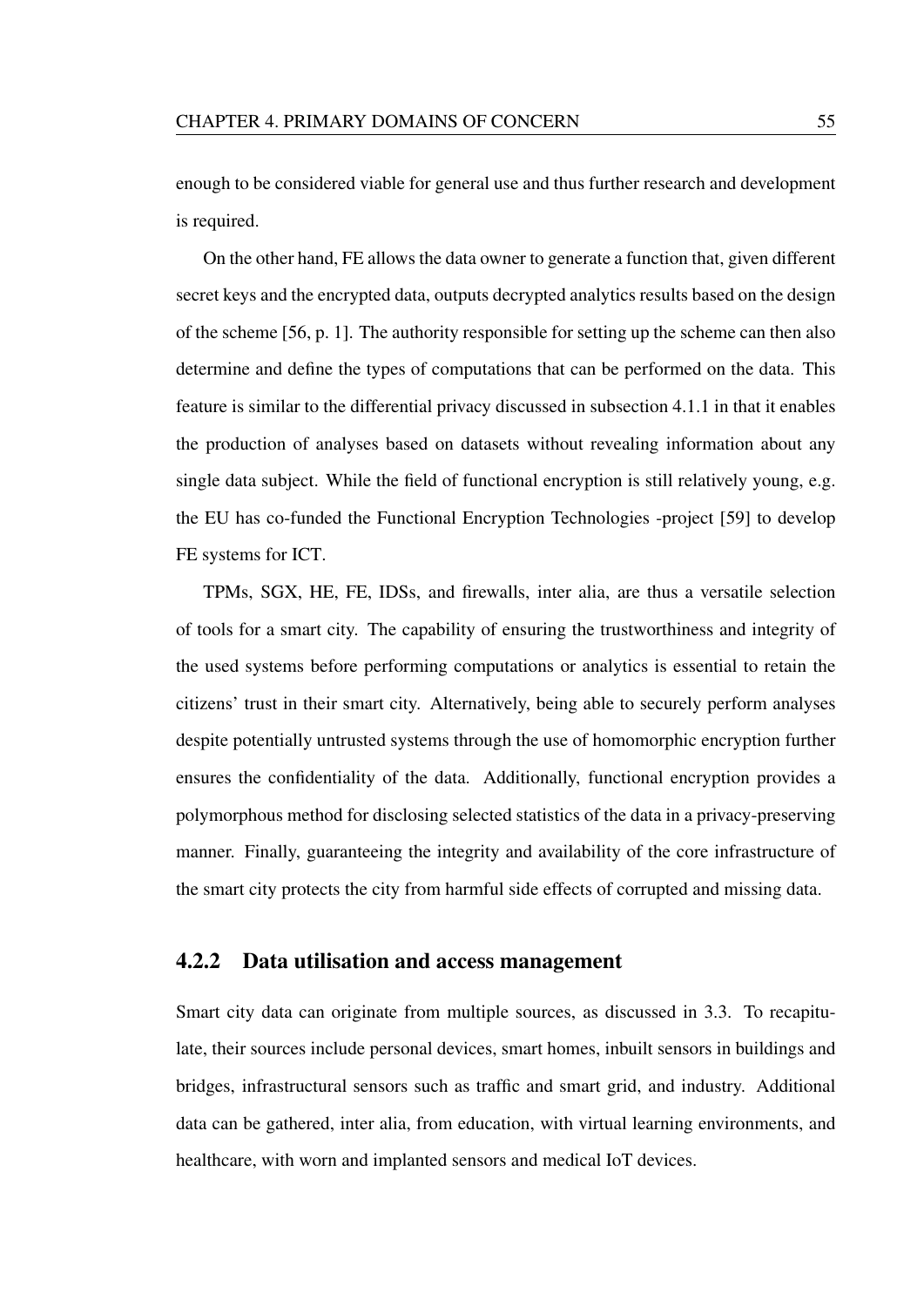Some of these data, such as those from structures, infrastructure, or industry, can be utilised to optimise the operation of the smart city without introducing any risks to the citizens, assuming e.g. smart traffic sensors are not able to produce personally identifiable information. However, the remaining sources produce highly personal information such as daily location history or biometric data. Processing these types of data requires a thorough data protection impact assessment, as discussed in subsection 2.5.2. Additionally, the citizens should be made knowledgeable about all processing involving sensitive data.

Smart healthcare is an example of a service that can benefit from IoT and sensor networks and their capacity for generating and processing vast amounts of medical data. One of the most useful yet potentially dangerous application of medical IoT is the automation of medication, such as insulin or asthma medication, to safely administer appropriate doses when required. The used data are intrinsically sensitive, and thus should be protected throughout their lifespan within the system.

The potential for harm in badly designed medical IoT was exemplified by the recent cases of insulin pump [60] and pacemaker [61] vulnerabilities that could be exploited lethally. Ensuring the confidentiality, integrity, and availability of these devices and the data the process, should then be possible and practical before widespread adoption of medical IoT devices. Unfortunately, the currently available suite of security solutions applicable to implanted and wearable medical sensors and devices alike is limited, as discussed in 4.2.1.

Upholding transparency is important in the design of the data processing of a smart city. The data subjects should be able to know, at will, the extent to which their information is used, as discussed later in 4.4.1. Additionally, they should be able to object to expansion of the utilisation of their data. Finally, similar principles should also naturally apply to controlling the access to any non-anonymised data. This type of transparency was also included as the sixth principle of privacy by design [46] discussed in the privacy recommendations of subsection 4.1.3.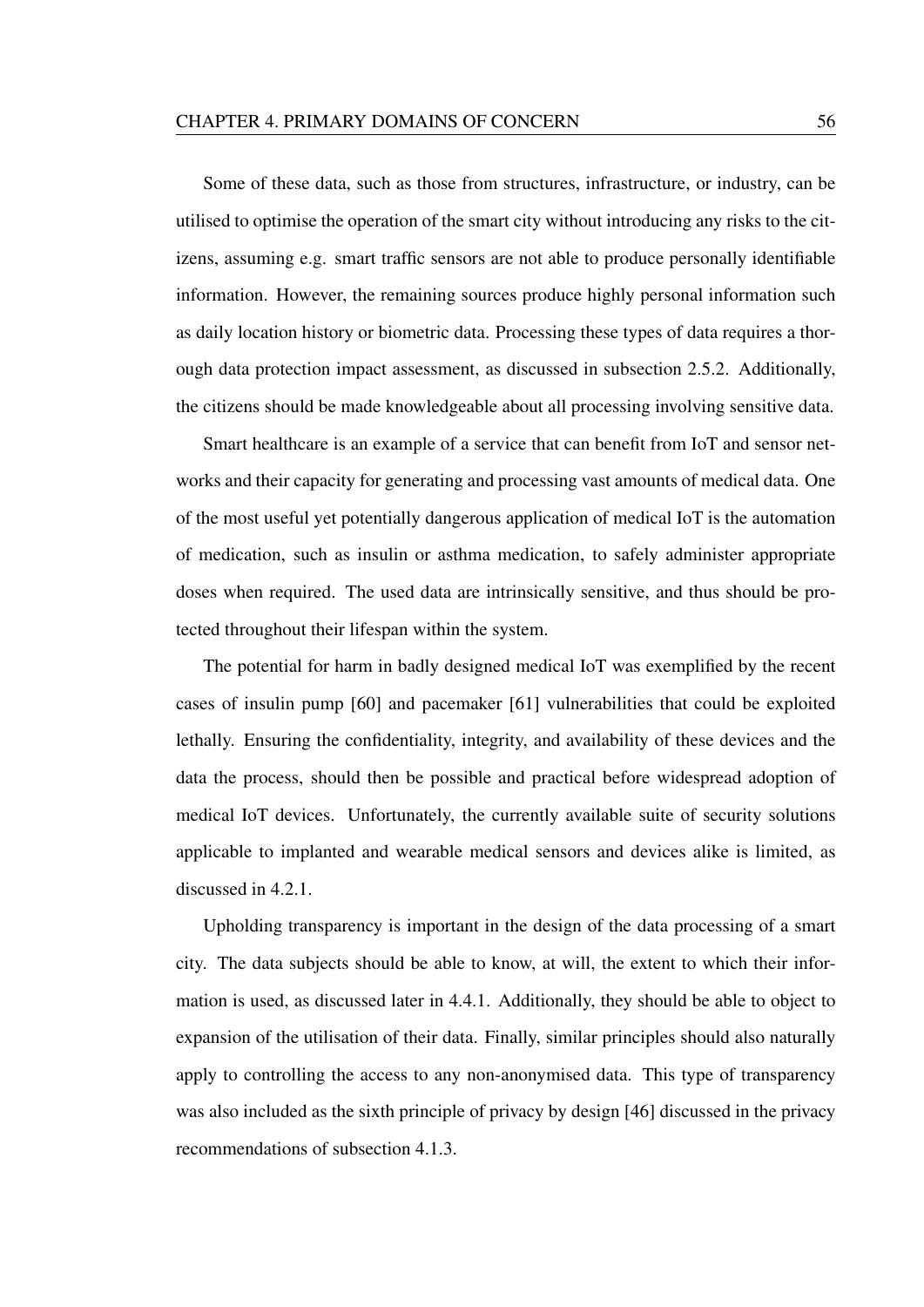When designing the data processing of a smart city, the distribution of processing responsibilities between the private and public sectors should be a point of interest. Given the exemptions to the GDPR discussed in 2.5.2, there are potential concerns regarding misuse and disclosure of personal data. Depending on the severity of the impact such incidents could have on the subject and given the current data protection act [17], some aspects of the data management responsibility of the smart city should be outsourced to the private sector.

Such outsourcing itself introduces new risks for the citizens' privacy and data protection. For example, if the benefits a private party would receive from data abuse were greater than the potential penalties, the risk of misuse is higher. Thus, the responsibilities and permissions of these external service providers should be clearly defined to mitigate, if not eliminate, these risks. However, were a private party to breach the data protection act, they would be held accountable and fined as per article 83 of the GDPR [4]. A public authority, on the other hand, would not be subjected to administrative fines, and thus poses a greater risk when handling sensitive data, as this does not provide motivation for complying with the act. As such, a balance should be found for the distribution of the processing of sensitive personal data between the public and private sectors.

Eventually the expansion of services provided by the smart city might require the collection of new types of data or increasing the range of applications for existing data. In both cases the citizens should be informed about these plans ahead of time in order to adhere to the principle of transparency. In the former aforementioned case, the citizens should be able to monitor the usage of their data and, if possible without obstructing necessary city functions, opt out.

In the latter case, i.e. use of the readily available non-anonymised data in new contexts, the potential side effects on citizens should be thoroughly assessed. This applies whether such expansion is considered by the city or some other public authority as long as it requires the use of the residents' personal data. If privacy or data protection is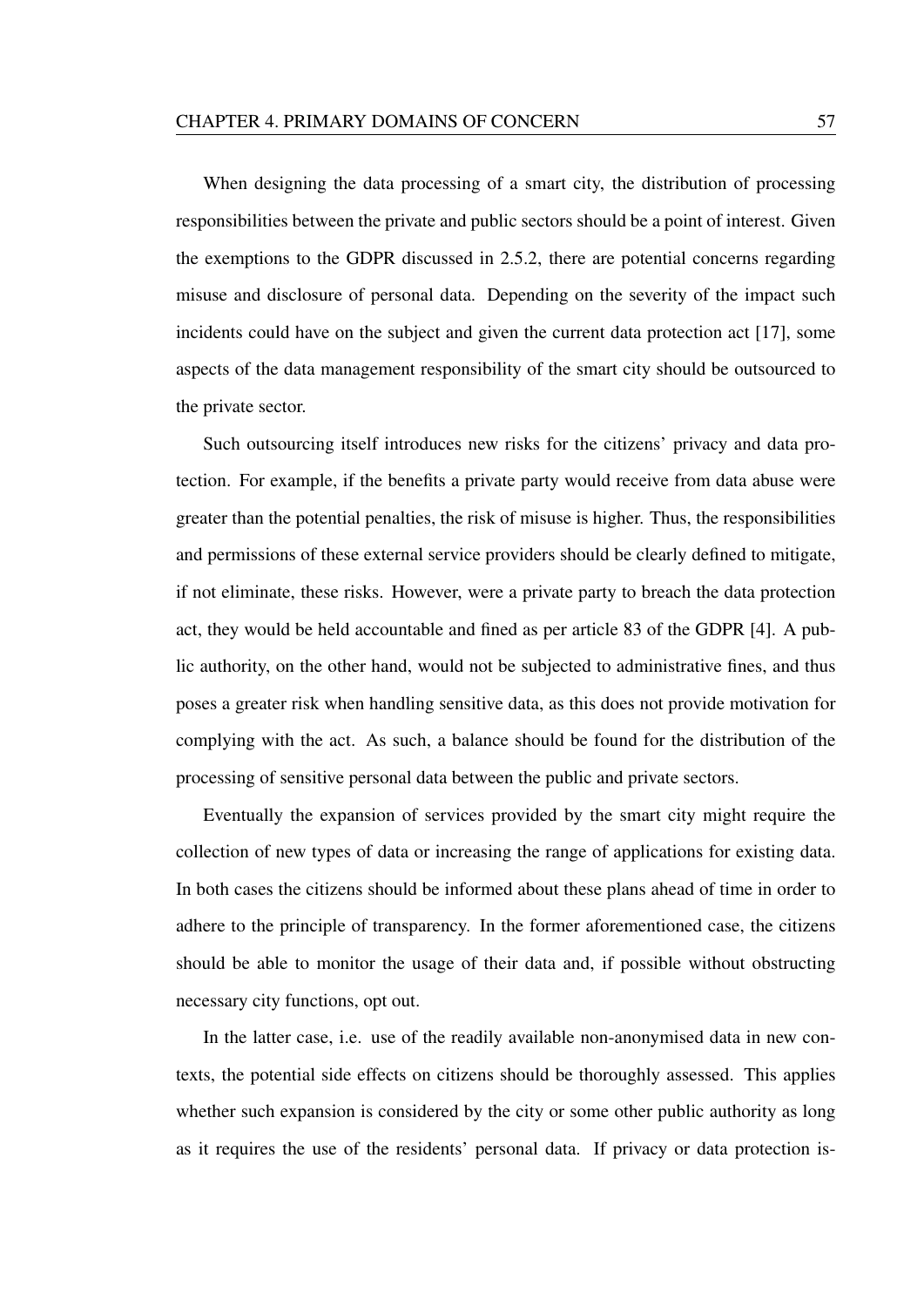sues are identified, these issues should be resolved before the process continues. These precautions help to pre-emptively avoid potential data misuse issues such as a form of a "privilege escalation attack" described below.

In this context a privilege escalation attack refers to a, from the citizens' point of view, harmful situation where available information is allowed to be used in a context it was not originally collected for, potentially leading to e.g. their right to privacy [62] being compromised. This compromise could result in e.g. excessively comprehensive dataset or tracking capability of an individual or a group of individuals. Two examples of such cases are the recently introduced permission for the Finnish police and customs to use real-time video feed for facial recognition using biometrics available in the national person register [13], and the decision to create an EU-wide biometrics database, Common Identity Repository, which makes the biometric data of both EU and non-EU citizens easily searchable [63].

In these "attacks" the given parties gained escalated access and utilisation privileges to the personal data of subjects. Such developments could then be seen as attacks against the privacy and freedoms of individuals, as the affected individuals' privacy rights have been undermined without prior notice or a chance to influence the outcome. Additionally, they can have a significantly negative effect on the level of trust enjoyed by the parties in the future.

### 4.2.3 Recommendations

In order to ensure the protection of the confidentiality and integrity of the data, and the privacy rights of the citizens, the following approaches are recommended based on the previous discussions on data security and protection. These approaches cover technical solutions as well as policies that collectively aim to minimise the risks related to any personal data handled by the city.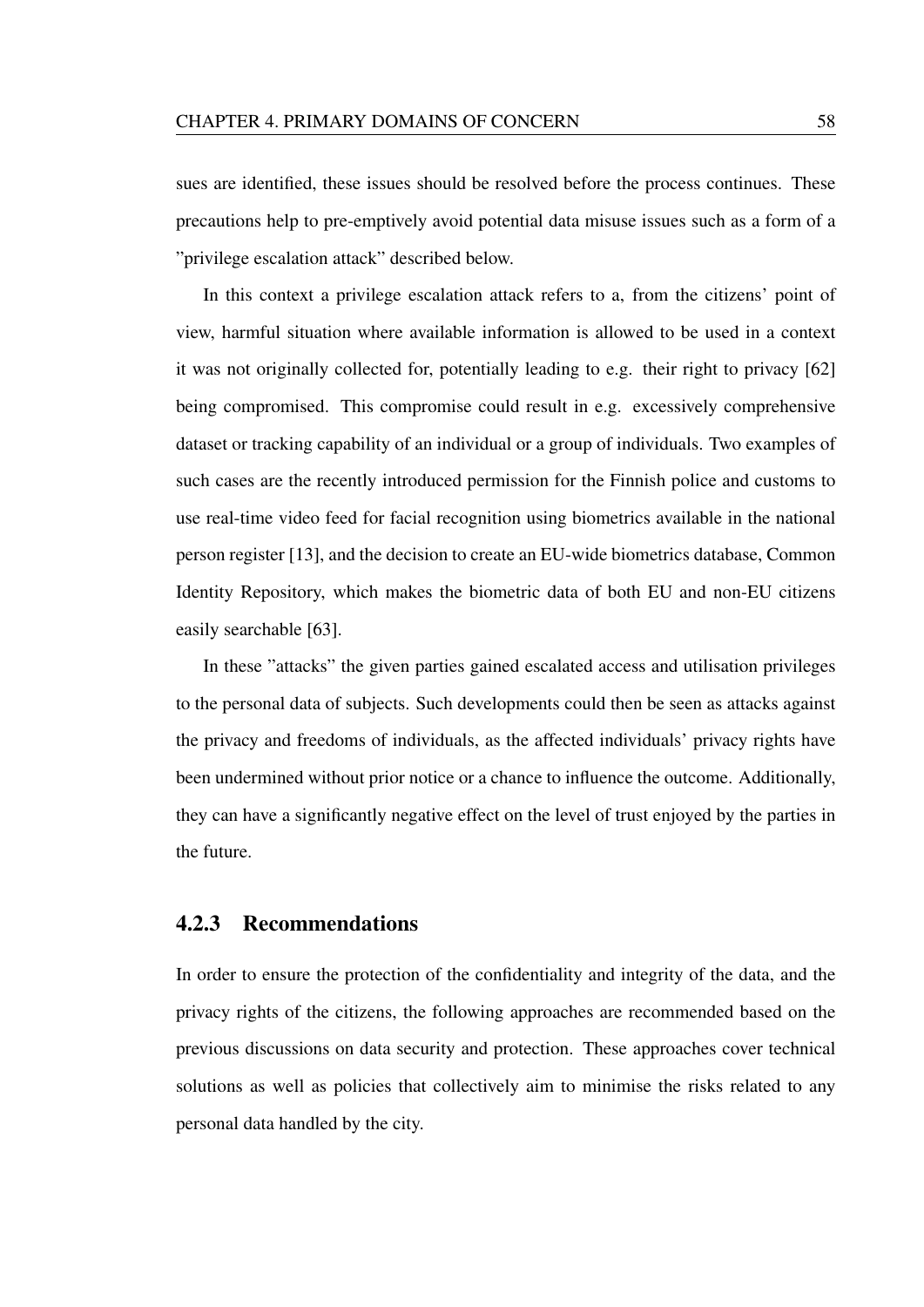- DR1 Utilise trusted computing and platforms when possible. While their use is not feasible in e.g. most of the used sensors and consumer-grade products, the use of trusted platforms, combined with clearly informing the citizens about this aspect of the smart city, in systems responsible for handling data encourages the citizens to trust their data to be processed using trustworthy equipment. TPMs and SGX, among other applicable and available technologies, can be used to ensure the used systems have not been tampered with, do not contain any malicious software, as well as securely store and generate cryptographic keys and run software remotely.
- DR2 Test the chosen security systems thoroughly before deployment. Systems purchased from vendors for use in smart cities are often not tested [64]. Affected systems include networked devices such as smart traffic sensors and power meters. Additionally, some vendors refuse to sell their products, for testing purposes, to security researchers [64]. Due to potential security flaws e.g. in data confidentiality mechanisms, it is important for the cities to subject the systems, whether locally developed or bought from vendors, to testing in order to identify potentially severe security flaws.
- DR3 Take advantage of cryptographic primitives which support data analytics. These techniques, such as HE and FE, enable secure processing and handling of data even without hardware that can be trusted to be uncompromised. Providing data processors only with data encrypted with HE protects the said information while still enabling their processing. Thus, it can be ensured that only the data controller has access to the processed, as well as raw, data. On the other hand, if the results of given analyses are wished, or required, to be published, FE allows the extraction of clearly specified results from the dataset without revealing any of the source information.

Currently the most applicable HE algorithms are still only somewhat homomorphic, as fully homomorphic, i.e. those that support arbitrary operations, solutions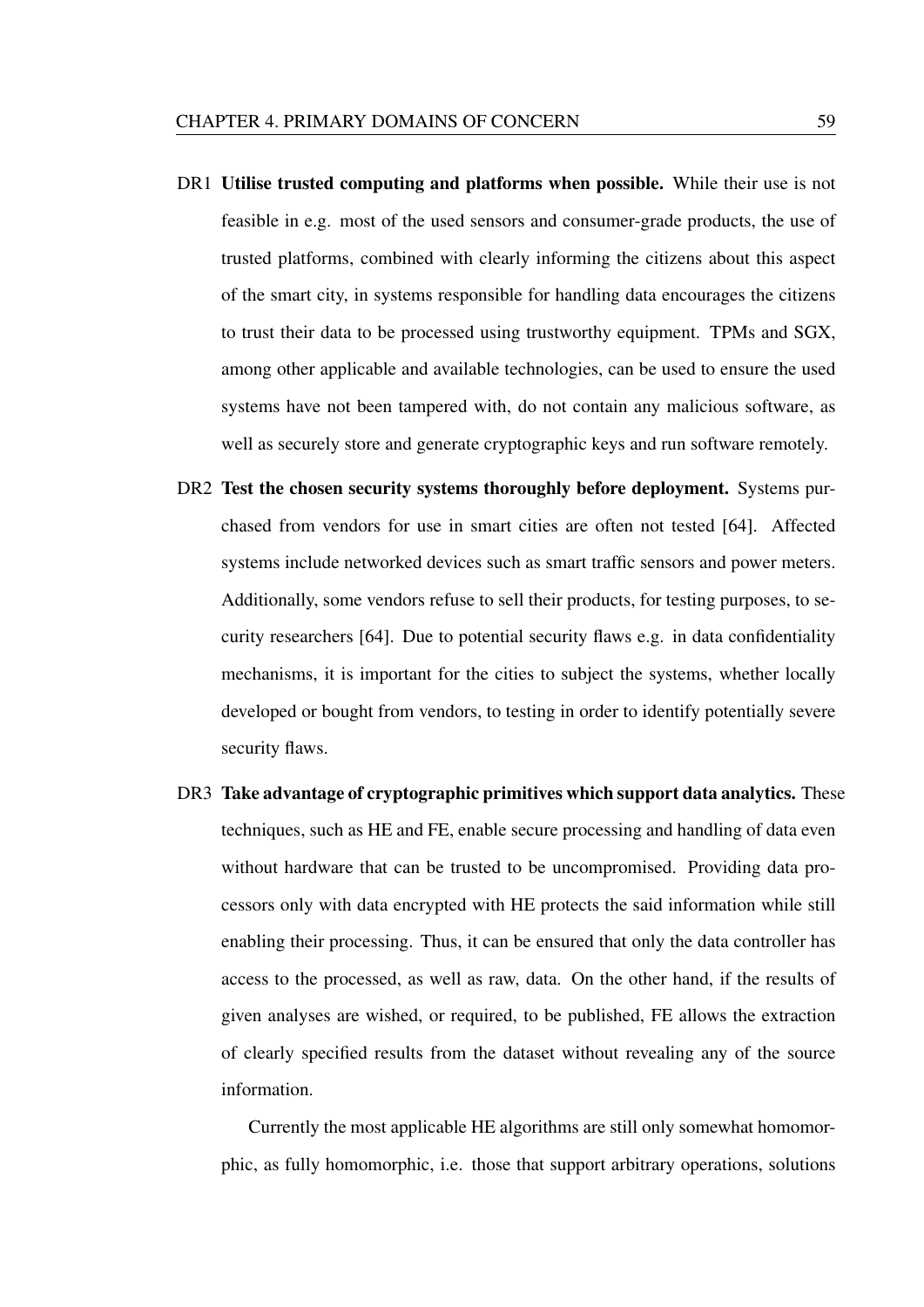are computationally demanding or produce too much noise to the results [55, p. 2]. Thus, their use cases are limited but among them are the secure processing of medical and financial data [55, p. 2]. Additionally, FE shows promise and, e.g. through the FENTEC project [59], feasible practical solutions should be available within the next decade.

- DR4 Distribute smart network protection onto multiple layers. Implementing network security on all applicable levels between the sensors and the data analytics and processing centres should be prioritised over relying on a monolithic solution. As this can require a notable amount of resources, it is not suitable e.g. to resourceconstrained sensors. However, on applicable sensors, their gateways, and the smart network this defence-in-depth approach can be used to improve the overall robustness of the smart city. Additionally, some of the resources of these components could be used to process the data "in-flight", i.e. between their origin and the processing centres. This reduces the amount of data that has to be transmitted, lowering the required data transfer capacity of the network.
- DR5 Monitor the network and data to detect and prevent attacks. As smart cities are strongly dependent on the proper function and data reliability of their sensor networks, the city-operated information networks should be appropriately protected against external threats. Swift and dependable detection of occurring network- and host-based attacks is then a requirement for a smart city to prevent the compromise of its data, and thus operational input, flow, with potential to damage e.g. infrastructure or healthcare services.
- DR6 Take applicable data privacy and protection laws into account when data are stored or processed abroad. The respective laws vary between countries, thus providing varying levels of protection from arbitrary access, inspection, and interception. Even international regulations such as the GDPR allow for differences in state-specific implementations, e.g. the possibility of the states to opt out of fining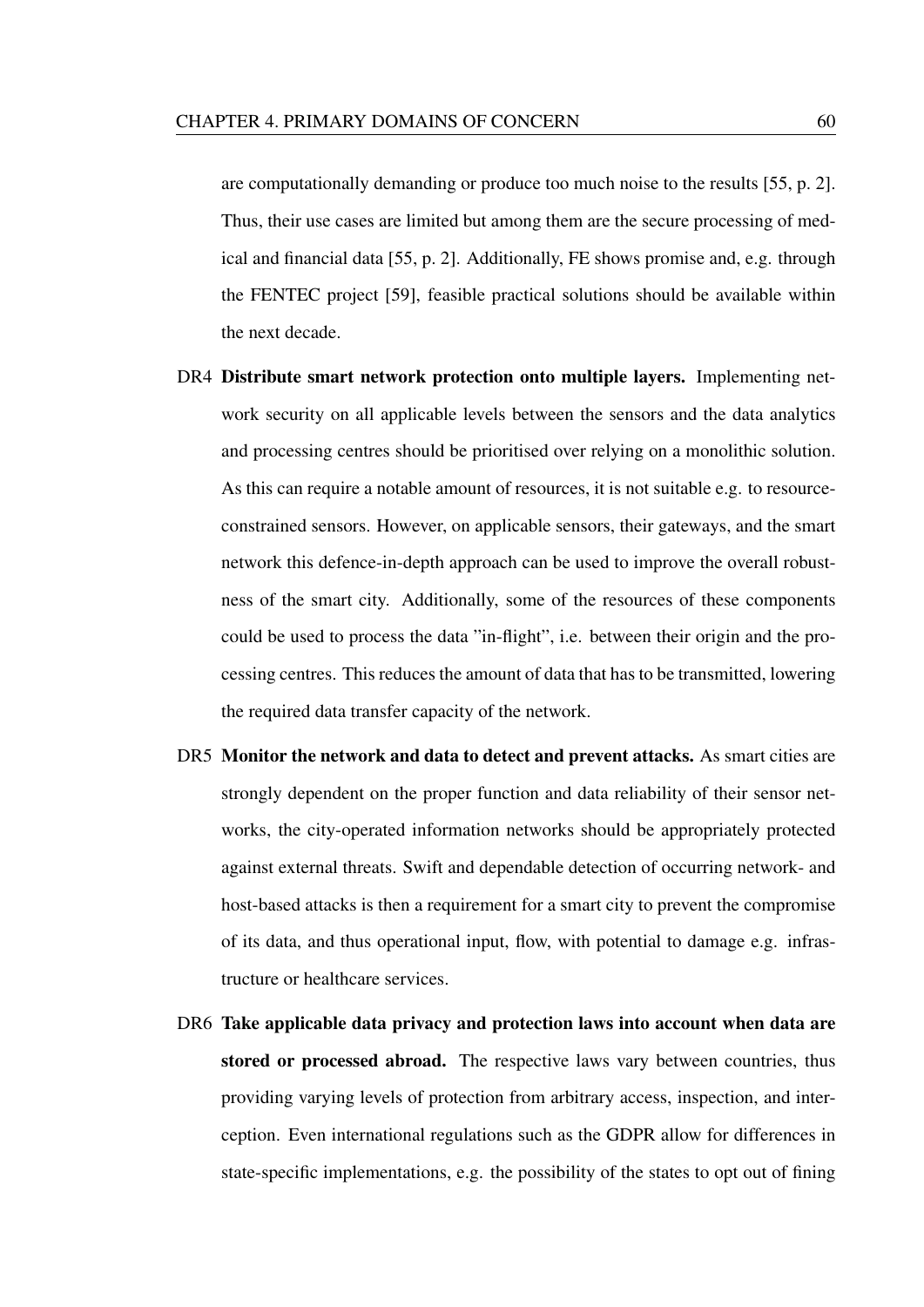public authorities for violations provided by GDPR.

As a consequence, whenever third-party services are used, the effects of the laws applicable to the chosen service provider on the data provided by the smart city should be closely scrutinised. From the point of view of the data subjects it is recommended to keep the data close to their source, and thus domestic data processors should be preferred unless the protection provided abroad is notably stronger. Additionally, if the data are transmitted via a country that actively performs deep packet inspection on traffic passing through it, the aforementioned gain in protection should also account for this added confidentiality risk.

- DR7 Balance data processing responsibilities between the public and private sector to maximise data protection. The citizens' data protection could be improved by pairing the processing tasks and the respectively required data into groups by increasing level of sensitivity of information. These groups could then be separately evaluated to determine whether each task poses a notable risk to the data subject, and thus would require the added incentive for protection from the threat of an administrative fine as per the GDPR. The processing tasks identified to require it could then be allocated to trusted private third-party service providers.
- DR8 Follow the principle of least privilege. A simple yet effective method to reduce risks related to misuse and disclosure of personal data is the minimisation of access and usage rights granted to those data. As such, these rights should be limited to the minimum set required to perform a task. Additionally, these tasks should be justified e.g. by their necessity for the function of the city or the consent of the owner of the data.
- DR9 Require the consent of the relevant data subjects before expanding the use cases of or access rights to personal data. In addition to the principle of least privilege, in order to avoid potential abuse of gathered data in the future, they should be protected with a requirement of informed consent from the affected citizens.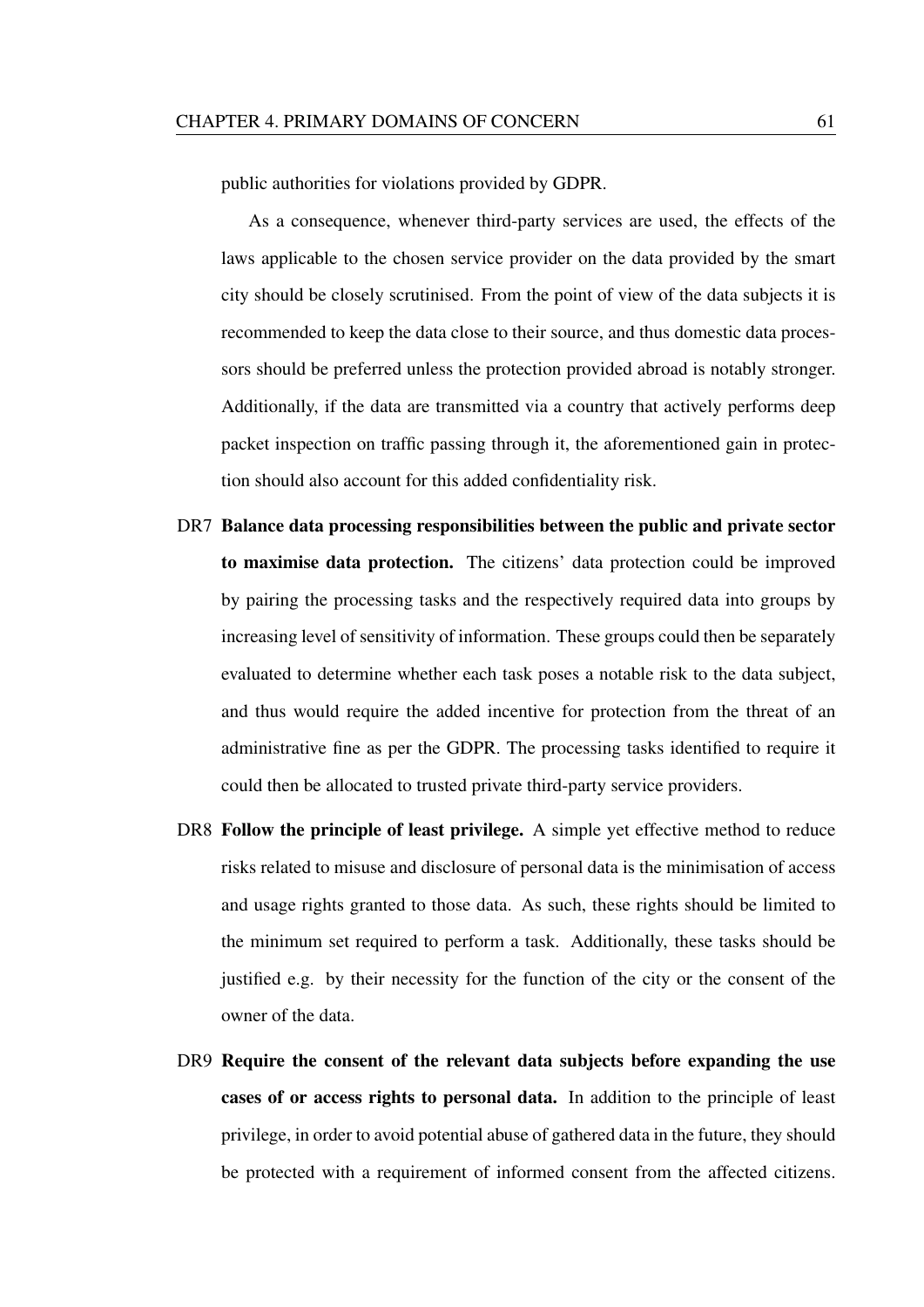This approach is important especially when personally identifiable information, e.g. biometrics, or medical or financial data, are processed. If, however, the data are anonymised before their utilisation, this recommendation does not apply.

# 4.3 System reliability, safety, and redundancy

Reliability engineering is a field that focuses on the dependability, as well as failure risks, of systems through the analysis of the reliabilities of their components. The reliability of a subsystem can be measured e.g. with the mean time before its failure. The minimisation of these risks is the main goal of reliability engineering. The dependencies of unwanted events and expected function of components on previous events or components can be displayed using e.g. fault tree diagrams or dependency diagrams.

In some cases, the reliability is not as important as another similar, but somewhat incompatible, property: safety. Safety engineering, similar to reliability engineering, analyses the failure risks of systems and aims to prevent safety issues even at the cost of reliability. Both of them, however, cover the effects and functionality of the systems on hardware- and software-level.

As societies develop towards more interconnectivity and dependence on technology, the reliability, and in some cases safety, of these technologies becomes increasingly important. Smart infrastructure, smart healthcare, and smart homes, inter alia, must be capable of functioning if the used systems suffer from a technical or software failure. A dumb mode of operation should always be available for maintaining basic functionalities in case such malfunctions occur.

The infrastructure, such as transportation, ICT, and mains grids and networks, of a smart city acts as its operational backbone and basis on which its services are built. Thus, their continuous function should be ensured; otherwise the city could grind to a halt. Transport, information, and communication networks affect, when partially or entirely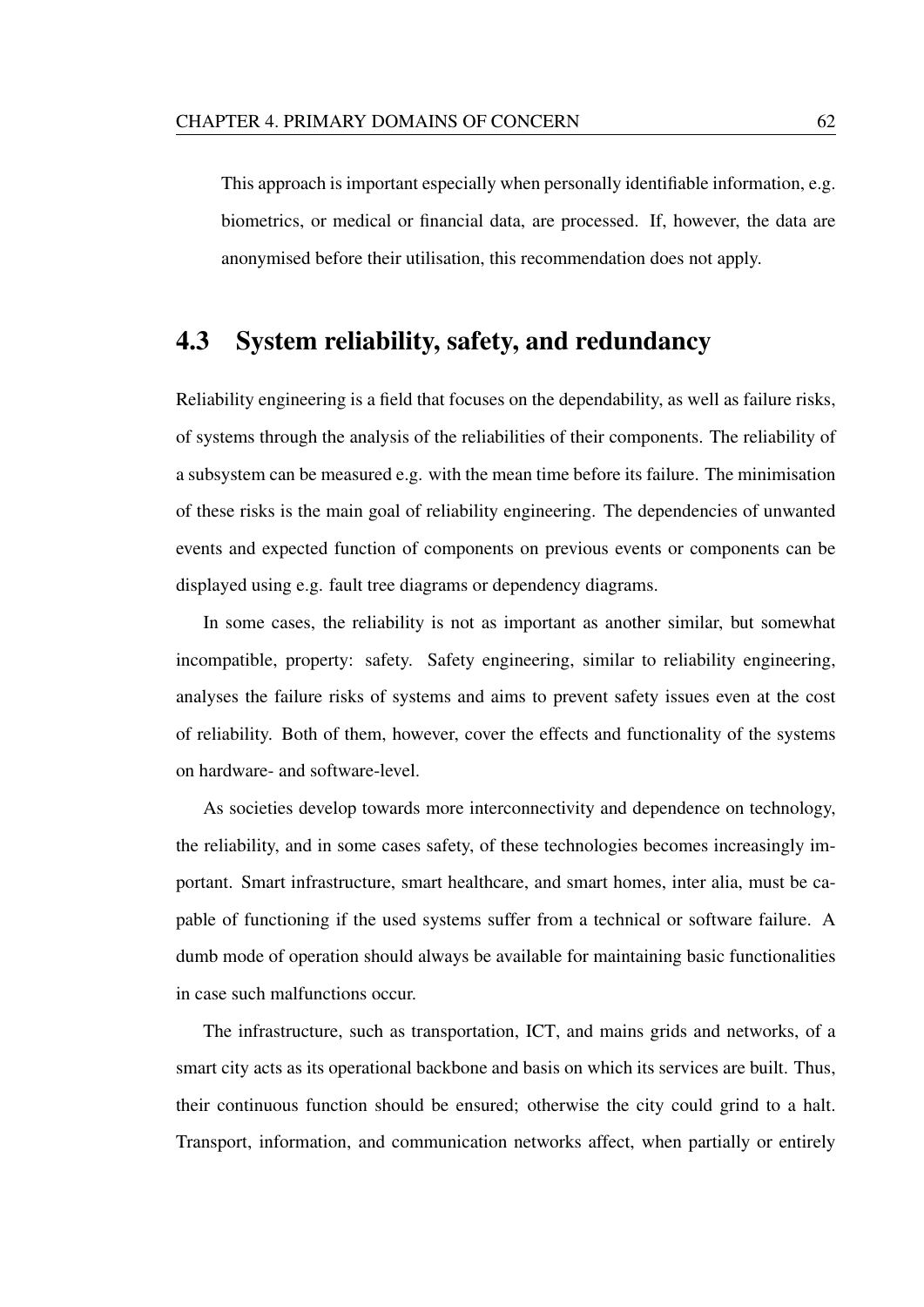disabled, the function of the city considerably due to their central role in the collection of data.

Smart traffic, for instance, relies on a steady feed of environmental measurements related to vehicular and pedestrian traffic. If this data feed were to malfunction, without a functional dumb backup system, e.g. periodic switching of the traffic lights, the transit system could stop or, in a worse case, cause lethal accidents. A simple example of a fault tree diagram in the case of the data feed of smart traffic lights is shown in figure 4.2.



Figure 4.2: A non-exhaustive fault tree diagram of the data feed of smart traffic lights.

In the fault tree diagram, the events leading to fault states progress from bottom to the top. External fault trees used as input are marked with triangles; independent events are displayed as circles. In the diagram, a data feed failure occurs if any of the three immediately preceding events occur. In this example, a communication failure could occur due to signal interference, whether accidental or deliberate, or a jamming attack. Interference could have multiple causes and thus has its own separate fault tree diagram. In comparison, a jamming attack is a single event that is caused by an attacker and is thus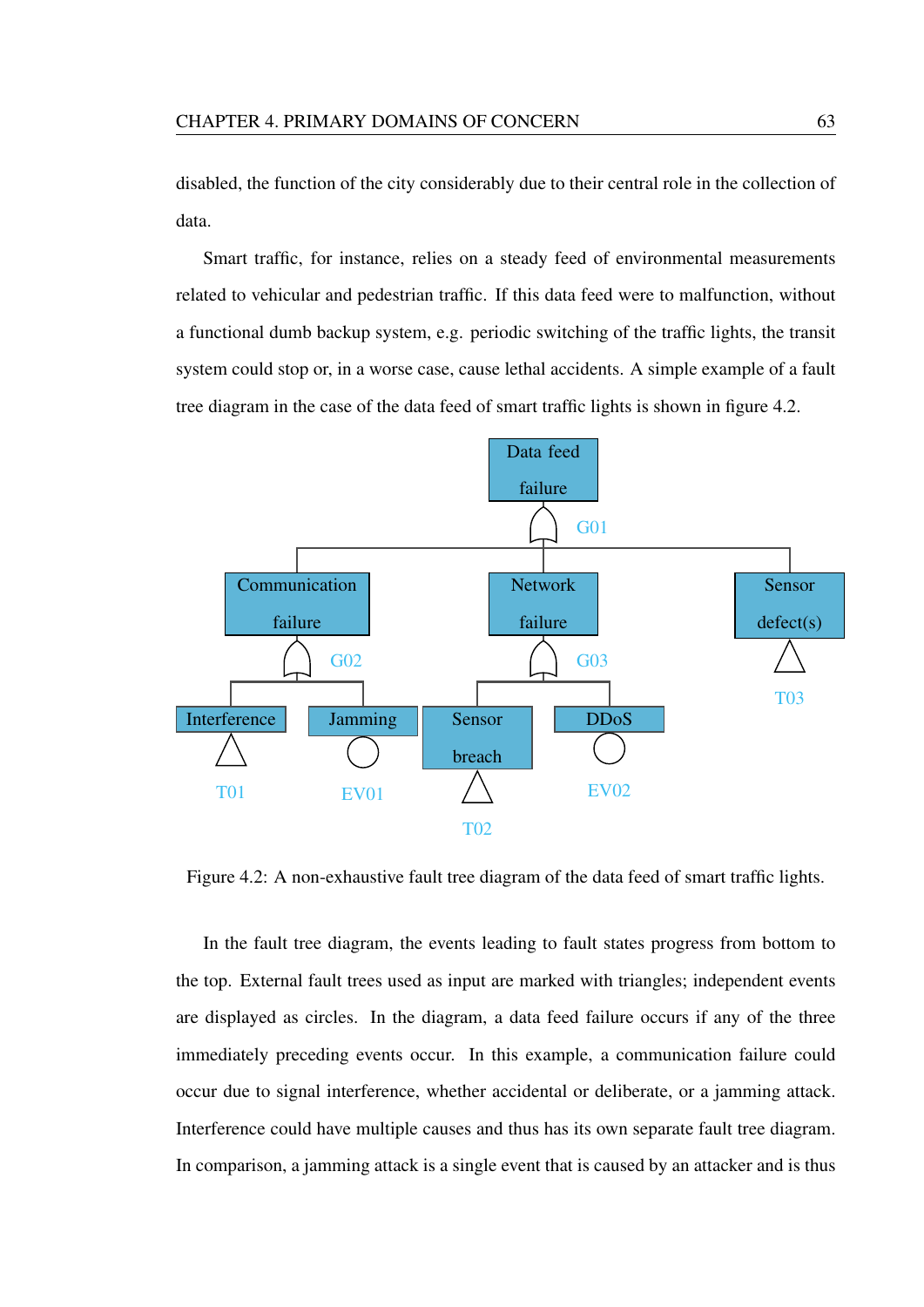shown as a simple event. Similar reasoning applies to network failures and sensor defects. Sensor breaches can have multiple causes, e.g. key leakage through side-channel attacks, just as there are multiple ways for the sensors to malfunction. Thus, they are represented as the outputs of other fault trees.

Similar to traffic and infrastructure, healthcare can benefit from e.g. wearable smart sensors in receiving accurate and real-time data from patients, both inside and outside of the medical facilities, as discussed in 3.3.1. These benefits include reduced unnecessary appointments, pre-emptive treatments, and more efficient patient healthcare inside hospitals. As such, the smart healthcare equipment serve a complementary role along with the regular equipment and procedures.

Inaccurate and imprecise measurements, e.g. due to noise or systematic error, received from smart medical sensors, and consequently processed without checking the correctness of these data, could lead to incorrect, unnecessary, and potentially harmful treatments. Additionally, if the devices communicate wirelessly on a busy band, interference could also prevent the transmission. If, on the other hand, a device shares credentials with identical devices, e.g. because the manufacturer reuses default credentials, or it can be impersonated by an attacker after analysing captured packets, the reliability and safety of the medical accuracy of the used system is compromised.

Another case where both reliability and safety have to be considered are the smart homes. If, for example, a central hub is used to monitor and control the smart devices in a smart home, due to its central role in the home, the owner of the hub should be able to expect it to operate reliably for extended periods of time. Additionally, safety-related devices, such as smart locks and IP cameras, should not cause safety issues or prevent authorised access to the home during power outages.

Because the citizens' influence on the critical systems utilised by the smart city is limited, it is important that they can be trusted not to have detrimental effects on the citizens' lives whenever they malfunction. Thus, internally developed or custom-made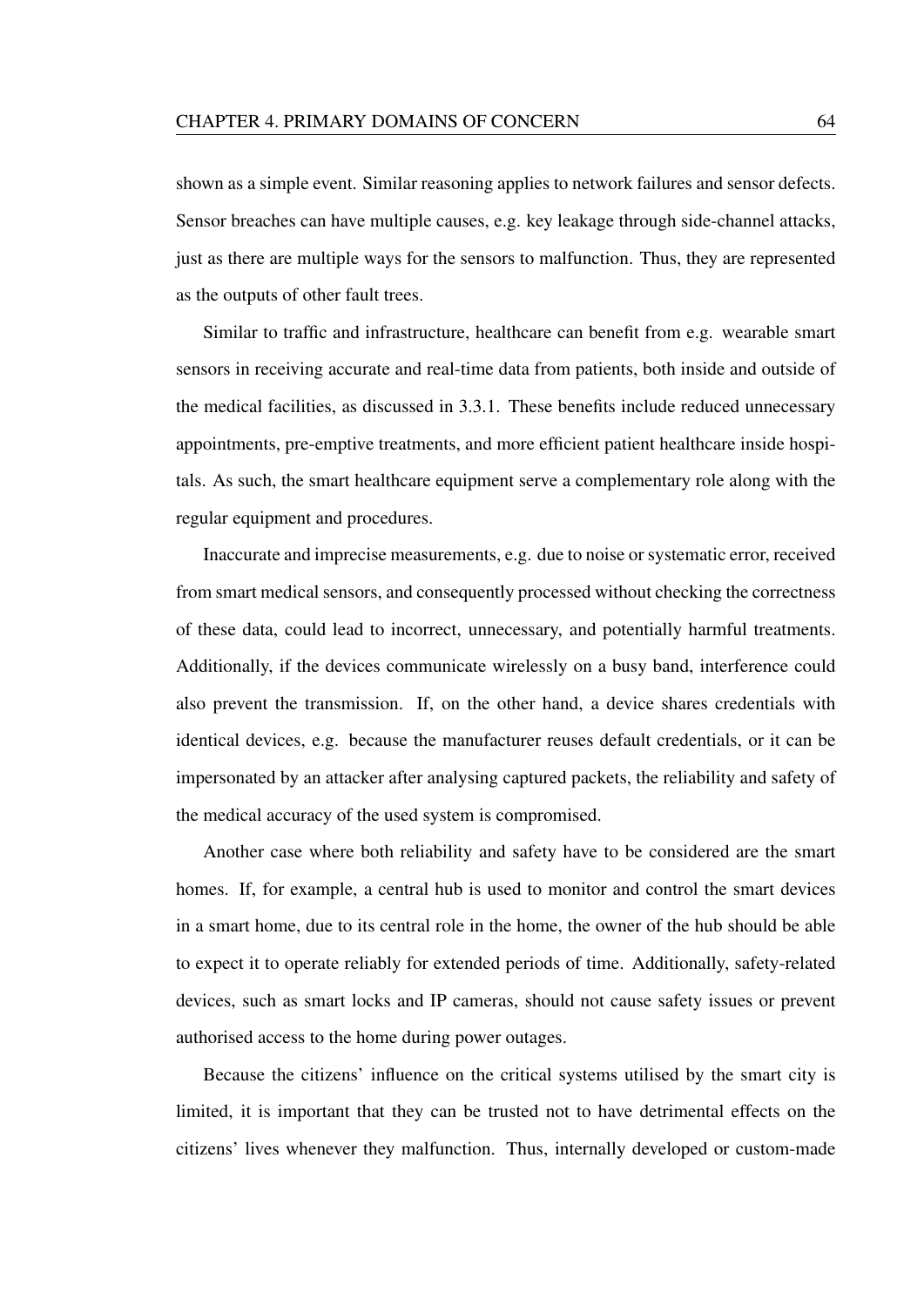systems should incorporate reliability and safety requirements, set by the smart city, into their development process. Whenever externally produced, e.g. consumer-grade, products are used, they should be required to fulfil the same set of requirements.

These requirements should cover both physical and digital reliability and safety. Since, in many cases, they are used to process personal data, potential for exposure of such information due to or during failure states should be prevented. This could be achieved e.g. physically through the use of secure processors and by ensuring the implementations of security solutions, such as those discussed in 4.1 or 4.2, are not vulnerable to known attacks.

Sometimes ensuring reliability requires the introduction of redundancy. For example, systems, such as smart traffic, heavily dependent on a steady data feed could be severely impacted by unexpected downtime caused by e.g. mechanical failures or an external attack. In these cases, the use of e.g. backup or parallel systems aids in the prevention of outages. A superficial dependency graph for smart traffic light control is shown below in figure 4.3.



Figure 4.3: An example of a dependency graph for data feed of smart traffic.

Another suitable example is guaranteeing a steady power supply to healthcare facilities, such as hospitals. In order to maximise the availability and benefits of smart healthcare, as well as to prevent casualties, redundant power sources should be utilised. Viable precautions include the potential to use multiple power companies as suppliers if they use distinct power sources, and multiple connections to the power grid in case connection is lost due to natural causes. Additionally, local backup power sources, such as generators or solar panels, should be able to provide sufficient power to maintain critical operations.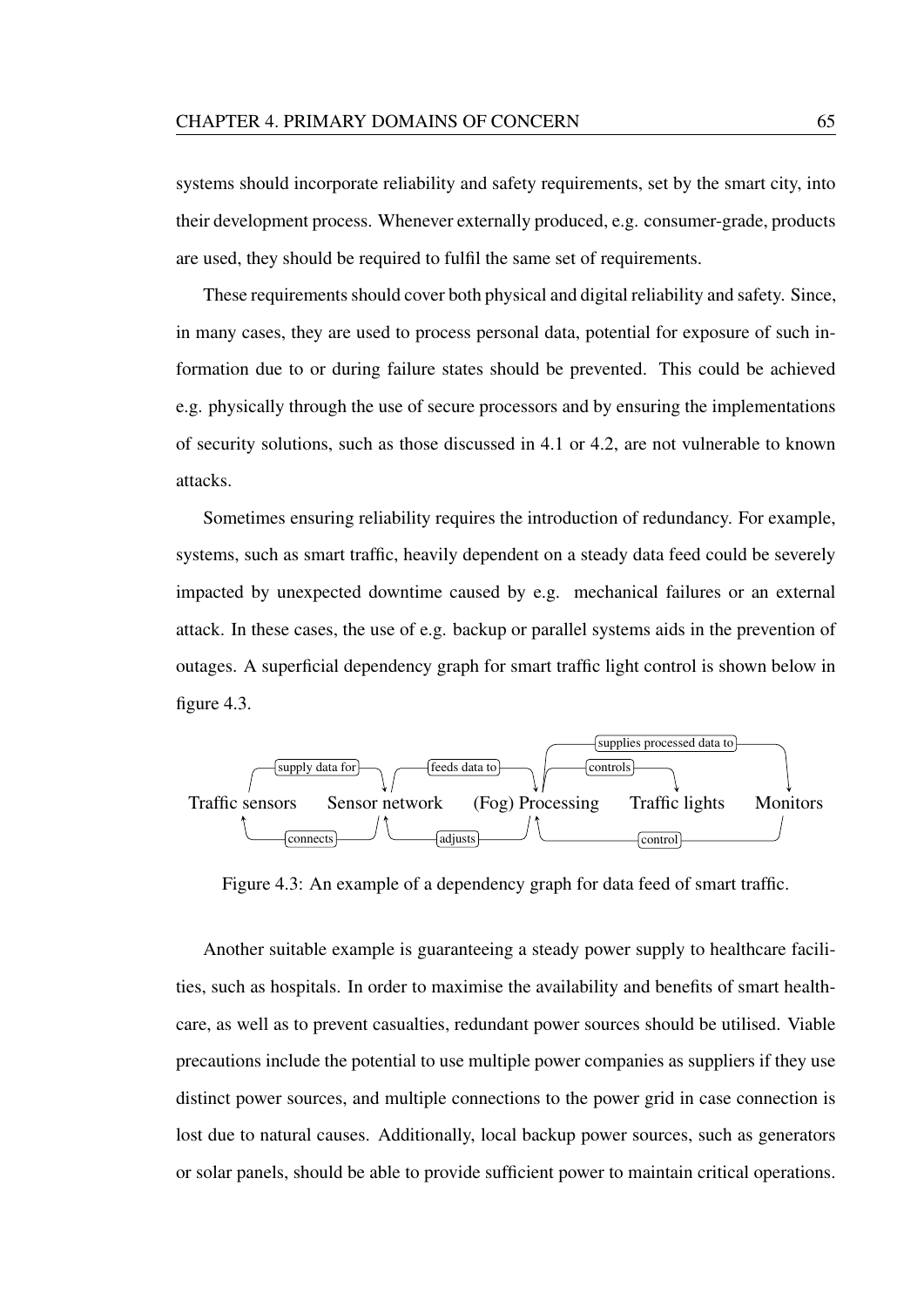An alternative approach to these analyses is to cover the data-flow of the systems as opposed to e.g. their mechanical or processal reliability. As with the others, data-flow reliability and safety can be assessed, and critical bottlenecks alleviated or altogether removed.

#### 4.3.1 Recommendations

The reliance of smart cities on information and communications technology highlights the requirement to pre-emptively prevent, as well as reactively promptly recover from, failure states encountered during the operation of their central systems. As such, the following recommendations focus on three main phases of the development of the city. They are the preliminary requirements defined during design, and the continuous mitigation of reliability and safety risks through iterative development.

RR1 Set and enforce safety and reliability requirements. Due to the variation in the tasks and responsibilities of smart systems used in a smart city, context-dependent sets of requirements should be defined. For example, healthcare, infrastructure, and housing each have distinct focuses, such as monitoring health as compared to air quality, and thus, albeit with some overlap in the requirements, do not benefit from all of the requirements set for other contexts. These requirements should undergo periodic review to ensure they remain effective.

Additionally, they should be transparent and accessible to the citizens e.g. as a list of guarantees from the city to its residents. This allows the citizens to personally verify, and consequently trust, the chosen requirements and, if applicable, voice their concerns and thoughts as a part of the iterative development of the city, as discussed in 3.3.3, 3.3.2, and 4.4.2.

RR2 Identify reliability and safety bottlenecks e.g. through fault and dependency analyses. Fault tree and dependence diagrams, as shown in the previous section, can be used to analyse known failure states by examining the event chains required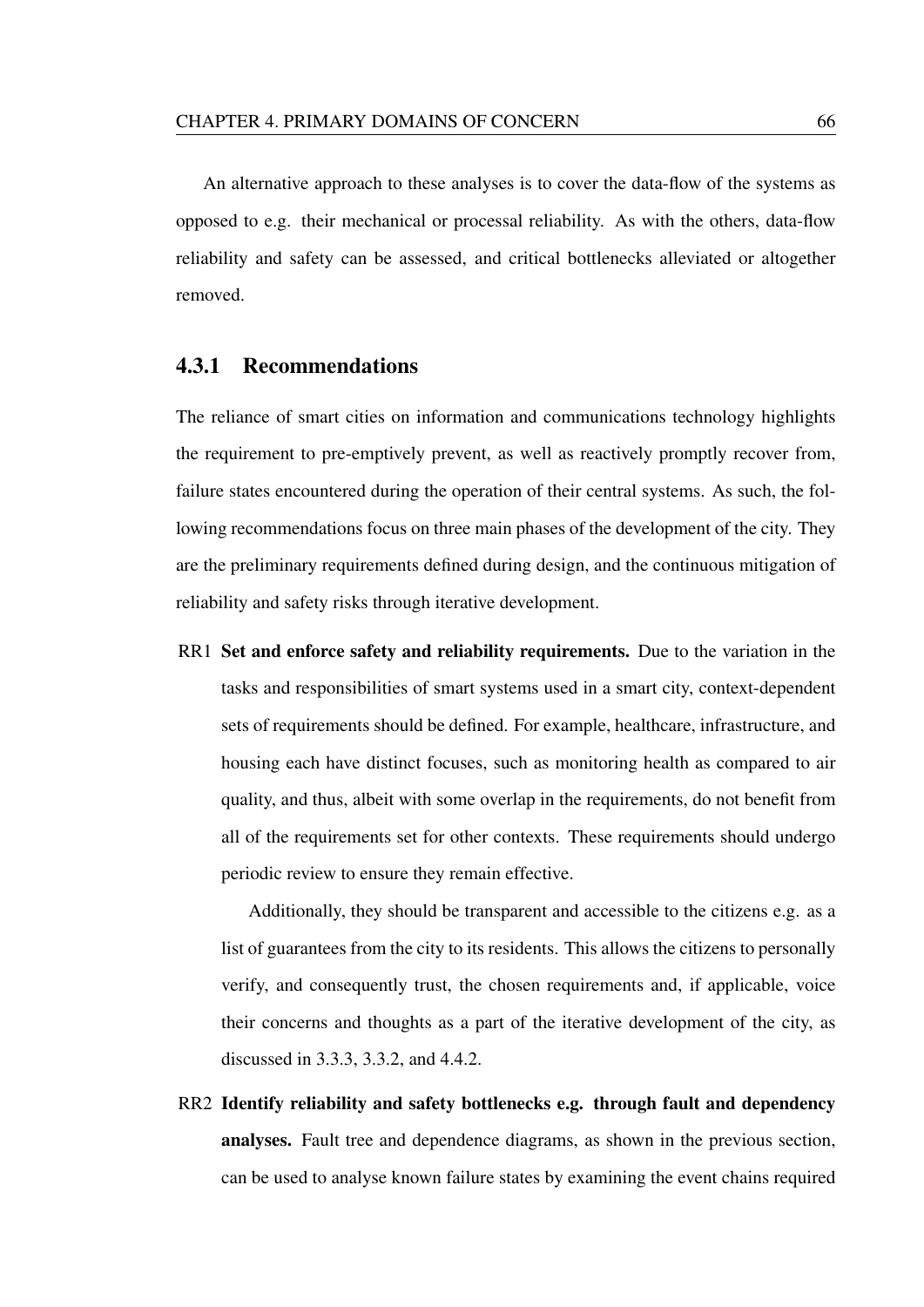for them to occur, or to analyse the dependence relationships of subsystems to determine weak spots. These tools can be useful in determining the weakest links of the systems and in mitigation of potential weaknesses if the diagrams are made thoroughly.

The discovered weak points could be e.g. single components or subsystems which are prone to malfunction but necessary for the entire system to function, or the failure state of a subsystem that is likely to lead to an undesirable safety risk. These states could be reached, inter alia, through component wear, malfunction, compromise, or as a side effect of a natural disaster. As each event is closely bound to a specific set of subsystems or components, the combination of these analyses can be used to directly identify high priority "bottlenecks" of reliability and safety.

It is important to note that these bottlenecks are not always single components or subsystems but could entail multiple, especially if a failure causes a cascade of further failures. These fault chains could be identified e.g. through the combined use of the aforementioned fault tree and dependency diagrams.

This recommendation also applies to the data flows utilised in the systems. Their interruption, corruption, or falsification should be protected against. If this is not accomplished, and e.g. a data feed is injected with falsified information, further processing and, inter alia, automated decision-making are compromised.

RR3 Use fail-safes and redundant systems to alleviate the identified bottlenecks. Critical infrastructural systems, services, and security-related functions, especially without redundancy, can significantly hinder or even halt the operation of other systems important for a smart city during an outage. It is then advisable to introduce enough redundancy to the previously identified bottlenecks to reduce the probabilities of these risks. However, redundancy inherently incurs additional costs to development and implementation. Thus, it is more efficient to focus on the critical paths of operation. Additionally, wherever redundancy is not desired e.g. due to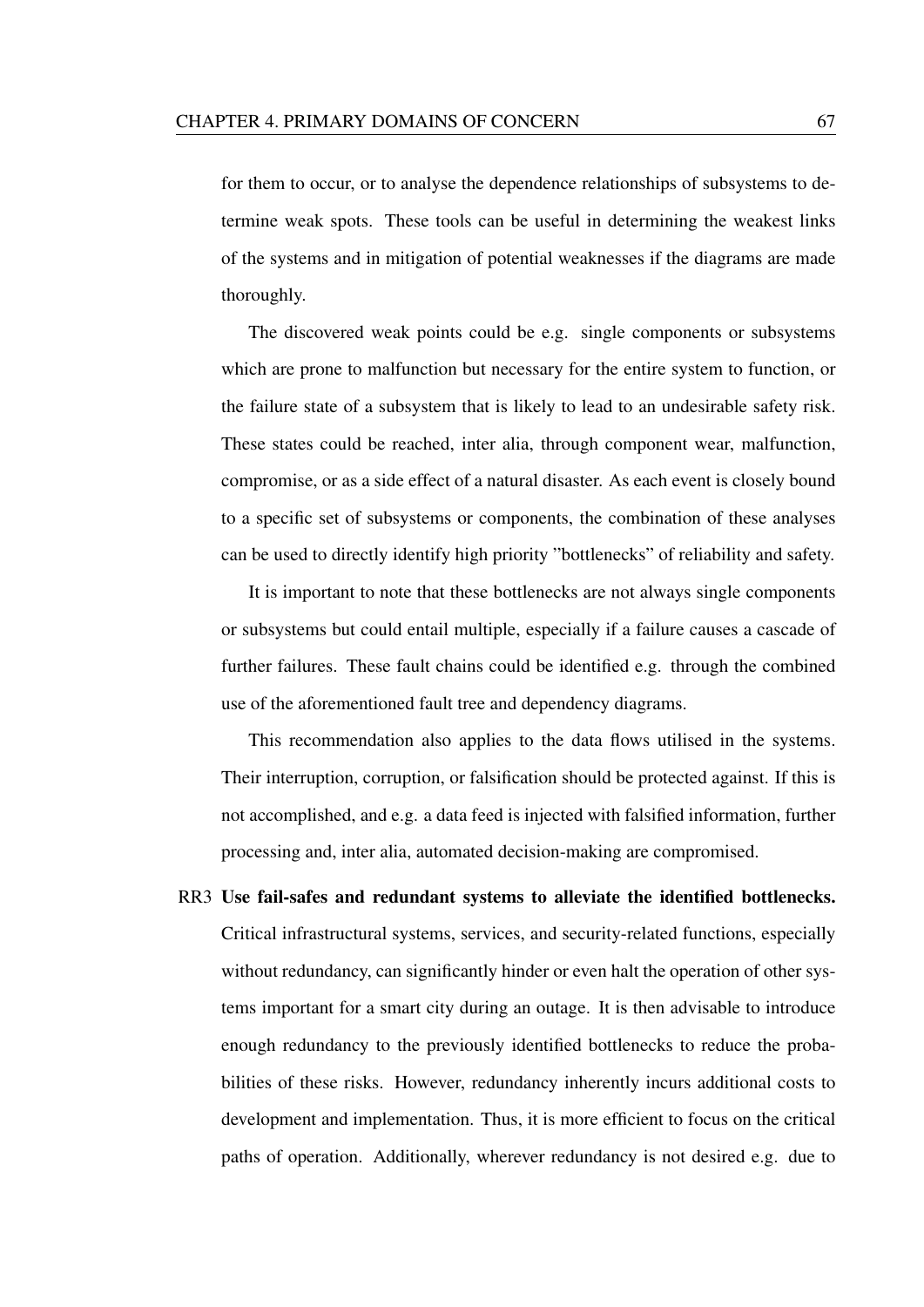resource constraints or operational overhead, such as in relevant software or small smart devices, fail-safes should be used to prevent large-scale system failure during malfunctions.

### 4.4 Avoidance

Perhaps the most directly observable effect of forced trust on the citizens of a smart city is their willingness to participate in and adapt to the changes brought on by the city becoming smart. As discussed in the subsection 2.2.2, the citizens could be willing to participate, accepting, for example due to their personal interest or because they deem the available benefits to be greater than the perceived potential issues the changes could bring. Alternatively, they could attempt to avoid participation to some of the features of the smart city. The extreme form of this reaction is to resist the smart city project altogether, deliberately attempting to e.g. provide falsified information, sabotage the systems, or spread disinformation about the project in order to gain support.

The latter two reactions are foreseeable especially in situations where these changes are abrupt, the citizens have not been previously informed, have not been able to successfully voice their concerns, or these concerns have been ignored. Additionally, if the introduced changes require the citizens to possess technological expertise beyond their current skills, or they struggle to adapt to or learn to use new technologies, some form of avoidance is a likely outcome.

The development processes should then take the end-users, as agents and subjects of systems and services, into account instead of focusing solely on the technical details. In practice this means concentrating the development efforts on their needs, such as by identifying services that improve their quality and ease of life. Thus, as mentioned in subsection 2.5.3, no technological solutions or advancements introduced with a goal to create a smart city should make tasks more complicated or difficult. For example, if some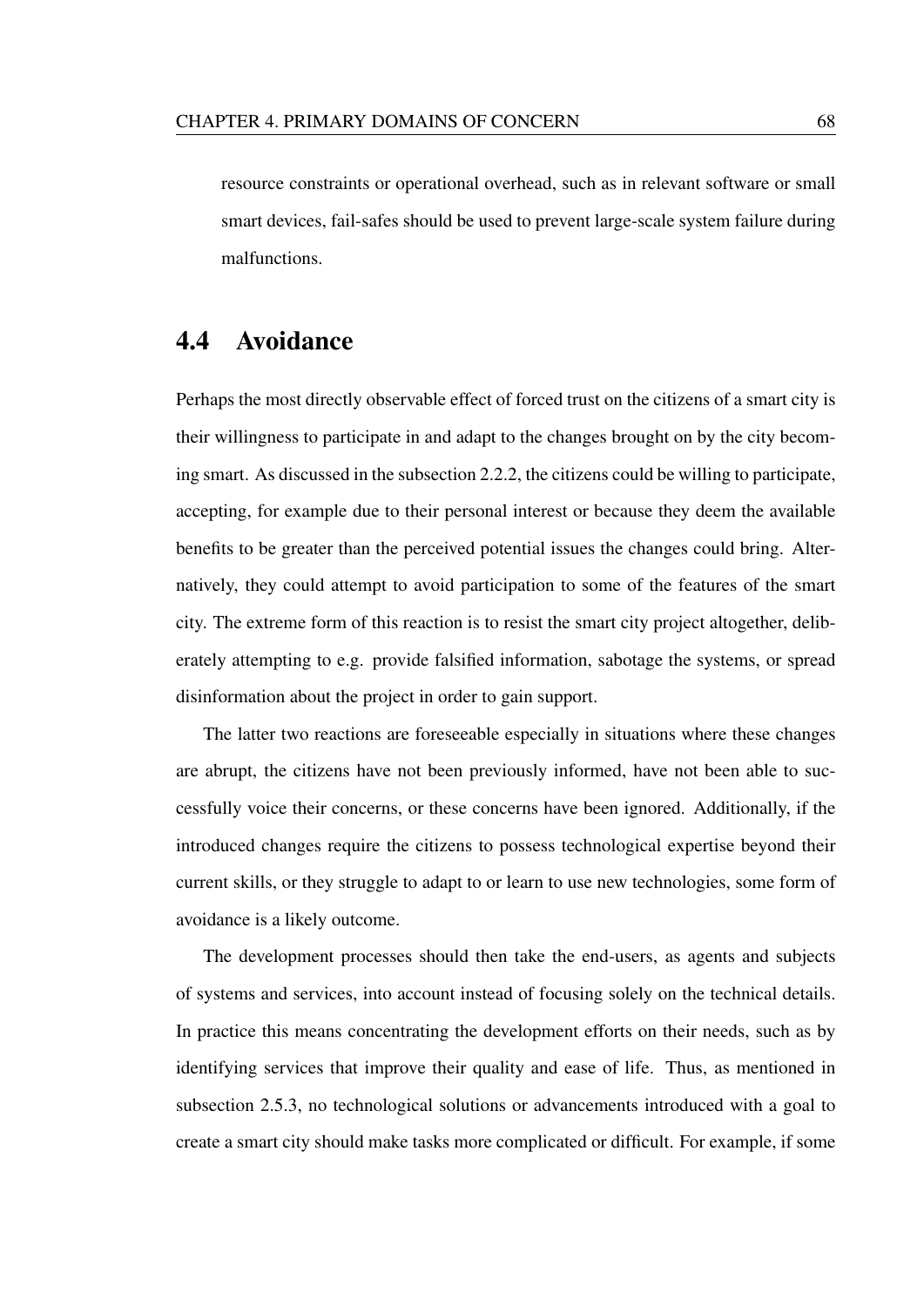services are moved online after being offered at a physical location, the accessibility, availability, and ease of use of these services should at least remain the same, or ideally improve.

Smart cities are by design heavily data-reliant, and thus require cooperation from their residents. Data, and metadata, collected, derived, and inferred from the citizens either directly or indirectly can be seen to be reliable, and generally applicable, if enough citizens choose to provide them or, if this is obligatory, the data are realistic. Ascertaining this is central if they are used to further develop, inter alia, the infrastructure, transit, or governance systems and services as they affect the entire population of the city.

Methods available to combat avoidance of systems and services of smart cities include transparency in the operation and decision-making of the city, capability of the residents to influence them, providing motivation e.g. by showing the benefits of using the systems, as well as providing them accessible advice on their use. Transparency and citizen influence are further discussed in subsections 4.4.1 and 4.4.2, respectively.

Improving the motivation of the citizens to use the services made available by the smart city will help reduce their indifference towards these services e.g. in cases where they are seen as unnecessary. This requires clear and unambiguous communication about the proposed and developed features. Showcasing quality of life improvements enabled by, for example, new online services or more efficient public transit and healthcare is a good method of informing the users of aspects they might not have been previously aware of. As a side effect, it can also hinder the spread of misinformation, especially the aforementioned official information is available both electronically and physically.

Finally, the citizens cannot be assumed to possess the required skills and experience to utilise e.g. technical apparatus as they were intended to be used. This could lead to accidental misuses with negative side effects, such as getting locked out of a smart home after changing their default master password. It is important to provide accessible and readily available information channels in order to enable the citizens to learn how to use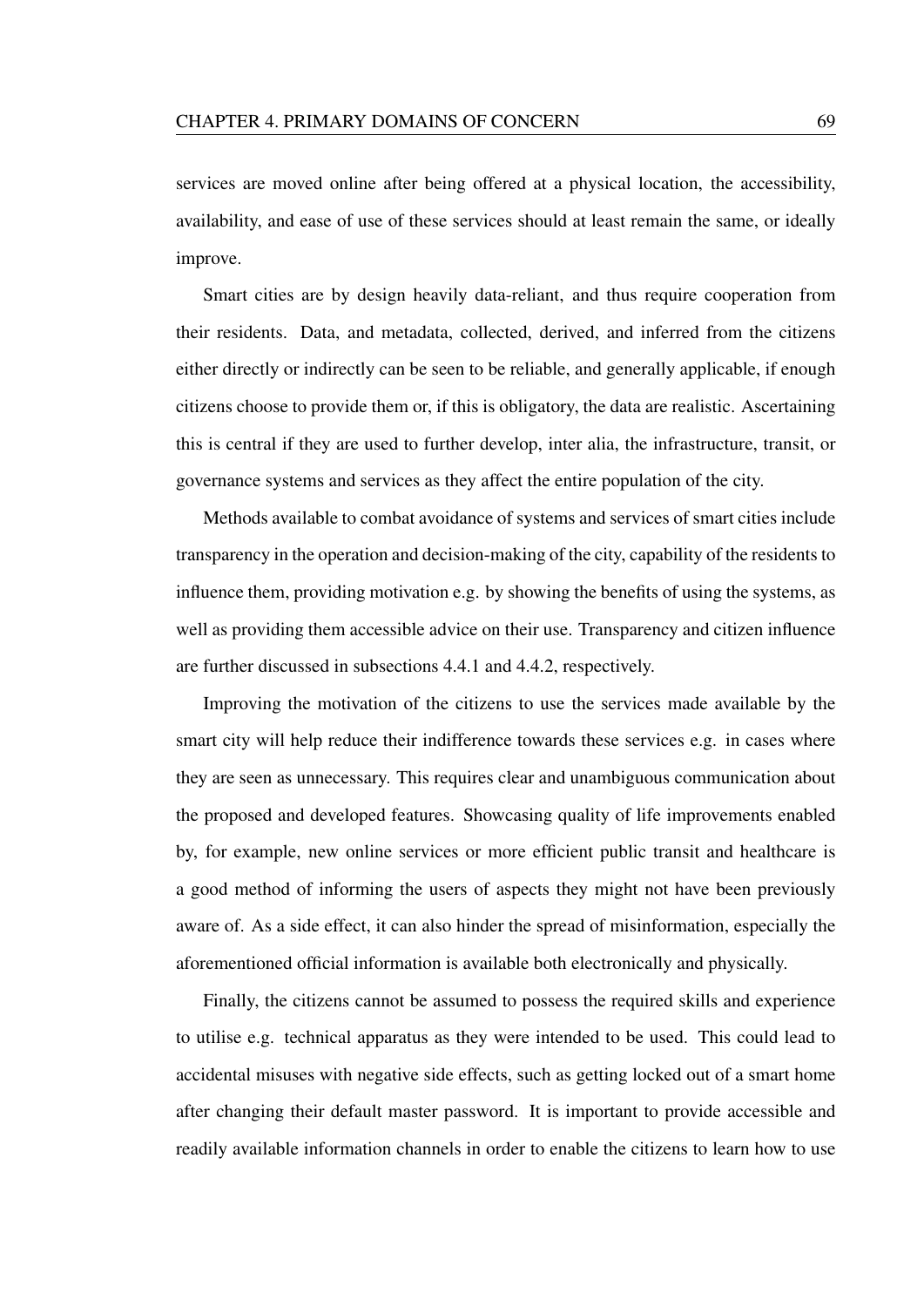these services.

#### 4.4.1 Transparency

Transparency is of utmost importance whenever personal data are processed, as was previously briefly discussed in 4.1.3. The design of such processes should abide by the principle of transparency as a fundamental part of data protection; the data subjects should always be aware of how, where, and by whom their information is used. As such, similar requirements apply to the relevant policy decisions made by the city as well as the public authorities allowed to handle the data. Transparency can be a strong tool for building trust in the authorities. Additionally, if the citizens are able to understand the systems and services they use, it is easier for them to trust these as well.

One approach to providing transparency in data processing is a hub akin to that proposed in the MyData model [21, p. 5]. The hub would allow the citizens to monitor the collection, retention, and processing of their personal data, by the smart city, throughout their lifetime. This hub would also serve as each citizen's personal control panel where they can opt in to and out of additional voluntary processing, such as the use of location data to improve the availability of public transit, or toggle their consent with regard to their data, e.g. medical, being shared between services. The hub could then also be used as an access point for the citizens to their data, improving the GDPR compliance of the system.

Additionally, connecting other relevant public services to the hub would improve the efficiency of their use, as it would serve as a single interface between the citizens and the services. Since this would require cooperation across multiple national public offices, it is out of the scope of a single city but could be advantageous if used in multiple smart cities.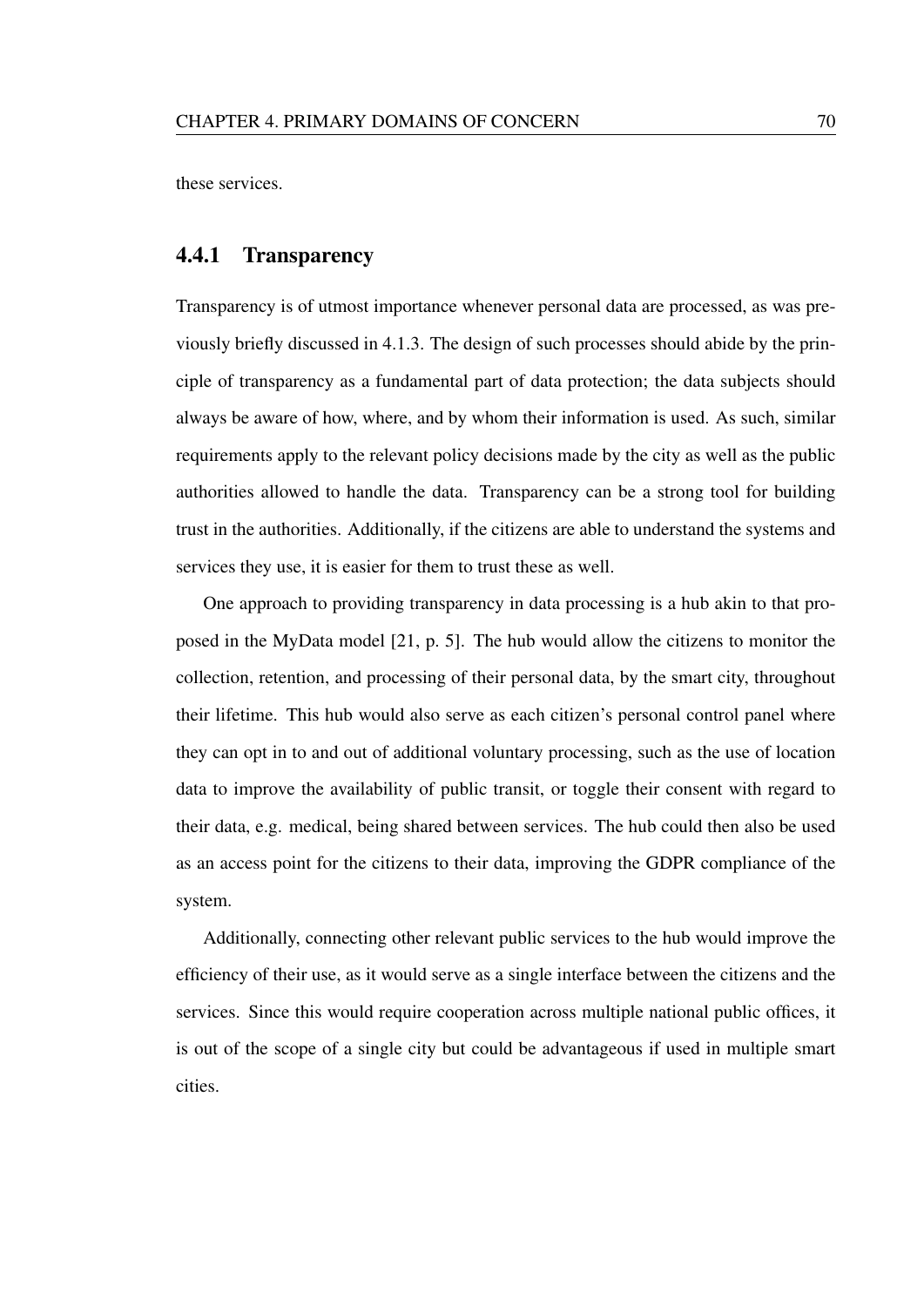#### 4.4.2 Possibility to influence

In order to minimise the negative impacts forced trust has on the smart city implementations, the users, i.e. the citizens, should be able to influence their development. This mitigates one of the fundamental aspects of forced trust: the citizens' inability to choose or affect the information systems chosen by the public authorities. Naturally, in certain cases such as smart healthcare, energy, or infrastructure the allowed influence is limited due to e.g. safety, sustainability, or efficiency. However, whenever their personal information are used, or their regular activities or behaviour potentially limited, their concerns should be heard if shared between a sufficient portion of the population.

An example vector for citizen participation would be a platform, available e.g. online and smart devices, through which citizens could put forward suggestions related to the smart city, vote on them, and discuss them. This would improve the accessibility and ease of contributing to the development of one's own city, especially for people who are unable to attend e.g. meetings physically and would be beneficial to the goal of iterative city development. Additionally, gamifying this type of a platform could also help in its levels of adoption and engagement.

Providing the citizens means of influencing the decision-making process of the ISs of their city is not enough if they are not made aware of this capability and how to take advantage of it. Political apathy, a prevailing perception of citizen participation having no actual effect on the end results of e.g. policies, can hinder the motivation of people to take part in such processes. These mindsets could be caused e.g. by prior experiences of concerns being overlooked, especially if they were shared by a large number of people.

One example of such a case is the copyright reform of the EU, finalised in 2019, which faced opposition due to its potential to result in e.g. preventive censorship through automated filters and limits on research, as well as the support it received from extensive lobbying [65]. In the end, a petition signed by four million citizens [66] was ignored by the European Parliament after the reform was secured through a background deal between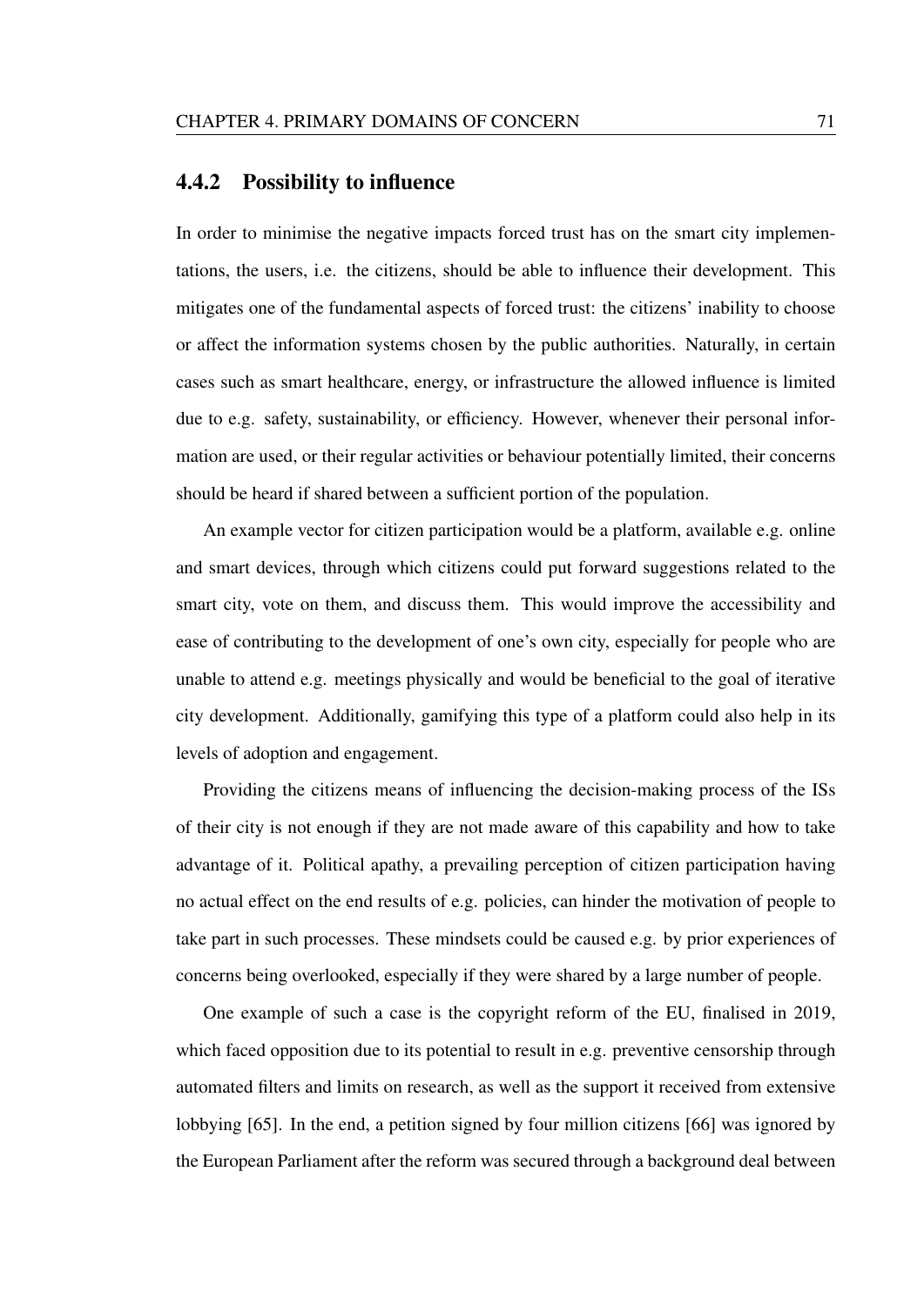France and Germany [67]. These types of political manoeuvres can quell the willingness of later engagement in citizens.

Albeit it is challenging to solve these issues at the aforementioned larger scale, it is easier to improve the effectiveness of citizen participation on local and city levels. Inclusion of citizens in some sections of the development can help build their trust and has the potential to lower the cost of the iterative development of the smart city as the focus can be placed on features that are needed. Another benefit resulting from this is the personal investment of the participating citizens, encouraging them to use the final services and systems.

#### 4.4.3 Recommendations

Risks of the avoidance and resistance reactions can be mitigated by ensuring the previous concerns, i.e. privacy, data security and protection, and reliability, are addressed. Additionally, the following recommendations discuss potential methods for improving the level of citizen participation, and thus reducing avoidance.

## AR1 Motivate the citizens to adopt and utilise the features provided by the smart city. This can be achieved e.g. through information campaigns. They should try to cover the major reasons for avoidance, e.g. derived from polls or interviews. As such, this approach is both proactive and reactive, as the reactions of the citizens cannot be fully predicted prior to the implementation of the smart city.

Citizens could be concerned about, inter alia, the technological or utility aspects of the implementations. For those concerned about their privacy, or the security of their data, the relevant safeguards and approaches taken to protect these aspects should be clearly explained, without resorting to technical jargon. On the other hand, in cases where the benefits of participating over non-participation have not been made salient, focus should be on the personal benefits gained from the citylevel improvements enabled by citizen participation.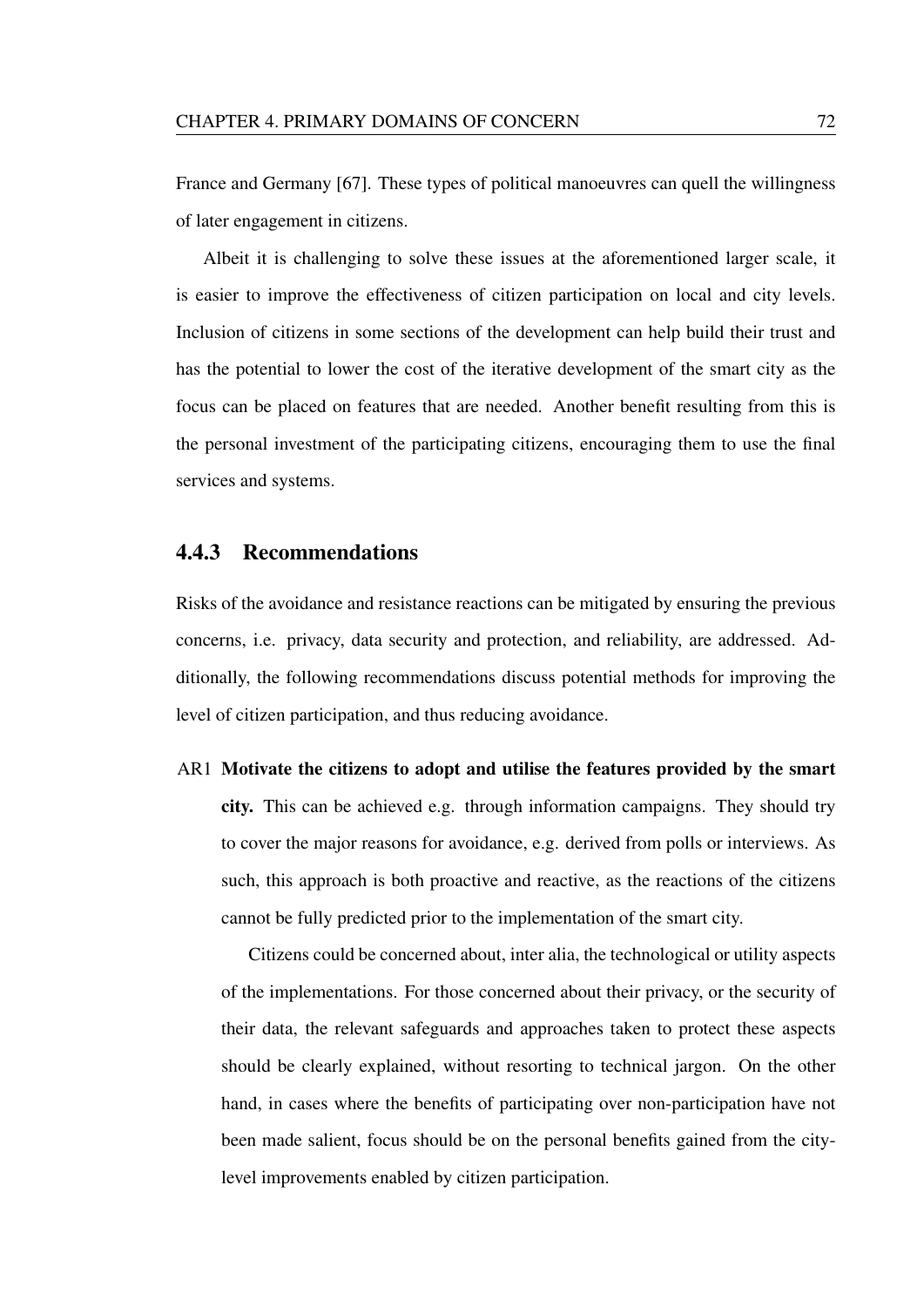AR2 Provide a hub for the citizens for monitoring their data. This hub could a service provided e.g. by the city, or a trusted third-party service provider. This platform should equip the citizens with the capabilities to monitor the utilisation and access histories, by both public authorities and private entities, of their data. This log should also enumerate the grounds on which the data were accessed, e.g. for obligatory or voluntary processing.

Additionally, the hub should provide its users the capability to control their consent, and level of consent, to different forms of voluntary data processing. The available dimensions for control should include at least the identities of the authorised processors, and the purposes for which the data are processed. The types of processing one can opt into could include participation into tests of new public services, or enhancement of existing ones, or services provided by the private sector. In the latter case, it should also be made clear whether the respective entities monetise the data received from the citizens.

If made available online as well as integrated into smart home hubs, this platform would provide the citizens an accessible method of controlling their data. Further incentives for participation could be introduced through some level of gamification of the user experience, e.g. with a graph displaying quantifiable benefits accrued.

AR3 Provide a platform for citizen participation. In order to sufficiently support participation in the iterative development of the smart city, this platform should enable the citizens to e.g. raise suggestions on potential areas of development, discuss them, and show support for initiatives they agree with. While each citizen would have a personal account to this platform, in order to preserve at least a modicum of their privacy, they should also be able to use pseudonyms. Additionally, assuming the previously described data monitoring and control hub is in use, the functionalities described in this recommendation could be integrated into the same platform to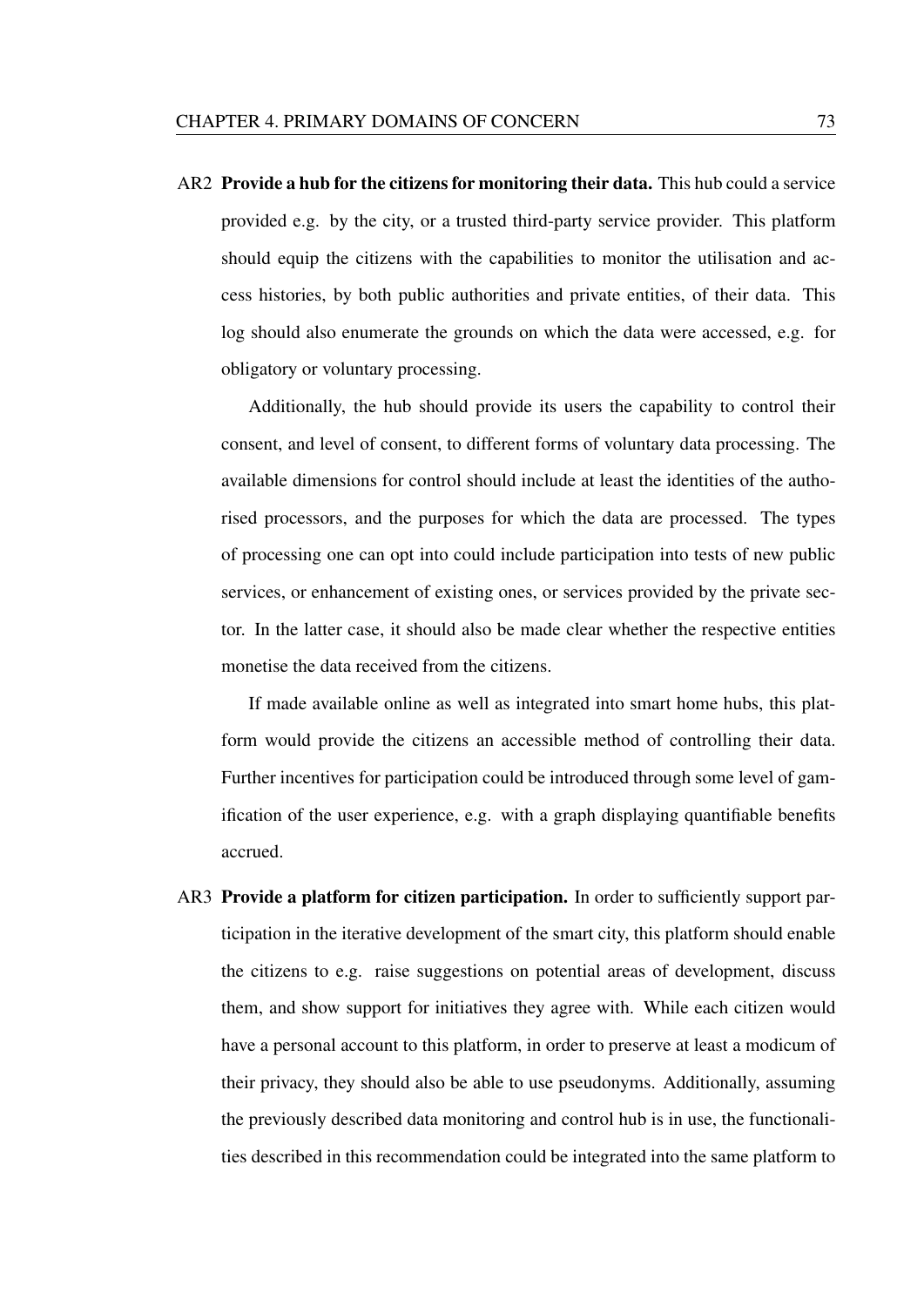further centralise the smart city activities and lower the threshold for participation.

This platform could also be used as a communication channel between the city and its residents. Thus, official information regarding, for example, emergencies, accidents, or traffic rearrangements would be able to spread effectively.

- AR4 Provide accessible training for citizens. The ever-developing set of features and functionalities offered by smart devices, be they for home, work, or public utilities, can be challenging to grasp for some citizens. As such, it is recommended to make necessary training available, accessible, and unambiguous e.g. in written form as manuals, and hands-on workshops. The latter example should be utilised especially in the cases of smart home devices.
- AR5 Disclose security breaches as soon as possible after they are discovered and their causes are resolved. Attempting to repudiate incidents such as these will cause more damage to the citizens' trust when such an attempt is eventually disclosed. Instead, while their trust can initially decline due to the knowledge, the transparency will benefit the city in the long term as it will be able to display its capability of learning from past incidents and trustworthiness as a data controller.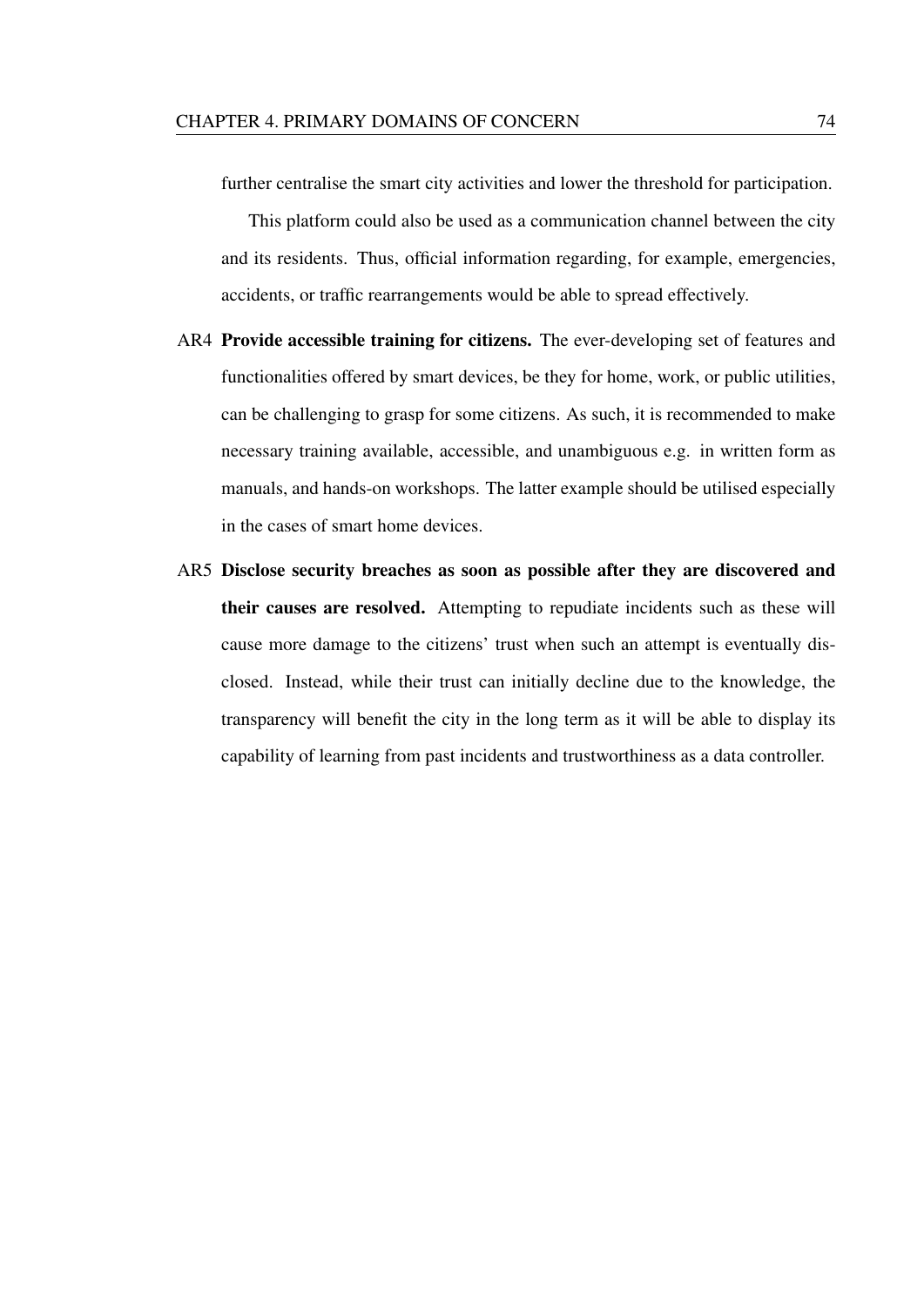## Chapter 5

## Smart city of Salo

The town of Salo, located in southwest Finland, has a notable history of development and manufacture of ICT. Perhaps the most prominent example is the Nokia mobile phone manufacturing, research, and development centre that operated in Salo until 2015. Recently, in 2018, Salo began a smart city project, aiming to become a smart city within the following decade.

This chapter covers the details of the smart city of Salo -project. Its major focus areas and goals are examined in section 5.1. These foci and their applicable concerns are discussed in section 5.2. Additionally, suitable recommendations regarding privacy, data protection and security, system redundancy and reliability, and avoidance are mapped onto these identified issues.

## 5.1 Project description

Salo is cooperating with the town of Somero, Lounea Oy, the University of Turku, Turku university of applied sciences, and Salo Region Vocational College to study and develop the smart city concept for small and medium-size towns and cities. The vision of the project is to utilise digitisation in knowledge-based management, as well as the development of the internal processes and mobility of the city. As a result, the public sector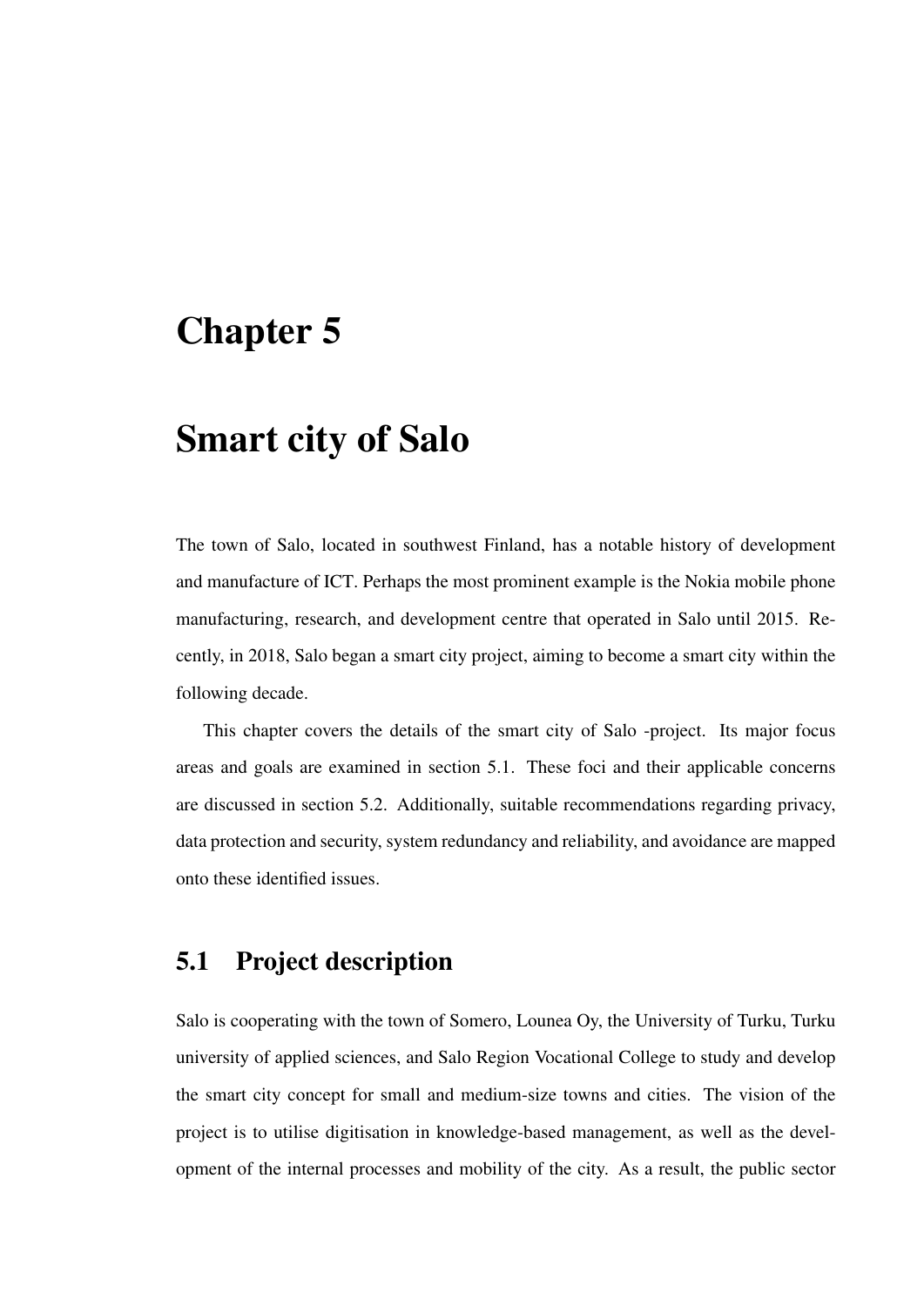should be able to operate their services at a lower cost. Additionally, the objectives of the project include

- collection of, sharing of, and managing with knowledge,
- real-time and predictive situation information to support management and decisionmaking,
- transparent and justifiable decision-making,
- incorporating cyber security and citizen trust, and
- easing and developing mobility. [68]

The smart city concept used in the project is comprised of eight aspects: smart governance, smart education, smart healthcare, smart building, smart mobility, smart infrastructure, smart technology, smart energy, and smart citizen [69]. These aspects are illustrated below in figure 5.1. Three of them are initially focused on: education, energy, and mobility.



Figure 5.1: Main areas of focus in the Smart city of Salo -project.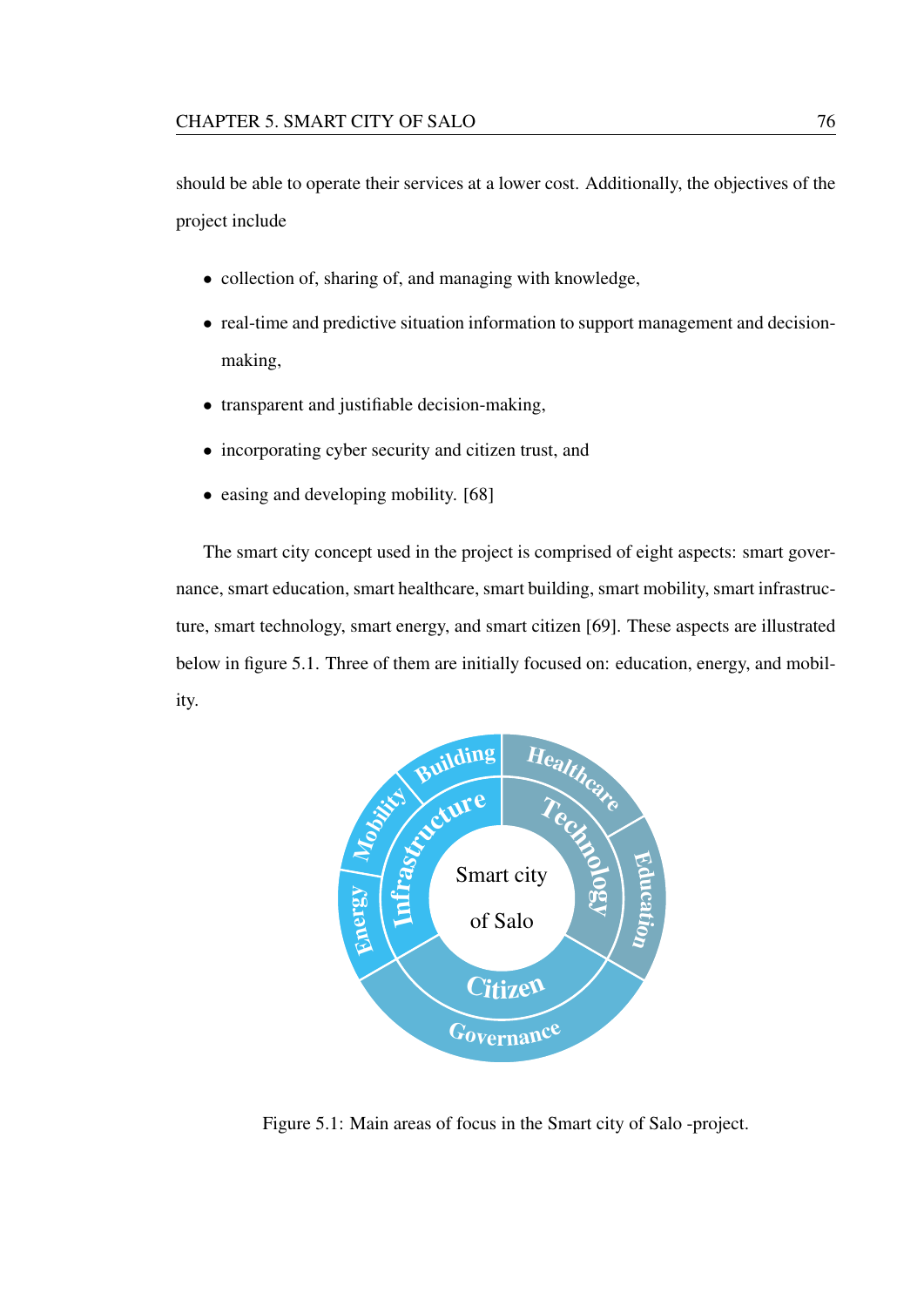Education is developed in cooperation with universities to discover and develop technologies and methods for teaching and learning. Resource consumption will be minimised through the combined use of smart energy, infrastructure, and technologies. Finally, due to the large geographical size and sparse population, Salo requires cost-effective and available modes of transport for its citizens. [69]

The planned digitisation takes advantage of the higher availability of relevant data to ensure the smart systems are fed up-to-date, accurate, and reliable information [70]. This could be used, for example, to implement a mobile application that provides information about the city, e.g. its utilities and functions [71].

Finally, the project is intended to result in a smart city concept that is scalable to towns and cities of varying sizes and could be productised into a business. This product would supply such communities with the framework, including the infrastructure, cyber security, and digitised services, required to establish a citizen-oriented smart city. [70], [71]

### 5.2 Addressing primary concerns

As the Salo smart city project is still in its preliminary phase, the amount of concrete, planned systems and solutions is very limited. Thus, the following consideration is based on the features and plans publicly available, as described in the previous section. The tangible plans from the description are knowledge-based management, an application for information sharing and communication, transparency of government, and incorporation of cyber security and citizen trust. For these aspects, the applicability of each of the primary concerns covered in chapter 4 are discussed, as well as their suitable recommendations and their fulfilment.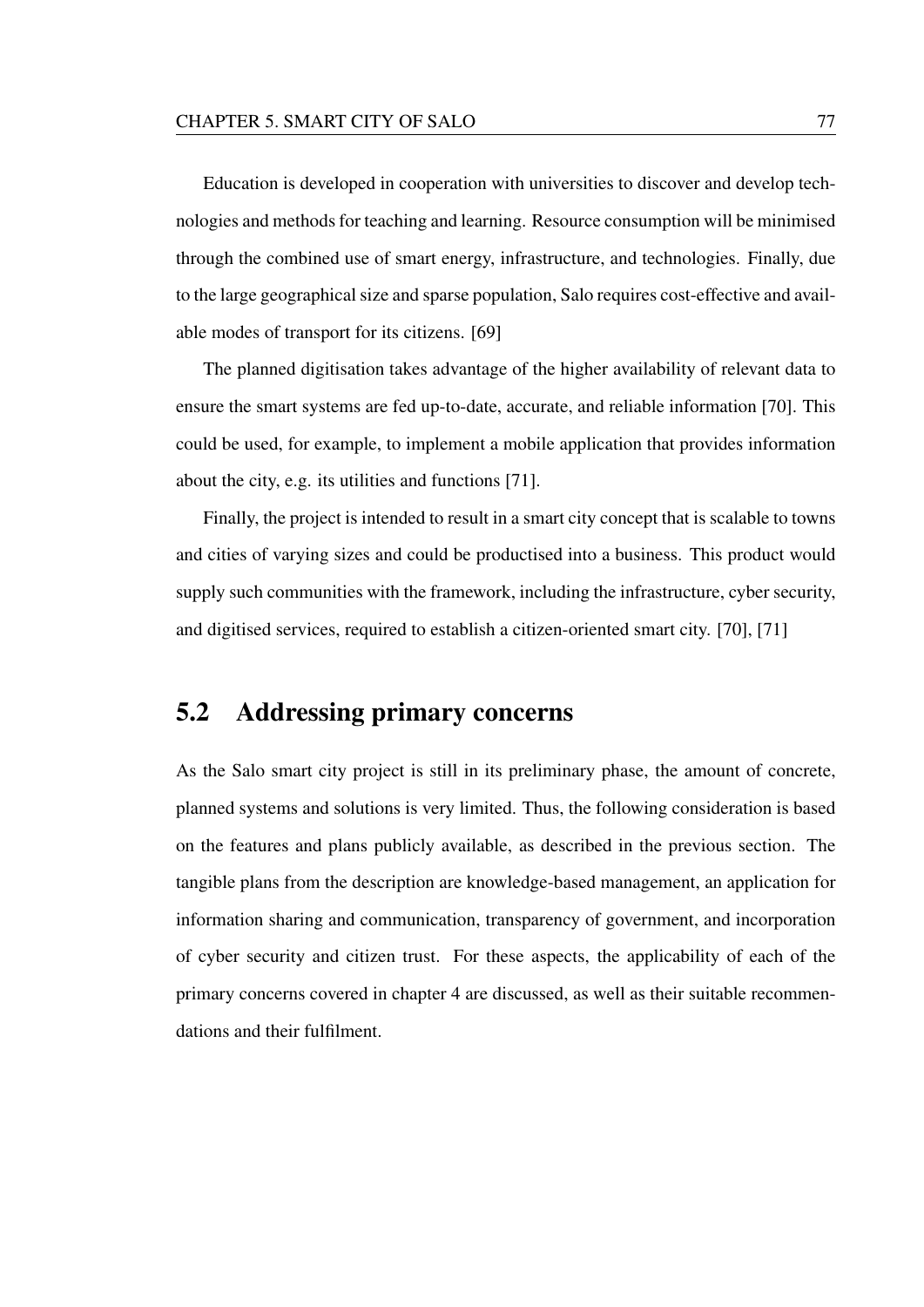#### 5.2.1 Knowledge-based management

Salo aims to digitise and productise the services provided by the town to enable knowledgebased management. This would allow them to produce predictable, standardised, homogeneous, and reproducible services, both in terms of their quality and cost. Additionally, the data should be reusable and, as a result, retained for a set period of time. As the consumed data are sensitive information related to the city, they should also be adequately protected. [70]

The range of necessary precautions, with regard to privacy and security, depends on the types of data used in the management. If they are purely operational or all identifiable data are sufficiently anonymised, the citizens' privacy is not threatened if their confidentiality is compromised. This also reduces, but does not abolish, the impact on their trust.

However, if the information used by the city includes e.g. pseudonymised or directly identifiable data, the affected citizens are likely to have an adverse reaction as a result of compromises. Based on the severity of the incident, this can range, as depicted in figure 2.1 of section 2.1, from the citizens becoming untrusting towards the city as an operator of the systems to them developing distrust. In the latter case, avoidance and resistance are notable potential consequences.

Based on these considerations, the recommendations PR4-PR6, DR3, and AR5 are applicable to knowledge-based management. The privacy recommendations apply on the condition that personal information of the citizens is involved in the operation of the services. In these cases, following the aforementioned recommendations will help to pro-actively protect their privacy, both during normal operation and during incidents. If suitable technologies are available, DR3 will benefit the services via their ability to ensure the confidentiality of the data while still enabling their analysis. Finally, as absolute security is never attainable, it is imperative to remain transparent in the cases of breaches, as per AR5, to ensure citizen trust after the incidents are resolved.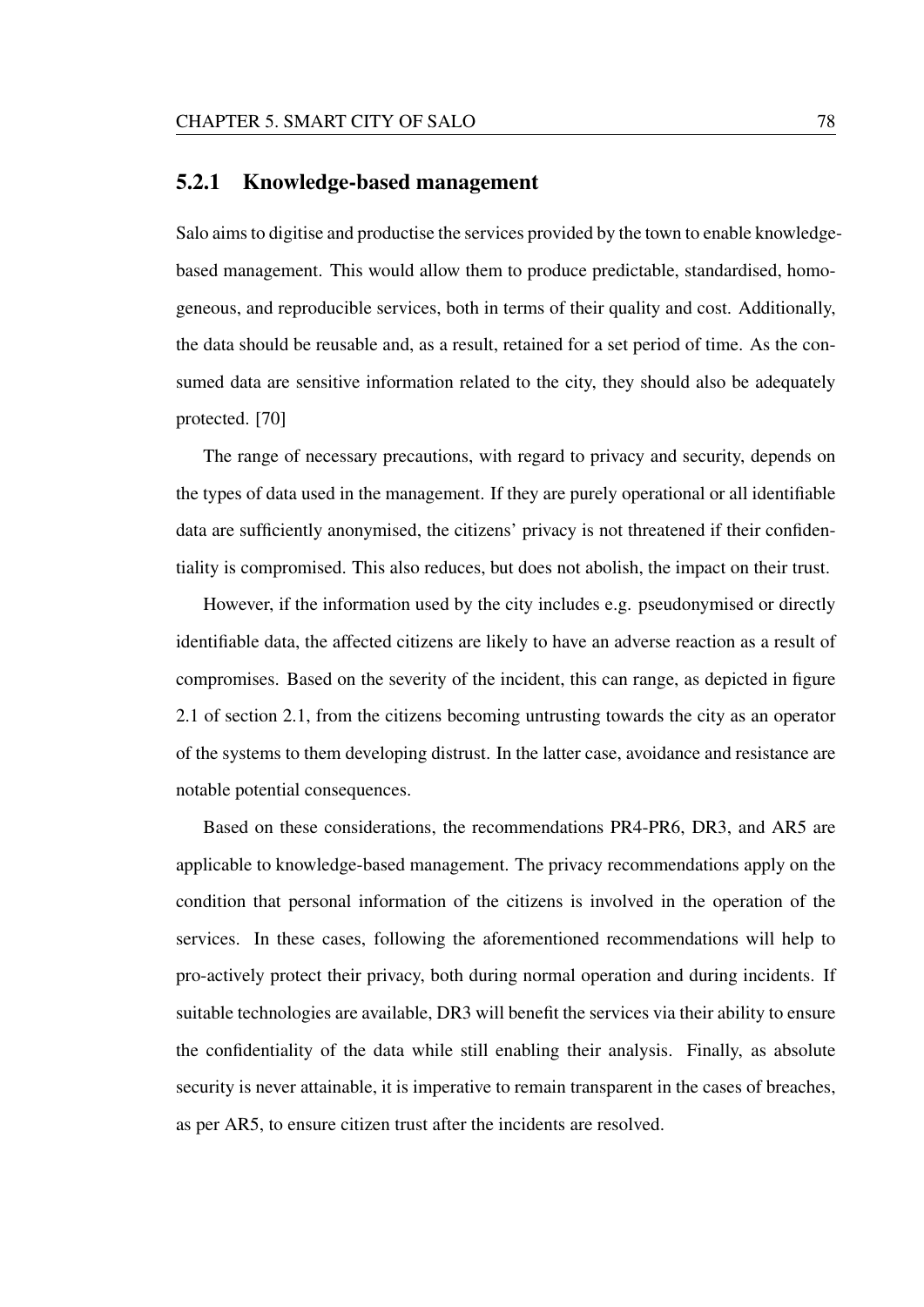#### 5.2.2 Smart city application

One of the projects under development is an application for the town of Salo to utilise for the sharing of information related to the town and events, and as a communication channel, as well as to provide the citizens with situational data e.g. about the availability of parking space [71]. Such an application could be further expanded to a citizen participation platform, or a hub, as described in the recommendations AR2 and AR3.

This application would ideally be developed both as an online service and for smart devices. The information available through the application could be targeted at multiple different focus groups, such as tourists and residents. This would enable its use as an information channel to e.g. improve awareness on the use of provided services, as in AR4, or on the mitigation of risks related to smart devices, as covered by PR7.

If the application is developed to provide the citizens access to critical information related to e.g. the operation of the smart city or incidents that could affect the citizens, or to become a central hub for services and data control, the reliability of associated systems has to be ensured. In these cases, the reliability of used components and software should be analysed, e.g. with the methods suggested in RR2, and tested. If necessary, the continuous availability of, for example, emergency information should be ensured during network outages with redundant backup systems, such as SMS, as discussed in RR3. Additionally, if the role of the application in the smart city grows to involve the handling of personal data, the considerations regarding their necessity and security covered in the following subsections 5.2.3 and 5.2.4 apply.

#### 5.2.3 Transparency and justifiability

The fourth of the listed objectives of the smart city project is the introduction of more transparency to decision-making and communicating the justifications of these decisions better to the citizens [68]. If fulfilled properly, increased transparency and justifiability will lower the likelihood of user avoidance. These objectives are an important part of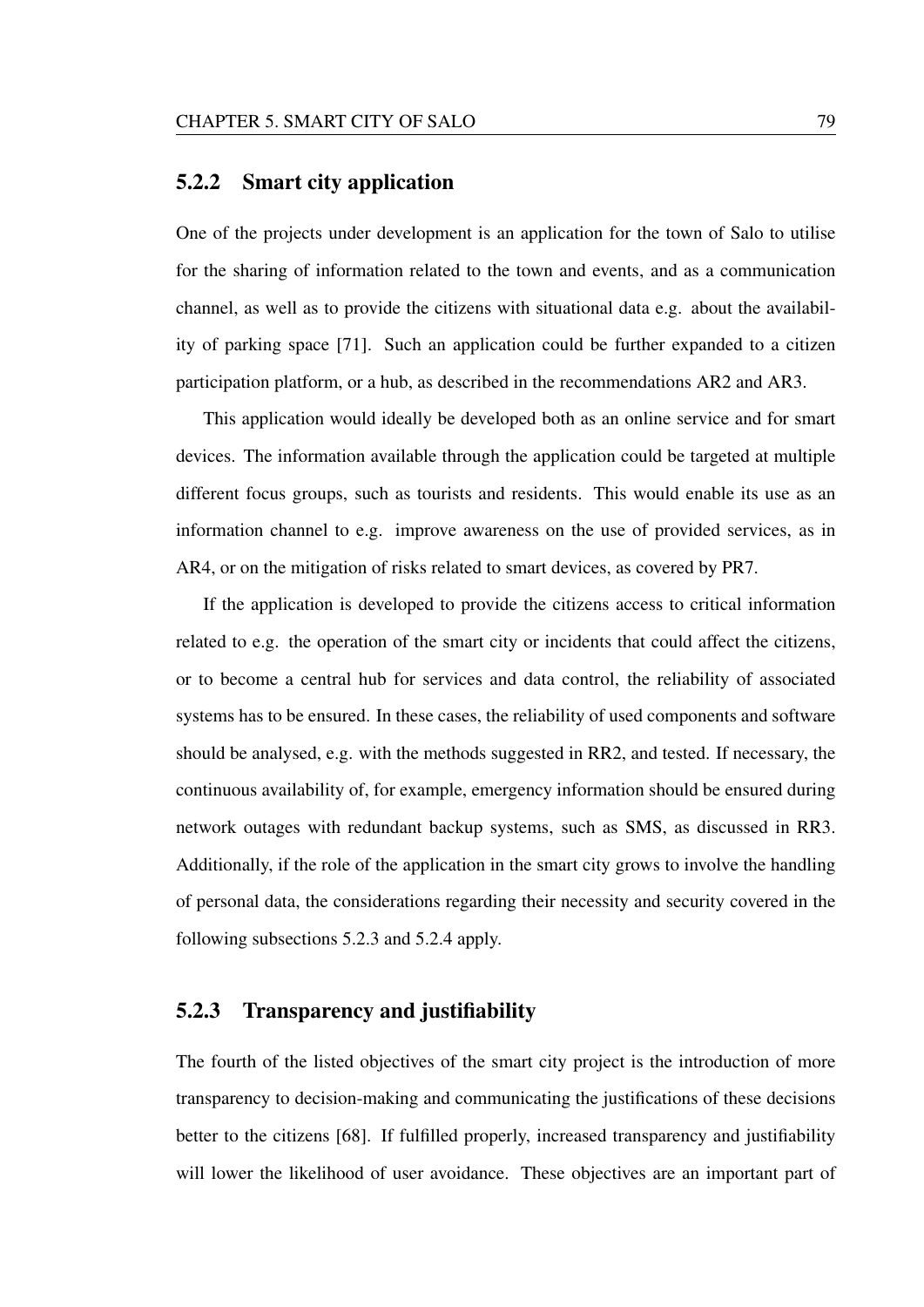building trust towards the city whether the citizens' personal information is used or not, as nonetheless a smart city project will require a notable amount of funding.

Transparency should be emphasised during the operation of the services to enable the citizens to trust but verify the city to perform their purported services and tasks. Justifiability, on the other hand, is especially important during the design and development of the city. The responsible public authorities should be able to reason the decisions and choices made for, inter alia, the systems, applications, and types of data collection.

The citizens should always remain knowledgeable about where their data are processed and stored, and thus DR6 is recommended. Additionally, informing the users about any extensions to access or utilisation of their data, as well as consent if they are personal, is an important factor of operational transparency. This process will also allow the city to justify this increase in privileges, potentially increasing the number of consenting citizens. Thus, DR9 is suitable for these objectives.

Data minimisation, PR4, can also benefit the justifiability of the approaches and systems used by the city, as the identification of the minimal set of information required for operation should be justified. Additionally, the citizens should be able to monitor the data usage, as their owners, e.g. through a hub as per AR2. Finally, akin to the knowledgebased management, transparency requires the disclosure of any breaches, as discussed in AR5, that compromise personal information.

#### 5.2.4 Security and trust

Reaching a sufficient level of security is important to ensure a continuous operation of the smart city as well as the confidentiality and integrity of the utilised data. However, if the use of the services or systems, as a consequence, becomes complicated, their users could be motivated to bypass the security solutions in order to ease their use, as was discussed in 2.5.3. Nevertheless, if the city is capable of demonstrating the security of these systems, especially if they can be made inherently safe, the users are more likely to trust them even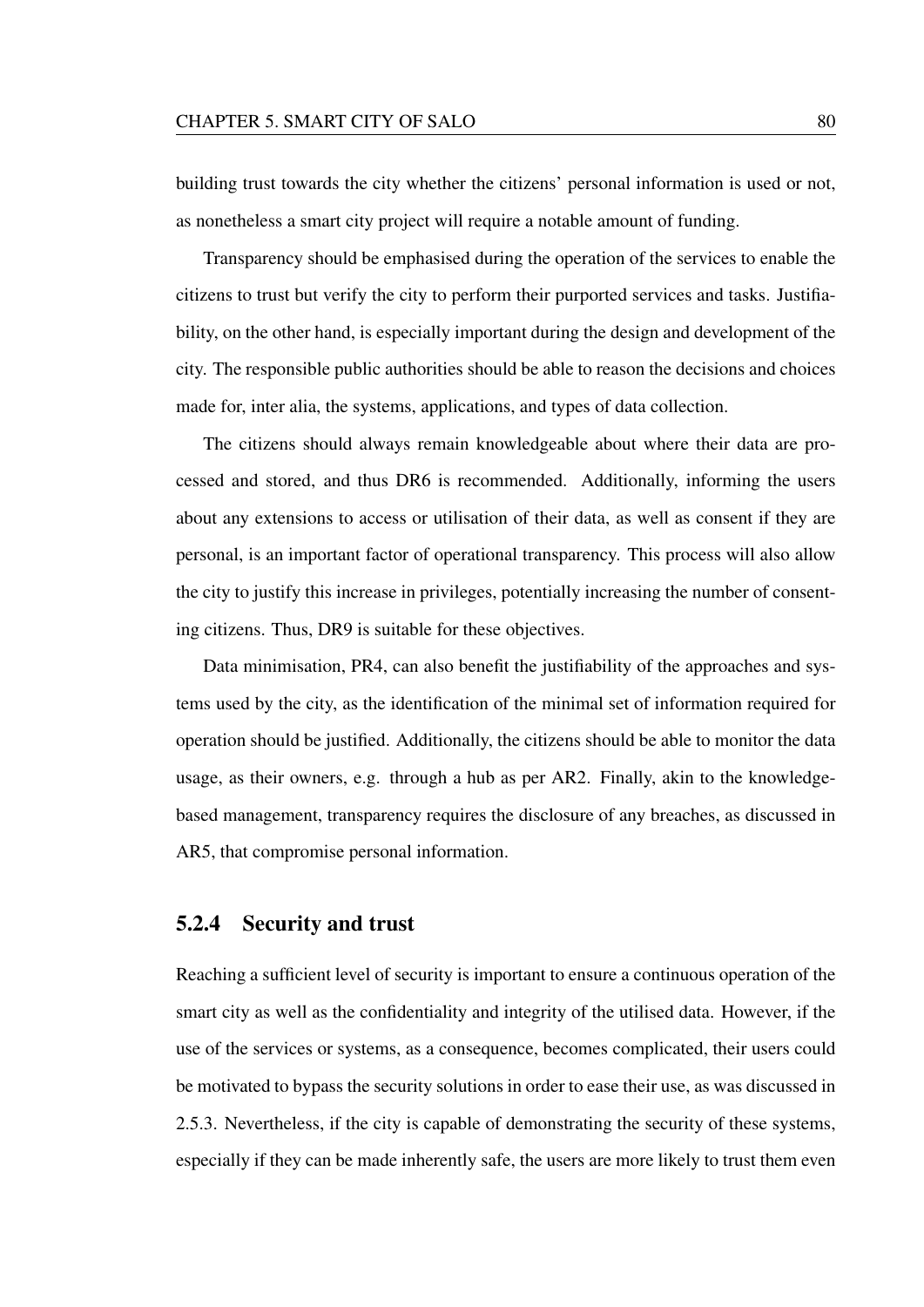in the case of operator mishaps.

As previously discussed, minimising the amount of data collected reduces the privacy risks of their owners, but it also reduces the amount of information that the systems must keep secured. If they are additionally disposed of at the end of their retention period, the burden of privacy protection and security systems is further reduced. Thus, PR4 and PR6 benefit the security objective as well as that of trust, as potential infringements of the right to privacy can severely impact the citizens' trust.

Thorough evaluation of potential security risks must be done in order to determine the necessary solutions to achieve the set requirements. Ideally, they are implemented with the philosophy of defence-in-depth to ensure the protection of the systems if one of them malfunction or is breached. These recommendations are covered in DR2 and DR4.

User trust can be further strengthened in the design phase by incorporating privacy in the entirety of the smart city, as discussed in PR2, and balancing the data processing responsibilities between different parties, both in terms of identity such as public or private as well as location, as covered by DR6 and DR7. Finally, giving the citizens agency, as in DR9, with regard to the usage of their data, e.g. with the previously discussed hubs of recommendation AR2.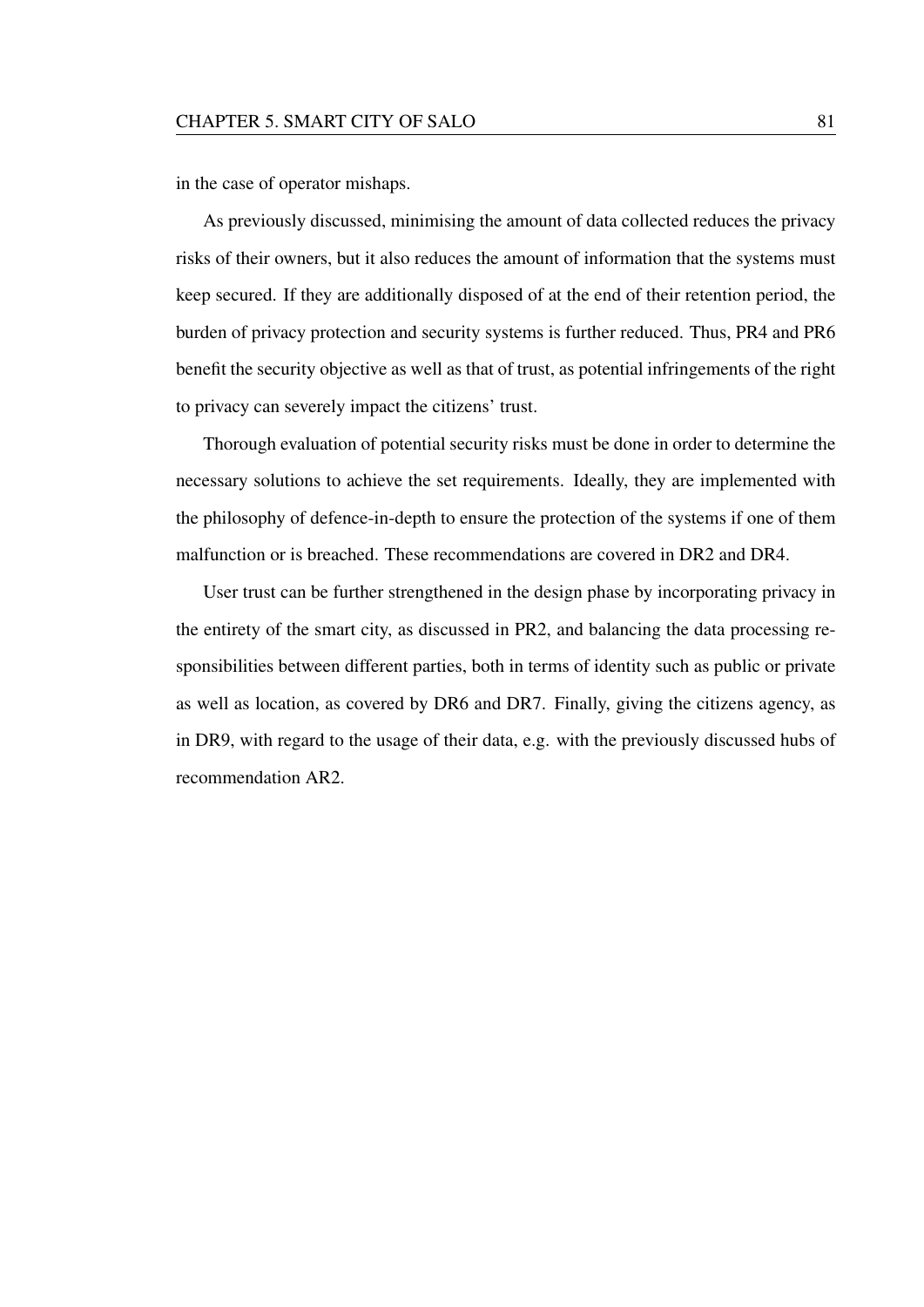## Chapter 6

# Conclusion

Based on the literature review of section 2.2, forced trust was defined as a situation where a truster is forced to trust a trustee without substantial opportunity to influence their behaviour. The trustee could be, inter alia, in the form of a service or an individual. Thus, the concept of forced trust can be applied in the context of smart cities, as the only alternative to using the information systems and services related to the cities can in some cases be a decrease in the truster's quality of life. If these systems are deeply ingrained into the daily lives of the citizens of a smart city, such as detection of pedestrians and vehicles in traffic using cameras, avoiding their use will inevitably make the concerned citizens' lives more difficult.

Due to the complicated trust landscape related to smart cities, the citizens are either in direct or indirect forced trust with multiple parties including national and international governments, and service providers. Due to this trust network, the initial, and developing, user trust towards the systems could be affected by regulations and the outcomes of prior public information system projects. Based on these factors, and the discussion on the technologies that enable smart cities in section 3.2, the foremost domains of concern related to smart city implementations were found to be the risks posed to the citizens' privacy, the level of security and protection of their data, the reliability of the systems, and the potential for the populace to avoid or resist the use of the implemented solutions.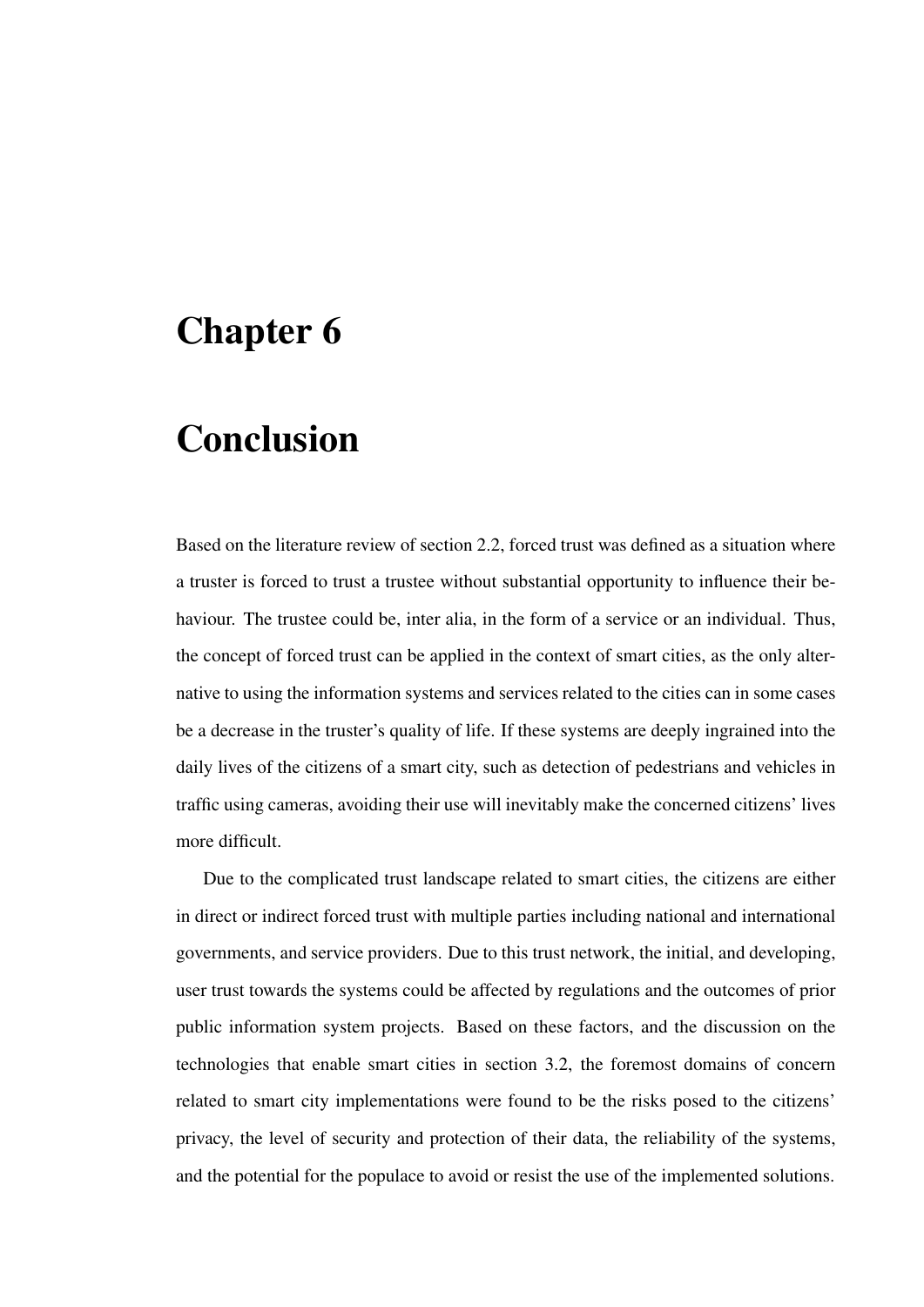Privacy concerns translated to the potential of the citizens' personal data to be, for example, misused or disclosed. Such misuses include identification of data subjects, excessive data collection, and long retention periods. On the other hand, the sensors, systems, and software used to collect and process these data can be subject to security and data protection flaws. Furthermore, mismanaged access rights can expose this information to unauthorised parties. Additionally, lacklustre reliability and safety of the used systems, especially if cyber-physical, can have direct detrimental effects on e.g. their users or bystanders. Examples of such threats include smart traffic control and healthcare systems.

As the residents of smart cities are forced to trust their city to ensure sufficient protection of their information, accessibility and availability of critical systems, and transparency of operation. If the citizens begin to perceive incidents, such as those described above, to be likely to occur, or if they are realised, they are more likely to avoid the usage of the affected systems. In extreme cases of avoidance, a citizen could react by resisting them, e.g. via attempts of disrupting or disabling these systems. Smart city implementations should then take these concerns into consideration in order to prevent these adverse reactions.

The four tangible plans of the Salo smart city -project discussed in detail in chapter 5, knowledge-based management, smart city application, transparency and justifiability, and cyber security and citizen trust, are based on the objective of the project to digitise the services of Salo in order to homogenise them both in terms of quality and cost. With an increased amount of digital and ICT-based systems, it is important to ensure the users' forced trust to these systems does not affect them negatively. As a result of the discussion in the chapter, the among recommendations most applicable to the Salo project, out of those suggested in chapter 4, were the minimisation of personal data collection, their disposal at the end of their retention period, and a system for the citizens to control the flow of their data. Together, these approaches provide the citizens agency, and consequently increase their trust, in the smart city, and encourage participation in its development.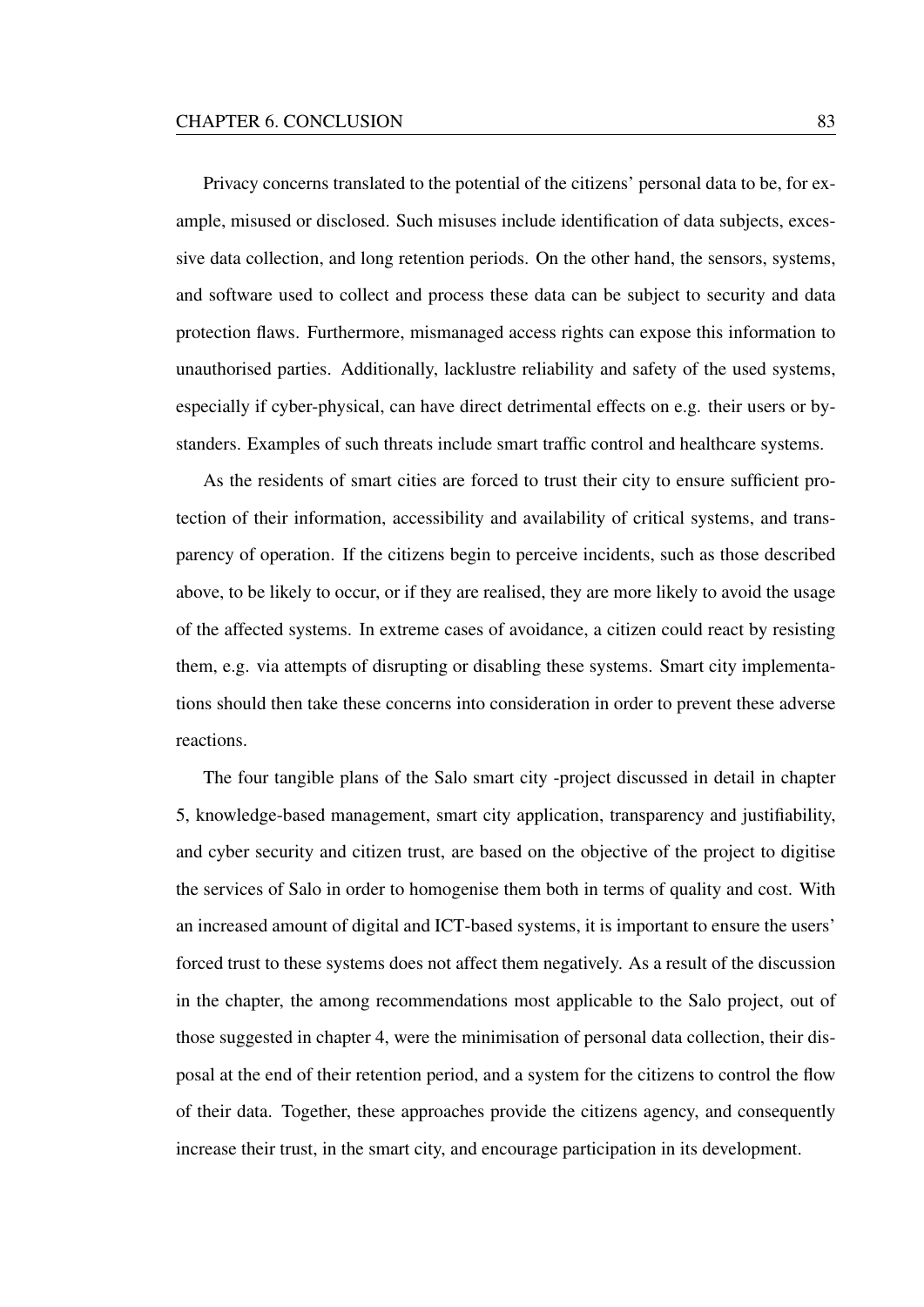### 6.1 Fulfilment of thesis objectives

Below, the thesis objectives set in the introductory section 1.2 are reviewed and their fulfilment evaluated. The evaluation consists of references to relevant sections of this thesis, where each of the objectives are discussed or resolved, and, if necessary, a brief summary of the results. A more detailed review of this thesis can be found at the beginning of this chapter.

O1 What is forced trust and how does it affect and relate to smart city projects?

Definition 2.3.1 for forced trust was found in section 2.3, covering most of the scenarios and uses for the term found in the literature review of section 2.2. The applicability of the definition to the context of smart cities was displayed with the corollary 2.3.2.

The trust relationships between the citizens and the other parties relevant in smart city implementations were discussed in section 2.4. Factors affecting their trust towards said implementations were covered in section 2.5, focusing on factors influencing the initial trust, and chapter 4, where implementation- and operationspecific factors were discussed.

## O2 What are the main concerns related to the design and operation of smart cities for their citizens?

In this thesis, four major categories of concern related to smart cities, from the point of view of their residents, were identified: privacy protection, data protection and security, reliability, and avoidance. These concerns were discussed in detail in chapter 4.

O3 How can the concerns identified in O2 be resolved to minimise the potential negative impacts related to forced trust?

Recommendations for approaches that help mitigate the main causes for negative impacts of forced trust, i.e. incidents involving privacy or security violations, or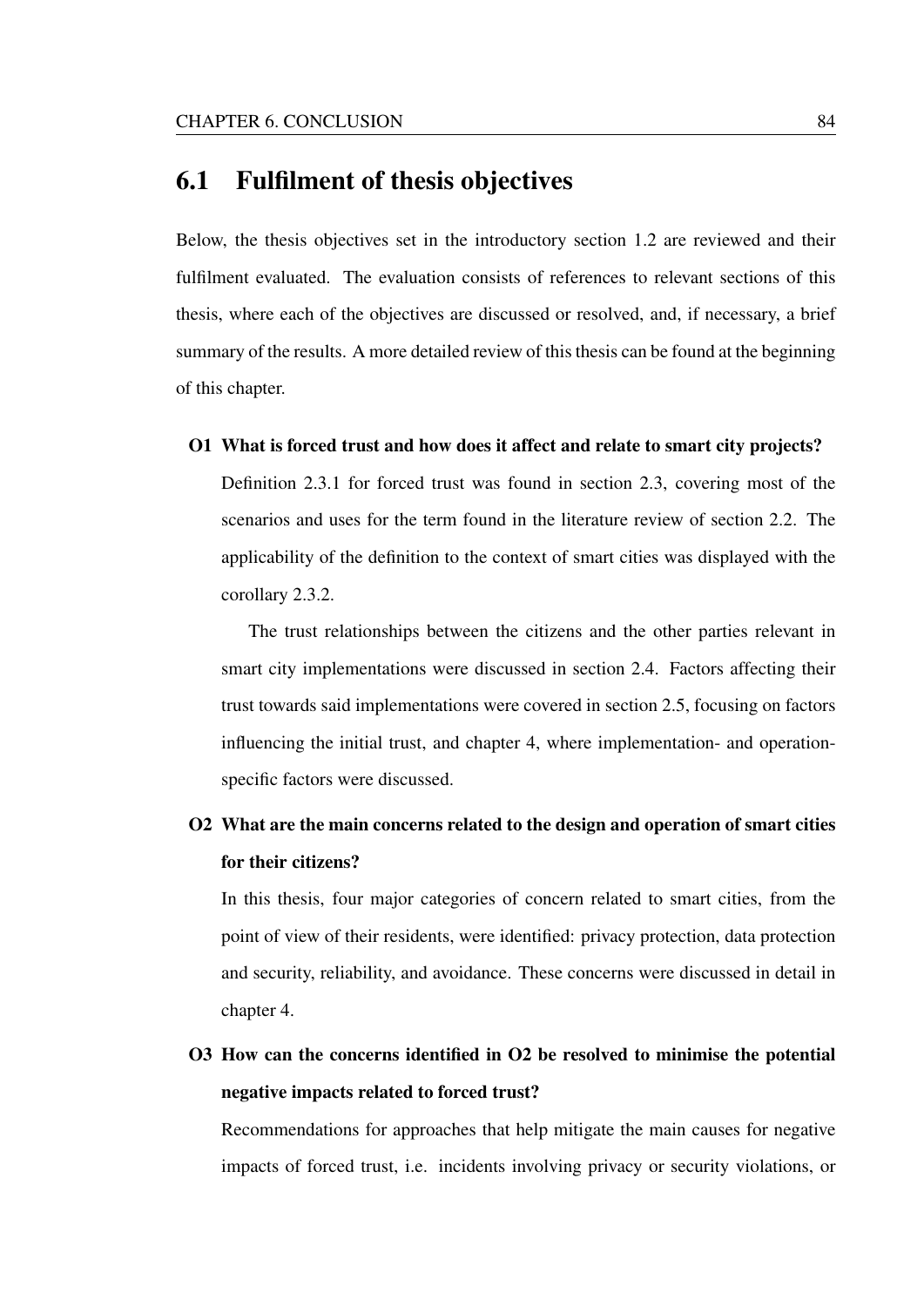reliability issues, as well as the effects of these impacts, i.e. user avoidance, were given in chapter 4. These recommendations are applicable, depending on the recommendation, in one or more of the following phases of smart city projects: design, development, implementation, and operation.

#### O4 How can the approaches of O3 be applied to the Salo smart city project?

The aforementioned recommendations were mapped onto the planned aspects of the smart city of Salo in section 5.2. The discussed aspects were based on the description of the project given in section 5.1.

As a conclusion, this thesis successfully fulfilled the set objectives. However, the moderately low number of practical examples or available detail in the plans and strategies of the smart city of Salo project hindered the thoroughness of the application of recommendations given in chapter 4.

### 6.2 Potential for future work

Further study should be done on the scope and nature of forced trust in relation to information systems, e.g. with case studies or from purely theoretical point of view, in order to more accurately understand its effects. The currently available literature on the subject is, as mentioned in 2.3, extremely limited and thus limits the deliberation on its practical influence on those in a forced trust relationship with a party or a service.

Additionally, in-depth research and development of methods and technology for privacypreserving data analysis is important for smart cities. These include privacy-enhancing technologies, such as applications of differential privacy discussed in section 4.1, as well as data monitoring and control mechanisms, such as the hubs described in 4.4.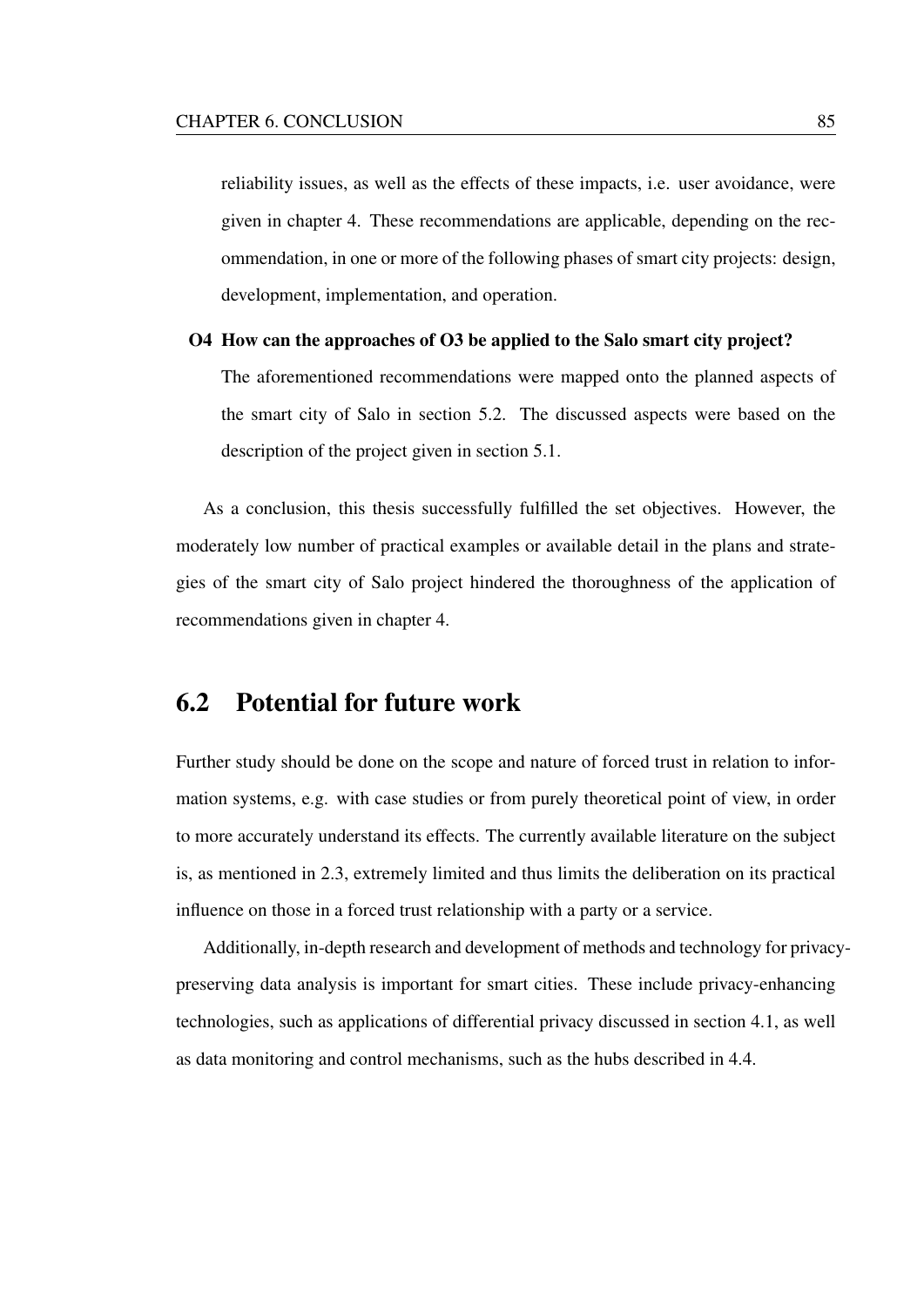## References

- [1] S. Marsh and M. R. Dibben. Trust, Untrust, Distrust and Mistrust An Exploration of the Dark(er) Side. In *Third International Conference on Trust Management (iTrust)*, pages 17–33, Paris, France, 2005. Springer Berlin.
- [2] A. Hakkala, O. I. Heimo, S. Hyrynsalmi, and K. K. Kimppa. Security, Privacy'); Drop Table Users; - and Forced Trust in the Information Age?: When Trusting an Information System is Not Optional and Why It Matters. *ACM SIGCAS Computers and Society*, 47(4):68–80, 2018.
- [3] A. Pfitzmann and M. Köhntopp. Anonymity, Unobservability, and Pseudonymity — A Proposal for Terminology. In *Designing Privacy Enhancing Technologies: International Workshop on Design Issues in Anonymity and Unobservability*, pages 1–9, Berkeley, United States, 2000. Springer Berlin.
- [4] The European Parliament and the Council of the European Union. General Data Protection Regulation (2016/679). Available online at https://eurlex.europa.eu/legal-content/EN/TXT/HTML/?uri=CELEX: 32016R0679, 2016. Accessed 2019-10-24.
- [5] B. Schneier. *Liars and Outliers: Enabling the Trust That Society Needs to Thrive*. John Wiley & Sons, Incorporated, Somerset, United States, 2012.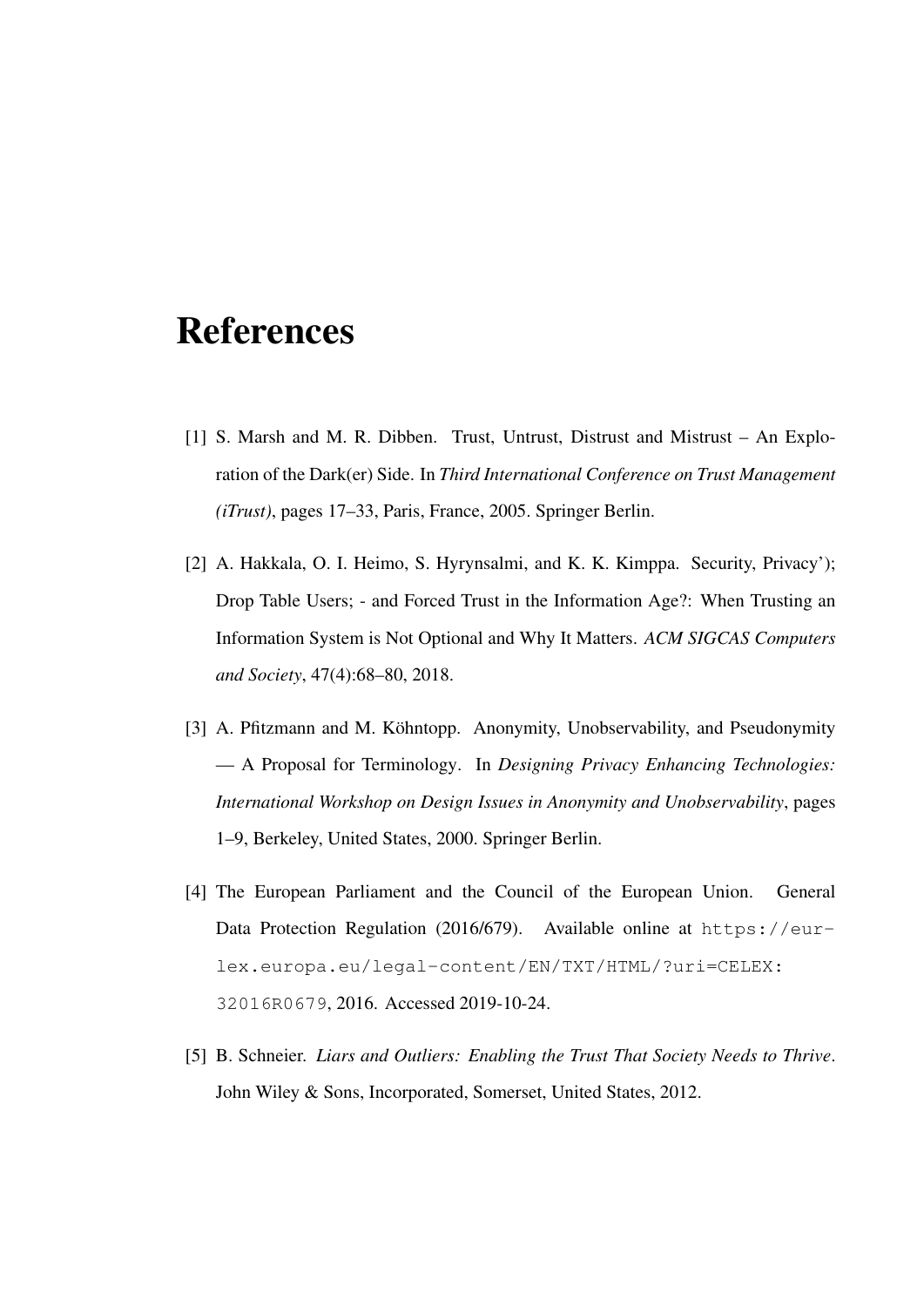- [6] Oxford English Dictionary. *trust, n.* In *OED Online*. Oxford University Press, 2015. Available online at https://oed.com/view/Entry/207004? rskey=CbNm79& result=1. Accessed 2019-09-20.
- [7] A. Hakkala. *On Security and Privacy for Networked Information Society: Observations and Solutions for Security Engineering and Trust Building in Advanced Societal Processes*. PhD thesis, University of Turku, Turku, Finland, 2017.
- [8] S. Madhisetty and M.-A. Williams. The Role of Trust and Control in Managing Privacy When Photos and Videos Are Stored or Shared. In *Proceedings of the Future Technologies Conference (FTC) 2018*, volume 2, pages 127–140, Vancouver, Canada, 2019. Springer International Publishing.
- [9] A. Ledeneva. The Genealogy of Krugovaya Poruka: Forced Trust as a Feature of Russian Political Culture. In *Trust and Democratic Transition in Post-Communist Europe*, chapter 5, pages 85–108. British Academy, Oxford, United Kingdom, 2004.
- [10] G. Hosking. Trust and Distrust in the USSR: An Overview. *The Slavonic and East European Review*, 91(1):1–25, 2013.
- [11] A. Tikhomirov. The Regime of Forced Trust: Making and Breaking Emotional Bonds between People and State in Soviet Russia, 1917–1941. *The Slavonic and East European Review*, 91(1):78–118, 2013.
- [12] The Parliament of Finland. Laki henkilötietojen käsittelystä rikosasioissa ja kansallisen turvallisuuden ylläpitämisen yhteydessä (1054/2018). In Finnish. Available online at https://www.finlex.fi/fi/laki/ajantasa/2018/ 20181054, 2018. Accessed 2019-11-13.
- [13] Y. Hjelt. Poliisi ja Tulli saivat oikeuden automaattiseen kasvojen tunnistamiseen ihmisvirrasta – lupa on, mutta laitteet puuttuvat. YLE. In Finnish. Available online at https://yle.fi/uutiset/3-10815487, 2019. Accessed 2019-10-25.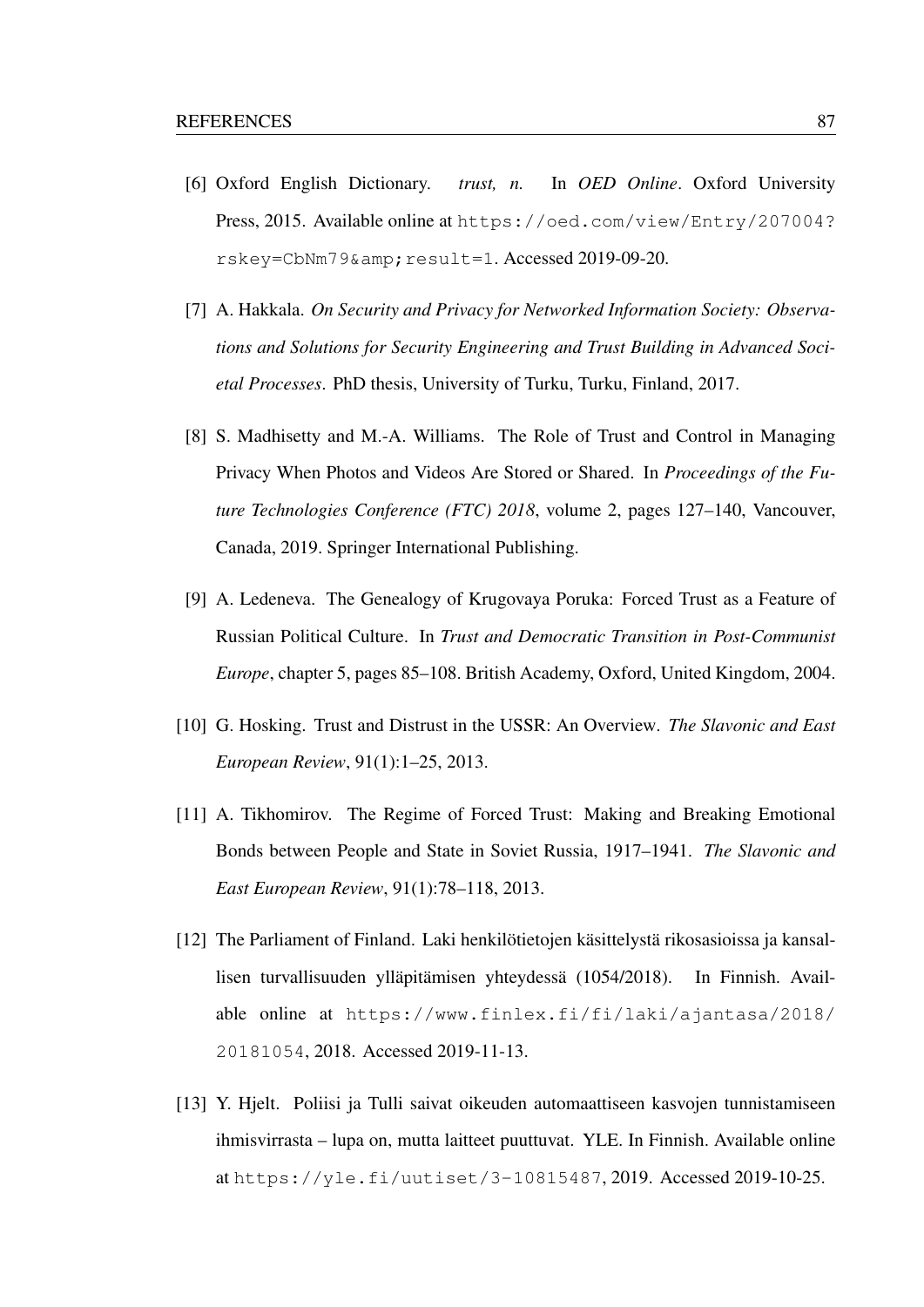- [14] Finnish Security Intelligence Service. Ten questions on civilian intelligence legislation. Available online at https://www.supo.fi/intelligence/ intelligence\_legislation, 2019. Accessed 2019-11-13.
- [15] European Commission. It's your data take control. Available online at https://ec.europa.eu/commission/sites/beta-political/ files/data-protection-overview-citizens\_en.pdf, 2018. Accessed 2019-10-24.
- [16] European Commission. The GDPR: new opportunities, new obligations. Available online at https://ec.europa.eu/commission/sites/ beta-political/files/data-protection-factsheet-smeobligations\_en.pdf, 2018. Accessed 2019-10-24.
- [17] The Parliament of Finland. Data Protection Act (1050/2018). Available online at https://www.finlex.fi/en/laki/kaannokset/2018/ en20181050.pdf, 2018. Accessed 2019-10-24.
- [18] The Parliament of Finland. Eduskunnan vastaus EV 108/2018. In Finnish. Available online at https://www.eduskunta.fi/FI/vaski/ EduskunnanVastaus/Sivut/EV\_108+2018.aspx, 2018. Accessed 2019- 10-25.
- [19] T. Kuukkanen. Kolmen lääkärin tyly arvio 600 miljoonan euron jättijärjestelmästä: Edelleen täysin keskeneräinen, ei pitäisi laajentaa muualle. YLE. In Finnish. Available online at https://yle.fi/uutiset/3-10700107, 2019. Accessed 2019-11-21.
- [20] STT, P. Kosonen, and S. Hirvonen. HS: Apotti-järjestelmästä on paljastunut potilaiden tietosuojan vaarantava ongelma. YLE. In Finnish. Available online at https://yle.fi/uutiset/3-10891042, 2019. Accessed 2019-09-04.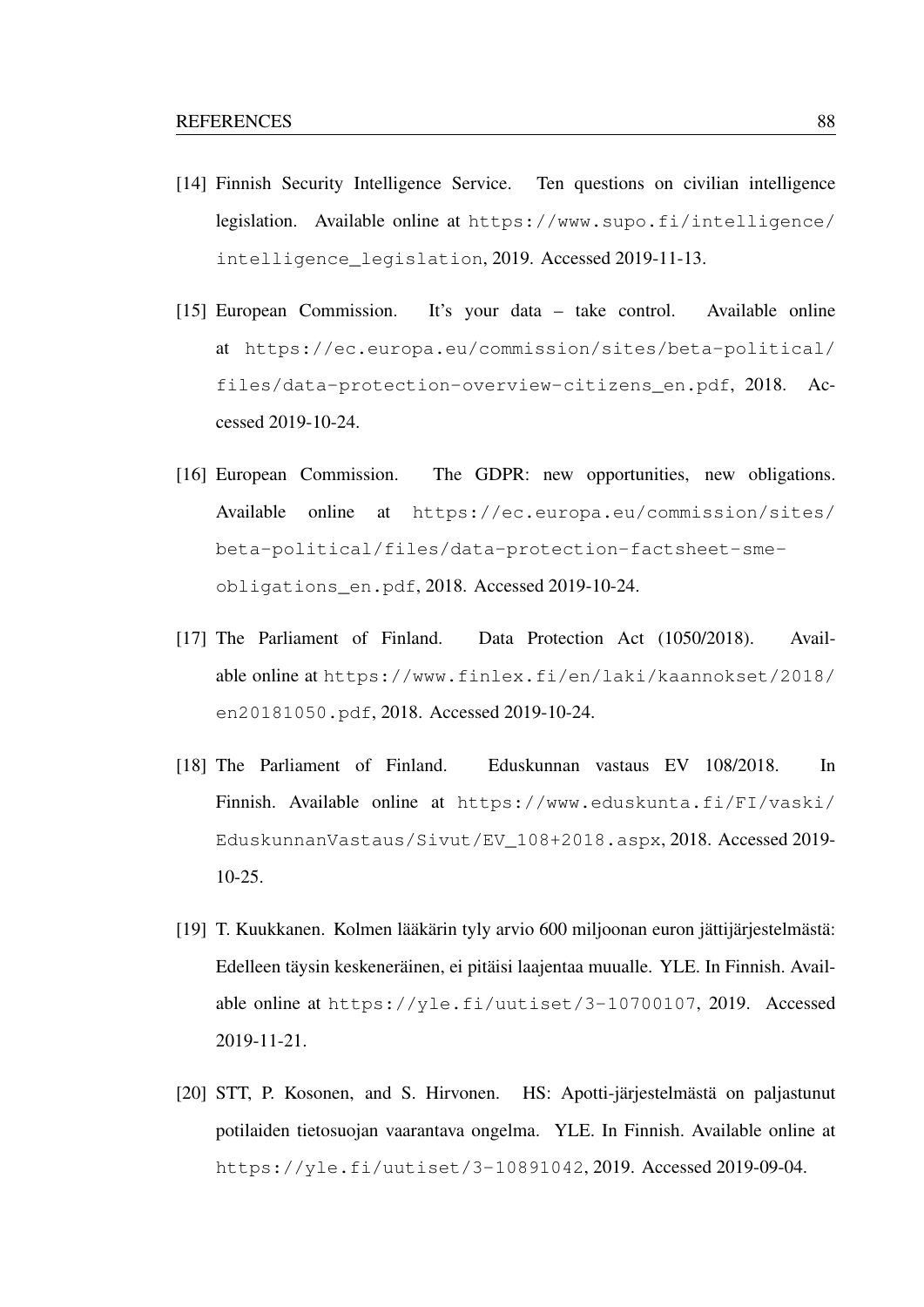- [21] A. Poikola, K. Kuikkaniemi, and H. Honko. MyData A Nordic Model for human-centered personal data management and processing. The Ministry of Transport and Communications of Finland. White paper. Available online at http://julkaisut.valtioneuvosto.fi/bitstream/ handle/10024/78439/MyData-nordic-model.pdf, 2018. Accessed 2020-03-06.
- [22] M. Deakin and H. Al Waer. From intelligent to smart cities. *Intelligent Buildings International*, 3(3):140–152, 2011.
- [23] S. Singh. Smart Cities A \$1.5 Trillion Market Opportunity. Forbes. Available online at https://www.forbes.com/sites/sarwantsingh/2014/ 06/19/smart-cities-a-1-5-trillion-market-opportunity/ #2feab3f86053, 2014. Accessed 2020-01-22.
- [24] IEEE Smart Cities. What makes a city smart? Available online at https://smartcities.ieee.org/images/files/pdf/IEEE\_ Smart\_Cities-\_Flyer\_Nov\_2017.pdf, 2017. Accessed 2020-01-22.
- [25] A. Liñán Colina, A. Vives, A. Bagula, M. Zennaro, and E. Pietrosemoli. *IoT in five Days*. E-Book, 2016. Revision 1.1. Available online at https://github.com/ marcozennaro/IPv6-WSN-book/releases/.
- [26] M. Eldefrawy, I. Butun, N. Pereira, and M. Gidlund. Formal security analysis of LoRaWAN. *Computer Networks*, 148:328 – 339, 2019.
- [27] S. Ijaz, M. A. Shah, A. Khan, and M. Ahmed. Smart Cities: A Survey on Security Concerns. *International Journal of Advanced Computer Science and Applications*, 7(2):612–625, 2016.
- [28] M. Vanhoef and F. Piessens. Key Reinstallation Attacks: Forcing Nonce Reuse in WPA2. In *Proceedings of the 24th ACM SIGSAC Conference on Computer and*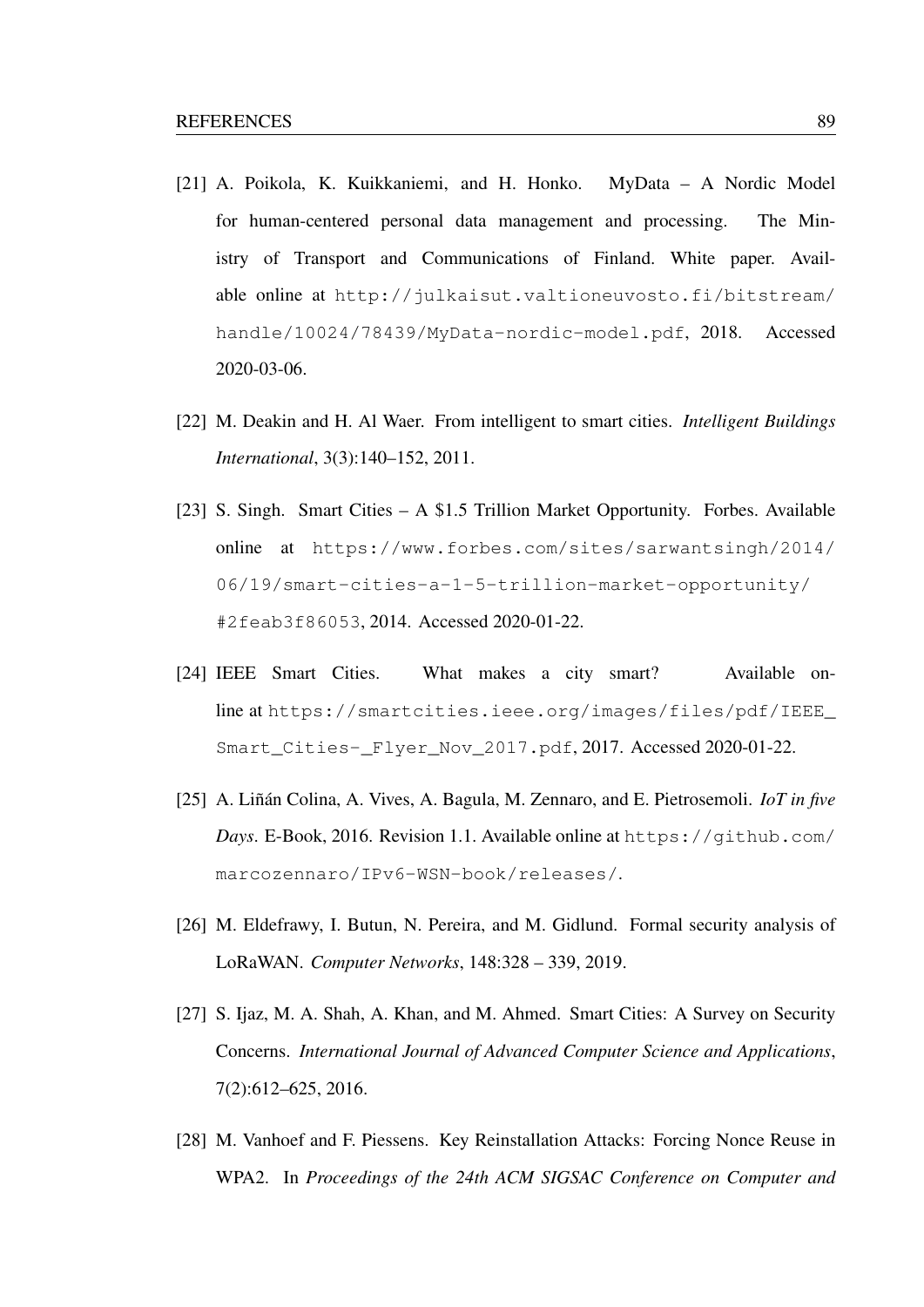*Communications Security (CCS)*, pages 1313–1328, Dallas, United States, 2017. ACM.

- [29] MITRE. 2019 CWE Top 25 Most Dangerous Software Errors. Available online at https://cwe.mitre.org/top25/archive/2019/2019\_cwe\_ top25.html, 2019. Accessed 2020-01-27.
- [30] T. Braun, B. C. M. Fung, F. Iqbal, and B. Shah. Security and privacy challenges in smart cities. *Sustainable Cities and Society*, 39:499–507, 2018.
- [31] E. Gasiorowski-Denis. The future of farming. *ISOfocus*, 122:6–11, 2017.
- [32] W. Castelnovo. Co-production Makes Cities Smarter: Citizens' Participation in Smart City Initiatives. In *Co-production in the Public Sector: Experiences and Challenges*, chapter 7, pages 97–117. Springer International Publishing, 2016.
- [33] Amsterdam Economic Board. Amsterdam Smart City. Available online at https: //amsterdamsmartcity.com/, 2019. Accessed 2020-02-03.
- [34] Vienna City Administration. Smart City Wien: Framework Strategy. Available online at https://smartcity.wien.gv.at/site/files/2016/12/SC\_ LF\_Kern\_ENG\_2016\_WEB\_Einzel.pdf, 2016. Accessed 2020-02-03.
- [35] G. Greenwald and E. MacAskill. NSA Prism program taps in to user data of Apple, Google and others. The Guardian. Available online at https://www.theguardian.com/world/2013/jun/06/us-techgiants-nsa-data, 2013. Accessed 2019-11-23.
- [36] M. Day, G. Turner, and N. Drozdiak. Amazon Workers Are Listening to What You Tell Alexa. Bloomberg. Available online at https: //www.bloomberg.com/news/articles/2019-04-10/is-anyonelistening-to-you-on-alexa-a-global-team-reviews-audio, 2019. Accessed 2019-11-29.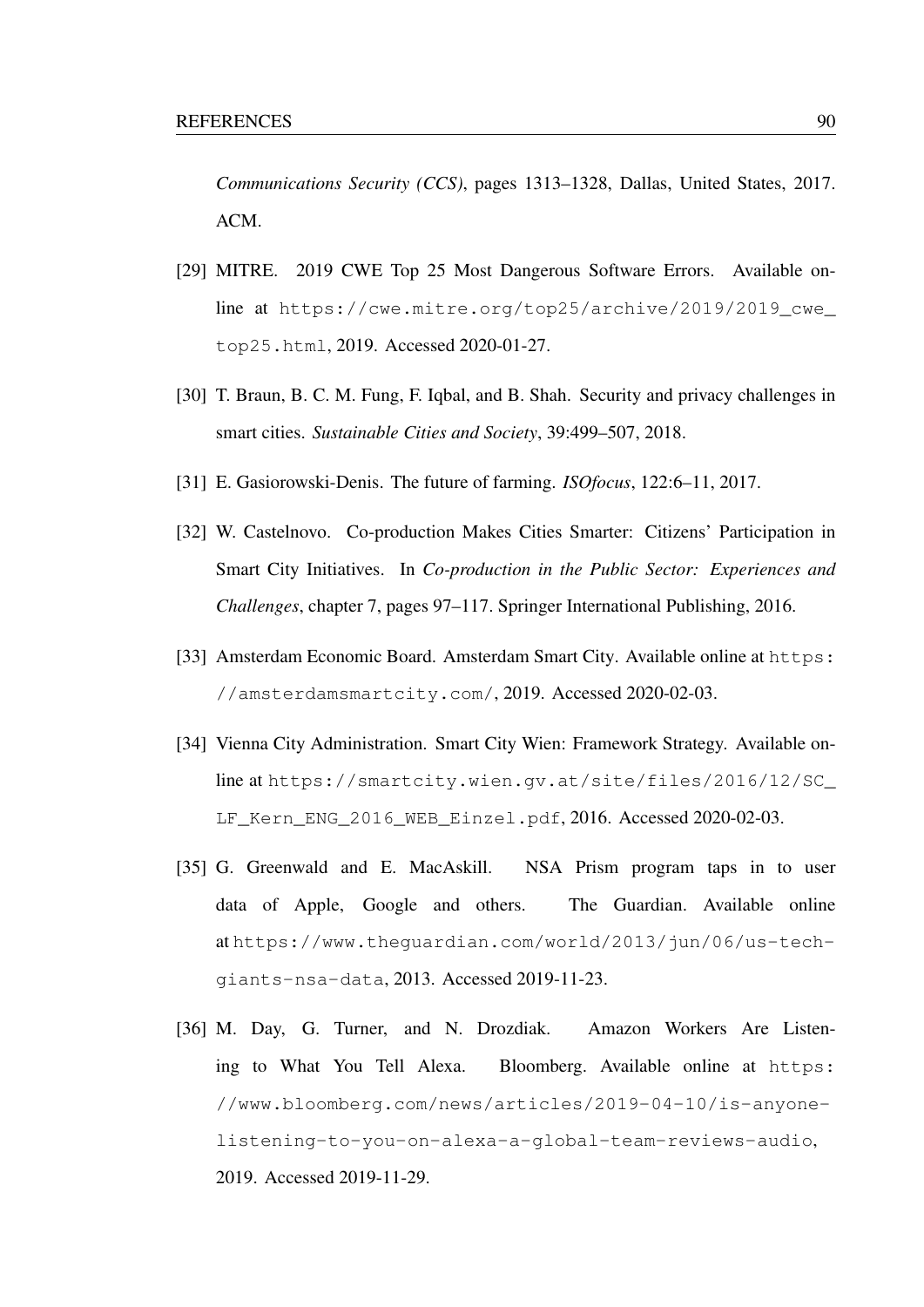- [37] Security Research Labs. Smart Spies: Alexa and Google Home expose users to vishing and eavesdropping. Available online at https://srlabs.de/bites/ smart-spies/, 2019. Accessed 2019-11-29.
- [38] K. Cox. Uploaded Ring footage reportedly provides location to the square inch. Ars Technica. Available online at https://arstechnica.com/techpolicy/2019/12/ring-used-parties-swag-to-build-700 police-partnerships-report-finds/, 2019. Accessed 2020-01-09.
- [39] K. Cox. Police can get your Ring doorbell footage without a warrant, report says. Ars Technica. Available online at https://arstechnica.com/techpolicy/2019/08/police-can-get-your-ring-doorbellfootage-without-a-warrant-report-says/, 2019. Accessed 2020-01-09.
- [40] S. Biddle. Amazon's Ring Planned Neighborhood "Watch Lists" Built on Facial Recognition. The Intercept. Available online at https:// theintercept.com/2019/11/26/amazon-ring-home-securityfacial-recognition/, 2019. Accessed 2020-01-09.
- [41] Article 29 Data Protection Working Party. Opinion 05/2014 on Anonymisation Techniques. Available online at https://ec.europa.eu/justice/ article-29/documentation/opinion-recommendation/files/ 2014/wp216\_en.pdf, 2014. Accessed 2019-12-04.
- [42] C. Dwork, F. McSherry, K. Nissim, and A. Smith. Calibrating Noise to Sensitivity in Private Data Analysis. In *Third Theory of Cryptography Conference*, pages 265– 284, New York, United States, 2006. Springer Berlin.
- [43] A. Narayanan and V. Shmatikov. Myths and fallacies of "personally identifiable information". *Communications of the ACM*, 53(6):24–26, 2010.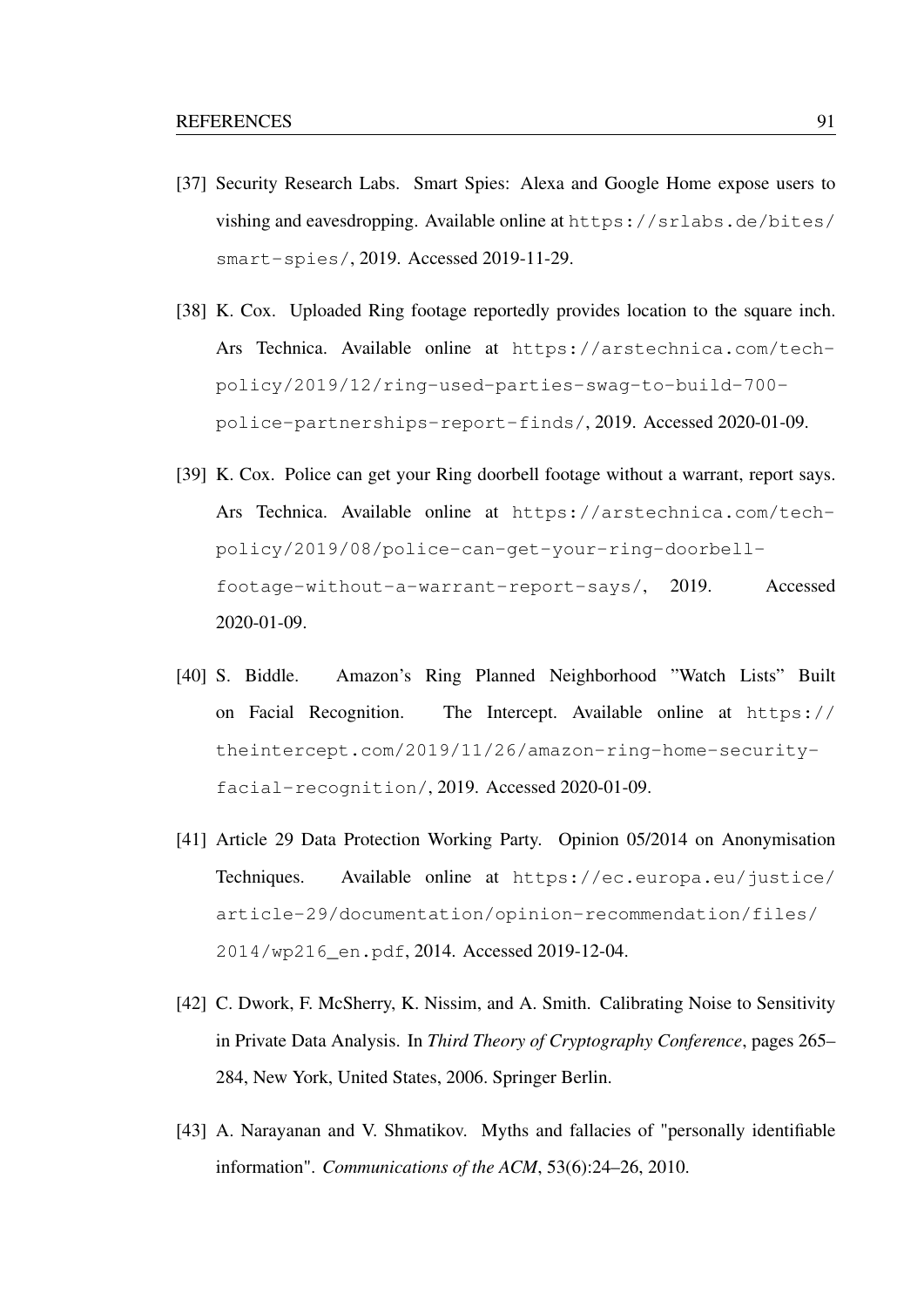- [44] M. Elliot, K. O'Hara, C. Raab, C. M. O'Keefe, E. Mackey, C. Dibben, H. Gowans, K. Purdam, and K. McCullagh. Functional anonymisation: Personal data and the data environment. *Computer Law & Security Review*, 34(2):204–221, 2018.
- [45] P. Ohm. Broken Promises of Privacy: Responding to the Surprising Failure of Anonymization. *UCLA Law Review*, 57:1701–1777, 2010.
- [46] A. Cavoukian. Privacy by Design: The 7 Foundational Principles. Available online at https://www.ipc.on.ca/wp-content/uploads/Resources/ 7foundationalprinciples.pdf, 2009. Accessed 2019-12-12.
- [47] K. Wuyts. *Privacy Threats in Software Architectures*. PhD thesis, KU Leuven, Heverlee, Belgium, 2015.
- [48] ENISA. Handbook on Security of Personal Data Processing. Available online at https://www.enisa.europa.eu/publications/handbookon-security-of-personal-data-processing/at\_download/ fullReport, 2017. Accessed 2019-12-12.
- [49] Traficom. Tietoturvamerkki. In Finnish. Available online at https:// tietoturvamerkki.fi, 2019. Accessed 2019-12-12.
- [50] ENISA. Algorithms, key size and parameters report 2014. Available online at https://www.enisa.europa.eu/publications/algorithmskey-size-and-parameters-report-2014/at\_download/ fullReport, 2014. Accessed 2020-01-09.
- [51] S. Rahimi Moosavi. *Towards End-to-End Security in Internet of Things based Healthcare*. PhD thesis, University of Turku, Turku, Finland, 2019.
- [52] A. Dorri, S. S. Kanhere, R. Jurdak, and P. Gauravaram. Blockchain for IoT security and privacy: The case study of a smart home. In *2017 IEEE International Con-*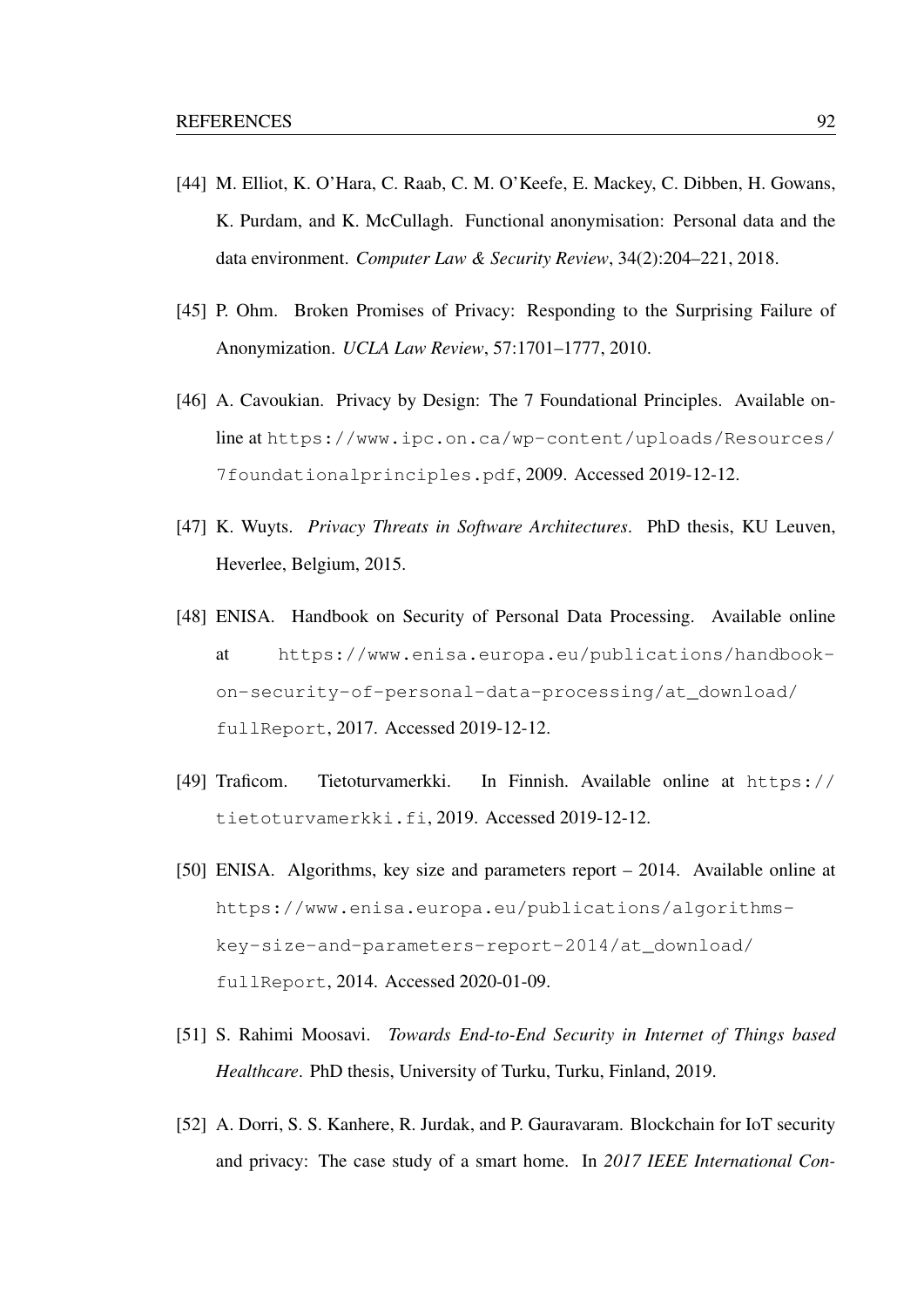*ference on Pervasive Computing and Communications Workshops (PerCom Workshops)*, pages 618–623, Kona, United States, 2017. IEEE.

- [53] G. E. Suh and S. Devadas. Physical Unclonable Functions for Device Authentication and Secret Key Generation. In *Proceedings of the 44th Annual Design Automation Conference*, pages 9–14, San Diego, United States, 2007. ACM.
- [54] M. Sen, A. Dutt, S. Agarwal, and A. Nath. Issues of Privacy and Security in the Role of Software in Smart Cities. In *Proceedings of the 2013 International Conference on Communication Systems and Network Technologies*, pages 518–523, Gwalior, India, 2013. IEEE Computer Society.
- [55] K. Lauter, M. Naehrig, and V. Vaikuntanathan. Can Homomorphic Encryption Be Practical? In *Proceedings of the 3rd ACM Workshop on Cloud Computing Security Workshop*, pages 113–124, Chicago, United States, 2011. ACM.
- [56] D. Boneh, A. Sahai, and B. Waters. Functional Encryption: Definitions and Challenges. In *Third Theory of Cryptography Conference*, pages 253–273, New York, United States, 2011. Springer Berlin.
- [57] D. Moghimi, B. Sunar, T. Eisenbarth, and N. Heninger. TPM-FAIL: TPM meets Timing and Lattice Attacks. To appear in *29th USENIX Security Symposium (USENIX Security 20)*, 17 pages, Boston, United States, 2020. USENIX Association.
- [58] S. van Schaik, A. Milburn, S. Österlund, P. Frigo, G. Maisuradze, K. Razavi, H. Bos, and C. Giuffrida. RIDL: Rogue In-flight Data Load. In *2019 IEEE Symposium on Security and Privacy (SP)*, pages 88–105, San Francisco, United States, 2019. IEEE.
- [59] FENTEC. FENTEC Project: Increasing Trustworthiness of ICT solutions developing Functional Encryption. Horizon 2020. Press release. Available online at http://fentec.eu/sites/default/files/fentec/public/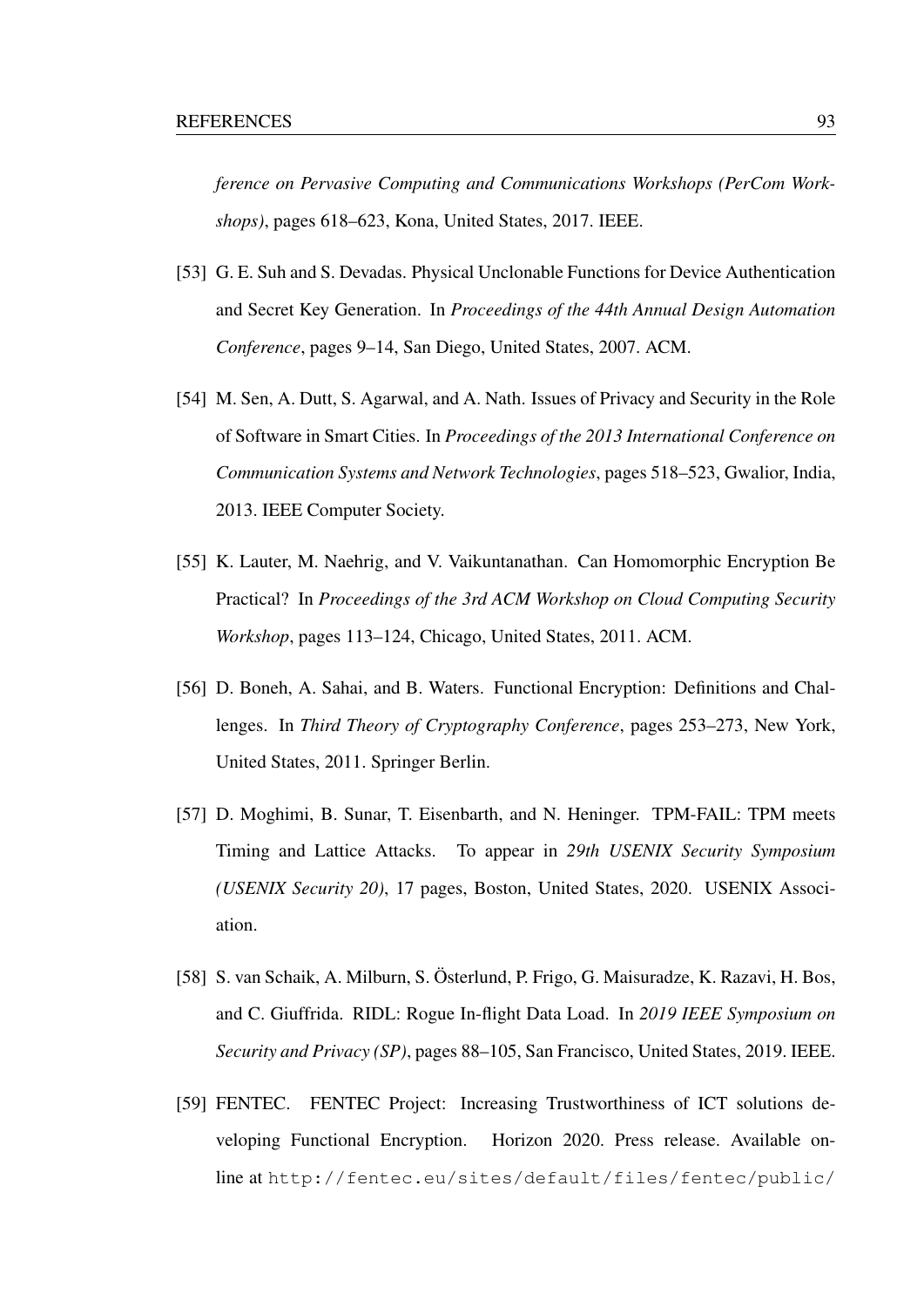content-files/article/FENTEC\_PR\_1.pdf, 2018. Accessed 2019-12- 19.

- [60] L. H. Newman. These Hackers Made an App That Kills to Prove a Point. Wired. Available online at https://www.wired.com/story/medtronicinsulin-pump-hack-app/, 2019. Accessed 2020-01-09.
- [61] L. H. Newman. A New Pacemaker Hack Puts Malware Directly on the Device. Wired. Available online at https://www.wired.com/story/pacemakerhack-malware-black-hat/, 2018. Accessed 2020-01-09.
- [62] United Nations. The Universal Declaration of Human Rights. Available online at https://www.un.org/en/universal-declaration-humanrights/index.html, 1948. Accessed 2019-12-23.
- [63] C. Cimpanu. EU votes to create gigantic biometrics database. ZDNet. Available online at https://www.zdnet.com/article/eu-votes-to-creategigantic-biometrics-database/, 2019. Accessed 2019-12-23.
- [64] N. Kobie. Why smart cities need to get wise to security and fast. The Guardian. Available online at https://www.theguardian.com/technology/ 2015/may/13/smart-cities-internet-things-securitycesar-cerrudo-ioactive-labs, 2015. Accessed 2020-01-20.
- [65] Corporate Europe Observatory. Copyright Directive: how competing big business lobbies drowned out critical voices. Available online at https://corporateeurope.org/en/2018/12/copyrightdirective-how-competing-big-business-lobbies-drownedout-critical-voices, 2018. Accessed 2020-01-14.
- [66] C. Doctorow. Four million Europeans' signatures opposing Article 13 have been delivered to the European Parliament. Electronic Frontier Foundation. Avail-